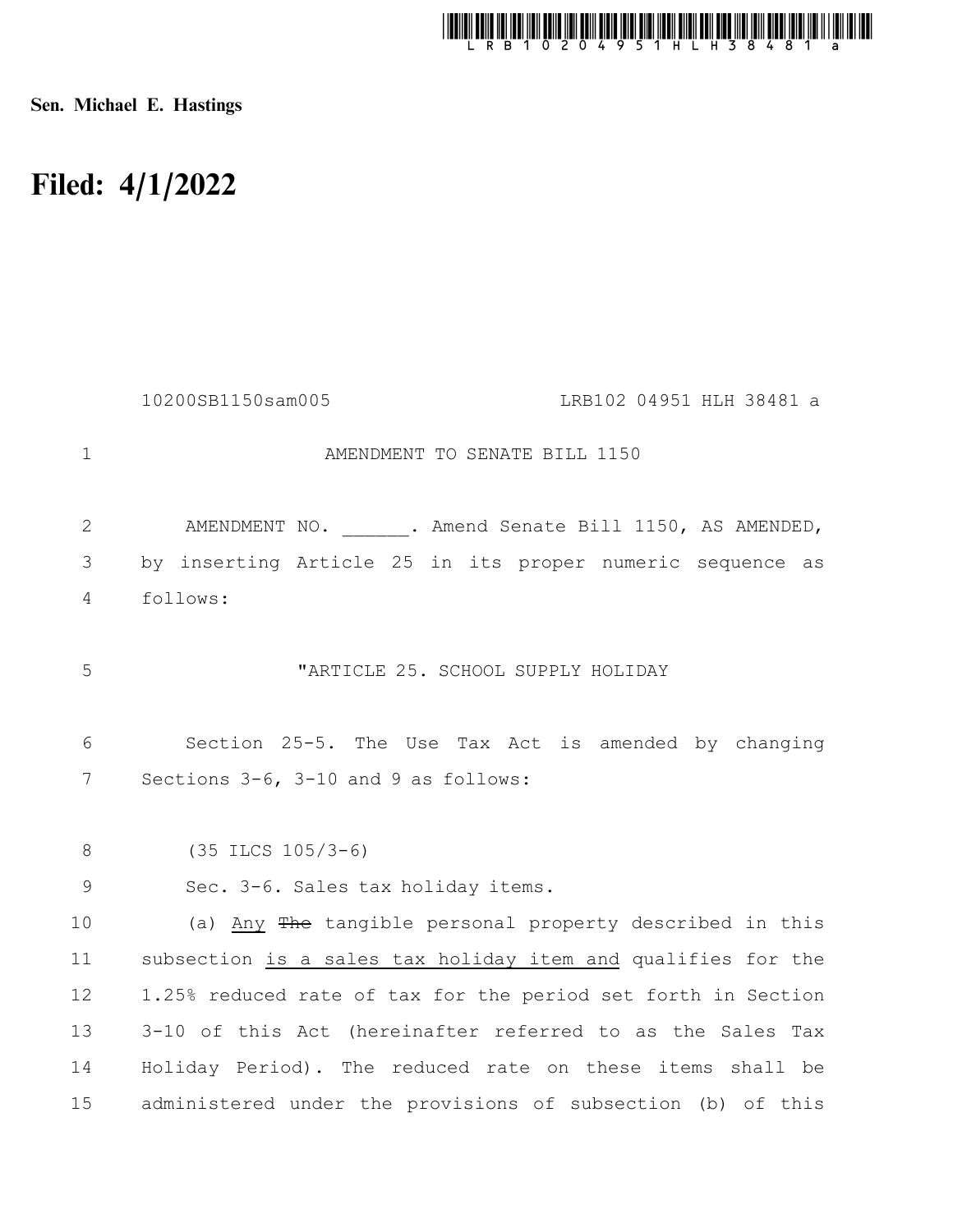10200SB1150sam005 -2- LRB102 04951 HLH 38481 a

Section. The following items are subject to the reduced rate: 1

2 3

(1) Clothing items that each have a retail selling price of less than \$125 \$100.

"Clothing" means, unless otherwise specified in this Section, all human wearing apparel suitable for general use. "Clothing" does not include clothing accessories, protective equipment, or sport or recreational equipment. "Clothing" includes, but is not limited to: household and shop aprons; athletic supporters; bathing suits and caps; belts and suspenders; boots; coats and jackets; ear muffs; footlets; gloves and mittens for general use; hats and caps; hosiery; insoles for shoes; lab coats; neckties; overshoes; pantyhose; rainwear; rubber pants; sandals; scarves; shoes and shoelaces; slippers; sneakers; socks and stockings; steel-toed shoes; underwear; and school uniforms. 4 5 6 7 8 9 10 11 12 13 14 15 16

"Clothing accessories" means, but is not limited to: briefcases; cosmetics; hair notions, including, but not limited to barrettes, hair bows, and hair nets; handbags; handkerchiefs; jewelry; non-prescription sunglasses; umbrellas; wallets; watches; and wigs and hair pieces. 17 18 19 20 21

"Protective equipment" means, but is not limited to: breathing masks; clean room apparel and equipment; ear and hearing protectors; face shields; hard hats; helmets; paint or dust respirators; protective gloves; safety glasses and goggles; safety belts; tool belts; and 22 23 24 25 26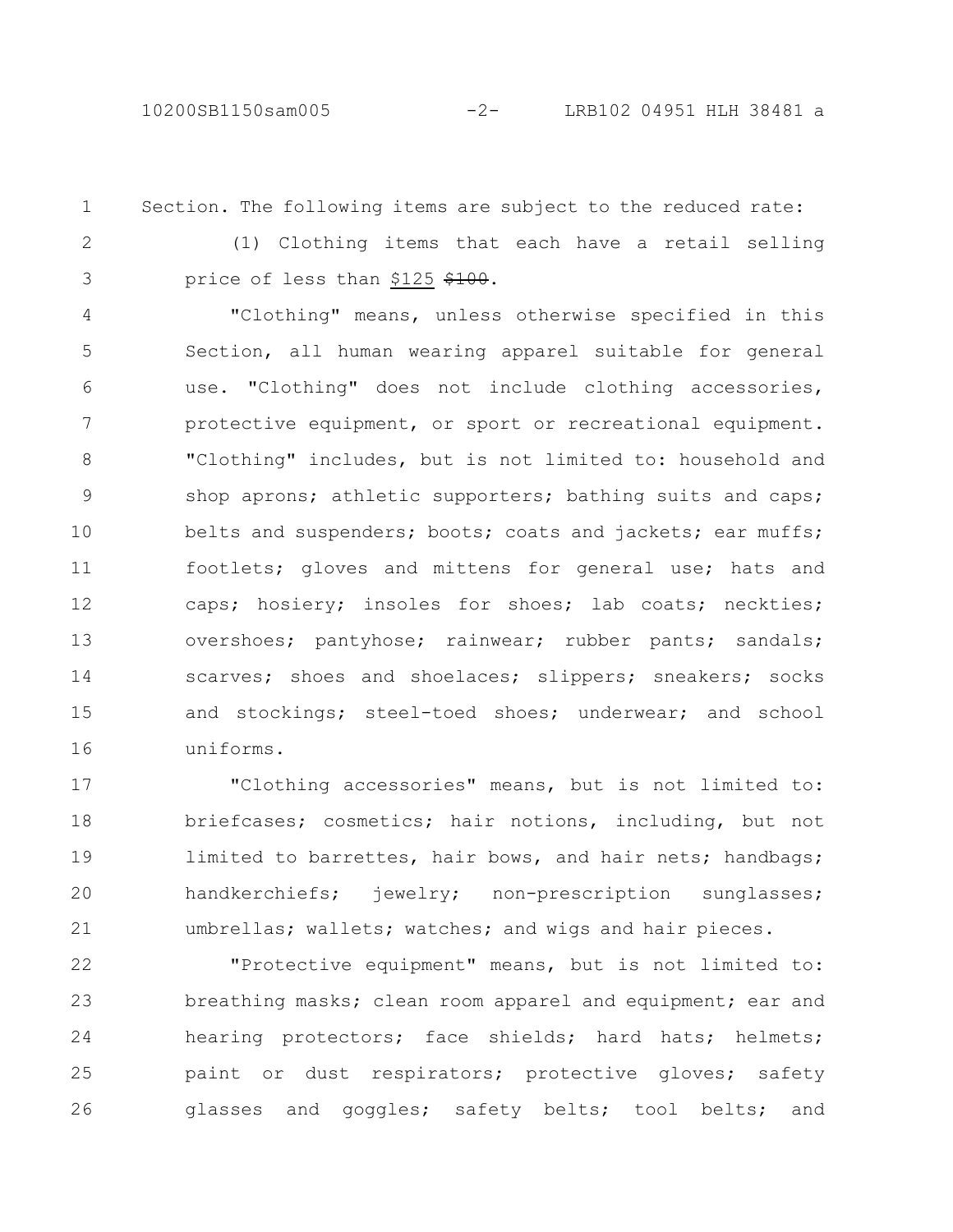welder's gloves and masks. 1

"Sport or recreational equipment" means, but is not limited to: ballet and tap shoes; cleated or spiked athletic shoes; gloves, including, but not limited to, baseball, bowling, boxing, hockey, and golf gloves; goggles; hand and elbow guards; life preservers and vests; mouth guards; roller and ice skates; shin guards; shoulder pads; ski boots; waders; and wetsuits and fins. 2 3 4 5 6 7 8

(2) School supplies. "School supplies" means, unless otherwise specified in this Section, items used by a student in a course of study. The purchase of school supplies for use by persons other than students for use in a course of study are not eligible for the reduced rate of tax. "School supplies" do not include school art supplies; school instructional materials; cameras; film and memory cards; videocameras, tapes, and videotapes; computers; cell phones; Personal Digital Assistants (PDAs); handheld electronic schedulers; and school computer supplies. 9 10 11 12 13 14 15 16 17 18

"School supplies" includes, but is not limited to: binders; book bags; calculators; cellophane tape; blackboard chalk; compasses; composition books; crayons; erasers; expandable, pocket, plastic, and manila folders; glue, paste, and paste sticks; highlighters; index cards; index card boxes; legal pads; lunch boxes; markers; notebooks; paper, including loose leaf ruled notebook paper, copy paper, graph paper, tracing paper, manila 19 20 21 22 23 24 25 26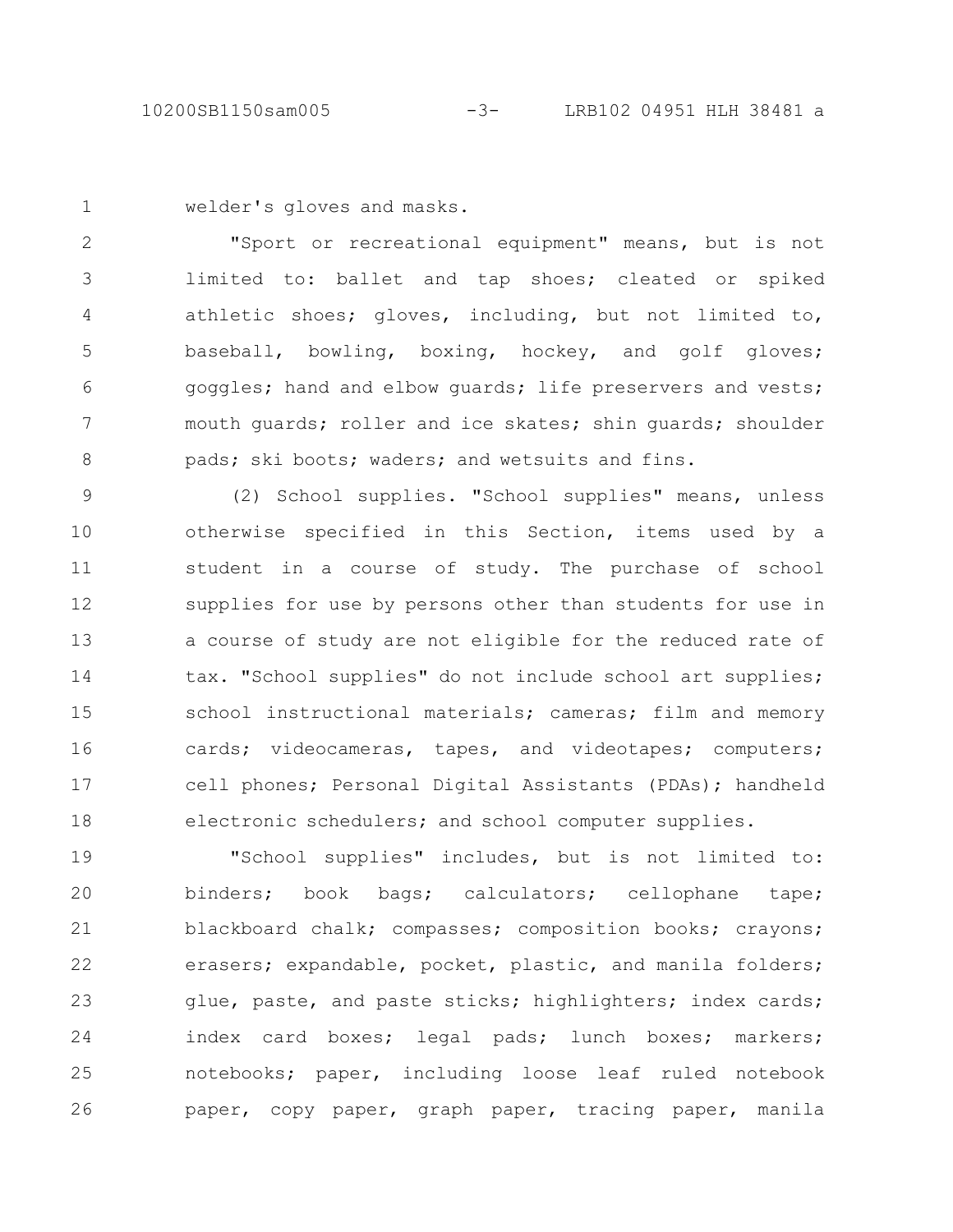10200SB1150sam005 -4- LRB102 04951 HLH 38481 a

paper, colored paper, poster board, and construction paper; pencils; pencil leads; pens; ink and ink refills for pens; pencil boxes and other school supply boxes; pencil sharpeners; protractors; rulers; scissors; and writing tablets. 1 2 3 4 5

"School art supply" means an item commonly used by a student in a course of study for artwork and includes only the following items: clay and glazes; acrylic, tempera, and oil paint; paintbrushes for artwork; sketch and drawing pads; and watercolors. 6 7 8 9 10

"School instructional material" means written material commonly used by a student in a course of study as a reference and to learn the subject being taught and includes only the following items: reference books; reference maps and globes; textbooks; and workbooks. 11 12 13 14 15

"School computer supply" means an item commonly used by a student in a course of study in which a computer is used and applies only to the following items: flashdrives and other computer data storage devices; data storage media, such as diskettes and compact disks; boxes and cases for disk storage; external ports or drives; computer cases; computer cables; computer printers; and printer cartridges, toner, and ink. 16 17 18 19 20 21 22 23

(b) Administration. Notwithstanding any other provision of this Act, the reduced rate of tax under Section 3-10 of this Act for clothing and school supplies shall be administered by 24 25 26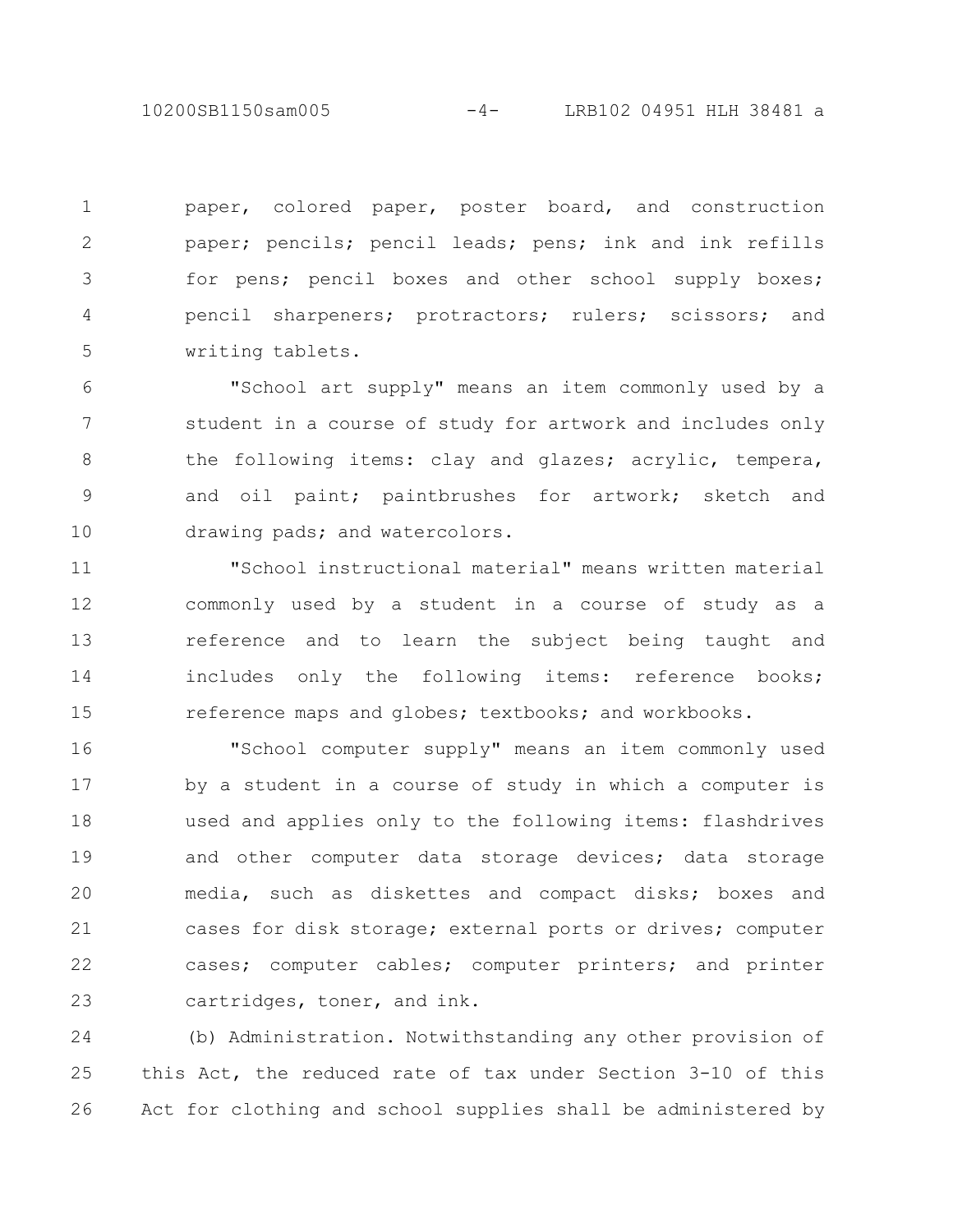1

the Department under the provisions of this subsection (b).

(1) Bundled sales. Items that qualify for the reduced rate of tax that are bundled together with items that do not qualify for the reduced rate of tax and that are sold for one itemized price will be subject to the reduced rate of tax only if the value of the items that qualify for the reduced rate of tax exceeds the value of the items that do not qualify for the reduced rate of tax. 2 3 4 5 6 7 8

(2) Coupons and discounts. An unreimbursed discount by the seller reduces the sales price of the property so that the discounted sales price determines whether the sales price is within a sales tax holiday price threshold. A coupon or other reduction in the sales price is treated as a discount if the seller is not reimbursed for the coupon or reduction amount by a third party. 9 10 11 12 13 14 15

(3) Splitting of items normally sold together. Articles that are normally sold as a single unit must continue to be sold in that manner. Such articles cannot be priced separately and sold as individual items in order to obtain the reduced rate of tax. For example, a pair of shoes cannot have each shoe sold separately so that the sales price of each shoe is within a sales tax holiday price threshold. 16 17 18 19 20 21 22 23

(4) Rain checks. A rain check is a procedure that allows a customer to purchase an item at a certain price at a later time because the particular item was out of stock. 24 25 26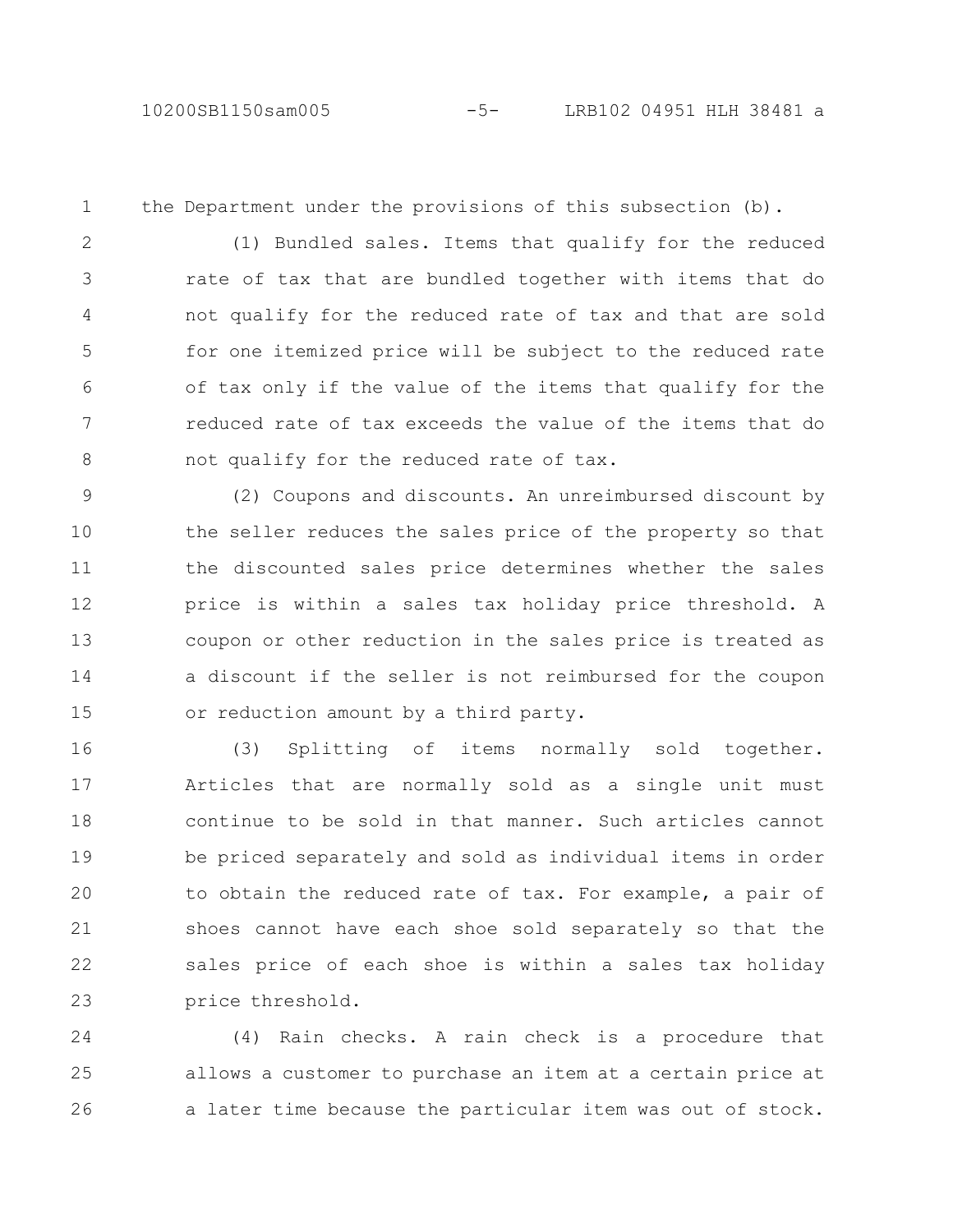Eligible property that customers purchase during the Sales Tax Holiday Period with the use of a rain check will qualify for the reduced rate of tax regardless of when the rain check was issued. Issuance of a rain check during the Sales Tax Holiday Period will not qualify eligible property for the reduced rate of tax if the property is actually purchased after the Sales Tax Holiday Period. 1 2 3 4 5 6 7

(5) Exchanges. The procedure for an exchange in regards to a sales tax holiday is as follows: 8 9

(A) If a customer purchases an item of eligible property during the Sales Tax Holiday Period, but later exchanges the item for a similar eligible item, even if a different size, different color, or other feature, no additional tax is due even if the exchange is made after the Sales Tax Holiday Period. 10 11 12 13 14 15

(B) If a customer purchases an item of eligible property during the Sales Tax Holiday Period, but after the Sales Tax Holiday Period has ended, the customer returns the item and receives credit on the purchase of a different item, the 6.25% general merchandise sales tax rate is due on the sale of the newly purchased item. 16 17 18 19 20 21 22

(C) If a customer purchases an item of eligible property before the Sales Tax Holiday Period, but during the Sales Tax Holiday Period the customer returns the item and receives credit on the purchase 23 24 25 26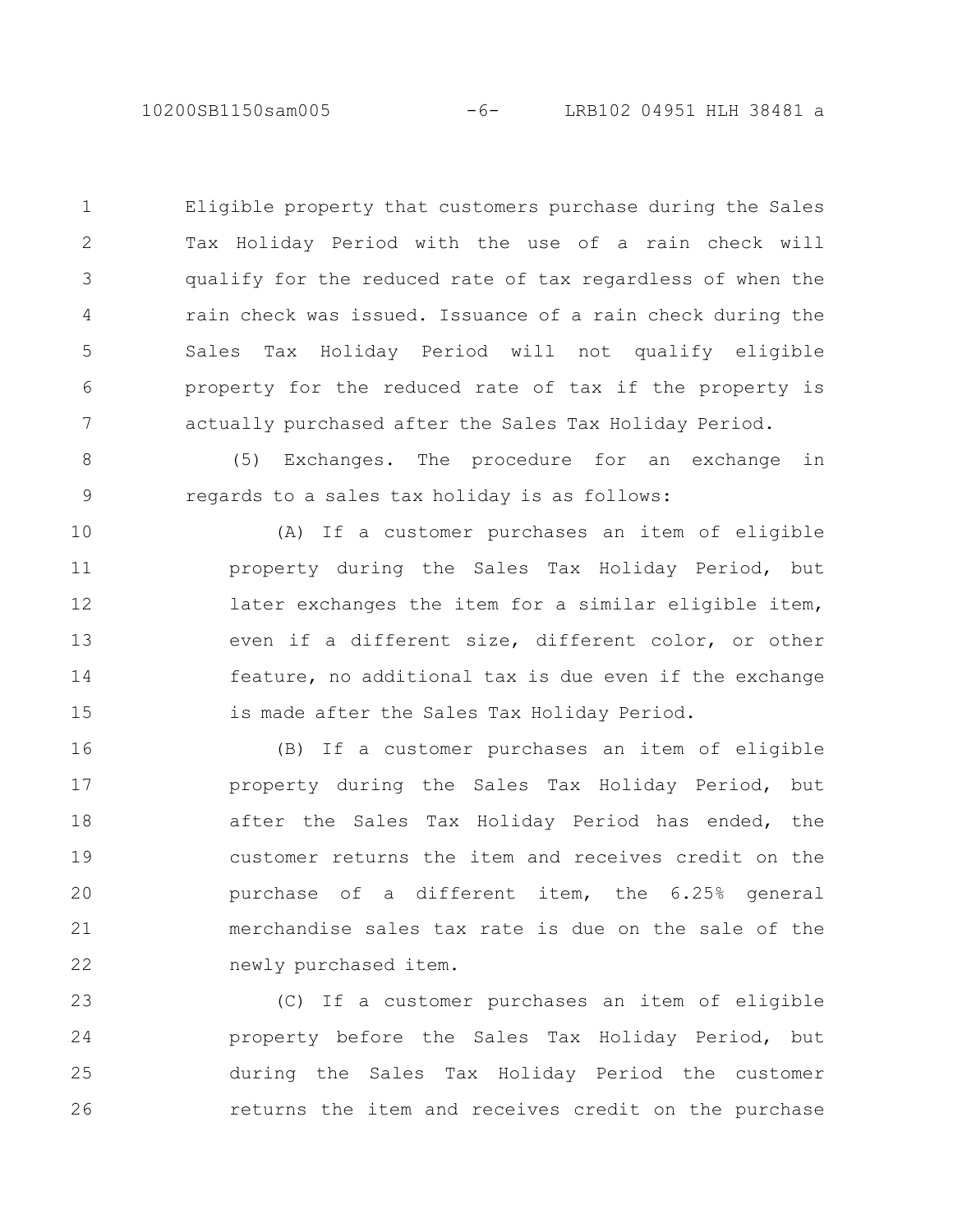of a different item of eligible property, the reduced rate of tax is due on the sale of the new item if the new item is purchased during the Sales Tax Holiday Period. 1 2 3 4

(6) Delivery charges. Delivery charges, including shipping, handling and service charges, are part of the sales price of eligible property. 5 6 7

(7) Order date and back orders. For the purpose of a sales tax holiday, eligible property qualifies for the reduced rate of tax if: (i) the item is both delivered to and paid for by the customer during the Sales Tax Holiday Period or (ii) the customer orders and pays for the item and the seller accepts the order during the Sales Tax Holiday Period for immediate shipment, even if delivery is made after the Sales Tax Holiday Period. The seller accepts an order when the seller has taken action to fill the order for immediate shipment. Actions to fill an order include placement of an "in date" stamp on an order or assignment of an "order number" to an order within the Sales Tax Holiday Period. An order is for immediate shipment when the customer does not request delayed shipment. An order is for immediate shipment notwithstanding that the shipment may be delayed because of a backlog of orders or because stock is currently unavailable to, or on back order by, the seller. 8 9 10 11 12 13 14 15 16 17 18 19 20 21 22 23 24 25

26

(8) Returns. For a 60-day period immediately after the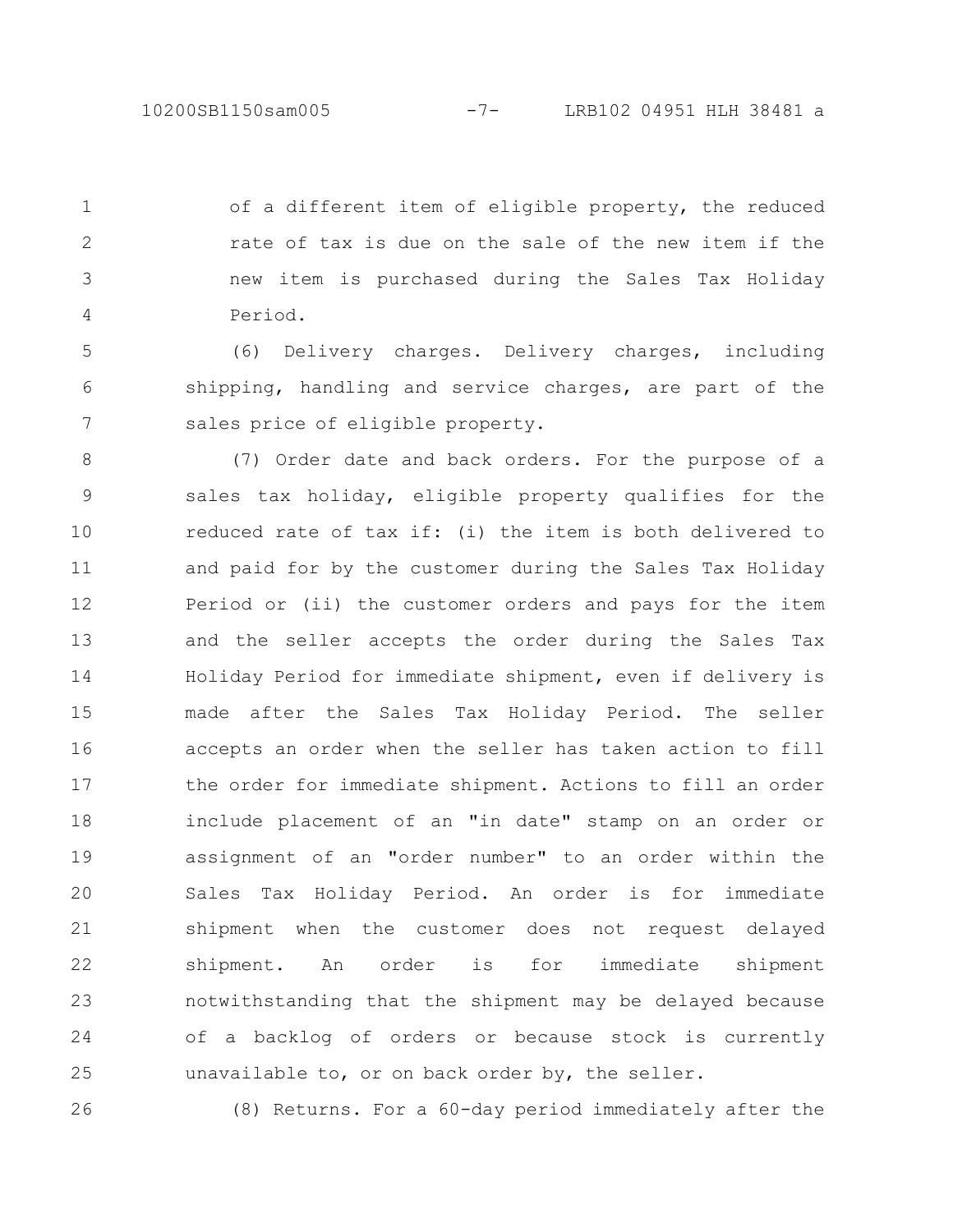10200SB1150sam005 -8- LRB102 04951 HLH 38481 a

Sales Tax Holiday Period, if a customer returns an item that would qualify for the reduced rate of tax, credit for or refund of sales tax shall be given only at the reduced rate unless the customer provides a receipt or invoice that shows tax was paid at the 6.25% general merchandise rate, or the seller has sufficient documentation to show that tax was paid at the 6.25% general merchandise rate on the specific item. This 60-day period is set solely for the purpose of designating a time period during which the customer must provide documentation that shows that the appropriate sales tax rate was paid on returned merchandise. The 60-day period is not intended to change a seller's policy on the time period during which the seller will accept returns. 1 2 3 4 5 6 7 8 9 10 11 12 13 14

(c) The Department may implement the provisions of this Section through the use of emergency rules, along with permanent rules filed concurrently with such emergency rules, in accordance with the provisions of Section 5-45 of the Illinois Administrative Procedure Act. For purposes of the Illinois Administrative Procedure Act, the adoption of rules to implement the provisions of this Section shall be deemed an emergency and necessary for the public interest, safety, and welfare. 15 16 17 18 19 20 21 22 23

(Source: P.A. 96-1012, eff. 7-7-10.) 24

(35 ILCS 105/3-10) 25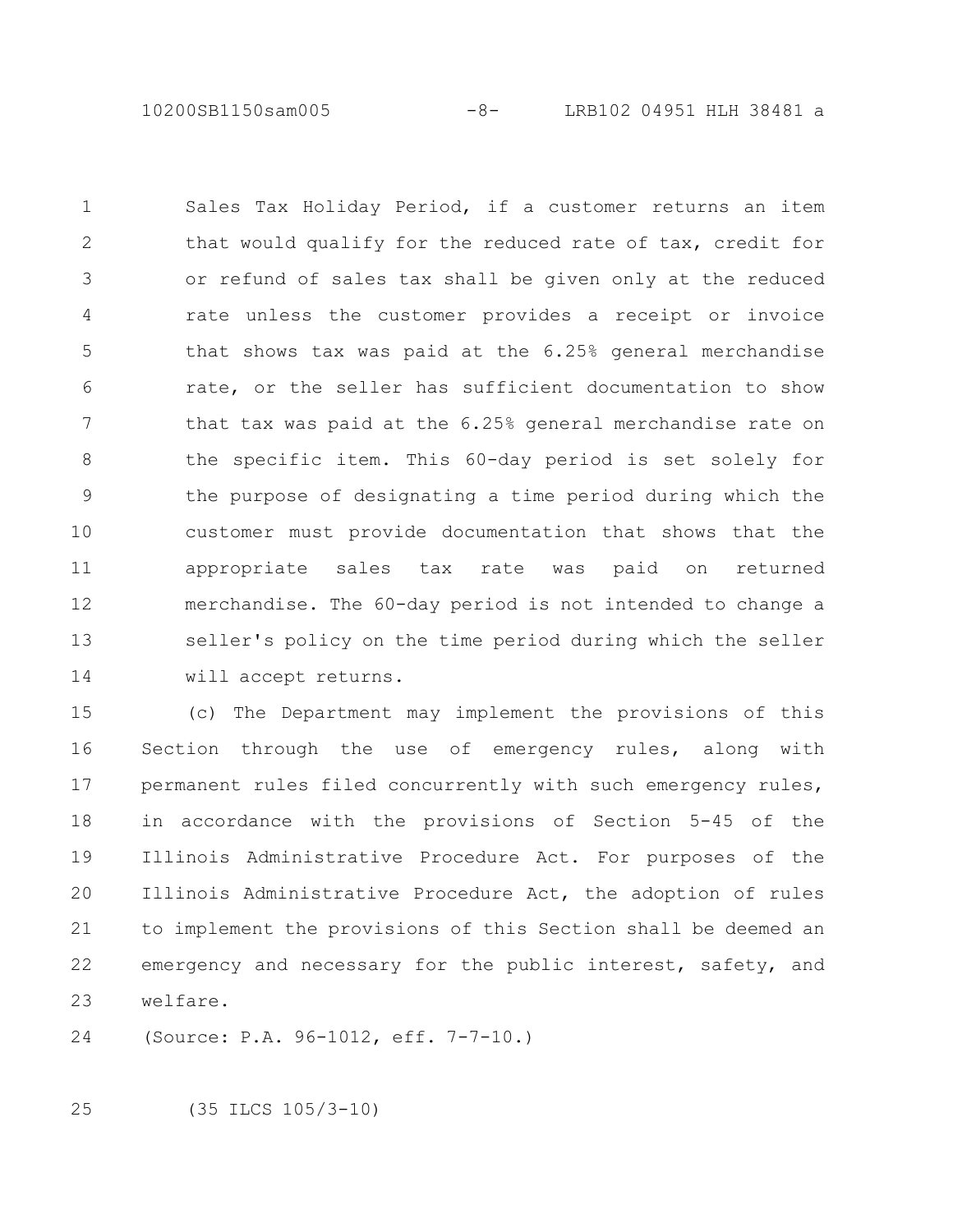10200SB1150sam005 -9- LRB102 04951 HLH 38481 a

Sec. 3-10. Rate of tax. Unless otherwise provided in this Section, the tax imposed by this Act is at the rate of 6.25% of either the selling price or the fair market value, if any, of the tangible personal property. In all cases where property functionally used or consumed is the same as the property that was purchased at retail, then the tax is imposed on the selling price of the property. In all cases where property functionally used or consumed is a by-product or waste product that has been refined, manufactured, or produced from property purchased at retail, then the tax is imposed on the lower of the fair market value, if any, of the specific property so used in this State or on the selling price of the property purchased at retail. For purposes of this Section "fair market value" means the price at which property would change hands between a willing buyer and a willing seller, neither being under any compulsion to buy or sell and both having reasonable knowledge of the relevant facts. The fair market value shall be established by Illinois sales by the taxpayer of the same property as that functionally used or consumed, or if there are no such sales by the taxpayer, then comparable sales or purchases of property of like kind and character in Illinois. 1 2 3 4 5 6 7 8 9 10 11 12 13 14 15 16 17 18 19 20 21

Beginning on July 1, 2000 and through December 31, 2000, with respect to motor fuel, as defined in Section 1.1 of the Motor Fuel Tax Law, and gasohol, as defined in Section 3-40 of the Use Tax Act, the tax is imposed at the rate of 1.25%. Beginning on August 6, 2010 through August 15, 2010, and 22 23 24 25 26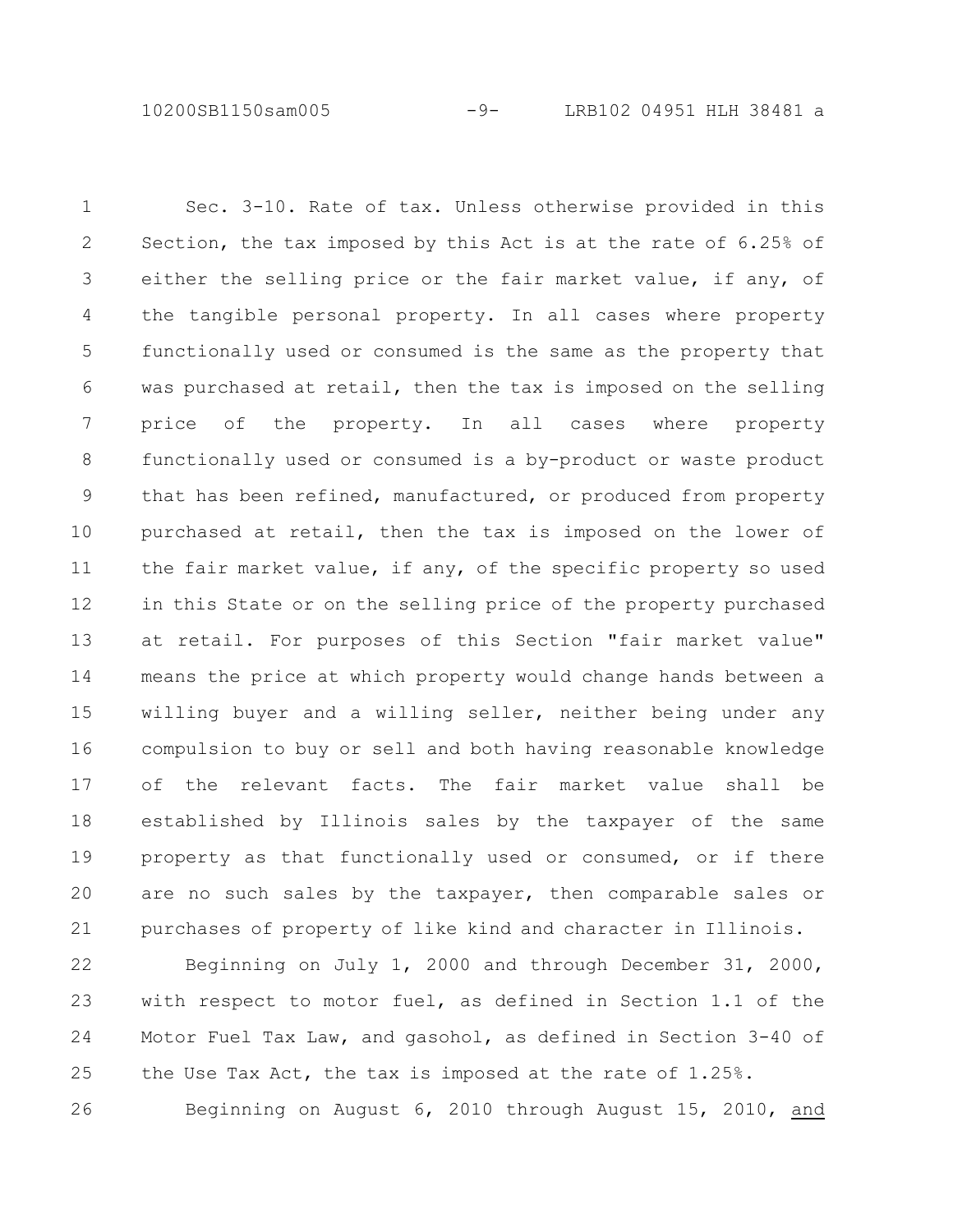10200SB1150sam005 -10- LRB102 04951 HLH 38481 a

beginning again on August 5, 2022 through August 14, 2022, with respect to sales tax holiday items as defined in Section 3-6 of this Act, the tax is imposed at the rate of 1.25%. 1 2 3

With respect to gasohol, the tax imposed by this Act applies to (i) 70% of the proceeds of sales made on or after January 1, 1990, and before July 1, 2003, (ii) 80% of the proceeds of sales made on or after July 1, 2003 and on or before July 1, 2017, and (iii) 100% of the proceeds of sales made thereafter. If, at any time, however, the tax under this Act on sales of gasohol is imposed at the rate of 1.25%, then the tax imposed by this Act applies to 100% of the proceeds of sales of gasohol made during that time. 4 5 6 7 8 9 10 11 12

With respect to majority blended ethanol fuel, the tax imposed by this Act does not apply to the proceeds of sales made on or after July 1, 2003 and on or before December 31, 2023 but applies to 100% of the proceeds of sales made thereafter. 13 14 15 16 17

With respect to biodiesel blends with no less than 1% and no more than 10% biodiesel, the tax imposed by this Act applies to (i) 80% of the proceeds of sales made on or after July 1, 2003 and on or before December 31, 2018 and (ii) 100% of the proceeds of sales made thereafter. If, at any time, however, the tax under this Act on sales of biodiesel blends with no less than 1% and no more than 10% biodiesel is imposed at the rate of 1.25%, then the tax imposed by this Act applies to 100% of the proceeds of sales of biodiesel blends with no less than 18 19 20 21 22 23 24 25 26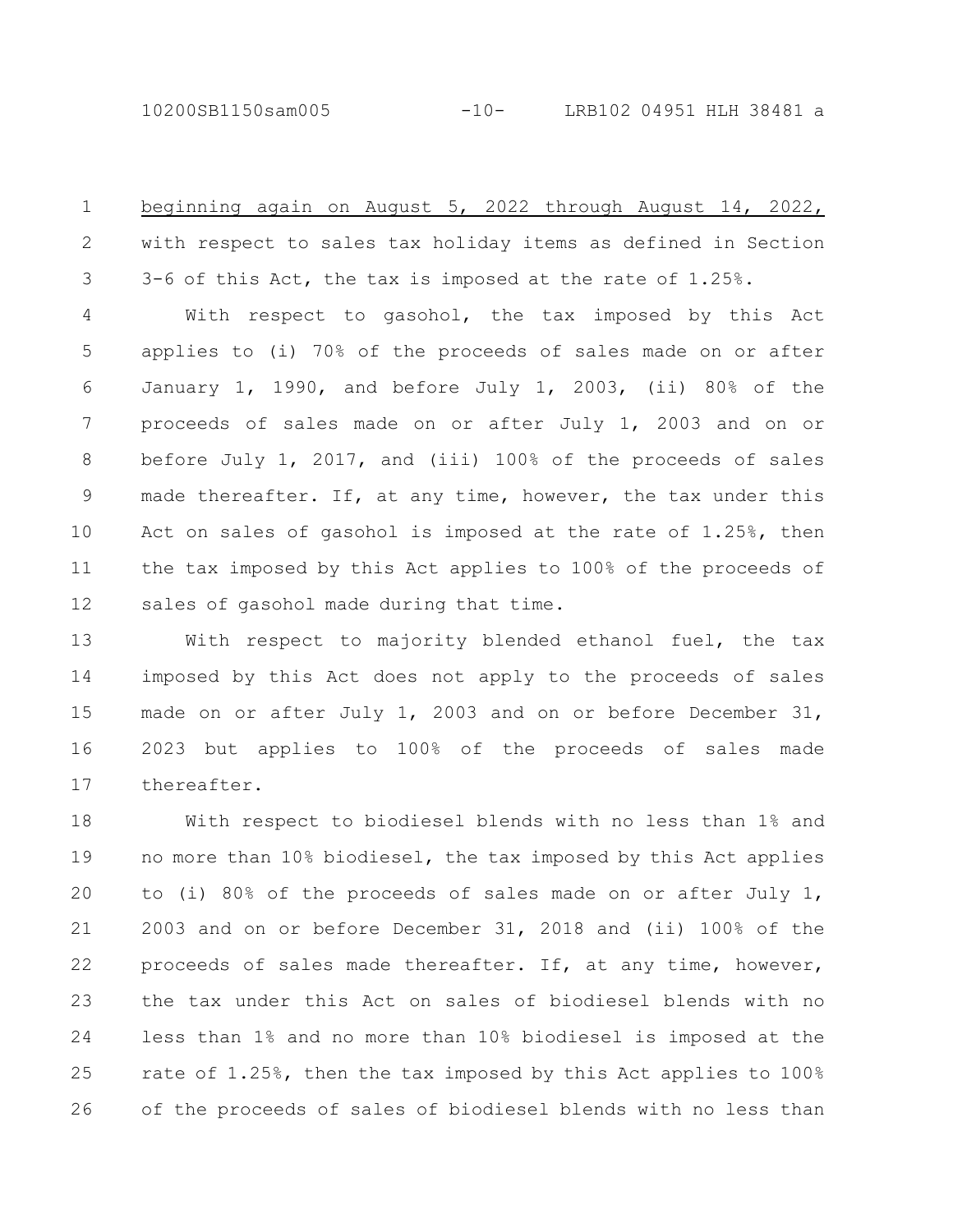1% and no more than 10% biodiesel made during that time. 1

With respect to 100% biodiesel and biodiesel blends with more than 10% but no more than 99% biodiesel, the tax imposed by this Act does not apply to the proceeds of sales made on or after July 1, 2003 and on or before December 31, 2023 but applies to 100% of the proceeds of sales made thereafter. 2 3 4 5 6

With respect to food for human consumption that is to be consumed off the premises where it is sold (other than alcoholic beverages, food consisting of or infused with adult use cannabis, soft drinks, and food that has been prepared for immediate consumption) and prescription and nonprescription medicines, drugs, medical appliances, products classified as Class III medical devices by the United States Food and Drug Administration that are used for cancer treatment pursuant to a prescription, as well as any accessories and components related to those devices, modifications to a motor vehicle for the purpose of rendering it usable by a person with a disability, and insulin, blood sugar testing materials, syringes, and needles used by human diabetics, the tax is imposed at the rate of 1%. For the purposes of this Section, until September 1, 2009: the term "soft drinks" means any complete, finished, ready-to-use, non-alcoholic drink, whether carbonated or not, including but not limited to soda water, cola, fruit juice, vegetable juice, carbonated water, and all other preparations commonly known as soft drinks of whatever kind or description that are contained in any closed or sealed 7 8 9 10 11 12 13 14 15 16 17 18 19 20 21 22 23 24 25 26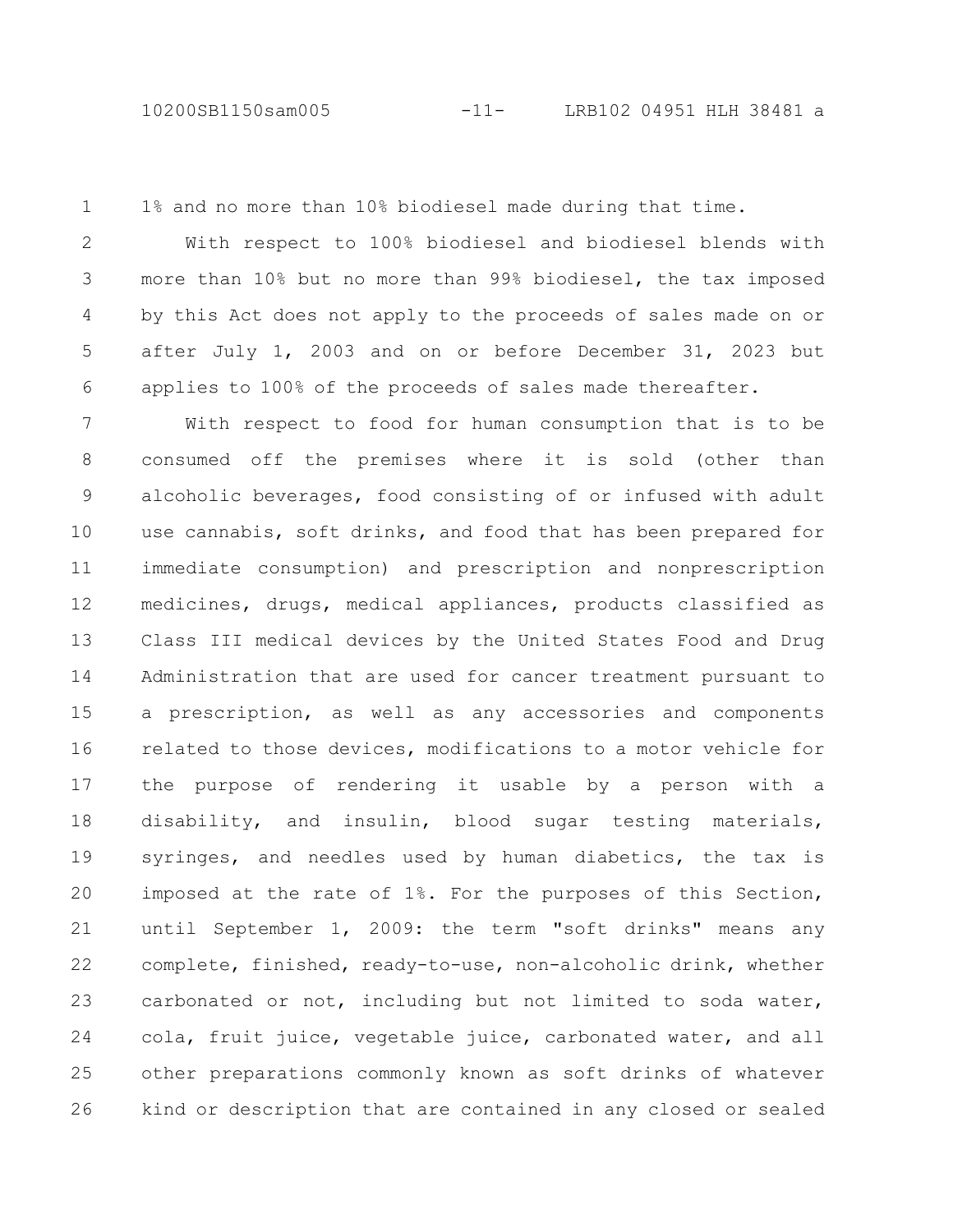10200SB1150sam005 -12- LRB102 04951 HLH 38481 a

bottle, can, carton, or container, regardless of size; but "soft drinks" does not include coffee, tea, non-carbonated water, infant formula, milk or milk products as defined in the Grade A Pasteurized Milk and Milk Products Act, or drinks containing 50% or more natural fruit or vegetable juice. 1 2 3 4 5

Notwithstanding any other provisions of this Act, beginning September 1, 2009, "soft drinks" means non-alcoholic beverages that contain natural or artificial sweeteners. "Soft drinks" do not include beverages that contain milk or milk products, soy, rice or similar milk substitutes, or greater than 50% of vegetable or fruit juice by volume. 6 7 8 9 10 11

Until August 1, 2009, and notwithstanding any other provisions of this Act, "food for human consumption that is to be consumed off the premises where it is sold" includes all food sold through a vending machine, except soft drinks and food products that are dispensed hot from a vending machine, regardless of the location of the vending machine. Beginning August 1, 2009, and notwithstanding any other provisions of this Act, "food for human consumption that is to be consumed off the premises where it is sold" includes all food sold through a vending machine, except soft drinks, candy, and food products that are dispensed hot from a vending machine, regardless of the location of the vending machine. 12 13 14 15 16 17 18 19 20 21 22 23

Notwithstanding any other provisions of this Act, beginning September 1, 2009, "food for human consumption that is to be consumed off the premises where it is sold" does not 24 25 26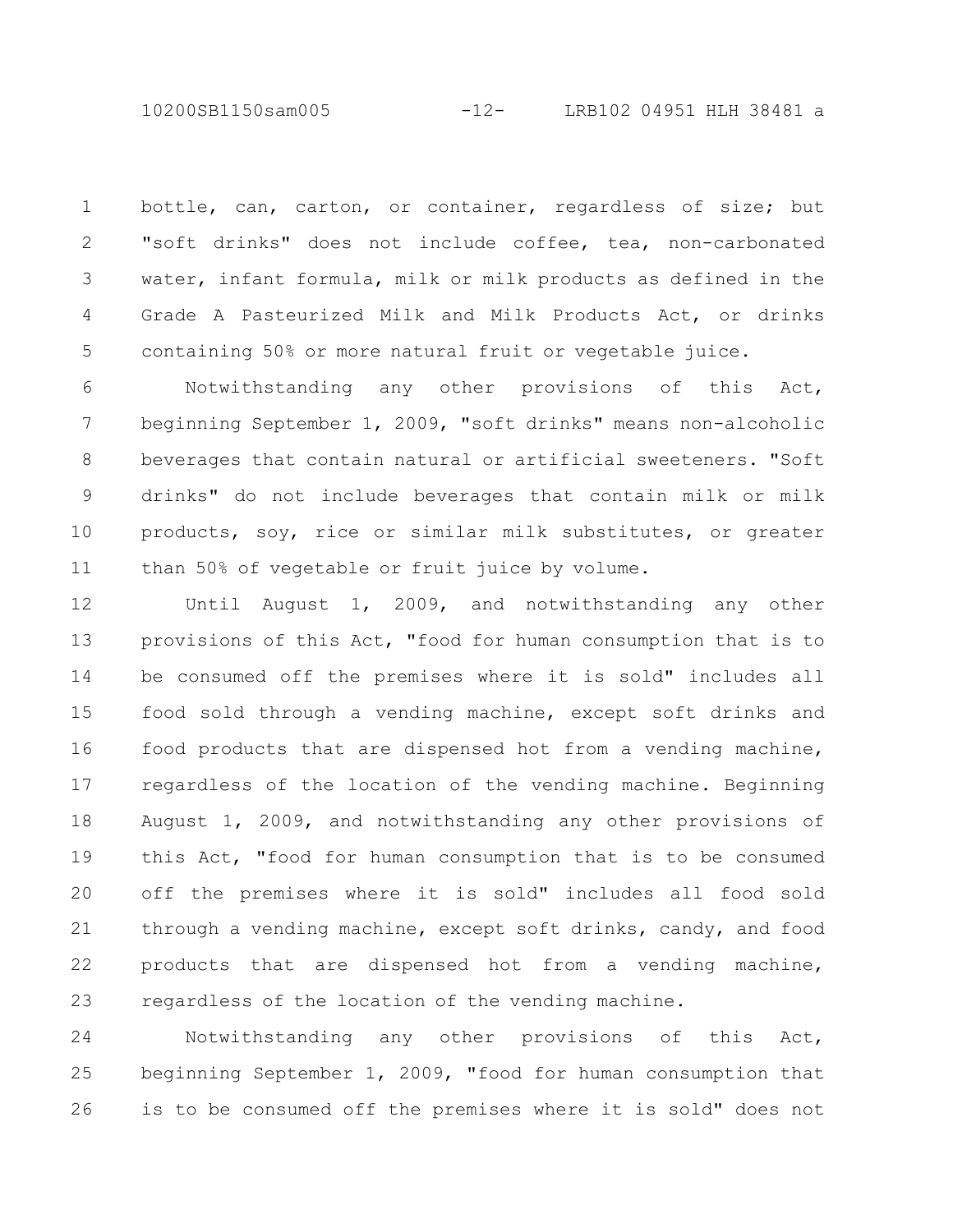10200SB1150sam005 -13- LRB102 04951 HLH 38481 a

include candy. For purposes of this Section, "candy" means a preparation of sugar, honey, or other natural or artificial sweeteners in combination with chocolate, fruits, nuts or other ingredients or flavorings in the form of bars, drops, or pieces. "Candy" does not include any preparation that contains flour or requires refrigeration. 1 2 3 4 5 6

Notwithstanding any other provisions of this Act, beginning September 1, 2009, "nonprescription medicines and drugs" does not include grooming and hygiene products. For purposes of this Section, "grooming and hygiene products" includes, but is not limited to, soaps and cleaning solutions, shampoo, toothpaste, mouthwash, antiperspirants, and sun tan lotions and screens, unless those products are available by prescription only, regardless of whether the products meet the definition of "over-the-counter-drugs". For the purposes of this paragraph, "over-the-counter-drug" means a drug for human use that contains a label that identifies the product as a drug as required by 21 C.F.R. § 201.66. The "over-the-counter-drug" label includes: 7 8 9 10 11 12 13 14 15 16 17 18 19

20

(A) A "Drug Facts" panel; or

(B) A statement of the "active ingredient(s)" with a list of those ingredients contained in the compound, substance or preparation. 21 22 23

Beginning on the effective date of this amendatory Act of the 98th General Assembly, "prescription and nonprescription medicines and drugs" includes medical cannabis purchased from 24 25 26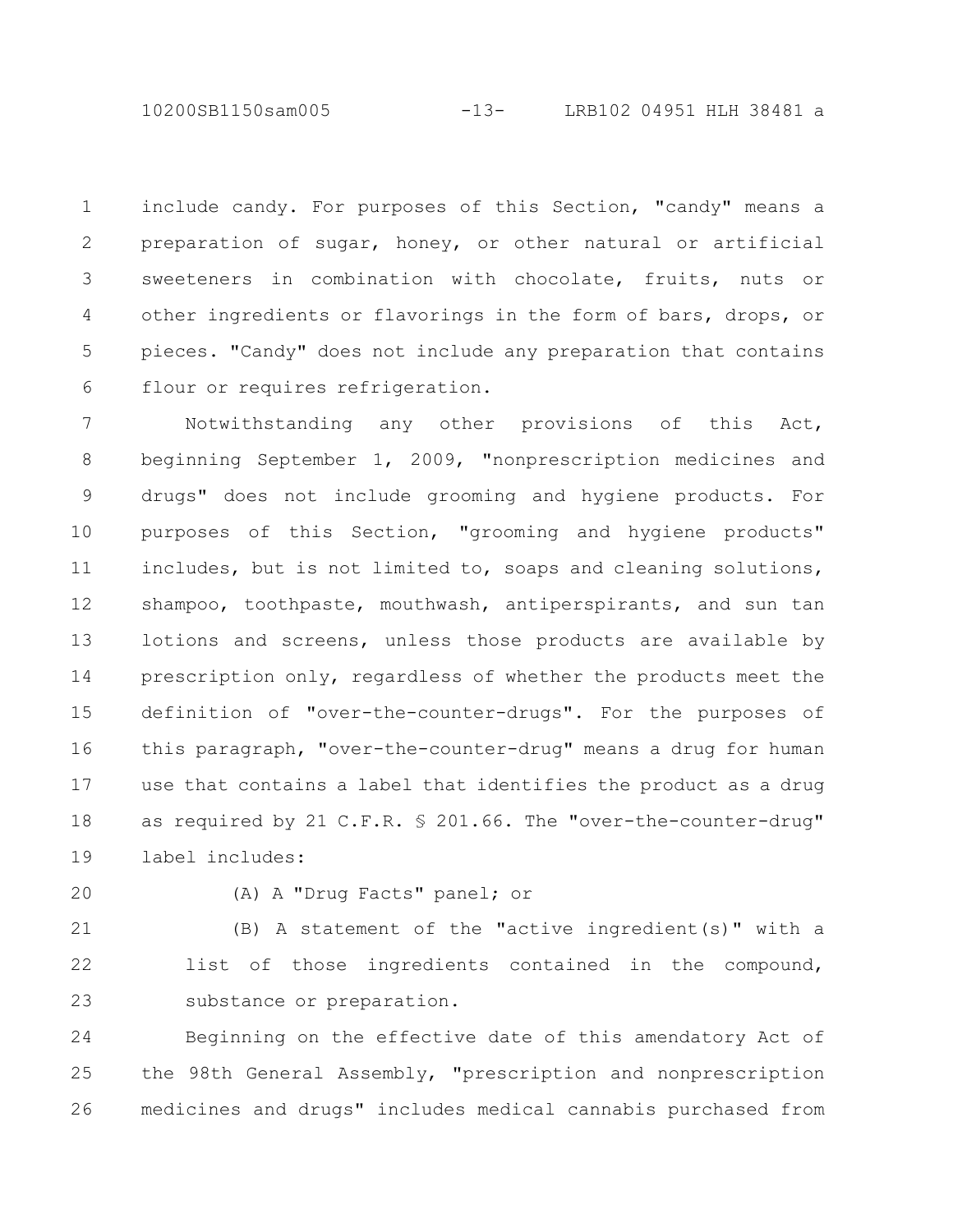a registered dispensing organization under the Compassionate Use of Medical Cannabis Program Act. 1 2

As used in this Section, "adult use cannabis" means cannabis subject to tax under the Cannabis Cultivation Privilege Tax Law and the Cannabis Purchaser Excise Tax Law and does not include cannabis subject to tax under the Compassionate Use of Medical Cannabis Program Act. 3 4 5 6 7

If the property that is purchased at retail from a retailer is acquired outside Illinois and used outside Illinois before being brought to Illinois for use here and is taxable under this Act, the "selling price" on which the tax is computed shall be reduced by an amount that represents a reasonable allowance for depreciation for the period of prior out-of-state use. 8 9 10 11 12 13 14

(Source: P.A. 101-363, eff. 8-9-19; 101-593, eff. 12-4-19; 102-4, eff. 4-27-21.) 15 16

(35 ILCS 105/9) (from Ch. 120, par. 439.9) 17

Sec. 9. Except as to motor vehicles, watercraft, aircraft, and trailers that are required to be registered with an agency of this State, each retailer required or authorized to collect the tax imposed by this Act shall pay to the Department the amount of such tax (except as otherwise provided) at the time when he is required to file his return for the period during which such tax was collected, less a discount of 2.1% prior to January 1, 1990, and 1.75% on and after January 1, 1990, or \$5 18 19 20 21 22 23 24 25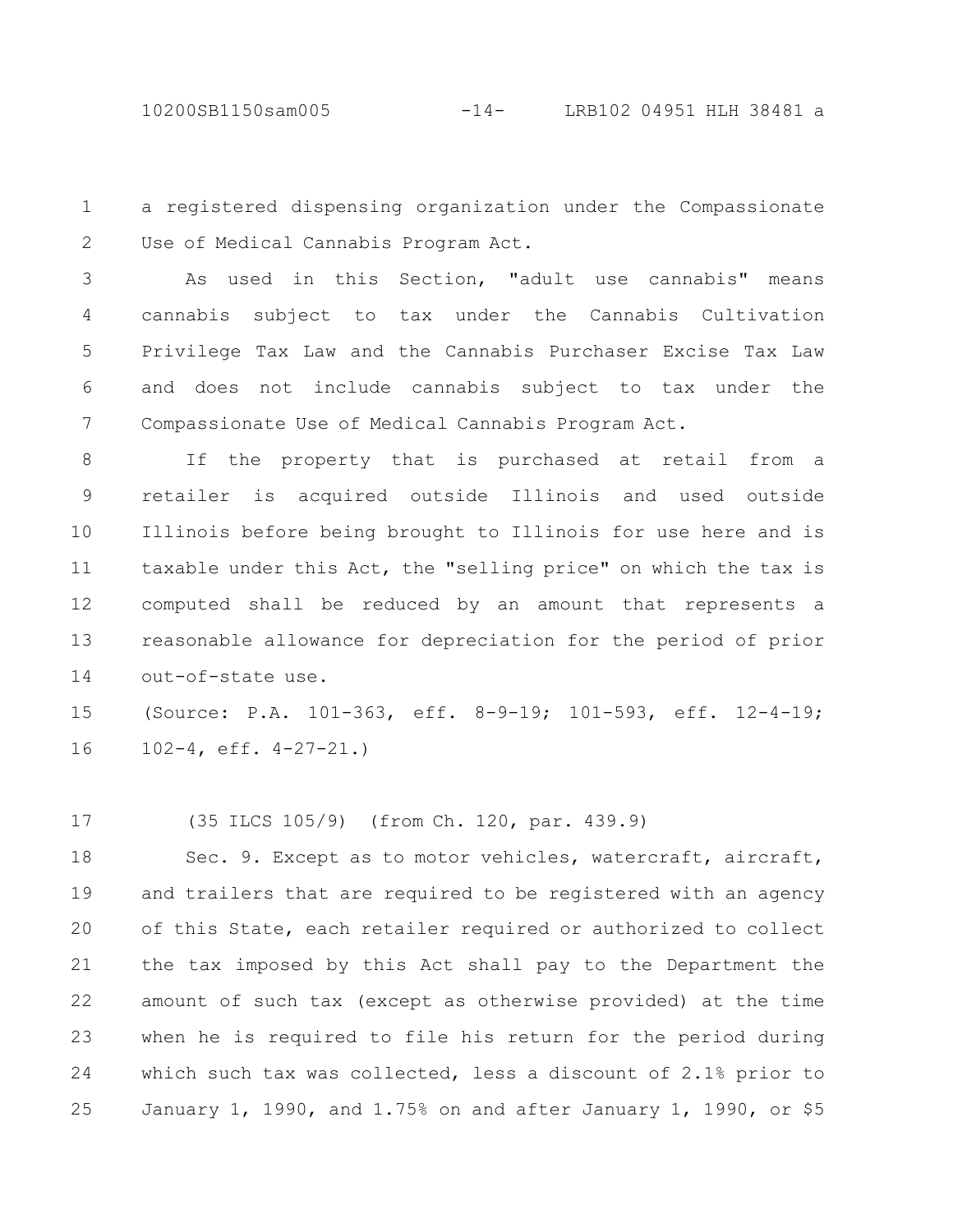10200SB1150sam005 -15- LRB102 04951 HLH 38481 a

per calendar year, whichever is greater, which is allowed to reimburse the retailer for expenses incurred in collecting the tax, keeping records, preparing and filing returns, remitting the tax and supplying data to the Department on request. The discount under this Section is not allowed for the 1.25% portion of taxes paid on aviation fuel that is subject to the revenue use requirements of 49 U.S.C. 47107(b) and 49 U.S.C. 47133. In the case of retailers who report and pay the tax on a transaction by transaction basis, as provided in this Section, such discount shall be taken with each such tax remittance instead of when such retailer files his periodic return. The discount allowed under this Section is allowed only for returns that are filed in the manner required by this Act. The Department may disallow the discount for retailers whose certificate of registration is revoked at the time the return is filed, but only if the Department's decision to revoke the certificate of registration has become final. A retailer need not remit that part of any tax collected by him to the extent that he is required to remit and does remit the tax imposed by the Retailers' Occupation Tax Act, with respect to the sale of the same property. 1 2 3 4 5 6 7 8 9 10 11 12 13 14 15 16 17 18 19 20 21

Where such tangible personal property is sold under a conditional sales contract, or under any other form of sale wherein the payment of the principal sum, or a part thereof, is extended beyond the close of the period for which the return is filed, the retailer, in collecting the tax (except as to motor 22 23 24 25 26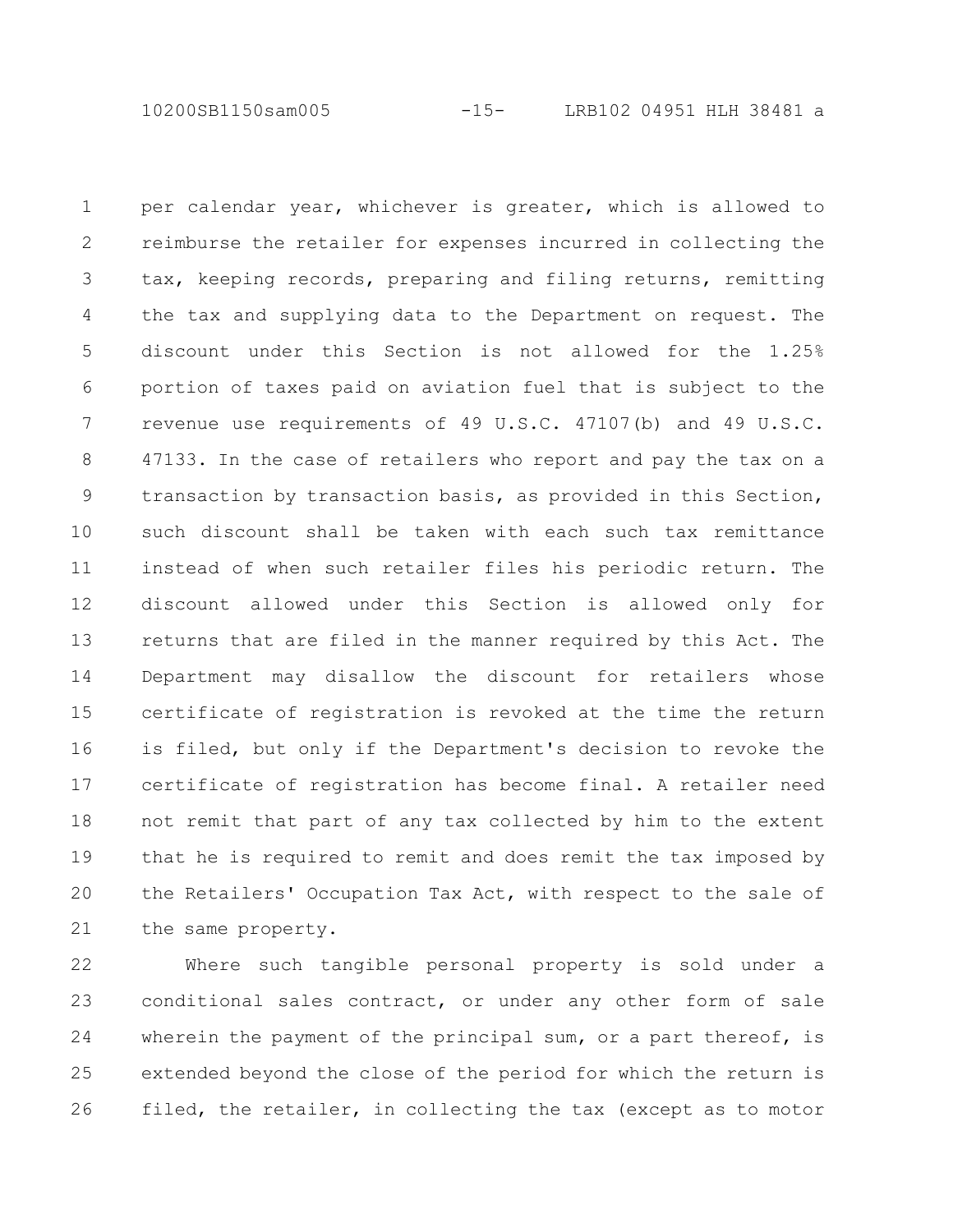vehicles, watercraft, aircraft, and trailers that are required to be registered with an agency of this State), may collect for each tax return period, only the tax applicable to that part of the selling price actually received during such tax return period. 1 2 3 4 5

Except as provided in this Section, on or before the twentieth day of each calendar month, such retailer shall file a return for the preceding calendar month. Such return shall be filed on forms prescribed by the Department and shall furnish such information as the Department may reasonably require. On and after January 1, 2018, except for returns for motor vehicles, watercraft, aircraft, and trailers that are required to be registered with an agency of this State, with respect to retailers whose annual gross receipts average \$20,000 or more, all returns required to be filed pursuant to this Act shall be filed electronically. Retailers who demonstrate that they do not have access to the Internet or demonstrate hardship in filing electronically may petition the Department to waive the electronic filing requirement. 6 7 8 9 10 11 12 13 14 15 16 17 18 19

The Department may require returns to be filed on a quarterly basis. If so required, a return for each calendar quarter shall be filed on or before the twentieth day of the calendar month following the end of such calendar quarter. The taxpayer shall also file a return with the Department for each of the first two months of each calendar quarter, on or before the twentieth day of the following calendar month, stating: 20 21 22 23 24 25 26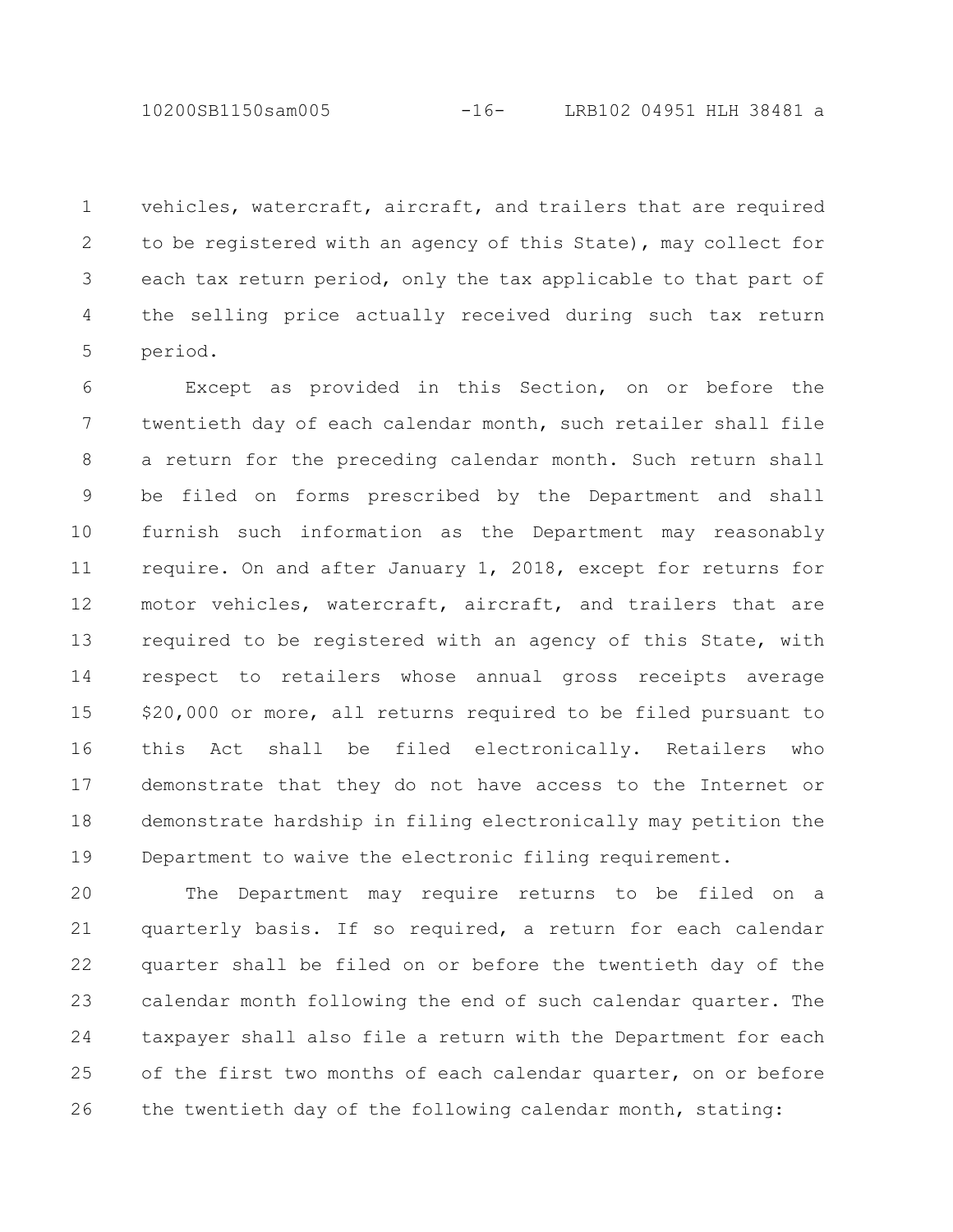| $\mathbf 1$  | 1. The name of the seller;                                      |
|--------------|-----------------------------------------------------------------|
| $\mathbf{2}$ | 2. The address of the principal place of business from          |
| 3            | which he engages in the business of selling tangible            |
| 4            | personal property at retail in this State;                      |
| 5            | 3. The total amount of taxable receipts received by             |
| 6            | him during the preceding calendar month from sales of           |
| 7            | tangible personal property by him during such preceding         |
| 8            | calendar month, including receipts from charge and time         |
| $\mathsf 9$  | sales, but less all deductions allowed by law;                  |
| 10           | 4. The amount of credit provided in Section 2d of this          |
| 11           | Act;                                                            |
| 12           | 5. The amount of tax due;                                       |
| 13           | 5-5. The signature of the taxpayer; and                         |
| 14           | 6. Such other reasonable information as the Department          |
| 15           | may require.                                                    |
| 16           | Each retailer required or authorized to collect the tax         |
| 17           | imposed by this Act on aviation fuel sold at retail in this     |
| 18           | State during the preceding calendar month shall, instead of     |
| 19           | reporting and paying tax on aviation fuel as<br>otherwise       |
| 20           | required by this Section, report and pay such tax on a separate |
| 21           | aviation fuel tax return. The requirements related to the       |
| 22           | return shall be as otherwise provided in this Section.          |
| 23           | Notwithstanding any other provisions of this Act to the         |
| 24           | contrary, retailers collecting tax on aviation fuel shall file  |
| 25           | all aviation fuel tax returns and shall make all aviation fuel  |
| 26           | tax payments by electronic means in the manner and<br>form      |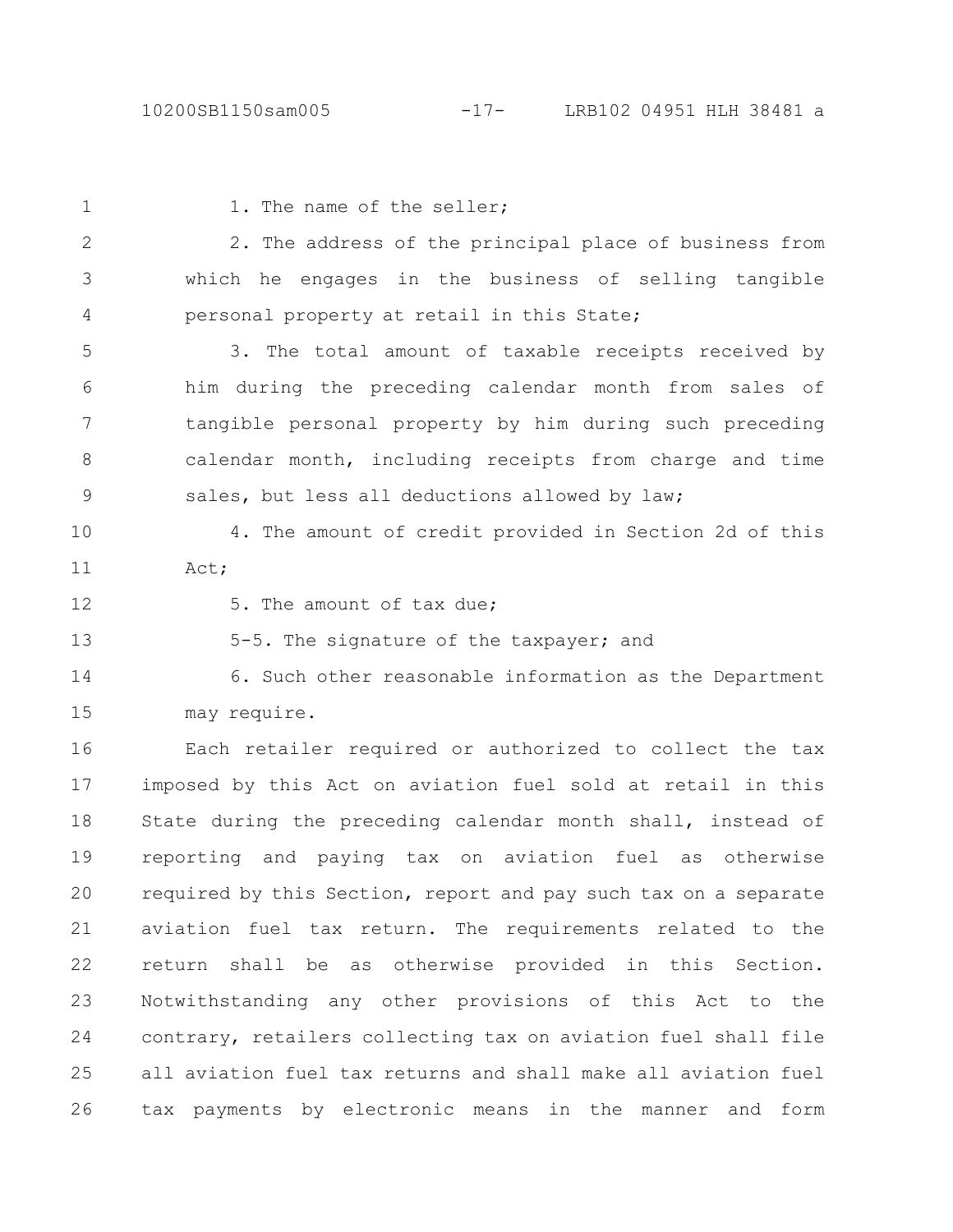10200SB1150sam005 -18- LRB102 04951 HLH 38481 a

required by the Department. For purposes of this Section, "aviation fuel" means jet fuel and aviation gasoline. 1 2

If a taxpayer fails to sign a return within 30 days after the proper notice and demand for signature by the Department, the return shall be considered valid and any amount shown to be due on the return shall be deemed assessed. 3 4 5 6

Notwithstanding any other provision of this Act to the contrary, retailers subject to tax on cannabis shall file all cannabis tax returns and shall make all cannabis tax payments by electronic means in the manner and form required by the Department. 7 8 9 10 11

Beginning October 1, 1993, a taxpayer who has an average monthly tax liability of \$150,000 or more shall make all payments required by rules of the Department by electronic funds transfer. Beginning October 1, 1994, a taxpayer who has an average monthly tax liability of \$100,000 or more shall make all payments required by rules of the Department by electronic funds transfer. Beginning October 1, 1995, a taxpayer who has an average monthly tax liability of \$50,000 or more shall make all payments required by rules of the Department by electronic funds transfer. Beginning October 1, 2000, a taxpayer who has an annual tax liability of \$200,000 or more shall make all payments required by rules of the Department by electronic funds transfer. The term "annual tax liability" shall be the sum of the taxpayer's liabilities under this Act, and under all other State and local occupation 12 13 14 15 16 17 18 19 20 21 22 23 24 25 26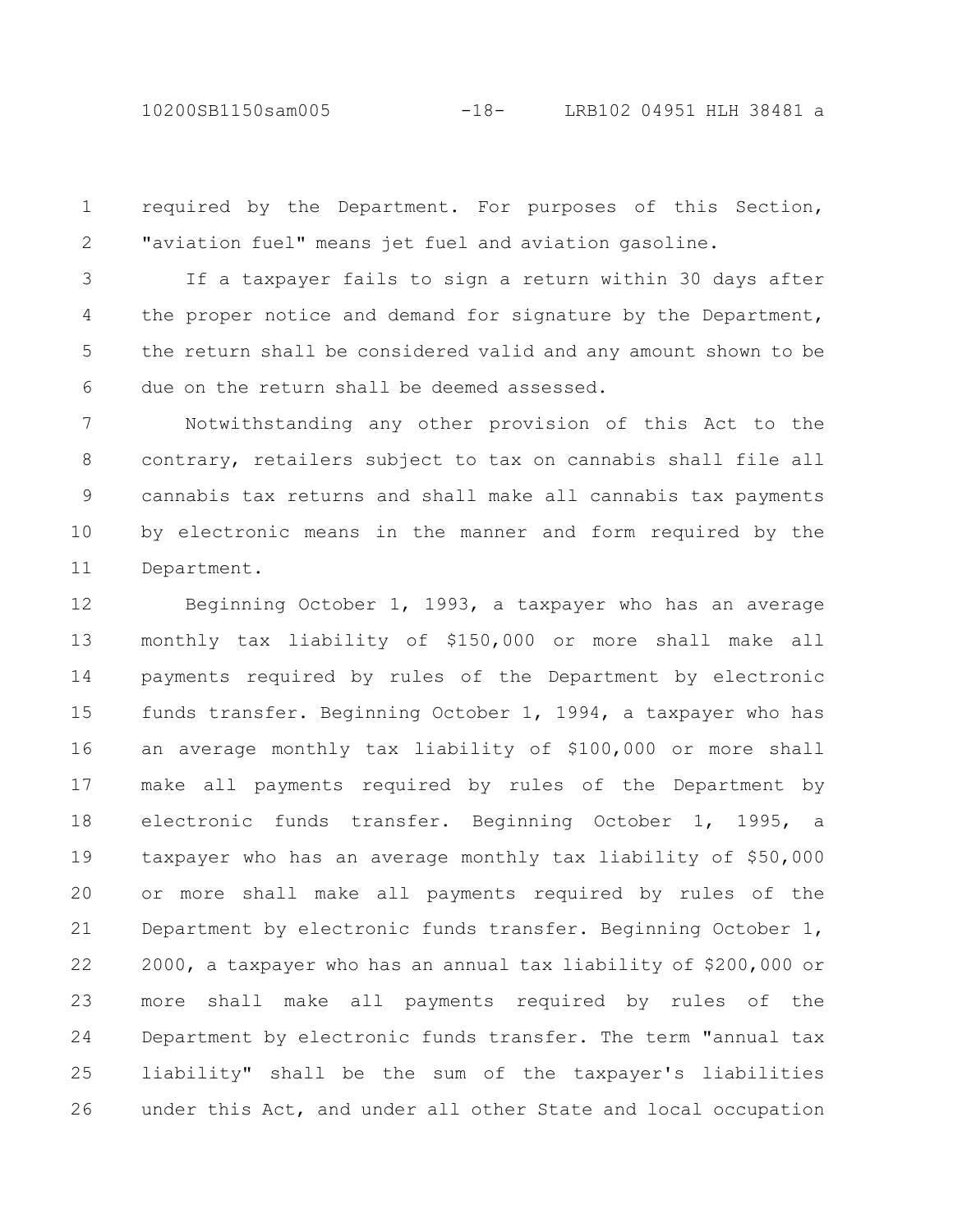10200SB1150sam005 -19- LRB102 04951 HLH 38481 a

and use tax laws administered by the Department, for the immediately preceding calendar year. The term "average monthly tax liability" means the sum of the taxpayer's liabilities under this Act, and under all other State and local occupation and use tax laws administered by the Department, for the immediately preceding calendar year divided by 12. Beginning on October 1, 2002, a taxpayer who has a tax liability in the amount set forth in subsection (b) of Section 2505-210 of the Department of Revenue Law shall make all payments required by rules of the Department by electronic funds transfer. 1 2 3 4 5 6 7 8 9 10

Before August 1 of each year beginning in 1993, the Department shall notify all taxpayers required to make payments by electronic funds transfer. All taxpayers required to make payments by electronic funds transfer shall make those payments for a minimum of one year beginning on October 1. 11 12 13 14 15

Any taxpayer not required to make payments by electronic funds transfer may make payments by electronic funds transfer with the permission of the Department. 16 17 18

All taxpayers required to make payment by electronic funds transfer and any taxpayers authorized to voluntarily make payments by electronic funds transfer shall make those payments in the manner authorized by the Department. 19 20 21 22

The Department shall adopt such rules as are necessary to effectuate a program of electronic funds transfer and the requirements of this Section. 23 24 25

26

Before October 1, 2000, if the taxpayer's average monthly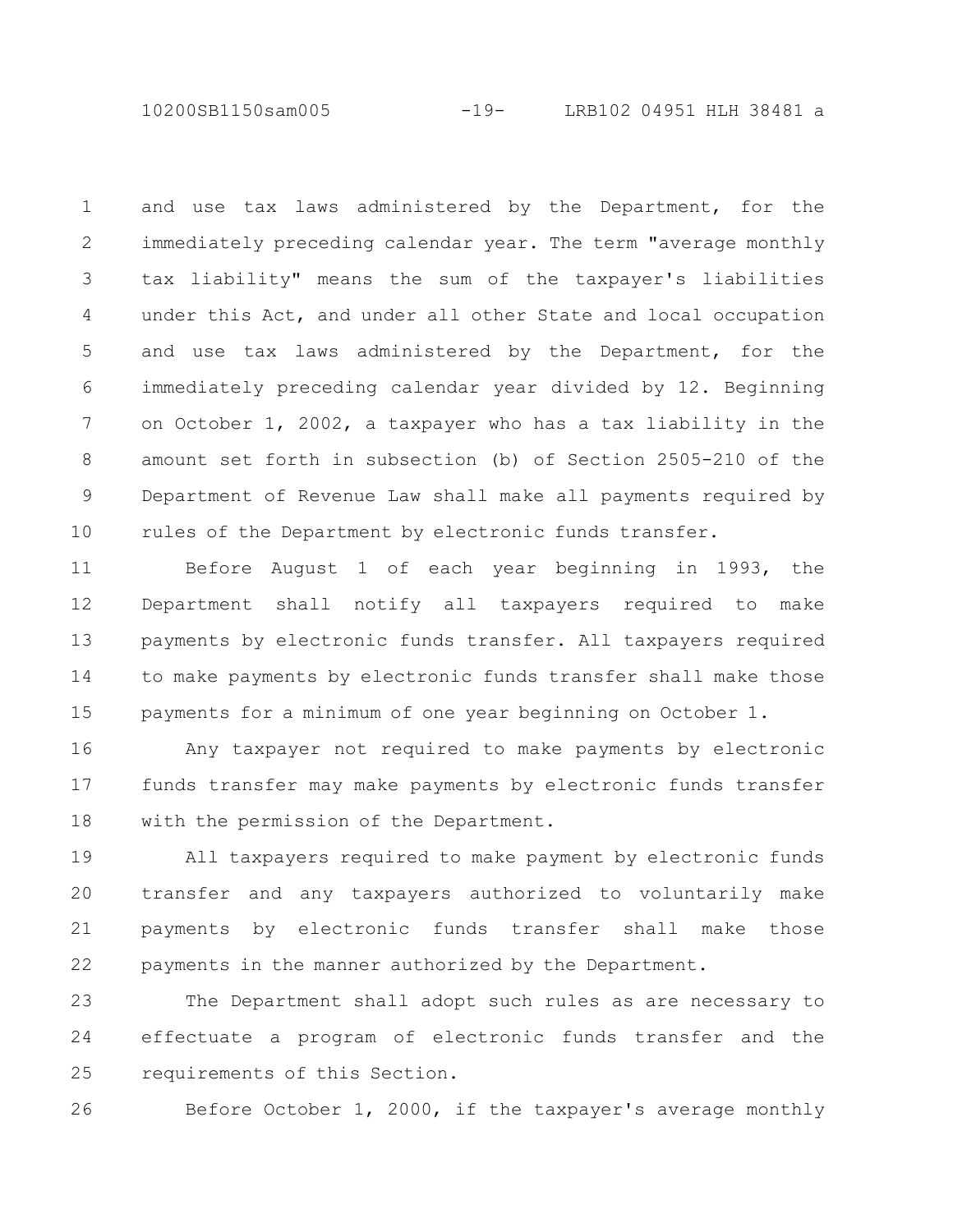10200SB1150sam005 -20- LRB102 04951 HLH 38481 a

tax liability to the Department under this Act, the Retailers' Occupation Tax Act, the Service Occupation Tax Act, the Service Use Tax Act was \$10,000 or more during the preceding 4 complete calendar quarters, he shall file a return with the Department each month by the 20th day of the month next following the month during which such tax liability is incurred and shall make payments to the Department on or before the 7th, 15th, 22nd and last day of the month during which such liability is incurred. On and after October 1, 2000, if the taxpayer's average monthly tax liability to the Department under this Act, the Retailers' Occupation Tax Act, the Service Occupation Tax Act, and the Service Use Tax Act was \$20,000 or more during the preceding 4 complete calendar quarters, he shall file a return with the Department each month by the 20th day of the month next following the month during which such tax liability is incurred and shall make payment to the Department on or before the 7th, 15th, 22nd and last day of the month during which such liability is incurred. If the month during which such tax liability is incurred began prior to January 1, 1985, each payment shall be in an amount equal to 1/4 of the taxpayer's actual liability for the month or an amount set by the Department not to exceed 1/4 of the average monthly liability of the taxpayer to the Department for the preceding 4 complete calendar quarters (excluding the month of highest liability and the month of lowest liability in such 4 quarter period). If the month during which such tax 1 2 3 4 5 6 7 8 9 10 11 12 13 14 15 16 17 18 19 20 21 22 23 24 25 26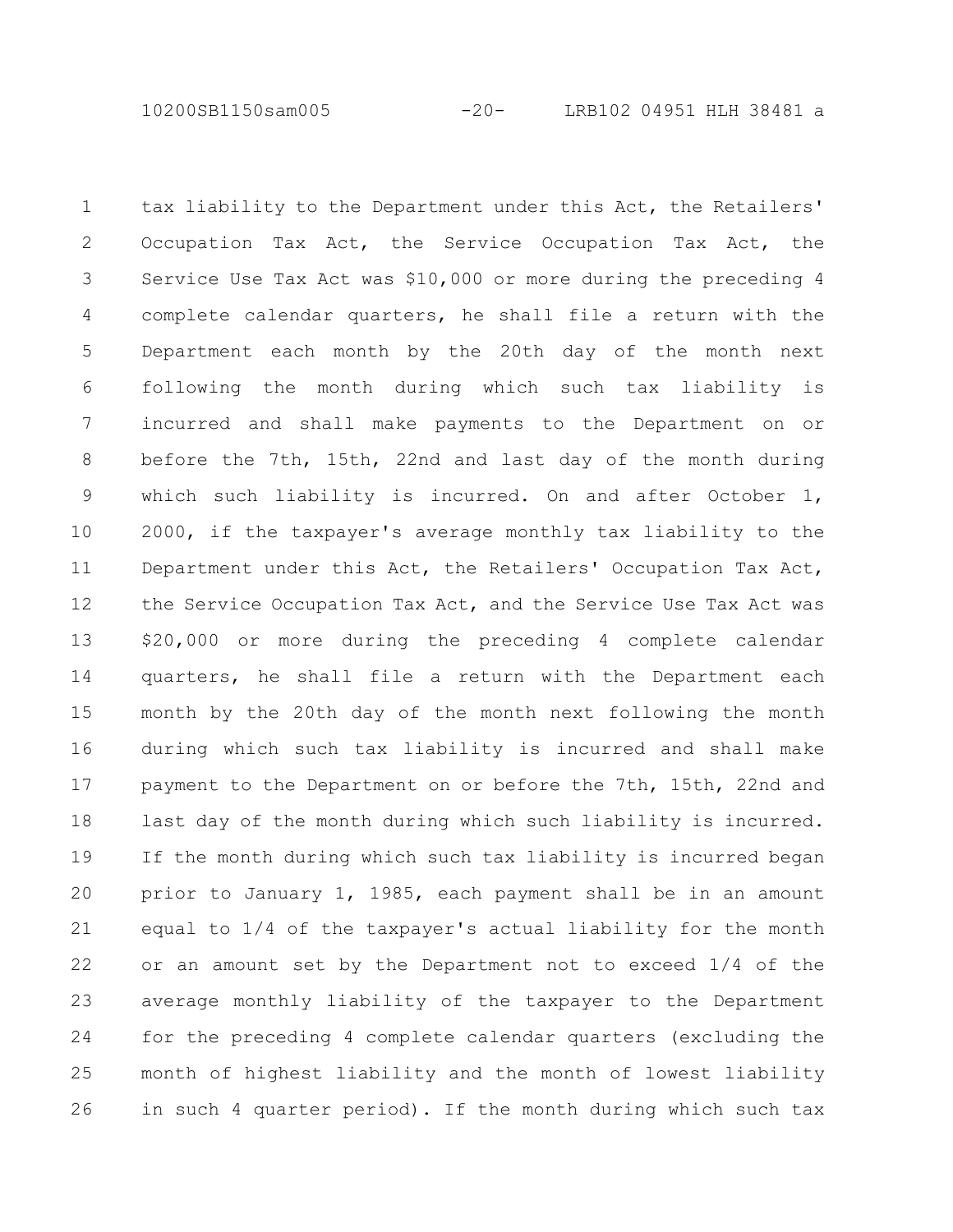10200SB1150sam005 -21- LRB102 04951 HLH 38481 a

liability is incurred begins on or after January 1, 1985, and prior to January 1, 1987, each payment shall be in an amount equal to 22.5% of the taxpayer's actual liability for the month or 27.5% of the taxpayer's liability for the same calendar month of the preceding year. If the month during which such tax liability is incurred begins on or after January 1, 1987, and prior to January 1, 1988, each payment shall be in an amount equal to 22.5% of the taxpayer's actual liability for the month or 26.25% of the taxpayer's liability for the same calendar month of the preceding year. If the month during which such tax liability is incurred begins on or after January 1, 1988, and prior to January 1, 1989, or begins on or after January 1, 1996, each payment shall be in an amount equal to 22.5% of the taxpayer's actual liability for the month or 25% of the taxpayer's liability for the same calendar month of the preceding year. If the month during which such tax liability is incurred begins on or after January 1, 1989, and prior to January 1, 1996, each payment shall be in an amount equal to 22.5% of the taxpayer's actual liability for the month or 25% of the taxpayer's liability for the same calendar month of the preceding year or 100% of the taxpayer's actual liability for the quarter monthly reporting period. The amount of such quarter monthly payments shall be credited against the final tax liability of the taxpayer's return for that month. Before October 1, 2000, once applicable, the requirement of the making of quarter monthly payments to the Department shall 1 2 3 4 5 6 7 8 9 10 11 12 13 14 15 16 17 18 19 20 21 22 23 24 25 26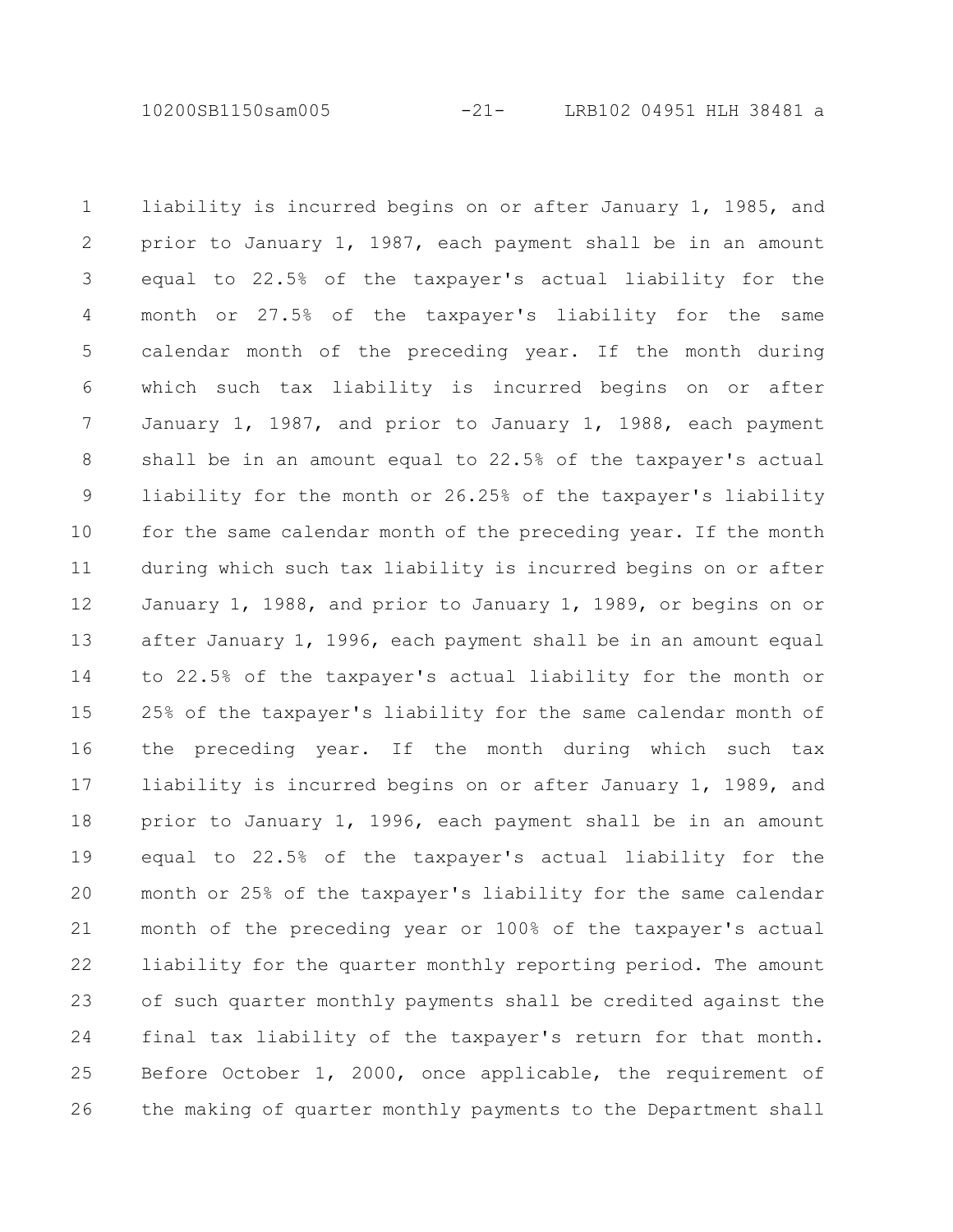10200SB1150sam005 -22- LRB102 04951 HLH 38481 a

continue until such taxpayer's average monthly liability to the Department during the preceding 4 complete calendar quarters (excluding the month of highest liability and the month of lowest liability) is less than \$9,000, or until such taxpayer's average monthly liability to the Department as computed for each calendar quarter of the 4 preceding complete calendar quarter period is less than \$10,000. However, if a taxpayer can show the Department that a substantial change in the taxpayer's business has occurred which causes the taxpayer to anticipate that his average monthly tax liability for the reasonably foreseeable future will fall below the \$10,000 threshold stated above, then such taxpayer may petition the Department for change in such taxpayer's reporting status. On and after October 1, 2000, once applicable, the requirement of the making of quarter monthly payments to the Department shall continue until such taxpayer's average monthly liability to the Department during the preceding 4 complete calendar quarters (excluding the month of highest liability and the month of lowest liability) is less than \$19,000 or until such taxpayer's average monthly liability to the Department as computed for each calendar quarter of the 4 preceding complete calendar quarter period is less than \$20,000. However, if a taxpayer can show the Department that a substantial change in the taxpayer's business has occurred which causes the taxpayer to anticipate that his average monthly tax liability for the reasonably foreseeable future will fall below the \$20,000 1 2 3 4 5 6 7 8 9 10 11 12 13 14 15 16 17 18 19 20 21 22 23 24 25 26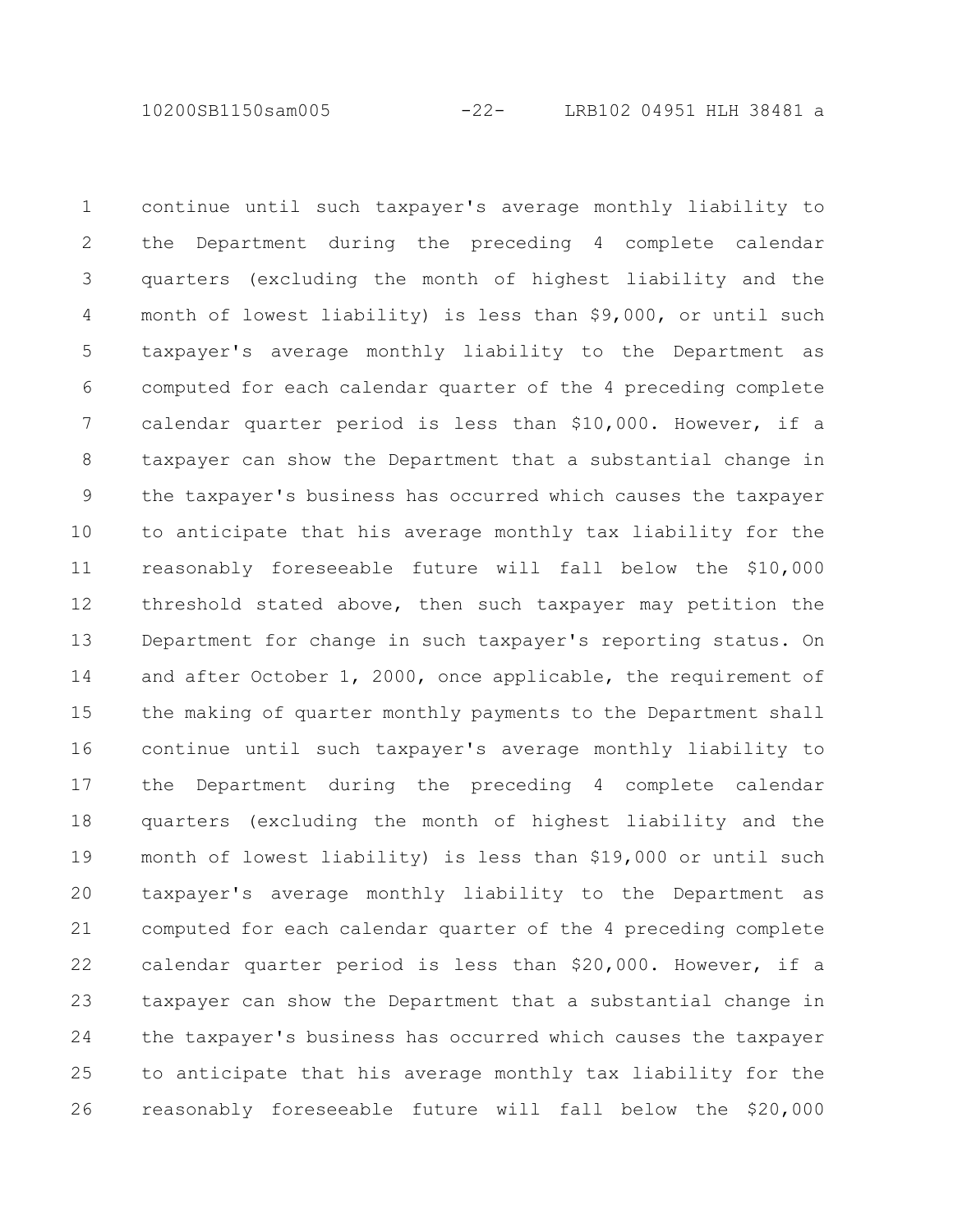10200SB1150sam005 -23- LRB102 04951 HLH 38481 a

threshold stated above, then such taxpayer may petition the Department for a change in such taxpayer's reporting status. The Department shall change such taxpayer's reporting status unless it finds that such change is seasonal in nature and not likely to be long term. If any such quarter monthly payment is not paid at the time or in the amount required by this Section, then the taxpayer shall be liable for penalties and interest on the difference between the minimum amount due and the amount of such quarter monthly payment actually and timely paid, except insofar as the taxpayer has previously made payments for that month to the Department in excess of the minimum payments previously due as provided in this Section. The Department shall make reasonable rules and regulations to govern the quarter monthly payment amount and quarter monthly payment dates for taxpayers who file on other than a calendar monthly basis. 1 2 3 4 5 6 7 8 9 10 11 12 13 14 15 16

If any such payment provided for in this Section exceeds the taxpayer's liabilities under this Act, the Retailers' Occupation Tax Act, the Service Occupation Tax Act and the Service Use Tax Act, as shown by an original monthly return, the Department shall issue to the taxpayer a credit memorandum no later than 30 days after the date of payment, which memorandum may be submitted by the taxpayer to the Department in payment of tax liability subsequently to be remitted by the taxpayer to the Department or be assigned by the taxpayer to a similar taxpayer under this Act, the Retailers' Occupation Tax 17 18 19 20 21 22 23 24 25 26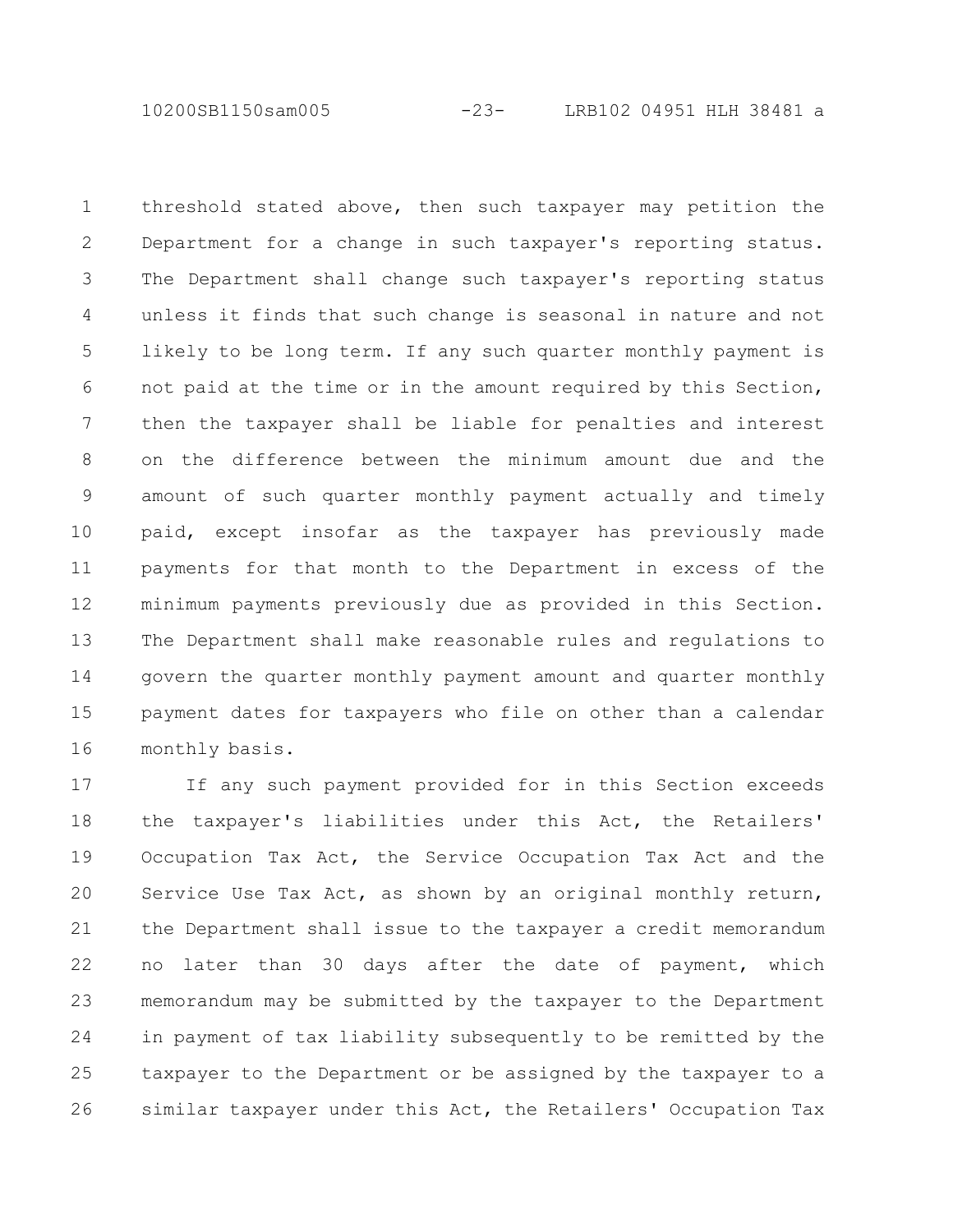10200SB1150sam005 -24- LRB102 04951 HLH 38481 a

Act, the Service Occupation Tax Act or the Service Use Tax Act, in accordance with reasonable rules and regulations to be prescribed by the Department, except that if such excess payment is shown on an original monthly return and is made after December 31, 1986, no credit memorandum shall be issued, unless requested by the taxpayer. If no such request is made, the taxpayer may credit such excess payment against tax liability subsequently to be remitted by the taxpayer to the Department under this Act, the Retailers' Occupation Tax Act, the Service Occupation Tax Act or the Service Use Tax Act, in accordance with reasonable rules and regulations prescribed by the Department. If the Department subsequently determines that all or any part of the credit taken was not actually due to the taxpayer, the taxpayer's 2.1% or 1.75% vendor's discount shall be reduced by 2.1% or 1.75% of the difference between the credit taken and that actually due, and the taxpayer shall be liable for penalties and interest on such difference. 1 2 3 4 5 6 7 8 9 10 11 12 13 14 15 16 17

If the retailer is otherwise required to file a monthly return and if the retailer's average monthly tax liability to the Department does not exceed \$200, the Department may authorize his returns to be filed on a quarter annual basis, with the return for January, February, and March of a given year being due by April 20 of such year; with the return for April, May and June of a given year being due by July 20 of such year; with the return for July, August and September of a given year being due by October 20 of such year, and with the 18 19 20 21 22 23 24 25 26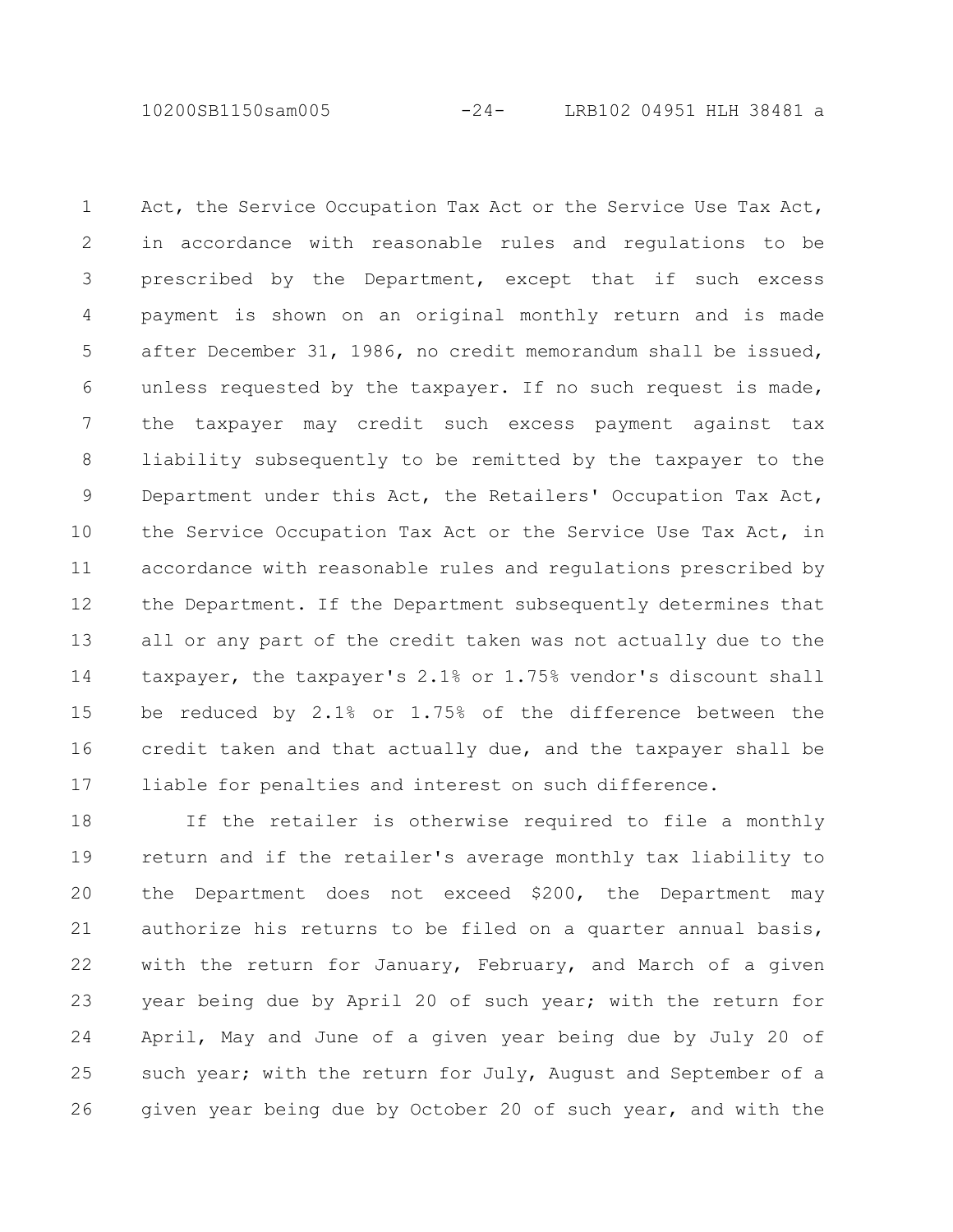10200SB1150sam005 -25- LRB102 04951 HLH 38481 a

return for October, November and December of a given year being due by January 20 of the following year. 1 2

If the retailer is otherwise required to file a monthly or quarterly return and if the retailer's average monthly tax liability to the Department does not exceed \$50, the Department may authorize his returns to be filed on an annual basis, with the return for a given year being due by January 20 of the following year. 3 4 5 6 7 8

Such quarter annual and annual returns, as to form and substance, shall be subject to the same requirements as monthly returns. 9 10 11

Notwithstanding any other provision in this Act concerning the time within which a retailer may file his return, in the case of any retailer who ceases to engage in a kind of business which makes him responsible for filing returns under this Act, such retailer shall file a final return under this Act with the Department not more than one month after discontinuing such business. 12 13 14 15 16 17 18

In addition, with respect to motor vehicles, watercraft, aircraft, and trailers that are required to be registered with an agency of this State, except as otherwise provided in this Section, every retailer selling this kind of tangible personal property shall file, with the Department, upon a form to be prescribed and supplied by the Department, a separate return for each such item of tangible personal property which the retailer sells, except that if, in the same transaction, (i) a 19 20 21 22 23 24 25 26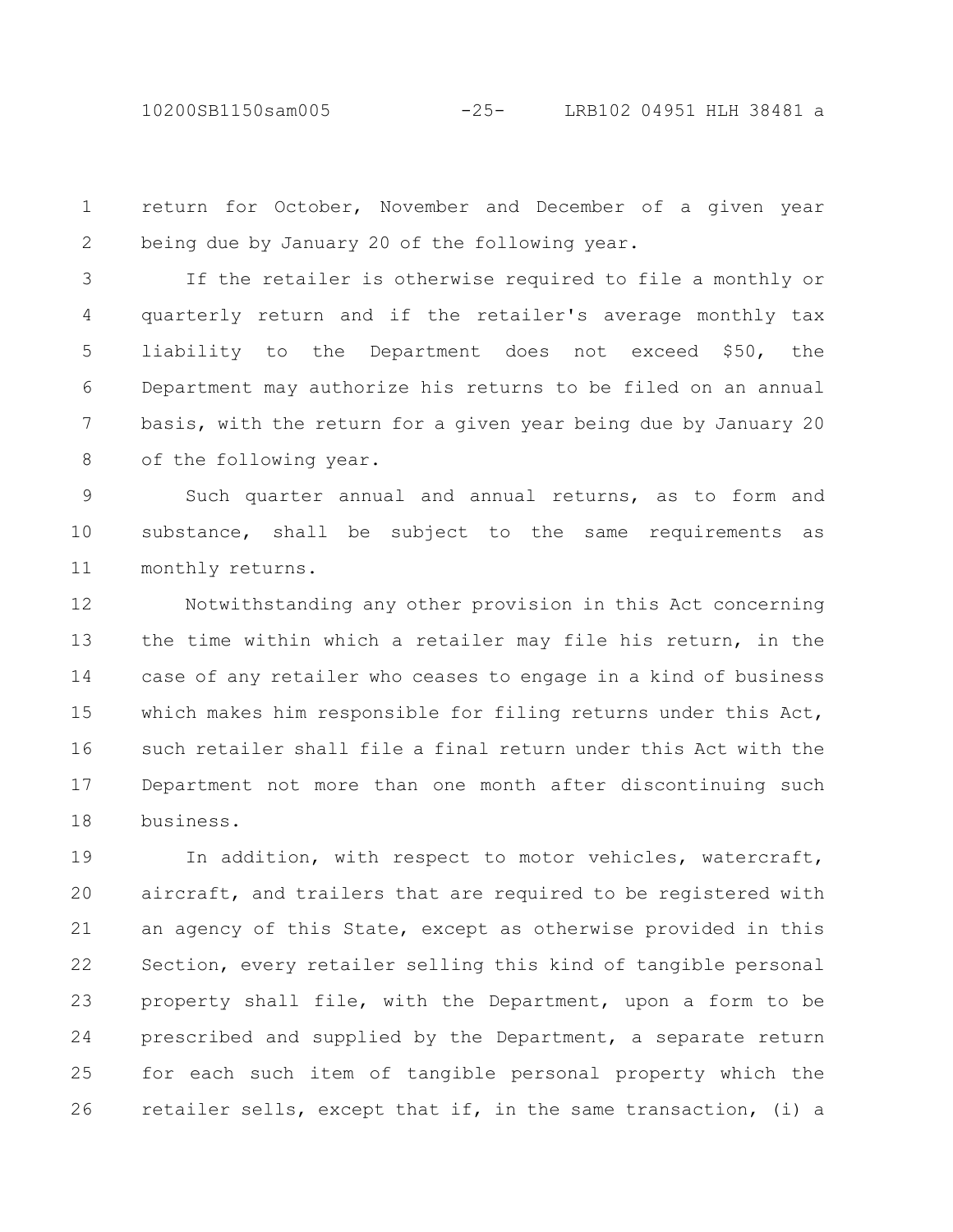10200SB1150sam005 -26- LRB102 04951 HLH 38481 a

retailer of aircraft, watercraft, motor vehicles or trailers transfers more than one aircraft, watercraft, motor vehicle or trailer to another aircraft, watercraft, motor vehicle or trailer retailer for the purpose of resale or (ii) a retailer of aircraft, watercraft, motor vehicles, or trailers transfers more than one aircraft, watercraft, motor vehicle, or trailer to a purchaser for use as a qualifying rolling stock as provided in Section 3-55 of this Act, then that seller may report the transfer of all the aircraft, watercraft, motor vehicles or trailers involved in that transaction to the Department on the same uniform invoice-transaction reporting return form. For purposes of this Section, "watercraft" means a Class 2, Class 3, or Class 4 watercraft as defined in Section 3-2 of the Boat Registration and Safety Act, a personal watercraft, or any boat equipped with an inboard motor. 1 2 3 4 5 6 7 8 9 10 11 12 13 14 15

In addition, with respect to motor vehicles, watercraft, aircraft, and trailers that are required to be registered with an agency of this State, every person who is engaged in the business of leasing or renting such items and who, in connection with such business, sells any such item to a retailer for the purpose of resale is, notwithstanding any other provision of this Section to the contrary, authorized to meet the return-filing requirement of this Act by reporting the transfer of all the aircraft, watercraft, motor vehicles, or trailers transferred for resale during a month to the Department on the same uniform invoice-transaction reporting 16 17 18 19 20 21 22 23 24 25 26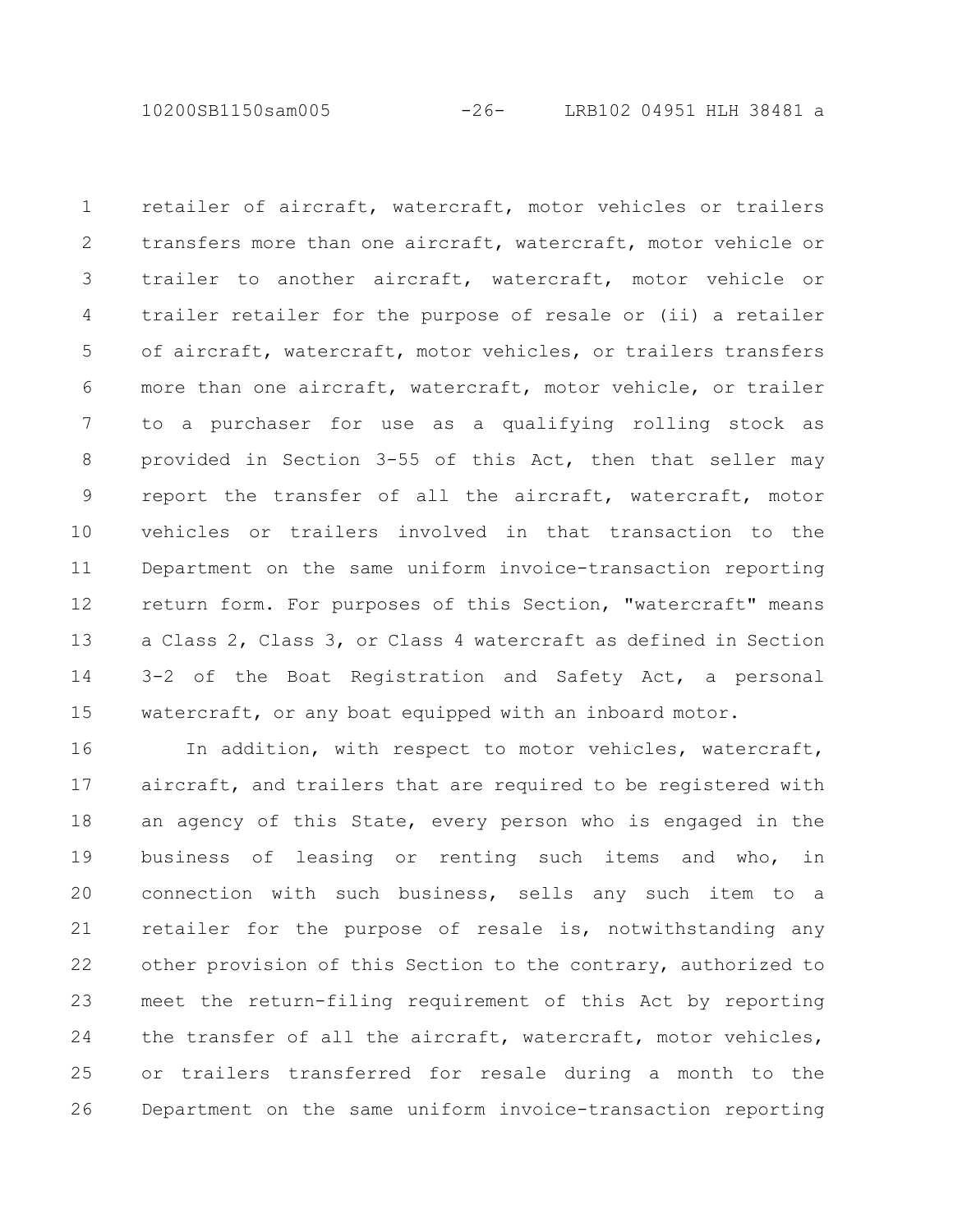10200SB1150sam005 -27- LRB102 04951 HLH 38481 a

return form on or before the 20th of the month following the month in which the transfer takes place. Notwithstanding any other provision of this Act to the contrary, all returns filed under this paragraph must be filed by electronic means in the manner and form as required by the Department. 1 2 3 4 5

The transaction reporting return in the case of motor vehicles or trailers that are required to be registered with an agency of this State, shall be the same document as the Uniform Invoice referred to in Section 5-402 of the Illinois Vehicle Code and must show the name and address of the seller; the name and address of the purchaser; the amount of the selling price including the amount allowed by the retailer for traded-in property, if any; the amount allowed by the retailer for the traded-in tangible personal property, if any, to the extent to which Section 2 of this Act allows an exemption for the value of traded-in property; the balance payable after deducting such trade-in allowance from the total selling price; the amount of tax due from the retailer with respect to such transaction; the amount of tax collected from the purchaser by the retailer on such transaction (or satisfactory evidence that such tax is not due in that particular instance, if that is claimed to be the fact); the place and date of the sale; a sufficient identification of the property sold; such other information as is required in Section 5-402 of the Illinois Vehicle Code, and such other information as the Department may reasonably require. 6 7 8 9 10 11 12 13 14 15 16 17 18 19 20 21 22 23 24 25 26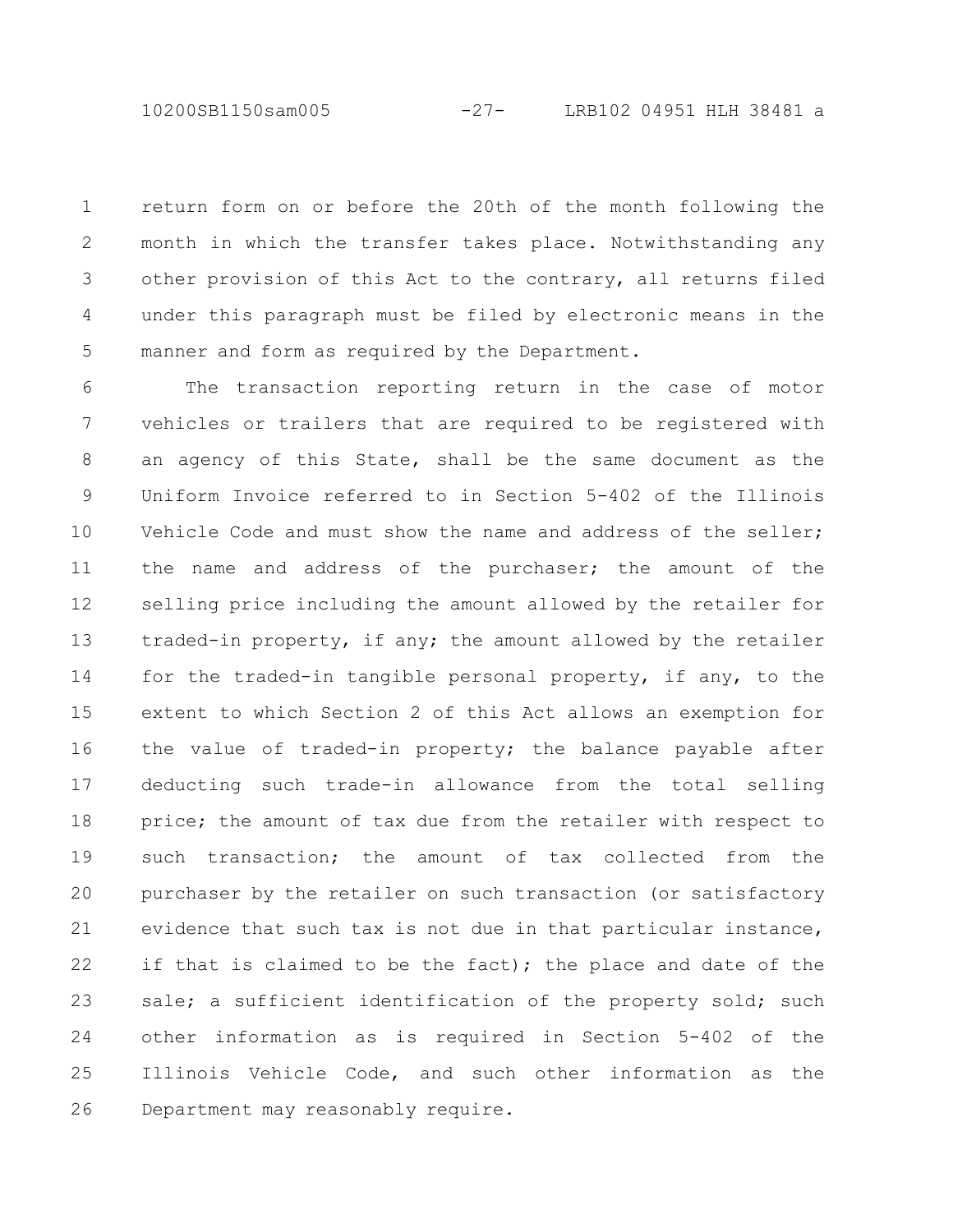10200SB1150sam005 -28- LRB102 04951 HLH 38481 a

The transaction reporting return in the case of watercraft and aircraft must show the name and address of the seller; the name and address of the purchaser; the amount of the selling price including the amount allowed by the retailer for traded-in property, if any; the amount allowed by the retailer for the traded-in tangible personal property, if any, to the extent to which Section 2 of this Act allows an exemption for the value of traded-in property; the balance payable after deducting such trade-in allowance from the total selling price; the amount of tax due from the retailer with respect to such transaction; the amount of tax collected from the purchaser by the retailer on such transaction (or satisfactory evidence that such tax is not due in that particular instance, if that is claimed to be the fact); the place and date of the sale, a sufficient identification of the property sold, and such other information as the Department may reasonably require. 1 2 3 4 5 6 7 8 9 10 11 12 13 14 15 16 17

Such transaction reporting return shall be filed not later than 20 days after the date of delivery of the item that is being sold, but may be filed by the retailer at any time sooner than that if he chooses to do so. The transaction reporting return and tax remittance or proof of exemption from the tax that is imposed by this Act may be transmitted to the Department by way of the State agency with which, or State officer with whom, the tangible personal property must be titled or registered (if titling or registration is required) 18 19 20 21 22 23 24 25 26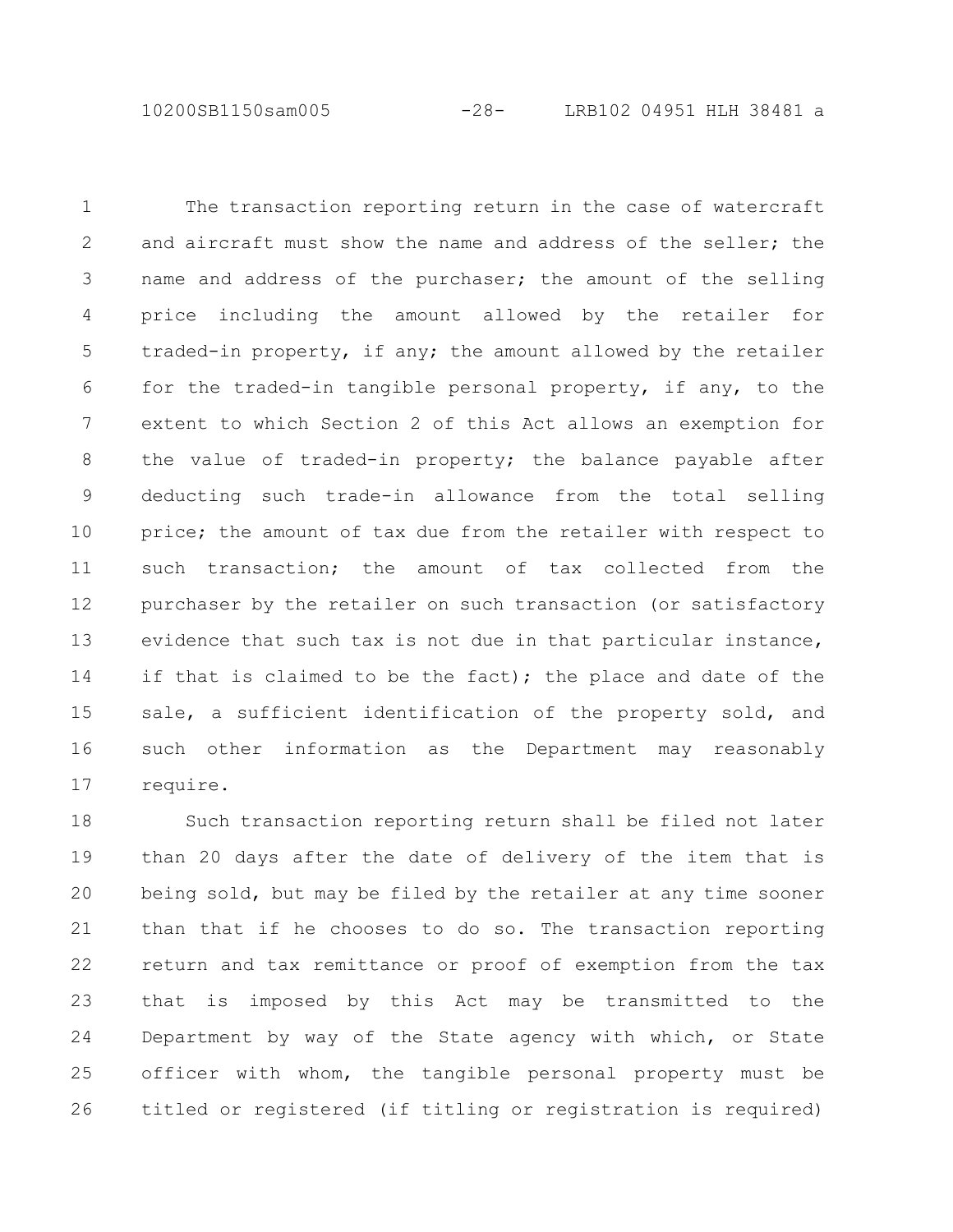10200SB1150sam005 -29- LRB102 04951 HLH 38481 a

if the Department and such agency or State officer determine that this procedure will expedite the processing of applications for title or registration. 1 2 3

With each such transaction reporting return, the retailer shall remit the proper amount of tax due (or shall submit satisfactory evidence that the sale is not taxable if that is the case), to the Department or its agents, whereupon the Department shall issue, in the purchaser's name, a tax receipt (or a certificate of exemption if the Department is satisfied that the particular sale is tax exempt) which such purchaser may submit to the agency with which, or State officer with whom, he must title or register the tangible personal property that is involved (if titling or registration is required) in support of such purchaser's application for an Illinois certificate or other evidence of title or registration to such tangible personal property. 4 5 6 7 8 9 10 11 12 13 14 15 16

No retailer's failure or refusal to remit tax under this Act precludes a user, who has paid the proper tax to the retailer, from obtaining his certificate of title or other evidence of title or registration (if titling or registration is required) upon satisfying the Department that such user has paid the proper tax (if tax is due) to the retailer. The Department shall adopt appropriate rules to carry out the mandate of this paragraph. 17 18 19 20 21 22 23 24

If the user who would otherwise pay tax to the retailer wants the transaction reporting return filed and the payment 25 26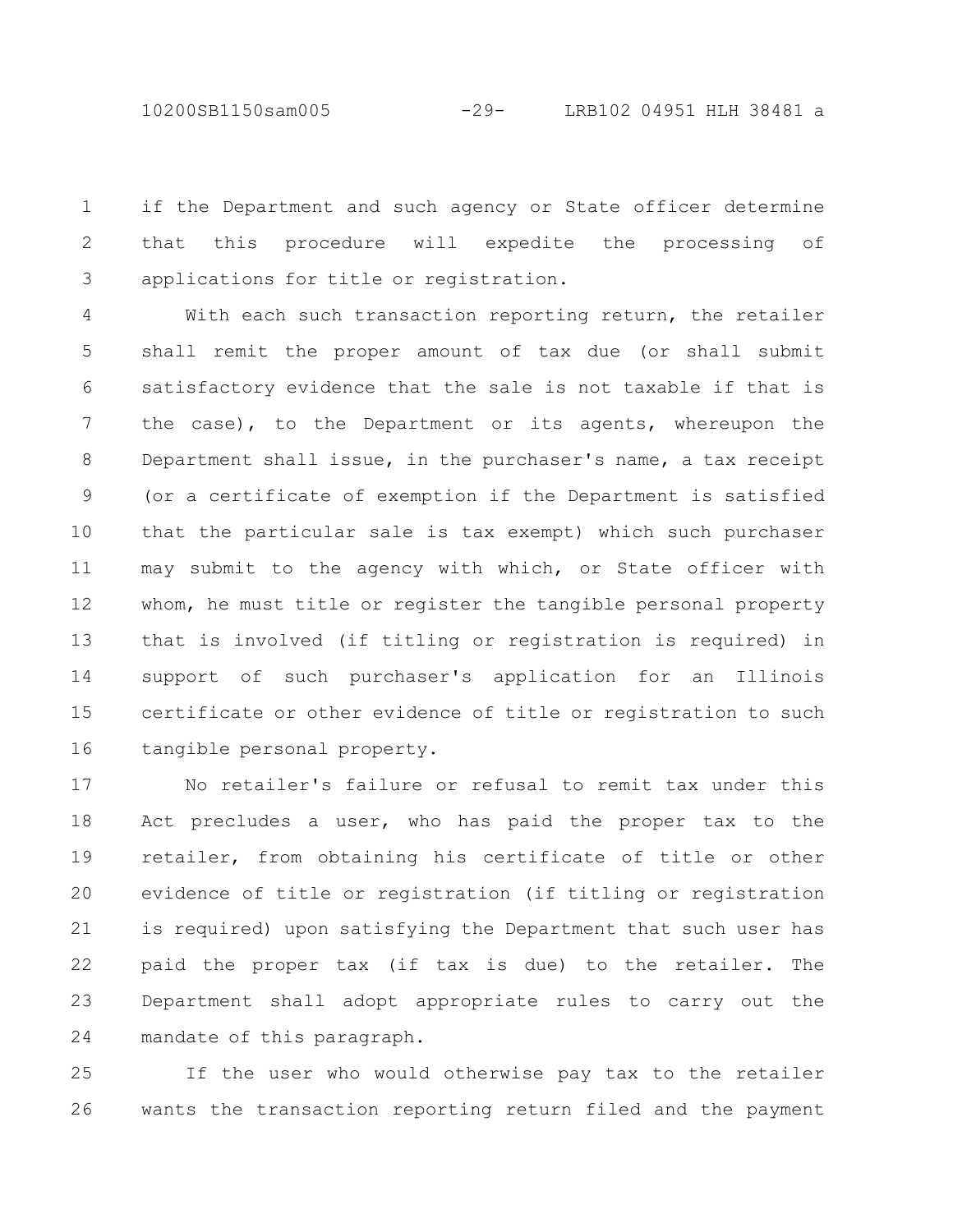10200SB1150sam005 -30- LRB102 04951 HLH 38481 a

of tax or proof of exemption made to the Department before the retailer is willing to take these actions and such user has not paid the tax to the retailer, such user may certify to the fact of such delay by the retailer, and may (upon the Department being satisfied of the truth of such certification) transmit the information required by the transaction reporting return and the remittance for tax or proof of exemption directly to the Department and obtain his tax receipt or exemption determination, in which event the transaction reporting return and tax remittance (if a tax payment was required) shall be credited by the Department to the proper retailer's account with the Department, but without the 2.1% or 1.75% discount provided for in this Section being allowed. When the user pays the tax directly to the Department, he shall pay the tax in the same amount and in the same form in which it would be remitted if the tax had been remitted to the Department by the retailer. 1 2 3 4 5 6 7 8 9 10 11 12 13 14 15 16

Where a retailer collects the tax with respect to the selling price of tangible personal property which he sells and the purchaser thereafter returns such tangible personal property and the retailer refunds the selling price thereof to the purchaser, such retailer shall also refund, to the purchaser, the tax so collected from the purchaser. When filing his return for the period in which he refunds such tax to the purchaser, the retailer may deduct the amount of the tax so refunded by him to the purchaser from any other use tax which such retailer may be required to pay or remit to the 17 18 19 20 21 22 23 24 25 26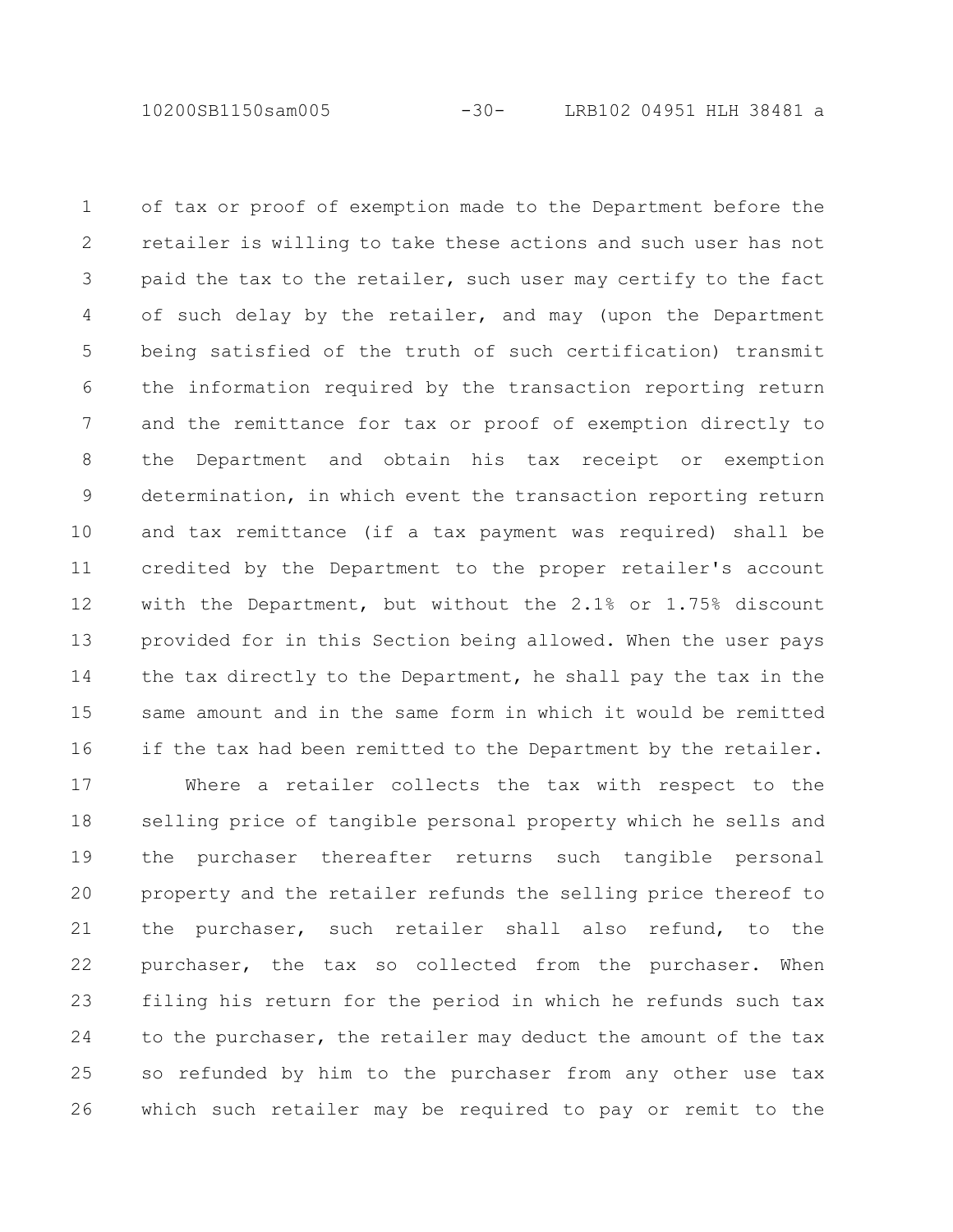10200SB1150sam005 -31- LRB102 04951 HLH 38481 a

Department, as shown by such return, if the amount of the tax to be deducted was previously remitted to the Department by such retailer. If the retailer has not previously remitted the amount of such tax to the Department, he is entitled to no deduction under this Act upon refunding such tax to the purchaser. 1 2 3 4 5 6

Any retailer filing a return under this Section shall also include (for the purpose of paying tax thereon) the total tax covered by such return upon the selling price of tangible personal property purchased by him at retail from a retailer, but as to which the tax imposed by this Act was not collected from the retailer filing such return, and such retailer shall remit the amount of such tax to the Department when filing such return. 7 8 9 10 11 12 13 14

If experience indicates such action to be practicable, the Department may prescribe and furnish a combination or joint return which will enable retailers, who are required to file returns hereunder and also under the Retailers' Occupation Tax Act, to furnish all the return information required by both Acts on the one form. 15 16 17 18 19 20

Where the retailer has more than one business registered with the Department under separate registration under this Act, such retailer may not file each return that is due as a single return covering all such registered businesses, but shall file separate returns for each such registered business. Beginning January 1, 1990, each month the Department shall 21 22 23 24 25 26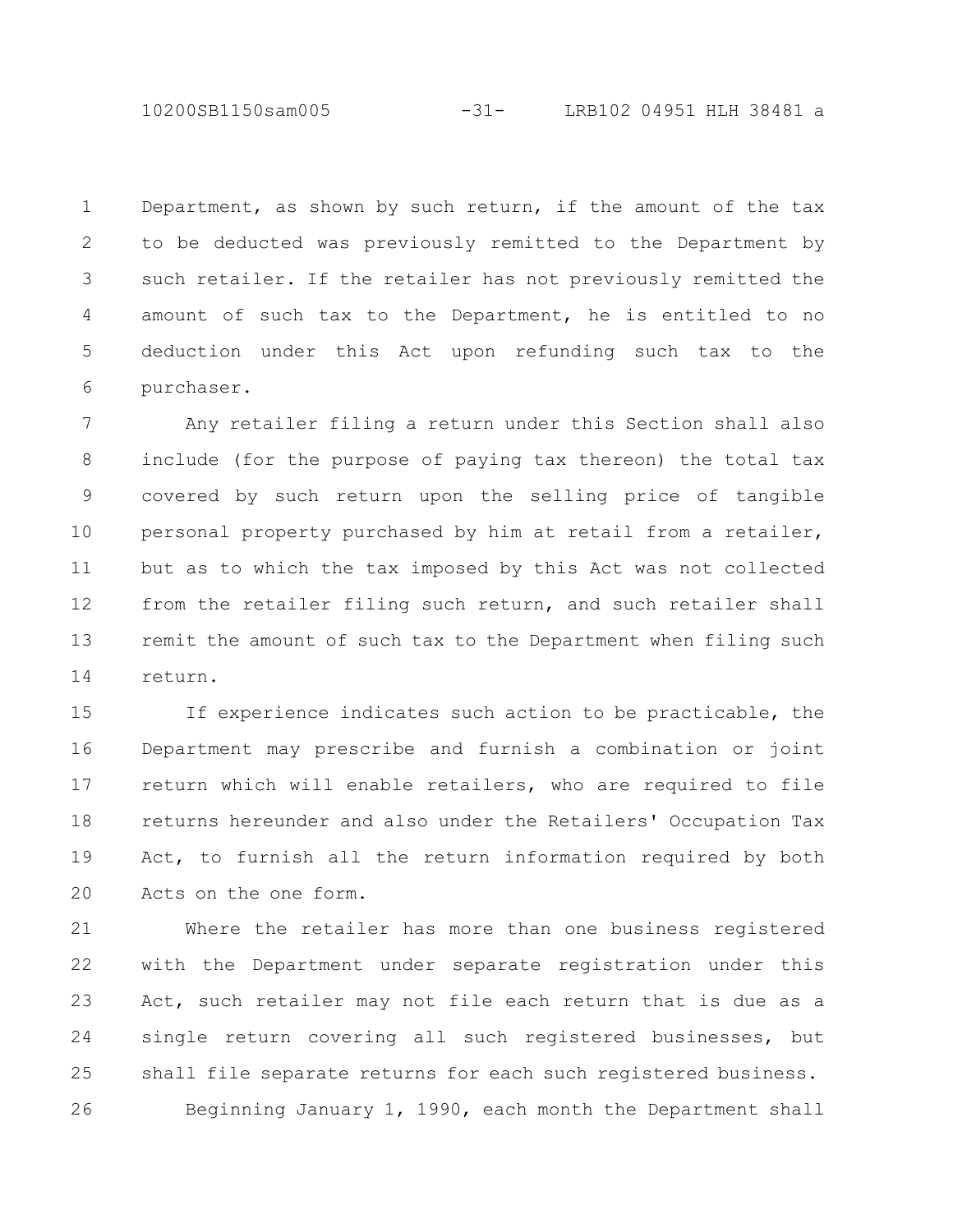10200SB1150sam005 -32- LRB102 04951 HLH 38481 a

pay into the State and Local Sales Tax Reform Fund, a special fund in the State Treasury which is hereby created, the net revenue realized for the preceding month from the 1% tax imposed under this Act. 1 2 3 4

Beginning January 1, 1990, each month the Department shall pay into the County and Mass Transit District Fund 4% of the net revenue realized for the preceding month from the 6.25% general rate on the selling price of tangible personal property which is purchased outside Illinois at retail from a retailer and which is titled or registered by an agency of this State's government. 5 6 7 8 9 10 11

Beginning January 1, 1990, each month the Department shall pay into the State and Local Sales Tax Reform Fund, a special fund in the State Treasury, 20% of the net revenue realized for the preceding month from the 6.25% general rate on the selling price of tangible personal property, other than (i) tangible personal property which is purchased outside Illinois at retail from a retailer and which is titled or registered by an agency of this State's government and (ii) aviation fuel sold on or after December 1, 2019. This exception for aviation fuel only applies for so long as the revenue use requirements of 49 U.S.C. 47107(b) and 49 U.S.C. 47133 are binding on the State. 12 13 14 15 16 17 18 19 20 21 22

For aviation fuel sold on or after December 1, 2019, each month the Department shall pay into the State Aviation Program Fund 20% of the net revenue realized for the preceding month from the 6.25% general rate on the selling price of aviation 23 24 25 26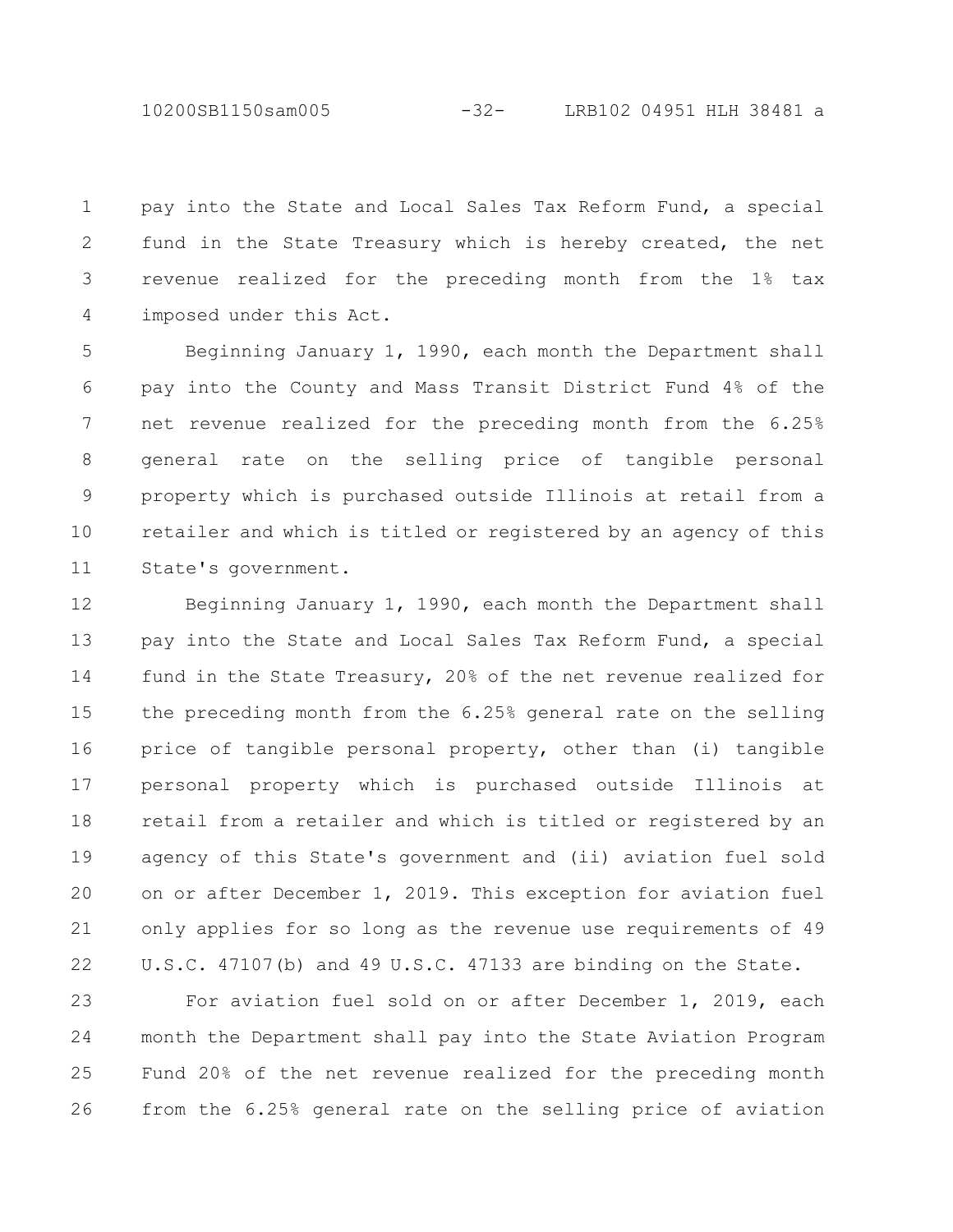10200SB1150sam005 -33- LRB102 04951 HLH 38481 a

fuel, less an amount estimated by the Department to be required for refunds of the 20% portion of the tax on aviation fuel under this Act, which amount shall be deposited into the Aviation Fuel Sales Tax Refund Fund. The Department shall only pay moneys into the State Aviation Program Fund and the Aviation Fuels Sales Tax Refund Fund under this Act for so long as the revenue use requirements of 49 U.S.C. 47107(b) and 49 U.S.C. 47133 are binding on the State. 1 2 3 4 5 6 7 8

Beginning August 1, 2000, each month the Department shall pay into the State and Local Sales Tax Reform Fund 100% of the net revenue realized for the preceding month from the 1.25% rate on the selling price of motor fuel and gasohol. If, in any month, the tax on sales tax holiday items, as defined in Section  $3-6$ , is imposed at the rate of  $1.25$ %, then Beginning September 1, 2010, each month the Department shall pay into the State and Local Sales Tax Reform Fund 100% of the net revenue realized for that the preceding month from the  $1.25\%$ rate on the selling price of sales tax holiday items into the State and Local Sales Tax Reform Fund. 9 10 11 12 13 14 15 16 17 18 19

Beginning January 1, 1990, each month the Department shall pay into the Local Government Tax Fund 16% of the net revenue realized for the preceding month from the 6.25% general rate on the selling price of tangible personal property which is purchased outside Illinois at retail from a retailer and which is titled or registered by an agency of this State's government. 20 21 22 23 24 25 26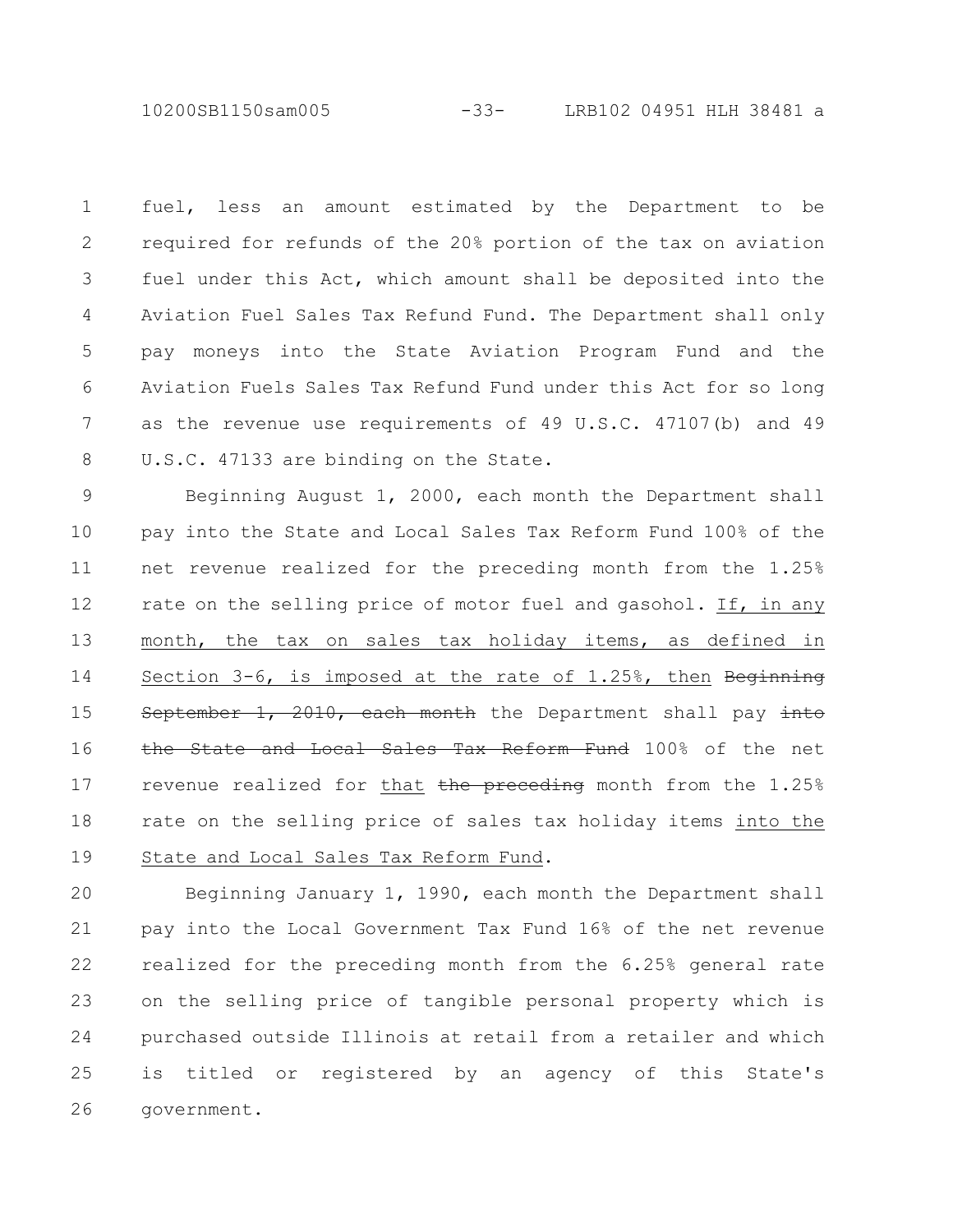10200SB1150sam005 -34- LRB102 04951 HLH 38481 a

Beginning October 1, 2009, each month the Department shall pay into the Capital Projects Fund an amount that is equal to an amount estimated by the Department to represent 80% of the net revenue realized for the preceding month from the sale of candy, grooming and hygiene products, and soft drinks that had been taxed at a rate of 1% prior to September 1, 2009 but that are now taxed at 6.25%. 1 2 3 4 5 6 7

Beginning July 1, 2011, each month the Department shall pay into the Clean Air Act Permit Fund 80% of the net revenue realized for the preceding month from the 6.25% general rate on the selling price of sorbents used in Illinois in the process of sorbent injection as used to comply with the Environmental Protection Act or the federal Clean Air Act, but the total payment into the Clean Air Act Permit Fund under this Act and the Retailers' Occupation Tax Act shall not exceed \$2,000,000 in any fiscal year. 8 9 10 11 12 13 14 15 16

Beginning July 1, 2013, each month the Department shall pay into the Underground Storage Tank Fund from the proceeds collected under this Act, the Service Use Tax Act, the Service Occupation Tax Act, and the Retailers' Occupation Tax Act an amount equal to the average monthly deficit in the Underground Storage Tank Fund during the prior year, as certified annually by the Illinois Environmental Protection Agency, but the total payment into the Underground Storage Tank Fund under this Act, the Service Use Tax Act, the Service Occupation Tax Act, and the Retailers' Occupation Tax Act shall not exceed \$18,000,000 17 18 19 20 21 22 23 24 25 26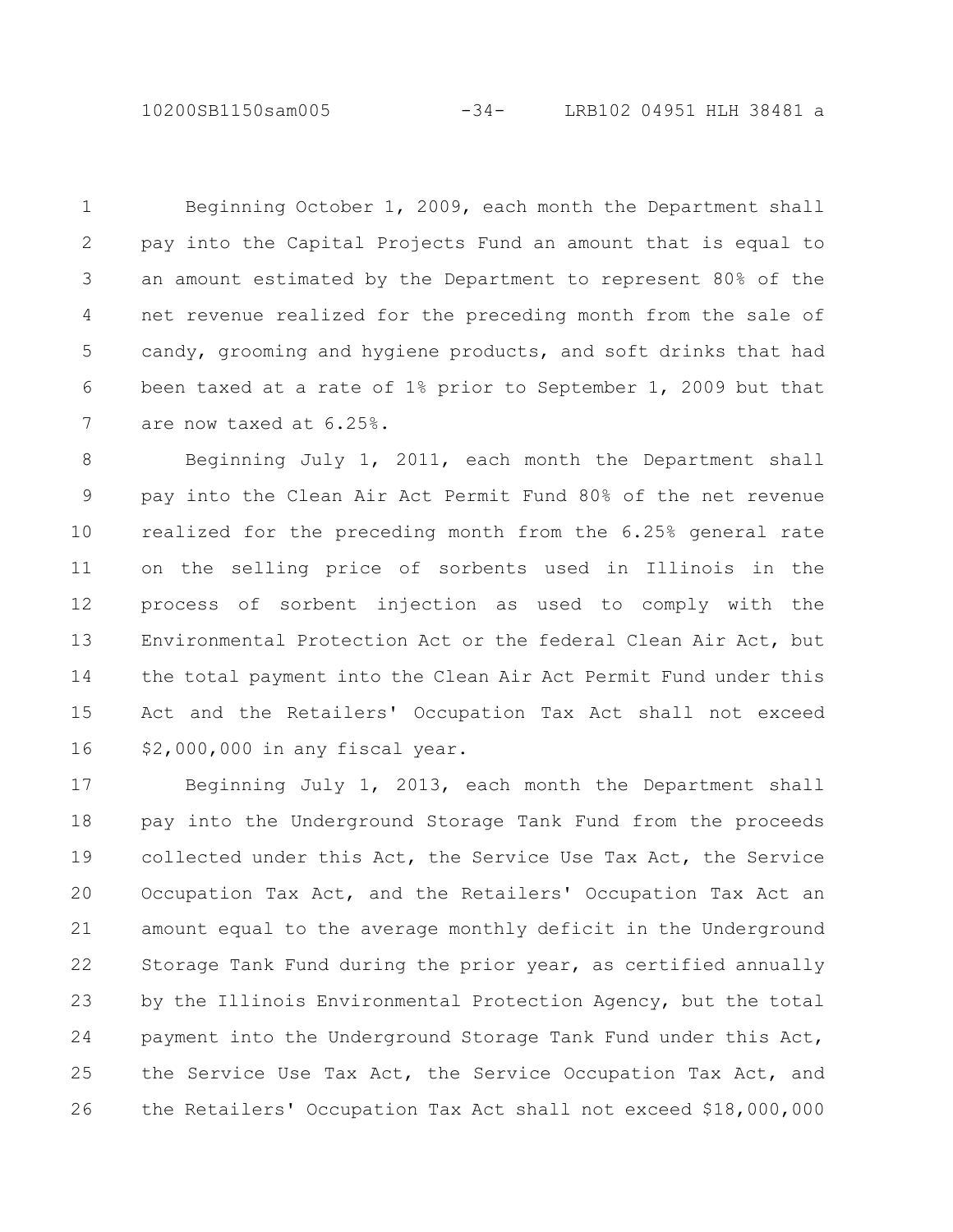10200SB1150sam005 -35- LRB102 04951 HLH 38481 a

in any State fiscal year. As used in this paragraph, the "average monthly deficit" shall be equal to the difference between the average monthly claims for payment by the fund and the average monthly revenues deposited into the fund, excluding payments made pursuant to this paragraph. 1 2 3 4 5

Beginning July 1, 2015, of the remainder of the moneys received by the Department under this Act, the Service Use Tax Act, the Service Occupation Tax Act, and the Retailers' Occupation Tax Act, each month the Department shall deposit \$500,000 into the State Crime Laboratory Fund. 6 7 8 9 10

Of the remainder of the moneys received by the Department pursuant to this Act, (a) 1.75% thereof shall be paid into the Build Illinois Fund and (b) prior to July 1, 1989, 2.2% and on and after July 1, 1989, 3.8% thereof shall be paid into the Build Illinois Fund; provided, however, that if in any fiscal year the sum of (1) the aggregate of 2.2% or 3.8%, as the case may be, of the moneys received by the Department and required to be paid into the Build Illinois Fund pursuant to Section 3 of the Retailers' Occupation Tax Act, Section 9 of the Use Tax Act, Section 9 of the Service Use Tax Act, and Section 9 of the Service Occupation Tax Act, such Acts being hereinafter called the "Tax Acts" and such aggregate of 2.2% or 3.8%, as the case may be, of moneys being hereinafter called the "Tax Act Amount", and (2) the amount transferred to the Build Illinois Fund from the State and Local Sales Tax Reform Fund shall be less than the Annual Specified Amount (as defined in Section 3 11 12 13 14 15 16 17 18 19 20 21 22 23 24 25 26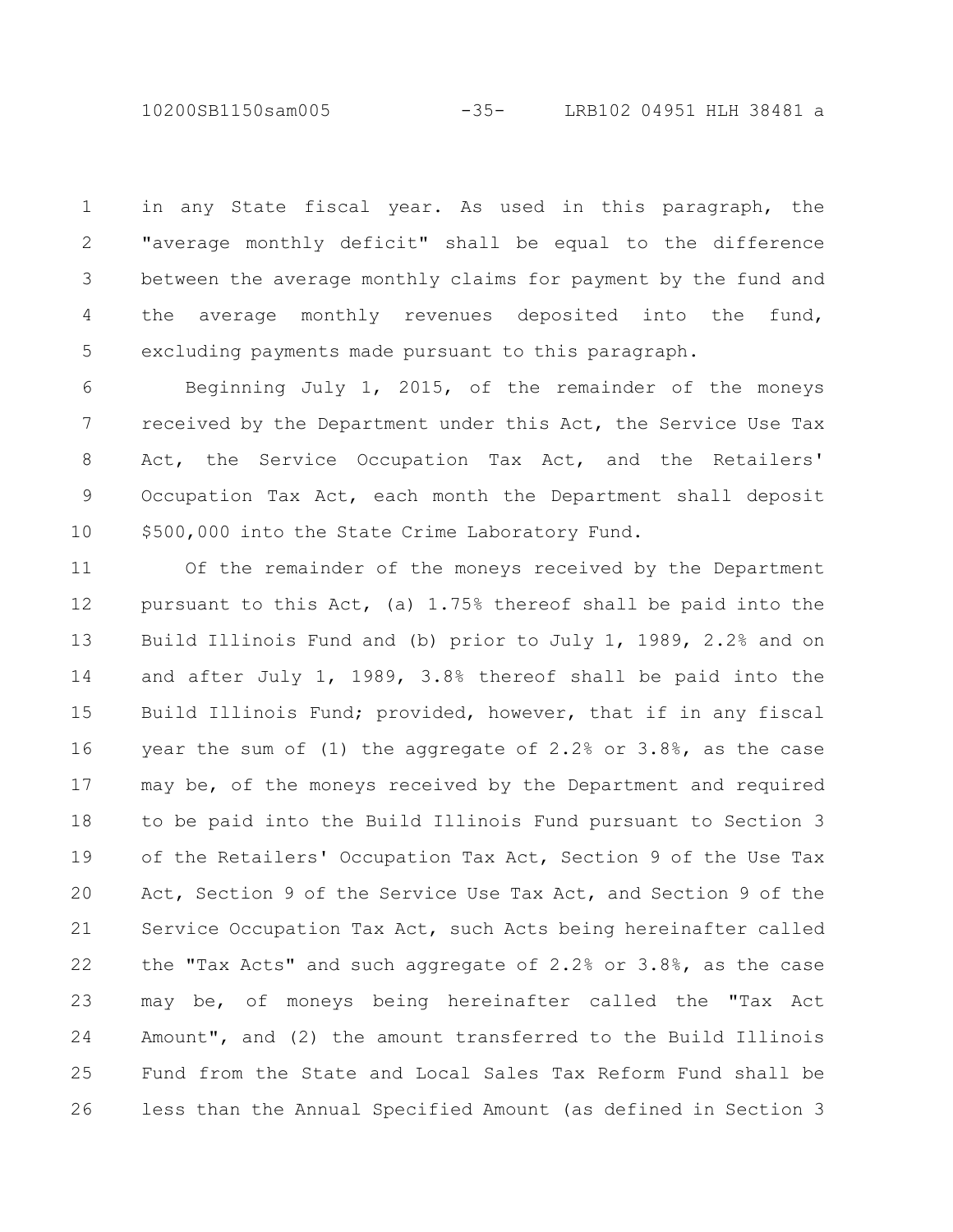10200SB1150sam005 -36- LRB102 04951 HLH 38481 a

of the Retailers' Occupation Tax Act), an amount equal to the difference shall be immediately paid into the Build Illinois Fund from other moneys received by the Department pursuant to the Tax Acts; and further provided, that if on the last business day of any month the sum of (1) the Tax Act Amount required to be deposited into the Build Illinois Bond Account in the Build Illinois Fund during such month and (2) the amount transferred during such month to the Build Illinois Fund from the State and Local Sales Tax Reform Fund shall have been less than 1/12 of the Annual Specified Amount, an amount equal to the difference shall be immediately paid into the Build Illinois Fund from other moneys received by the Department pursuant to the Tax Acts; and, further provided, that in no event shall the payments required under the preceding proviso result in aggregate payments into the Build Illinois Fund pursuant to this clause (b) for any fiscal year in excess of the greater of (i) the Tax Act Amount or (ii) the Annual Specified Amount for such fiscal year; and, further provided, that the amounts payable into the Build Illinois Fund under this clause (b) shall be payable only until such time as the aggregate amount on deposit under each trust indenture securing Bonds issued and outstanding pursuant to the Build Illinois Bond Act is sufficient, taking into account any future investment income, to fully provide, in accordance with such indenture, for the defeasance of or the payment of the principal of, premium, if any, and interest on the Bonds 1 2 3 4 5 6 7 8 9 10 11 12 13 14 15 16 17 18 19 20 21 22 23 24 25 26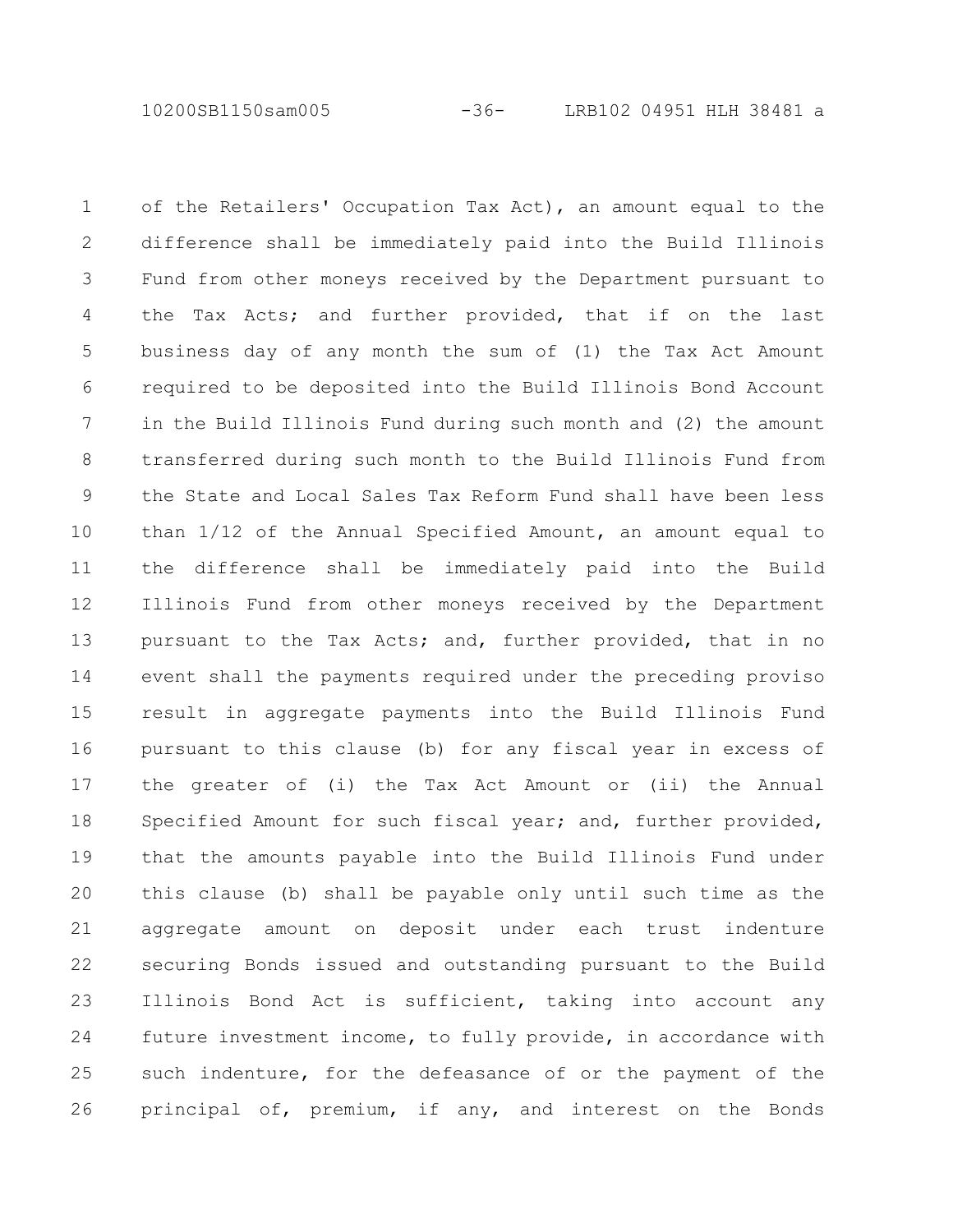10200SB1150sam005 -37- LRB102 04951 HLH 38481 a

secured by such indenture and on any Bonds expected to be issued thereafter and all fees and costs payable with respect thereto, all as certified by the Director of the Bureau of the Budget (now Governor's Office of Management and Budget). If on the last business day of any month in which Bonds are outstanding pursuant to the Build Illinois Bond Act, the aggregate of the moneys deposited in the Build Illinois Bond Account in the Build Illinois Fund in such month shall be less than the amount required to be transferred in such month from the Build Illinois Bond Account to the Build Illinois Bond Retirement and Interest Fund pursuant to Section 13 of the Build Illinois Bond Act, an amount equal to such deficiency shall be immediately paid from other moneys received by the Department pursuant to the Tax Acts to the Build Illinois Fund; provided, however, that any amounts paid to the Build Illinois Fund in any fiscal year pursuant to this sentence shall be deemed to constitute payments pursuant to clause (b) of the preceding sentence and shall reduce the amount otherwise payable for such fiscal year pursuant to clause (b) of the preceding sentence. The moneys received by the Department pursuant to this Act and required to be deposited into the Build Illinois Fund are subject to the pledge, claim and charge set forth in Section 12 of the Build Illinois Bond Act. 1 2 3 4 5 6 7 8 9 10 11 12 13 14 15 16 17 18 19 20 21 22 23 24

Subject to payment of amounts into the Build Illinois Fund as provided in the preceding paragraph or in any amendment 25 26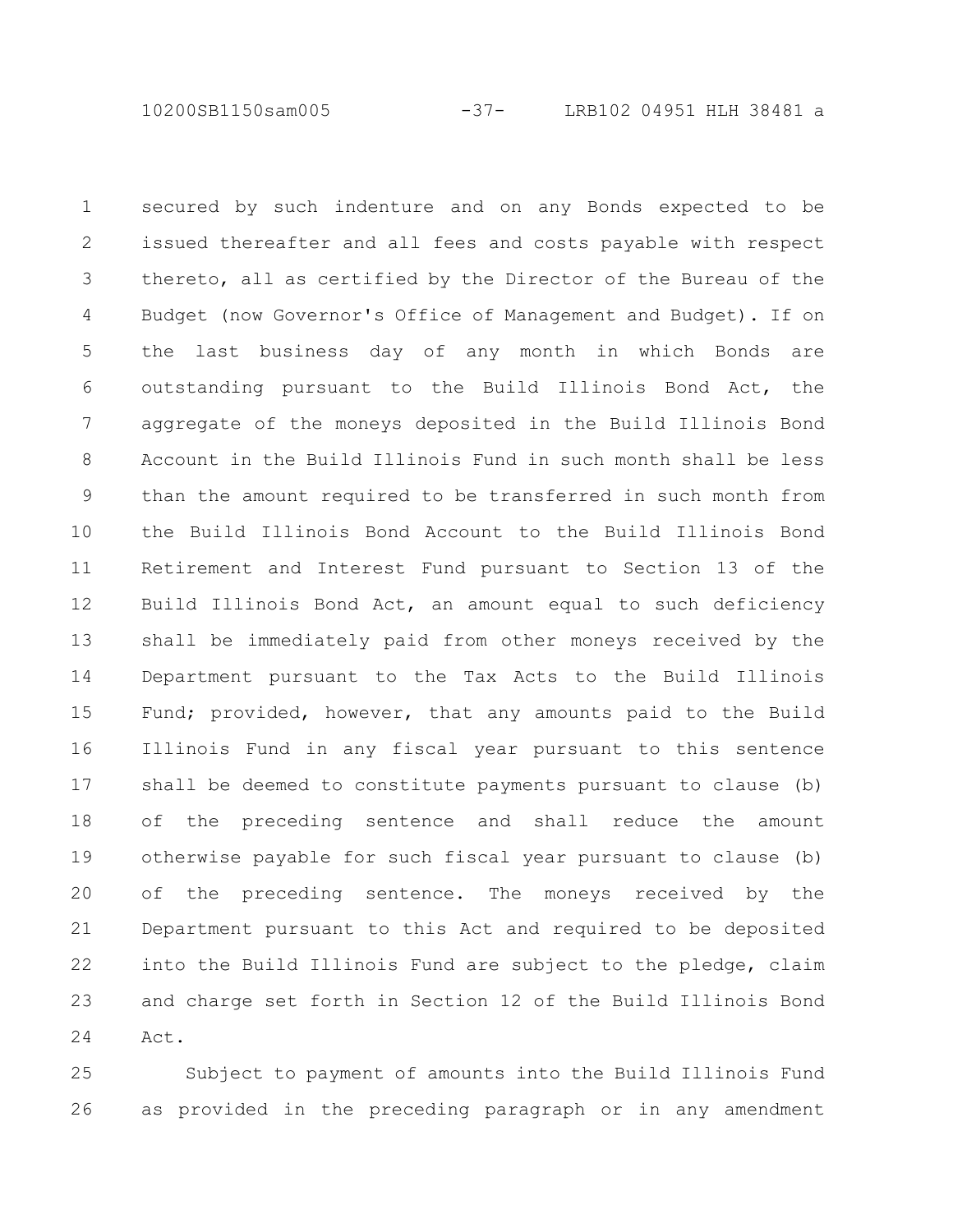10200SB1150sam005 -38- LRB102 04951 HLH 38481 a

| $\mathbf 1$ |                                                       | thereto hereafter enacted, the following specified monthly     |
|-------------|-------------------------------------------------------|----------------------------------------------------------------|
| 2           |                                                       | installment of the amount requested in the certificate of the  |
| 3           |                                                       | Chairman of the Metropolitan Pier and Exposition Authority     |
| 4           |                                                       | provided under Section 8.25f of the State Finance Act, but not |
| 5           |                                                       | in excess of the sums designated as "Total Deposit", shall be  |
| 6           |                                                       | deposited in the aggregate from collections under Section 9 of |
| 7           |                                                       | the Use Tax Act, Section 9 of the Service Use Tax Act, Section |
| 8           |                                                       | 9 of the Service Occupation Tax Act, and Section 3 of the      |
| 9           |                                                       | Retailers' Occupation Tax Act into the McCormick Place         |
| 10          | Expansion Project Fund in the specified fiscal years. |                                                                |
| 11          | Fiscal Year                                           | Total Deposit                                                  |
| 12          | 1993                                                  | \$0                                                            |
| 13          | 1994                                                  | 53,000,000                                                     |
| 14          | 1995                                                  | 58,000,000                                                     |
| 15          | 1996                                                  | 61,000,000                                                     |
| 16          | 1997                                                  | 64,000,000                                                     |
| 17          | 1998                                                  | 68,000,000                                                     |
| 18          | 1999                                                  | 71,000,000                                                     |
| 19          | 2000                                                  | 75,000,000                                                     |
| 20          | 2001                                                  | 80,000,000                                                     |
| 21          | 2002                                                  | 93,000,000                                                     |
| 22          | 2003                                                  | 99,000,000                                                     |
| 23          | 2004                                                  | 103,000,000                                                    |
| 24          | 2005                                                  | 108,000,000                                                    |
| 25          | 2006                                                  | 113,000,000                                                    |
| 26          | 2007                                                  | 119,000,000                                                    |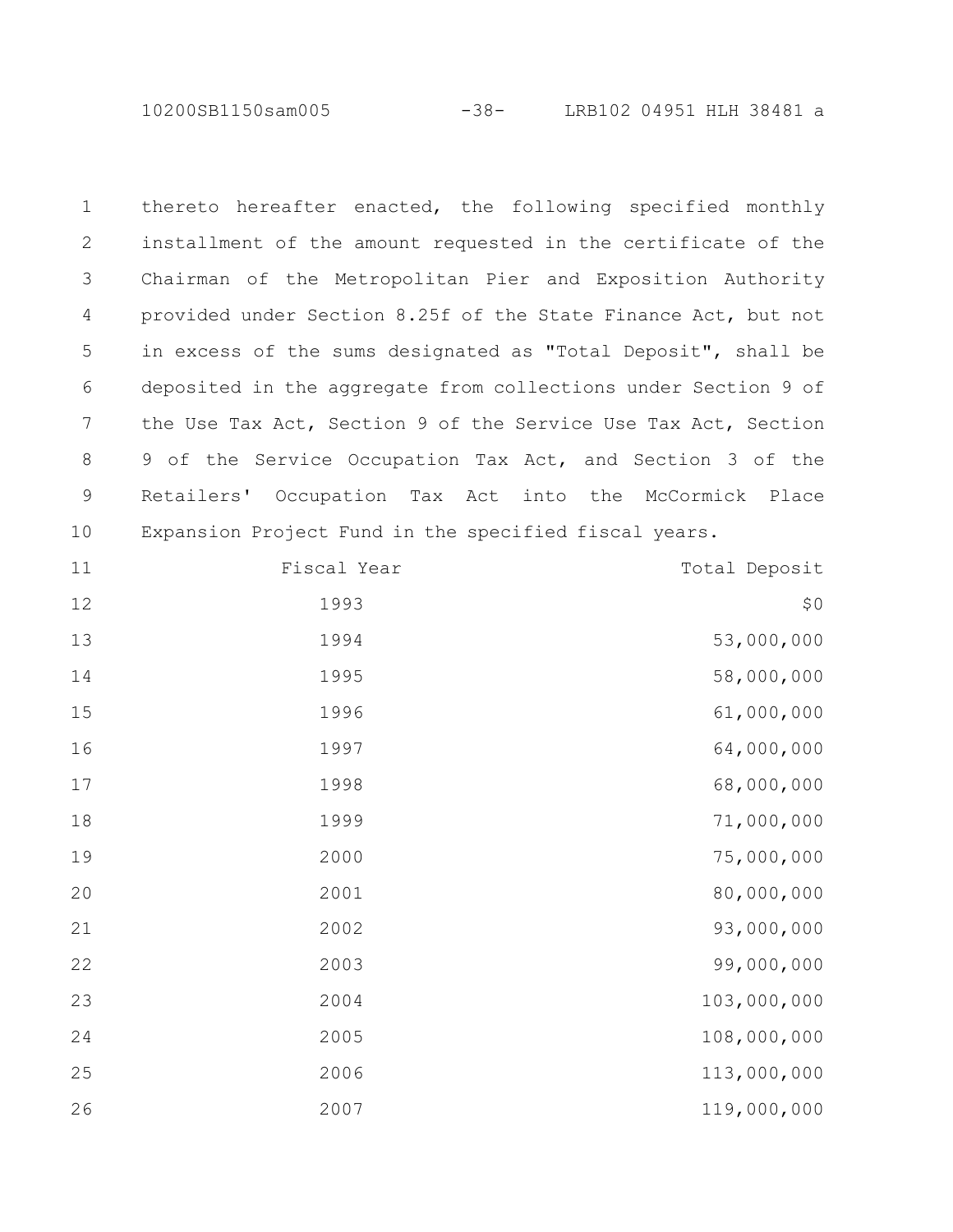10200SB1150sam005 -39- LRB102 04951 HLH 38481 a

| $\mathbf 1$      | 2008 | 126,000,000 |
|------------------|------|-------------|
| $\mathbf{2}$     | 2009 | 132,000,000 |
| $\mathfrak{Z}$   | 2010 | 139,000,000 |
| $\overline{4}$   | 2011 | 146,000,000 |
| $\mathsf S$      | 2012 | 153,000,000 |
| $\sqrt{6}$       | 2013 | 161,000,000 |
| $\boldsymbol{7}$ | 2014 | 170,000,000 |
| $\,8\,$          | 2015 | 179,000,000 |
| $\mathcal{G}$    | 2016 | 189,000,000 |
| 10               | 2017 | 199,000,000 |
| 11               | 2018 | 210,000,000 |
| $12$             | 2019 | 221,000,000 |
| 13               | 2020 | 233,000,000 |
| 14               | 2021 | 300,000,000 |
| 15               | 2022 | 300,000,000 |
| 16               | 2023 | 300,000,000 |
| $17$             | 2024 | 300,000,000 |
| $1\,8$           | 2025 | 300,000,000 |
| 19               | 2026 | 300,000,000 |
| 20               | 2027 | 375,000,000 |
| 21               | 2028 | 375,000,000 |
| 22               | 2029 | 375,000,000 |
| 23               | 2030 | 375,000,000 |
| 24               | 2031 | 375,000,000 |
| 25               | 2032 | 375,000,000 |
| 26               | 2033 | 375,000,000 |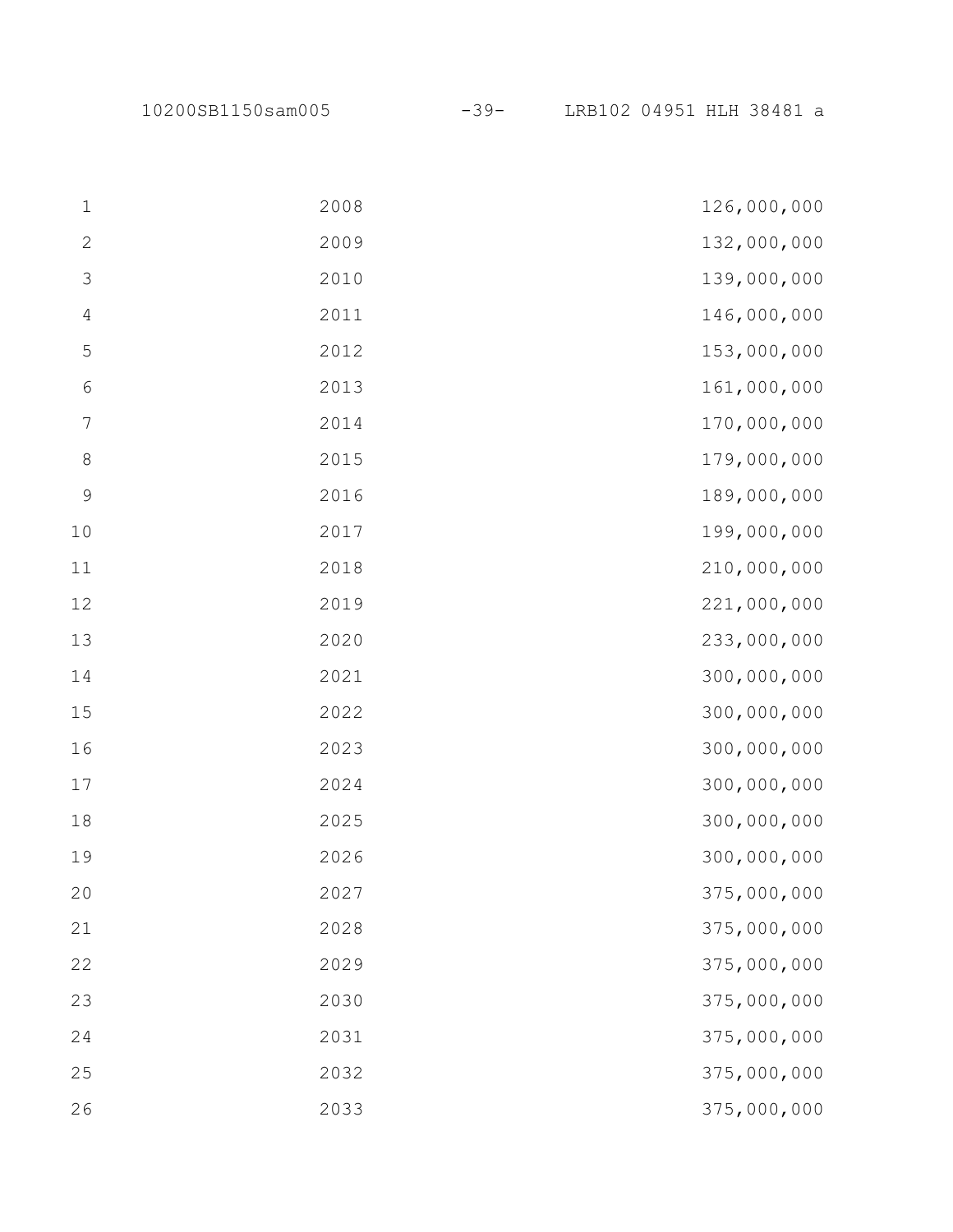|                | 2034                  | 375,000,000 |
|----------------|-----------------------|-------------|
| 2              | 2035                  | 375,000,000 |
| $\mathcal{S}$  | 2036                  | 450,000,000 |
| $\overline{4}$ | and                   |             |
| 5              | each fiscal year      |             |
| 6              | thereafter that bonds |             |
|                | are outstanding under |             |
| 8              | Section 13.2 of the   |             |

Metropolitan Pier and 9

Exposition Authority Act, 10

but not after fiscal year 2060. 11

Beginning July 20, 1993 and in each month of each fiscal year thereafter, one-eighth of the amount requested in the certificate of the Chairman of the Metropolitan Pier and Exposition Authority for that fiscal year, less the amount deposited into the McCormick Place Expansion Project Fund by the State Treasurer in the respective month under subsection (g) of Section 13 of the Metropolitan Pier and Exposition Authority Act, plus cumulative deficiencies in the deposits required under this Section for previous months and years, shall be deposited into the McCormick Place Expansion Project Fund, until the full amount requested for the fiscal year, but not in excess of the amount specified above as "Total Deposit", has been deposited. 12 13 14 15 16 17 18 19 20 21 22 23 24

Subject to payment of amounts into the Capital Projects Fund, the Clean Air Act Permit Fund, the Build Illinois Fund, 25 26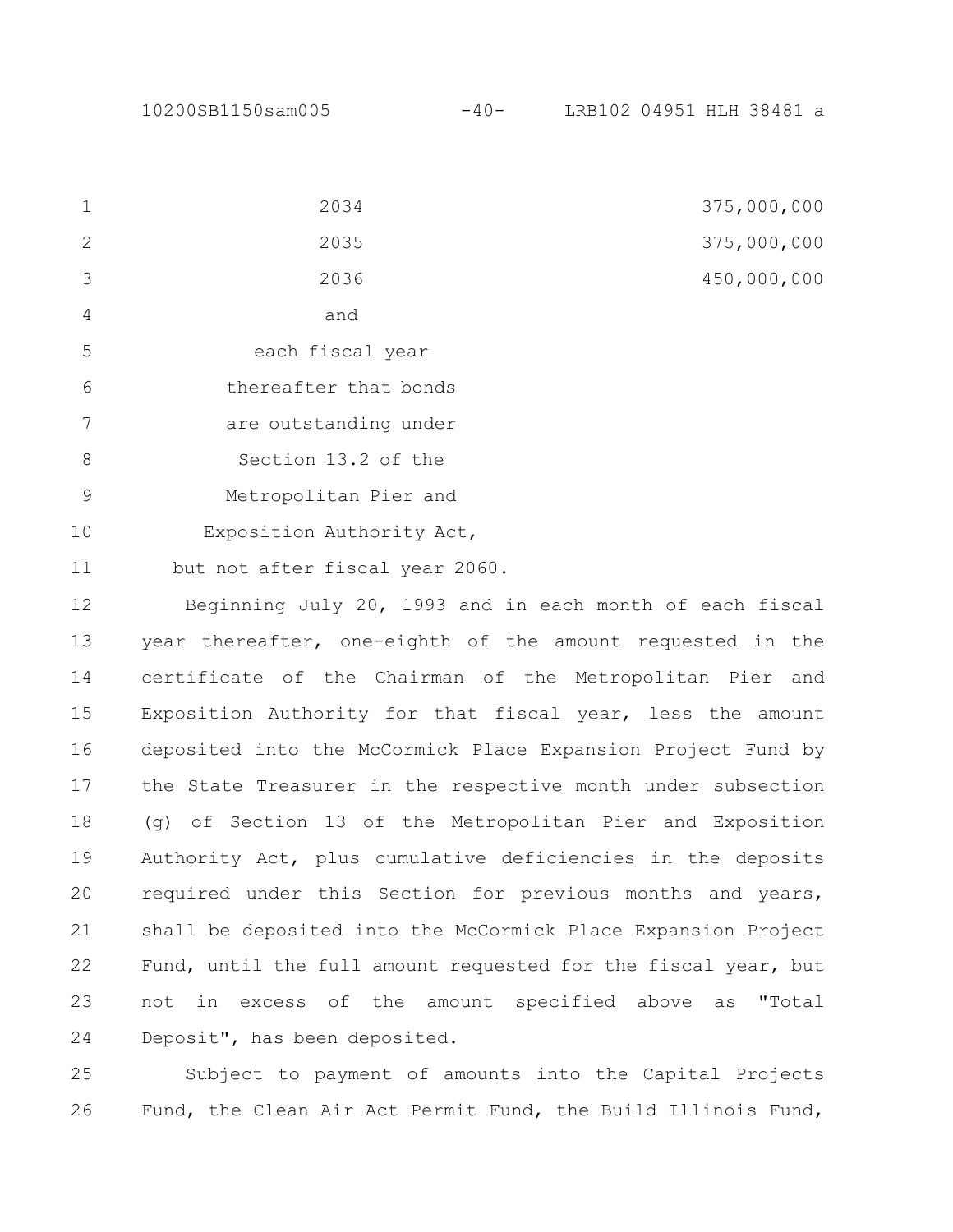10200SB1150sam005 -41- LRB102 04951 HLH 38481 a

and the McCormick Place Expansion Project Fund pursuant to the preceding paragraphs or in any amendments thereto hereafter enacted, for aviation fuel sold on or after December 1, 2019, the Department shall each month deposit into the Aviation Fuel Sales Tax Refund Fund an amount estimated by the Department to be required for refunds of the 80% portion of the tax on aviation fuel under this Act. The Department shall only deposit moneys into the Aviation Fuel Sales Tax Refund Fund under this paragraph for so long as the revenue use requirements of 49 U.S.C. 47107(b) and 49 U.S.C. 47133 are binding on the State. 1 2 3 4 5 6 7 8 9 10 11

Subject to payment of amounts into the Build Illinois Fund and the McCormick Place Expansion Project Fund pursuant to the preceding paragraphs or in any amendments thereto hereafter enacted, beginning July 1, 1993 and ending on September 30, 2013, the Department shall each month pay into the Illinois Tax Increment Fund 0.27% of 80% of the net revenue realized for the preceding month from the 6.25% general rate on the selling price of tangible personal property. 12 13 14 15 16 17 18 19

Subject to payment of amounts into the Build Illinois Fund and the McCormick Place Expansion Project Fund pursuant to the preceding paragraphs or in any amendments thereto hereafter enacted, beginning with the receipt of the first report of taxes paid by an eligible business and continuing for a 25-year period, the Department shall each month pay into the Energy Infrastructure Fund 80% of the net revenue realized 20 21 22 23 24 25 26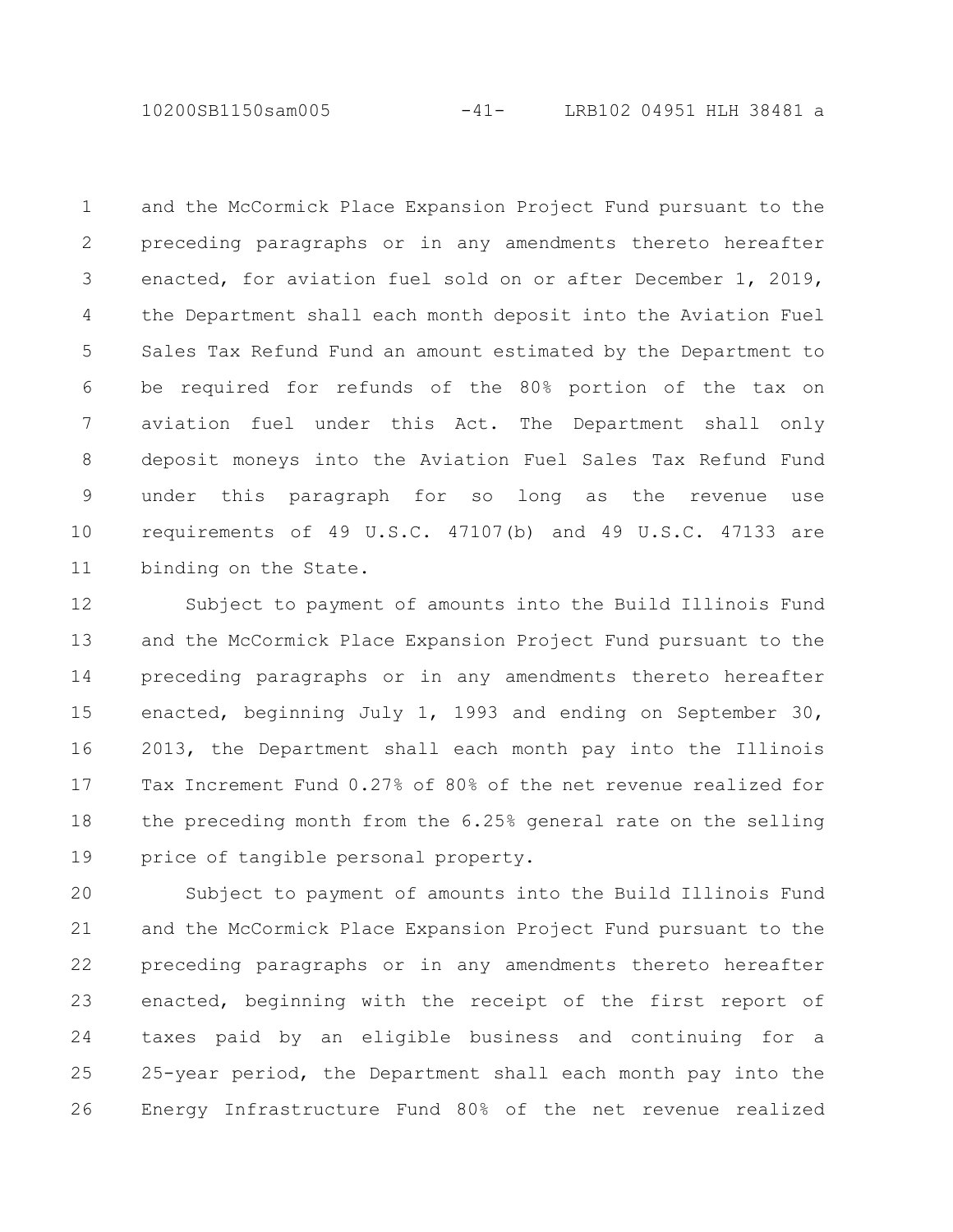10200SB1150sam005 -42- LRB102 04951 HLH 38481 a

from the 6.25% general rate on the selling price of Illinois-mined coal that was sold to an eligible business. For purposes of this paragraph, the term "eligible business" means a new electric generating facility certified pursuant to Section 605-332 of the Department of Commerce and Economic Opportunity Law of the Civil Administrative Code of Illinois. 1 2 3 4 5 6

Subject to payment of amounts into the Build Illinois Fund, the McCormick Place Expansion Project Fund, the Illinois Tax Increment Fund, and the Energy Infrastructure Fund pursuant to the preceding paragraphs or in any amendments to this Section hereafter enacted, beginning on the first day of the first calendar month to occur on or after August 26, 2014 (the effective date of Public Act 98-1098), each month, from the collections made under Section 9 of the Use Tax Act, Section 9 of the Service Use Tax Act, Section 9 of the Service Occupation Tax Act, and Section 3 of the Retailers' Occupation Tax Act, the Department shall pay into the Tax Compliance and Administration Fund, to be used, subject to appropriation, to fund additional auditors and compliance personnel at the Department of Revenue, an amount equal to 1/12 of 5% of 80% of the cash receipts collected during the preceding fiscal year by the Audit Bureau of the Department under the Use Tax Act, the Service Use Tax Act, the Service Occupation Tax Act, the Retailers' Occupation Tax Act, and associated local occupation and use taxes administered by the Department. 7 8 9 10 11 12 13 14 15 16 17 18 19 20 21 22 23 24 25

26

Subject to payments of amounts into the Build Illinois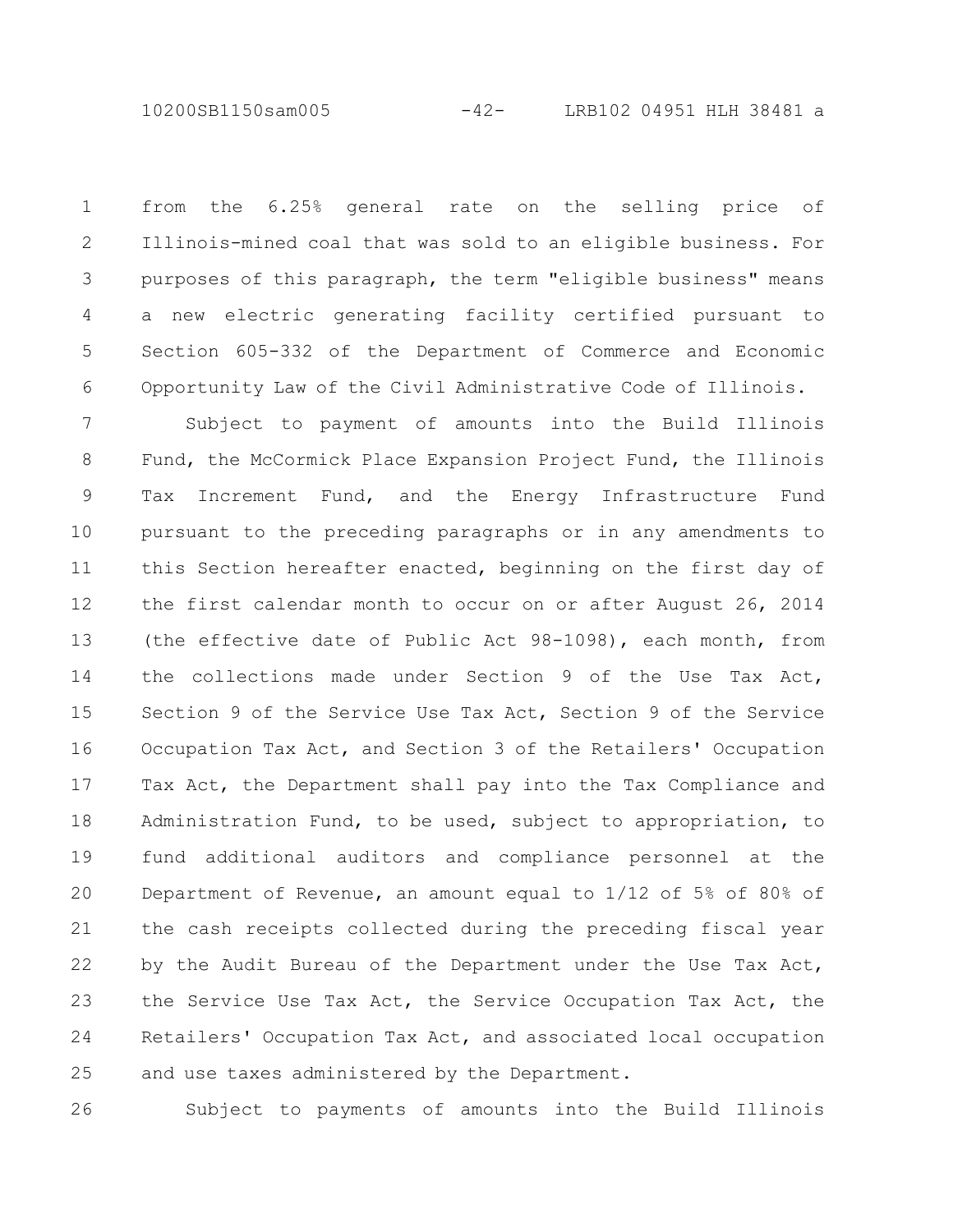10200SB1150sam005 -43- LRB102 04951 HLH 38481 a

Fund, the McCormick Place Expansion Project Fund, the Illinois Tax Increment Fund, the Energy Infrastructure Fund, and the Tax Compliance and Administration Fund as provided in this Section, beginning on July 1, 2018 the Department shall pay each month into the Downstate Public Transportation Fund the moneys required to be so paid under Section 2-3 of the Downstate Public Transportation Act. 1 2 3 4 5 6 7

Subject to successful execution and delivery of a public-private agreement between the public agency and private entity and completion of the civic build, beginning on July 1, 2023, of the remainder of the moneys received by the Department under the Use Tax Act, the Service Use Tax Act, the Service Occupation Tax Act, and this Act, the Department shall deposit the following specified deposits in the aggregate from collections under the Use Tax Act, the Service Use Tax Act, the Service Occupation Tax Act, and the Retailers' Occupation Tax Act, as required under Section 8.25g of the State Finance Act for distribution consistent with the Public-Private Partnership for Civic and Transit Infrastructure Project Act. The moneys received by the Department pursuant to this Act and required to be deposited into the Civic and Transit Infrastructure Fund are subject to the pledge, claim, and charge set forth in Section 25-55 of the Public-Private Partnership for Civic and Transit Infrastructure Project Act. As used in this paragraph, "civic build", "private entity", "public-private agreement", and "public agency" have the 8 9 10 11 12 13 14 15 16 17 18 19 20 21 22 23 24 25 26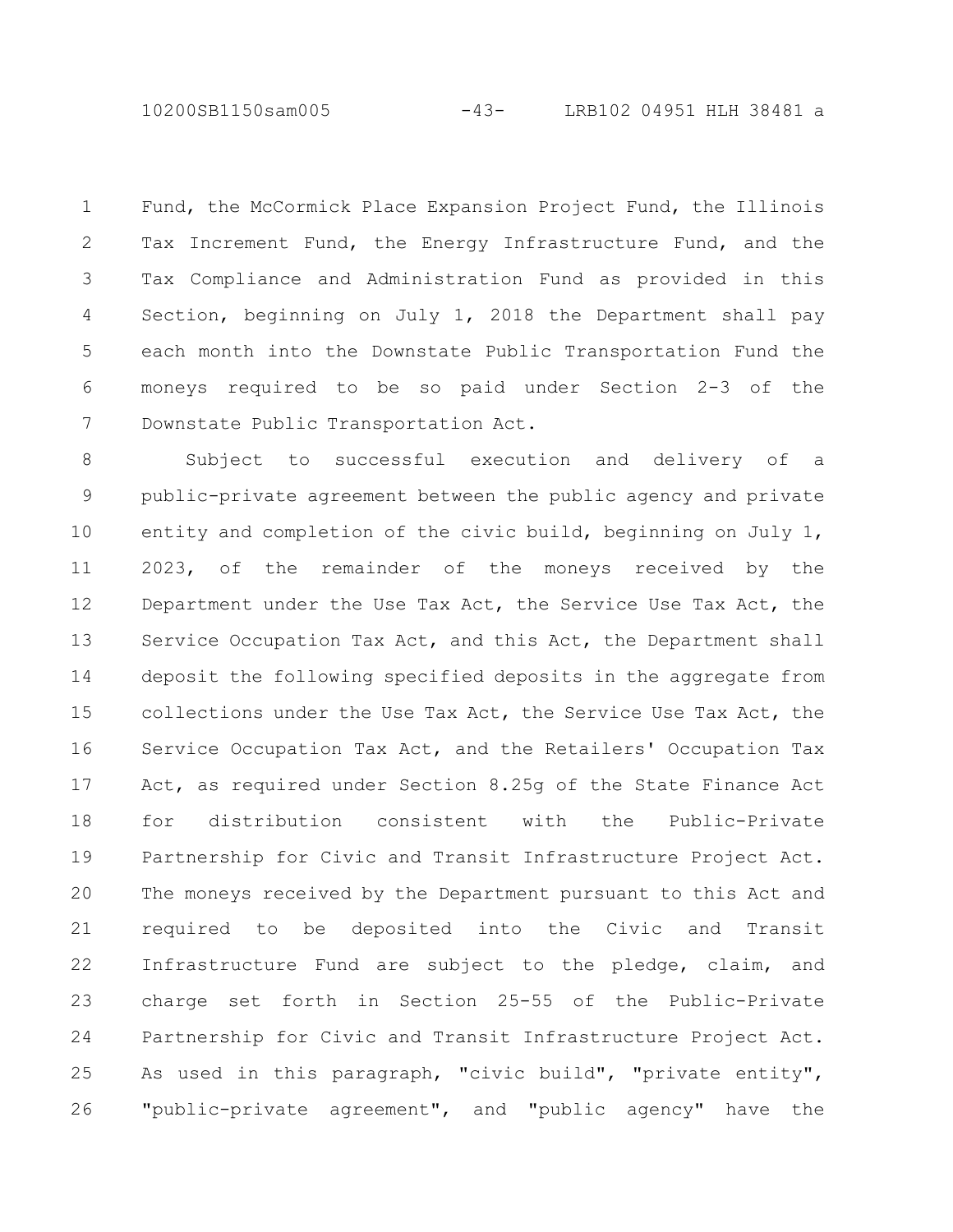10200SB1150sam005 -44- LRB102 04951 HLH 38481 a

| $\mathbf 1$    | meanings provided in Section 25-10 of the Public-Private                                                       |
|----------------|----------------------------------------------------------------------------------------------------------------|
| $\mathbf{2}$   | Partnership for Civic and Transit Infrastructure Project Act.                                                  |
| 3              | Fiscal Year Total Deposit                                                                                      |
| $\overline{4}$ |                                                                                                                |
| 5              |                                                                                                                |
| 6              |                                                                                                                |
| 7              | 2027                                                                                                           |
| 8              | $\ldots \ldots \ldots \ldots \ldots \ldots \ldots \ldots \ldots \ldots \ldots \ldots \}$ \$225,100,000<br>2028 |
| 9              |                                                                                                                |
| 10             |                                                                                                                |
| 11             |                                                                                                                |
| 12             |                                                                                                                |
| 13             |                                                                                                                |
| 14             |                                                                                                                |
| 15             |                                                                                                                |
| 16             |                                                                                                                |
| 17             |                                                                                                                |
| 18             |                                                                                                                |
| 19             |                                                                                                                |
| 20             | 2040                                                                                                           |
| 21             |                                                                                                                |
| 22             |                                                                                                                |
| 23             |                                                                                                                |
| 24             | Beginning July 1, 2021 and until July 1, 2022, subject to                                                      |
| 25             | the payment of amounts into the State and Local Sales Tax                                                      |
| 26             | Reform Fund, the Build Illinois Fund, the McCormick Place                                                      |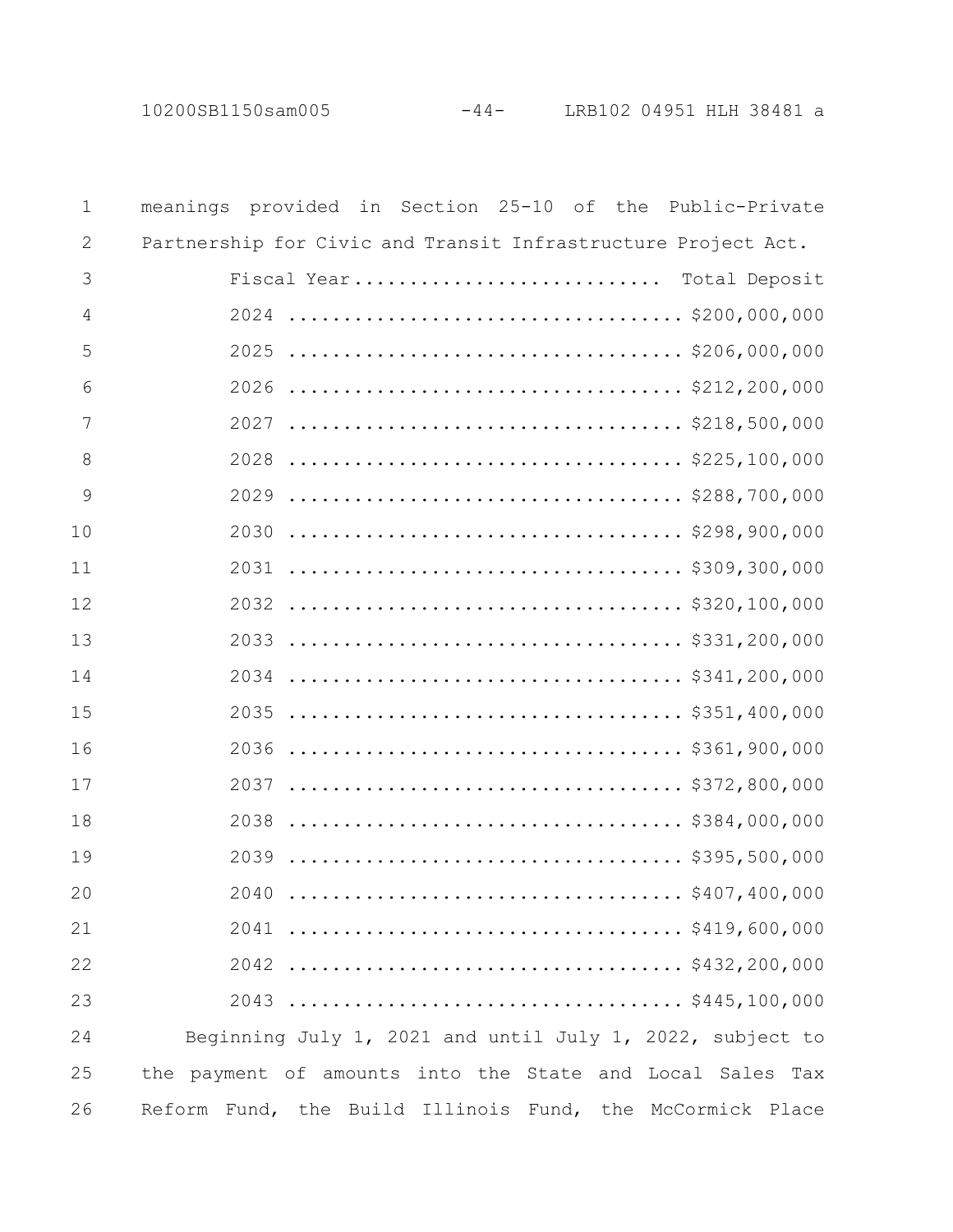10200SB1150sam005 -45- LRB102 04951 HLH 38481 a

Expansion Project Fund, the Illinois Tax Increment Fund, the Energy Infrastructure Fund, and the Tax Compliance and Administration Fund as provided in this Section, the Department shall pay each month into the Road Fund the amount estimated to represent 16% of the net revenue realized from the taxes imposed on motor fuel and gasohol. Beginning July 1, 2022 and until July 1, 2023, subject to the payment of amounts into the State and Local Sales Tax Reform Fund, the Build Illinois Fund, the McCormick Place Expansion Project Fund, the Illinois Tax Increment Fund, the Energy Infrastructure Fund, and the Tax Compliance and Administration Fund as provided in this Section, the Department shall pay each month into the Road Fund the amount estimated to represent 32% of the net revenue realized from the taxes imposed on motor fuel and gasohol. Beginning July 1, 2023 and until July 1, 2024, subject to the payment of amounts into the State and Local Sales Tax Reform Fund, the Build Illinois Fund, the McCormick Place Expansion Project Fund, the Illinois Tax Increment Fund, the Energy Infrastructure Fund, and the Tax Compliance and Administration Fund as provided in this Section, the Department shall pay each month into the Road Fund the amount estimated to represent 48% of the net revenue realized from the taxes imposed on motor fuel and gasohol. Beginning July 1, 2024 and until July 1, 2025, subject to the payment of amounts into the State and Local Sales Tax Reform Fund, the Build Illinois Fund, the McCormick Place Expansion Project Fund, the 1 2 3 4 5 6 7 8 9 10 11 12 13 14 15 16 17 18 19 20 21 22 23 24 25 26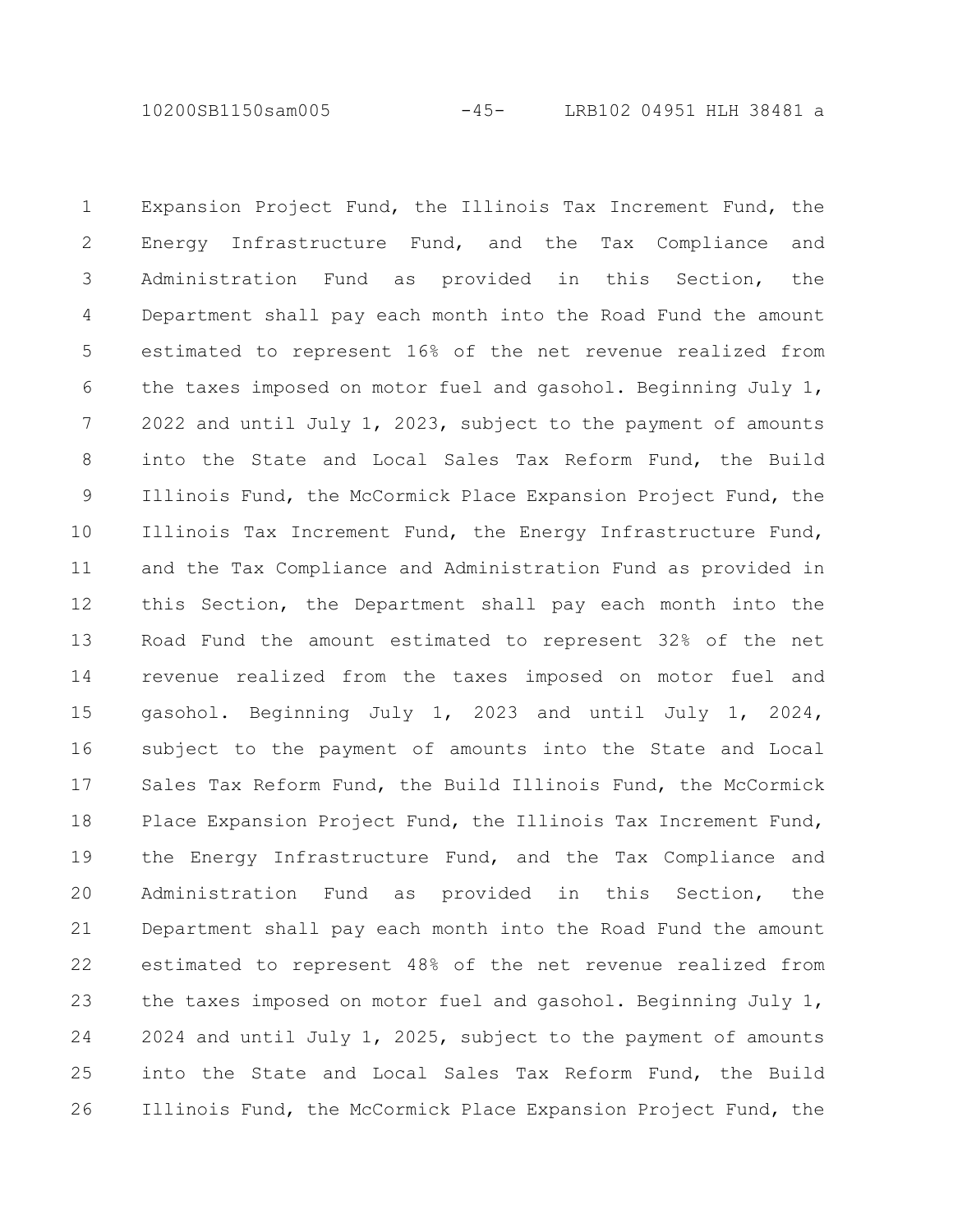10200SB1150sam005 -46- LRB102 04951 HLH 38481 a

Illinois Tax Increment Fund, the Energy Infrastructure Fund, and the Tax Compliance and Administration Fund as provided in this Section, the Department shall pay each month into the Road Fund the amount estimated to represent 64% of the net revenue realized from the taxes imposed on motor fuel and gasohol. Beginning on July 1, 2025, subject to the payment of amounts into the State and Local Sales Tax Reform Fund, the Build Illinois Fund, the McCormick Place Expansion Project Fund, the Illinois Tax Increment Fund, the Energy Infrastructure Fund, and the Tax Compliance and Administration Fund as provided in this Section, the Department shall pay each month into the Road Fund the amount estimated to represent 80% of the net revenue realized from the taxes imposed on motor fuel and gasohol. As used in this paragraph "motor fuel" has the meaning given to that term in Section 1.1 of the Motor Fuel Tax Act, and "gasohol" has the meaning given to that term in Section 3-40 of this Act. 1 2 3 4 5 6 7 8 9 10 11 12 13 14 15 16 17

Of the remainder of the moneys received by the Department pursuant to this Act, 75% thereof shall be paid into the State Treasury and 25% shall be reserved in a special account and used only for the transfer to the Common School Fund as part of the monthly transfer from the General Revenue Fund in accordance with Section 8a of the State Finance Act. 18 19 20 21 22 23

As soon as possible after the first day of each month, upon certification of the Department of Revenue, the Comptroller shall order transferred and the Treasurer shall transfer from 24 25 26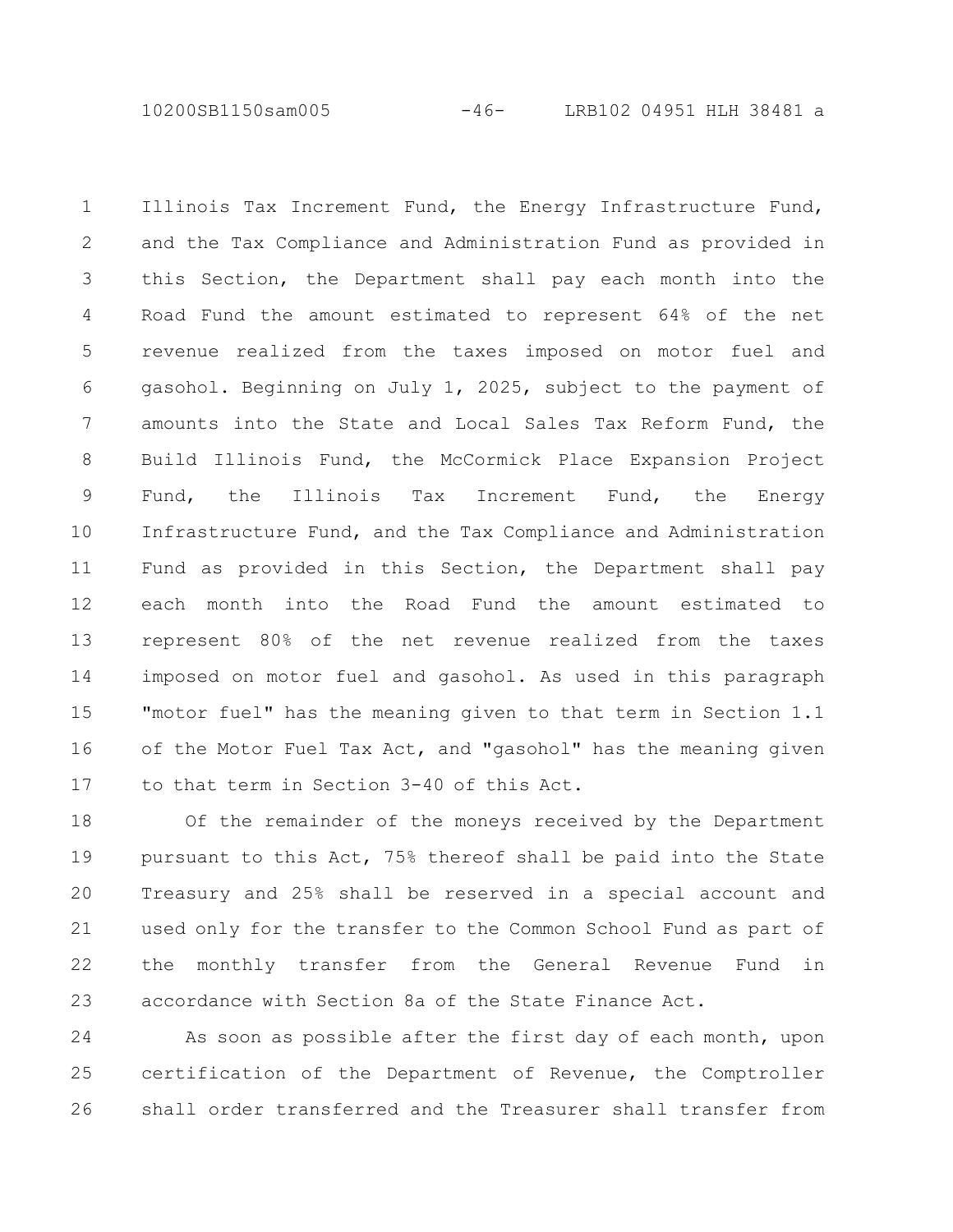10200SB1150sam005 -47- LRB102 04951 HLH 38481 a

the General Revenue Fund to the Motor Fuel Tax Fund an amount equal to 1.7% of 80% of the net revenue realized under this Act for the second preceding month. Beginning April 1, 2000, this transfer is no longer required and shall not be made. 1 2 3 4

Net revenue realized for a month shall be the revenue collected by the State pursuant to this Act, less the amount paid out during that month as refunds to taxpayers for overpayment of liability. 5 6 7 8

For greater simplicity of administration, manufacturers, importers and wholesalers whose products are sold at retail in Illinois by numerous retailers, and who wish to do so, may assume the responsibility for accounting and paying to the Department all tax accruing under this Act with respect to such sales, if the retailers who are affected do not make written objection to the Department to this arrangement. 9 10 11 12 13 14 15

(Source: P.A. 100-303, eff. 8-24-17; 100-363, eff. 7-1-18; 100-863, eff. 8-14-18; 100-1171, eff. 1-4-19; 101-10, Article 15, Section 15-10, eff. 6-5-19; 101-10, Article 25, Section 25-105, eff. 6-5-19; 101-27, eff. 6-25-19; 101-32, eff. 6-28-19; 101-604, eff. 12-13-19; 101-636, eff. 6-10-20.) 16 17 18 19 20

Section 25-10. The Retailers' Occupation Tax Act is amended by changing Sections 2-8, 2-10 and 3 as follows: 21 22

(35 ILCS 120/2-8) 23

Sec. 2-8. Sales tax holiday items. 24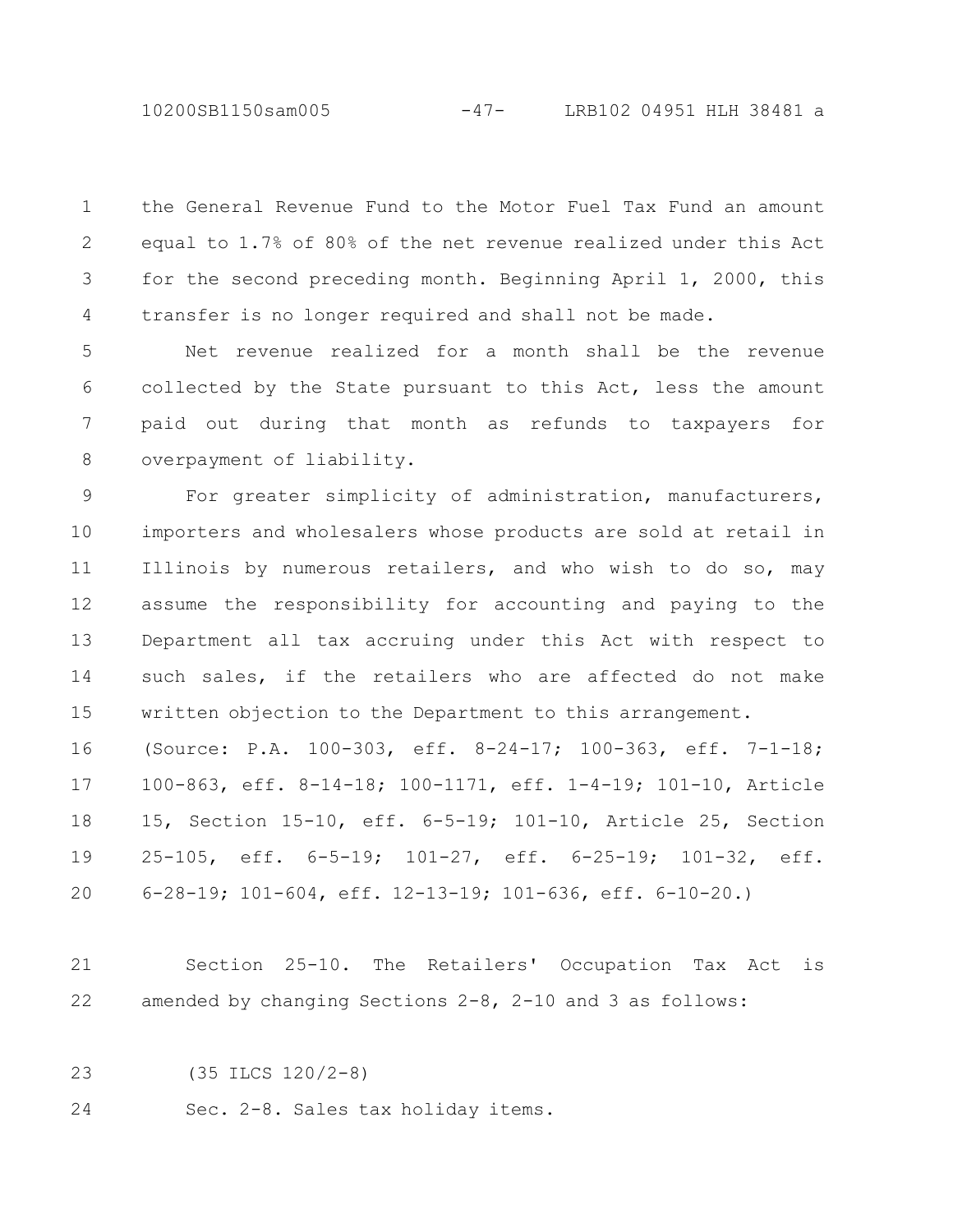10200SB1150sam005 -48- LRB102 04951 HLH 38481 a

(a) Any The tangible personal property described in this subsection is a sales tax holiday item and qualifies for the 1.25% reduced rate of tax for the period set forth in Section 2-10 of this Act (hereinafter referred to as the Sales Tax Holiday Period). The reduced rate on these items shall be administered under the provisions of subsection (b) of this Section. The following items are subject to the reduced rate: 1 2 3 4 5 6 7

8 9

(1) Clothing items that each have a retail selling price of less than \$125 \$100.

"Clothing" means, unless otherwise specified in this Section, all human wearing apparel suitable for general use. "Clothing" does not include clothing accessories, protective equipment, or sport or recreational equipment. "Clothing" includes, but is not limited to: household and shop aprons; athletic supporters; bathing suits and caps; belts and suspenders; boots; coats and jackets; ear muffs; footlets; gloves and mittens for general use; hats and caps; hosiery; insoles for shoes; lab coats; neckties; overshoes; pantyhose; rainwear; rubber pants; sandals; scarves; shoes and shoelaces; slippers; sneakers; socks and stockings; steel-toed shoes; underwear; and school uniforms. 10 11 12 13 14 15 16 17 18 19 20 21 22

"Clothing accessories" means, but is not limited to: briefcases; cosmetics; hair notions, including, but not limited to barrettes, hair bows, and hair nets; handbags; handkerchiefs; jewelry; non-prescription sunglasses; 23 24 25 26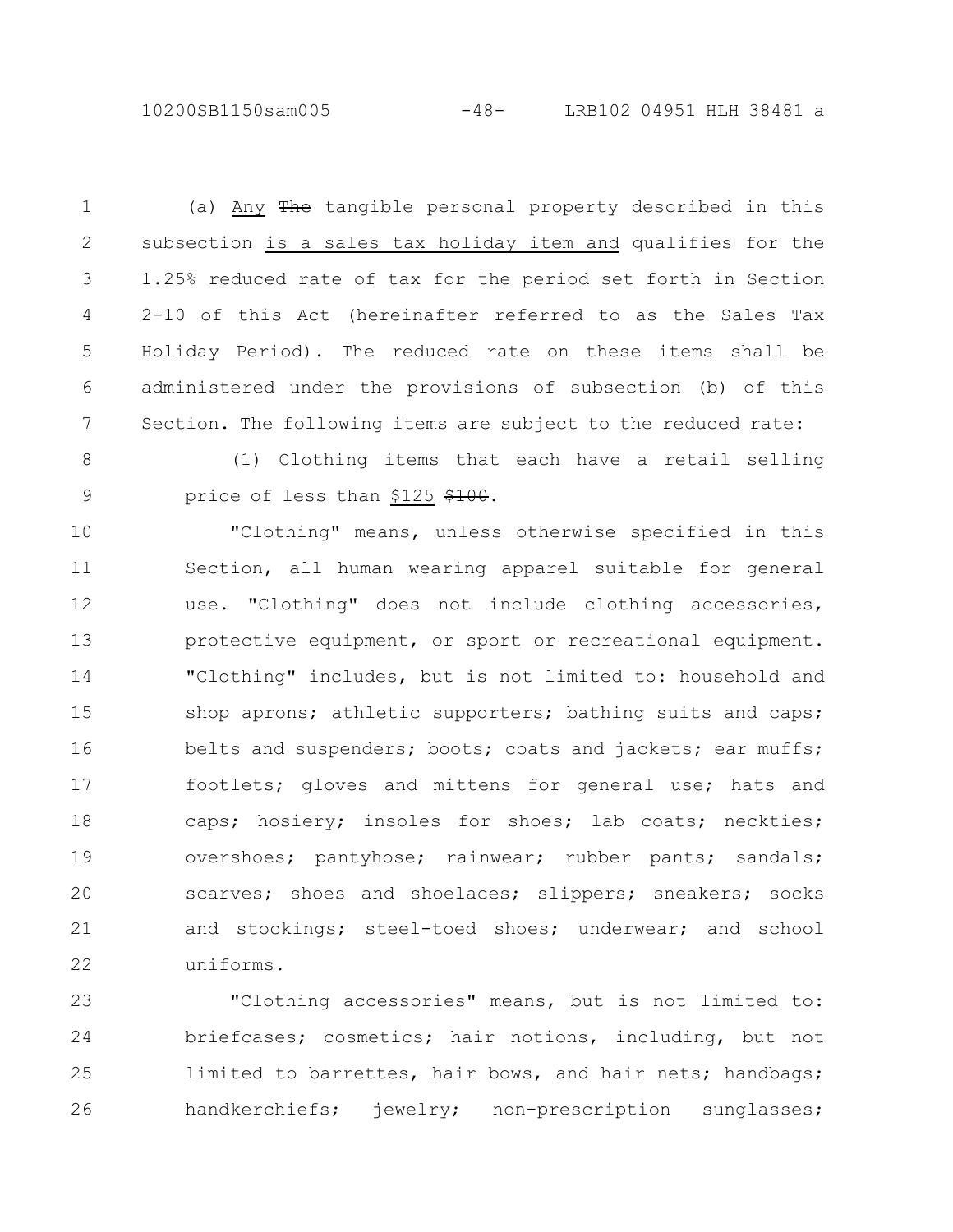1

umbrellas; wallets; watches; and wigs and hair pieces.

"Protective equipment" means, but is not limited to: breathing masks; clean room apparel and equipment; ear and hearing protectors; face shields; hard hats; helmets; paint or dust respirators; protective gloves; safety glasses and goggles; safety belts; tool belts; and welder's gloves and masks. 2 3 4 5 6 7

"Sport or recreational equipment" means, but is not limited to: ballet and tap shoes; cleated or spiked athletic shoes; gloves, including, but not limited to, baseball, bowling, boxing, hockey, and golf gloves; goggles; hand and elbow guards; life preservers and vests; mouth guards; roller and ice skates; shin guards; shoulder pads; ski boots; waders; and wetsuits and fins. 8 9 10 11 12 13 14

(2) School supplies. "School supplies" means, unless otherwise specified in this Section, items used by a student in a course of study. The purchase of school supplies for use by persons other than students for use in a course of study are not eligible for the reduced rate of tax. "School supplies" do not include school art supplies; school instructional materials; cameras; film and memory cards; videocameras, tapes, and videotapes; computers; cell phones; Personal Digital Assistants (PDAs); handheld electronic schedulers; and school computer supplies. 15 16 17 18 19 20 21 22 23 24

"School supplies" includes, but is not limited to: binders; book bags; calculators; cellophane tape; 25 26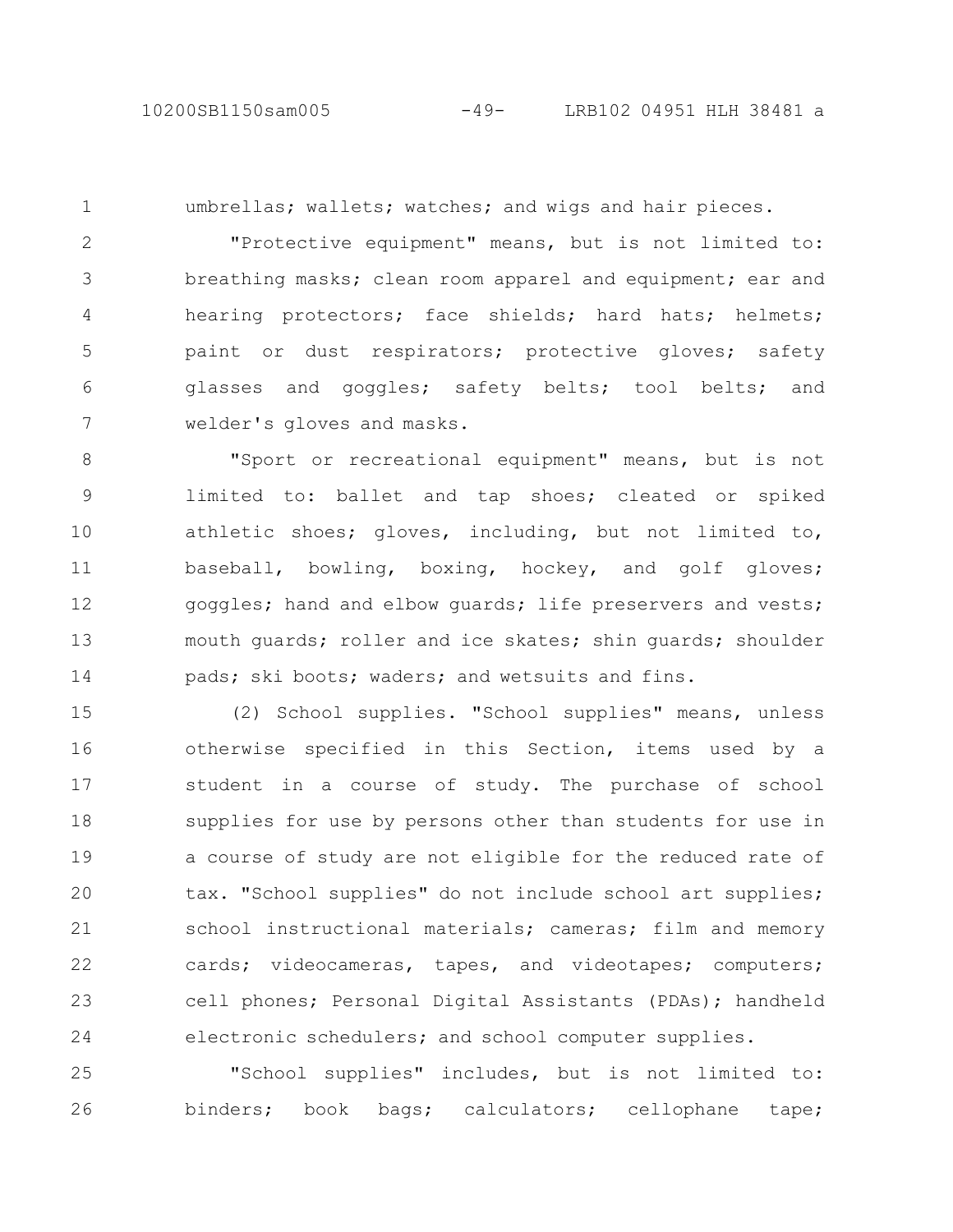10200SB1150sam005 -50- LRB102 04951 HLH 38481 a

blackboard chalk; compasses; composition books; crayons; erasers; expandable, pocket, plastic, and manila folders; glue, paste, and paste sticks; highlighters; index cards; index card boxes; legal pads; lunch boxes; markers; notebooks; paper, including loose leaf ruled notebook paper, copy paper, graph paper, tracing paper, manila paper, colored paper, poster board, and construction paper; pencils; pencil leads; pens; ink and ink refills for pens; pencil boxes and other school supply boxes; pencil sharpeners; protractors; rulers; scissors; and writing tablets. 1 2 3 4 5 6 7 8 9 10 11

"School art supply" means an item commonly used by a student in a course of study for artwork and includes only the following items: clay and glazes; acrylic, tempera, and oil paint; paintbrushes for artwork; sketch and drawing pads; and watercolors. 12 13 14 15 16

"School instructional material" means written material commonly used by a student in a course of study as a reference and to learn the subject being taught and includes only the following items: reference books; reference maps and globes; textbooks; and workbooks. 17 18 19 20 21

"School computer supply" means an item commonly used by a student in a course of study in which a computer is used and applies only to the following items: flashdrives and other computer data storage devices; data storage media, such as diskettes and compact disks; boxes and 22 23 24 25 26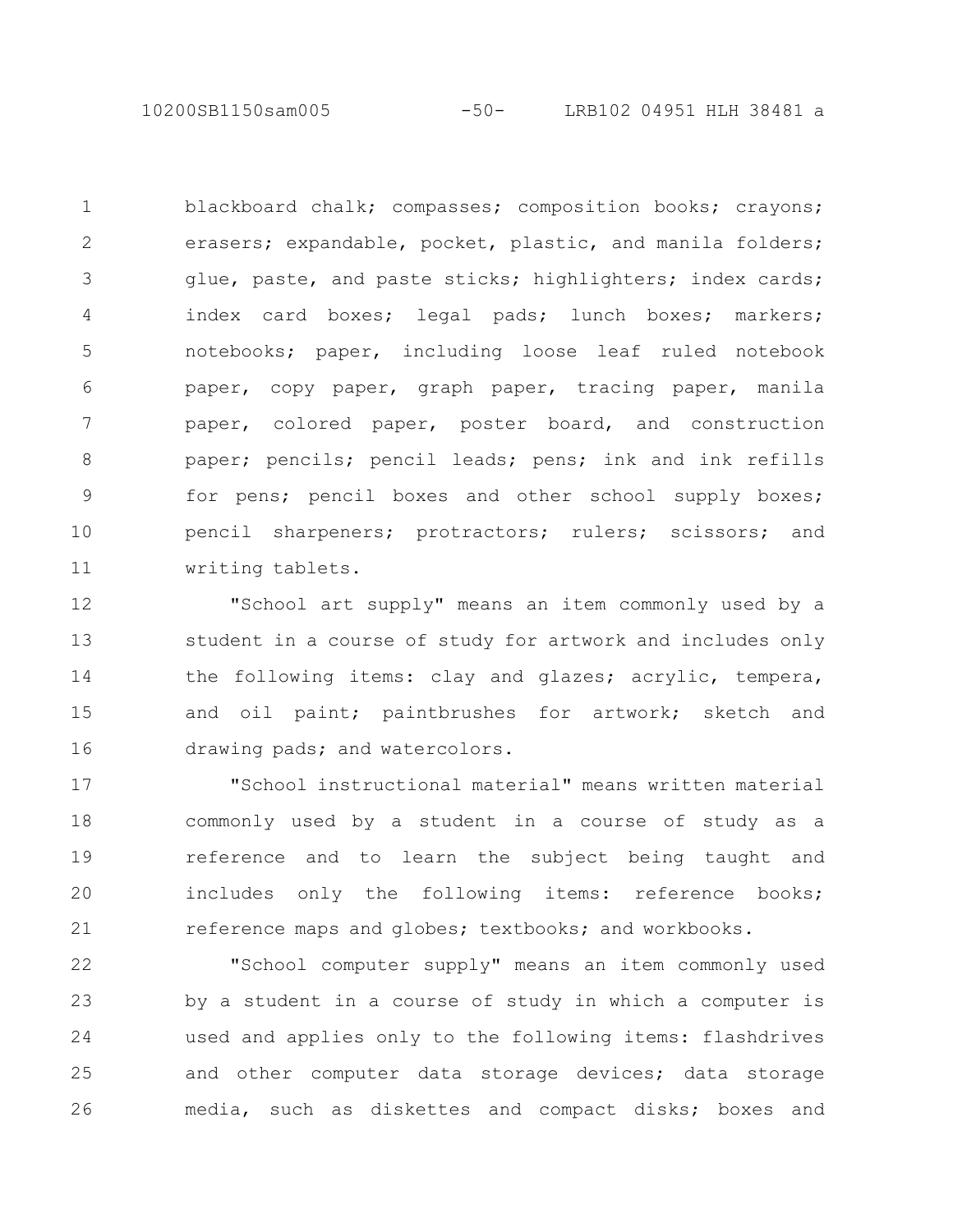cases for disk storage; external ports or drives; computer cases; computer cables; computer printers; and printer cartridges, toner, and ink. 1 2 3

(b) Administration. Notwithstanding any other provision of this Act, the reduced rate of tax under Section 3-10 of this Act for clothing and school supplies shall be administered by the Department under the provisions of this subsection (b). 4 5 6 7

(1) Bundled sales. Items that qualify for the reduced rate of tax that are bundled together with items that do not qualify for the reduced rate of tax and that are sold for one itemized price will be subject to the reduced rate of tax only if the value of the items that qualify for the reduced rate of tax exceeds the value of the items that do not qualify for the reduced rate of tax. 8 9 10 11 12 13 14

(2) Coupons and discounts. An unreimbursed discount by the seller reduces the sales price of the property so that the discounted sales price determines whether the sales price is within a sales tax holiday price threshold. A coupon or other reduction in the sales price is treated as a discount if the seller is not reimbursed for the coupon or reduction amount by a third party. 15 16 17 18 19 20 21

(3) Splitting of items normally sold together. Articles that are normally sold as a single unit must continue to be sold in that manner. Such articles cannot be priced separately and sold as individual items in order to obtain the reduced rate of tax. For example, a pair of 22 23 24 25 26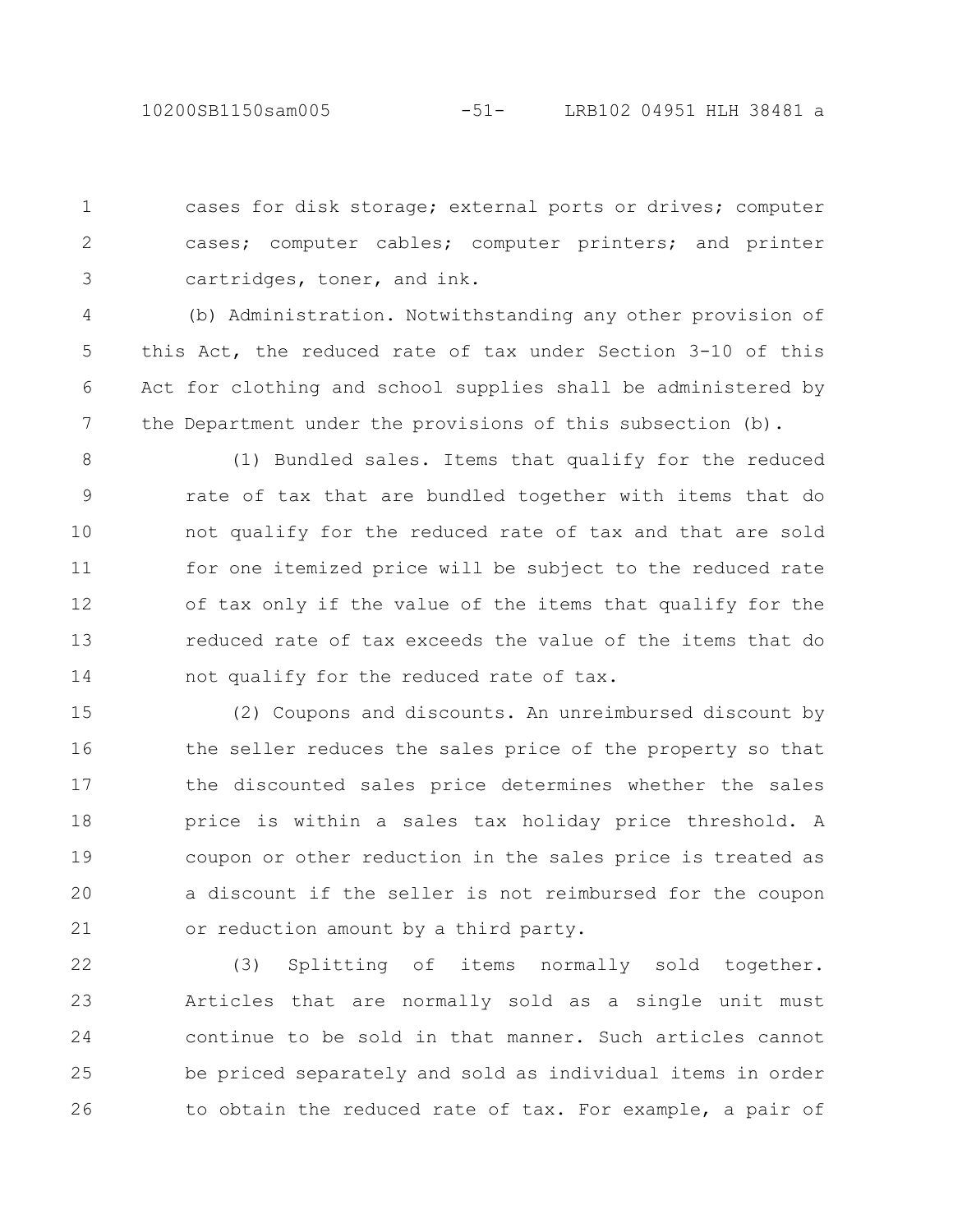shoes cannot have each shoe sold separately so that the sales price of each shoe is within a sales tax holiday price threshold. 1 2 3

(4) Rain checks. A rain check is a procedure that allows a customer to purchase an item at a certain price at a later time because the particular item was out of stock. Eligible property that customers purchase during the Sales Tax Holiday Period with the use of a rain check will qualify for the reduced rate of tax regardless of when the rain check was issued. Issuance of a rain check during the Sales Tax Holiday Period will not qualify eligible property for the reduced rate of tax if the property is actually purchased after the Sales Tax Holiday Period. 4 5 6 7 8 9 10 11 12 13

(5) Exchanges. The procedure for an exchange in regards to a sales tax holiday is as follows: 14 15

(A) If a customer purchases an item of eligible property during the Sales Tax Holiday Period, but later exchanges the item for a similar eligible item, even if a different size, different color, or other feature, no additional tax is due even if the exchange is made after the Sales Tax Holiday Period. 16 17 18 19 20 21

(B) If a customer purchases an item of eligible property during the Sales Tax Holiday Period, but after the Sales Tax Holiday Period has ended, the customer returns the item and receives credit on the purchase of a different item, the 6.25% general 22 23 24 25 26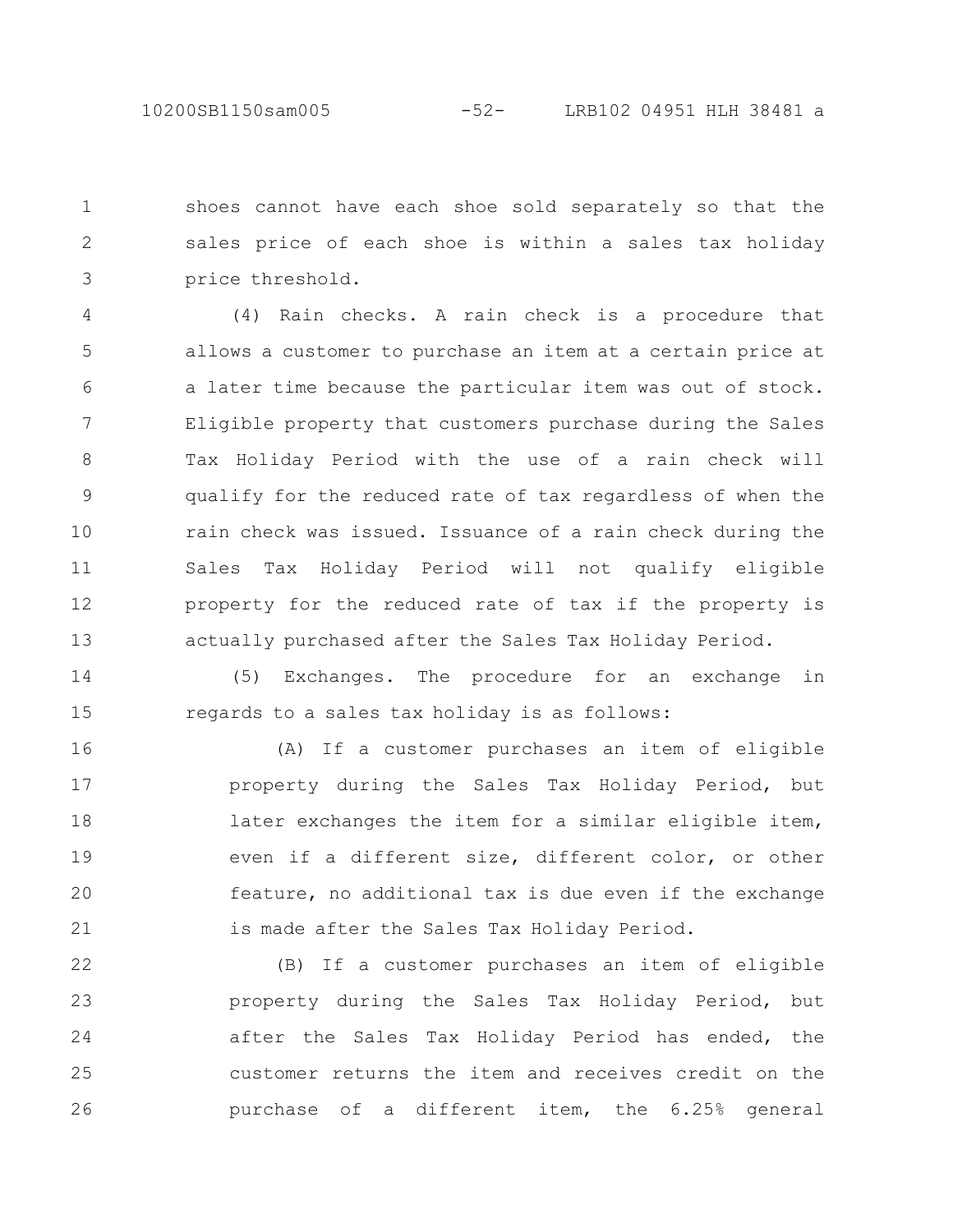merchandise sales tax rate is due on the sale of the newly purchased item. 1 2

(C) If a customer purchases an item of eligible property before the Sales Tax Holiday Period, but during the Sales Tax Holiday Period the customer returns the item and receives credit on the purchase of a different item of eligible property, the reduced rate of tax is due on the sale of the new item if the new item is purchased during the Sales Tax Holiday Period. 3 4 5 6 7 8 9 10

(6) Delivery charges. Delivery charges, including shipping, handling and service charges, are part of the sales price of eligible property. 11 12 13

(7) Order date and back orders. For the purpose of a sales tax holiday, eligible property qualifies for the reduced rate of tax if: (i) the item is both delivered to and paid for by the customer during the Sales Tax Holiday Period or (ii) the customer orders and pays for the item and the seller accepts the order during the Sales Tax Holiday Period for immediate shipment, even if delivery is made after the Sales Tax Holiday Period. The seller accepts an order when the seller has taken action to fill the order for immediate shipment. Actions to fill an order include placement of an "in date" stamp on an order or assignment of an "order number" to an order within the Sales Tax Holiday Period. An order is for immediate 14 15 16 17 18 19 20 21 22 23 24 25 26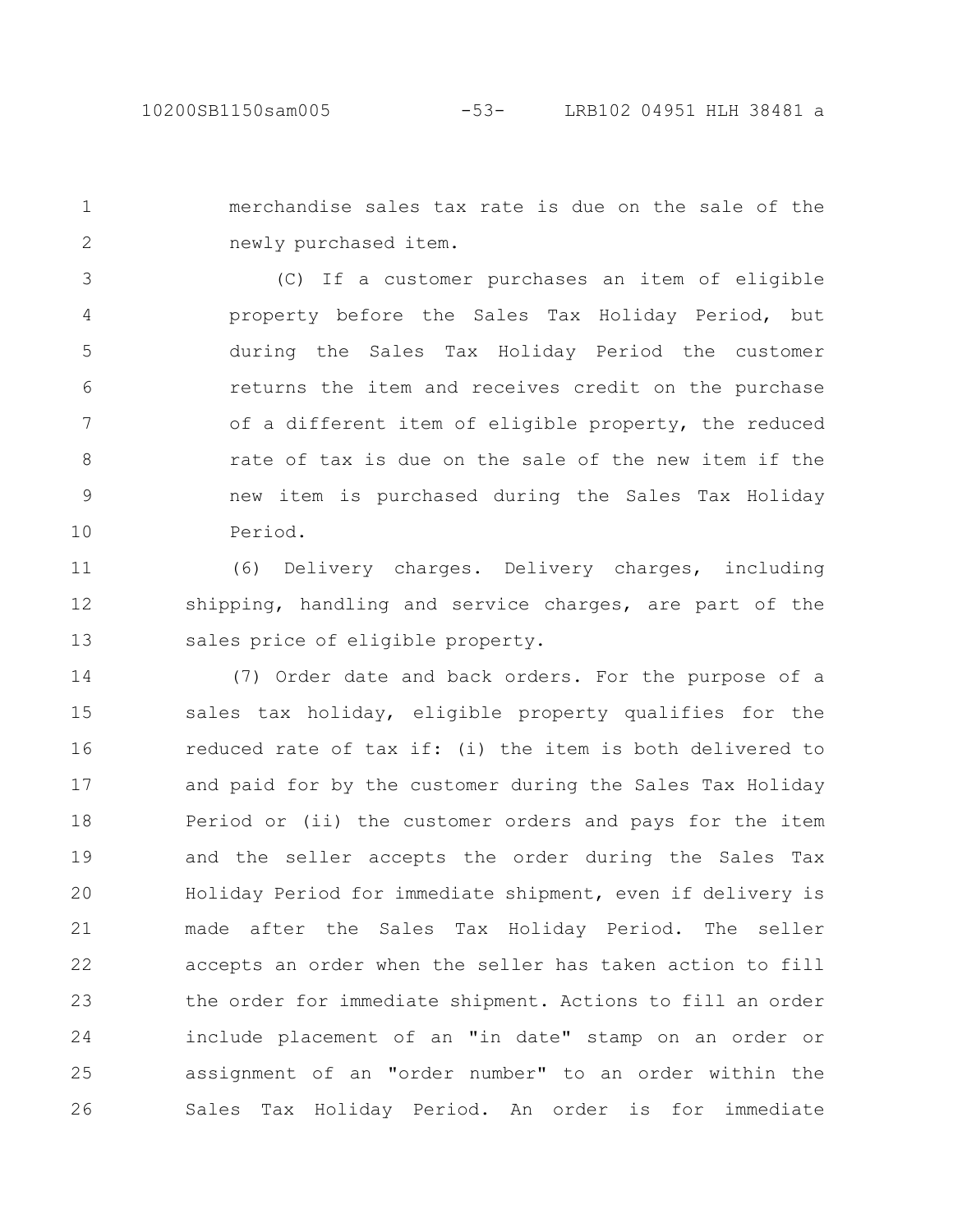10200SB1150sam005 -54- LRB102 04951 HLH 38481 a

shipment when the customer does not request delayed shipment. An order is for immediate shipment notwithstanding that the shipment may be delayed because of a backlog of orders or because stock is currently unavailable to, or on back order by, the seller. 1

2

3

4

5

(8) Returns. For a 60-day period immediately after the Sales Tax Holiday Period, if a customer returns an item that would qualify for the reduced rate of tax, credit for or refund of sales tax shall be given only at the reduced rate unless the customer provides a receipt or invoice that shows tax was paid at the 6.25% general merchandise rate, or the seller has sufficient documentation to show that tax was paid at the 6.25% general merchandise rate on the specific item. This 60-day period is set solely for the purpose of designating a time period during which the customer must provide documentation that shows that the appropriate sales tax rate was paid on returned merchandise. The 60-day period is not intended to change a seller's policy on the time period during which the seller will accept returns. 6 7 8 9 10 11 12 13 14 15 16 17 18 19 20

(c) The Department may implement the provisions of this Section through the use of emergency rules, along with permanent rules filed concurrently with such emergency rules, in accordance with the provisions of Section 5-45 of the Illinois Administrative Procedure Act. For purposes of the Illinois Administrative Procedure Act, the adoption of rules 21 22 23 24 25 26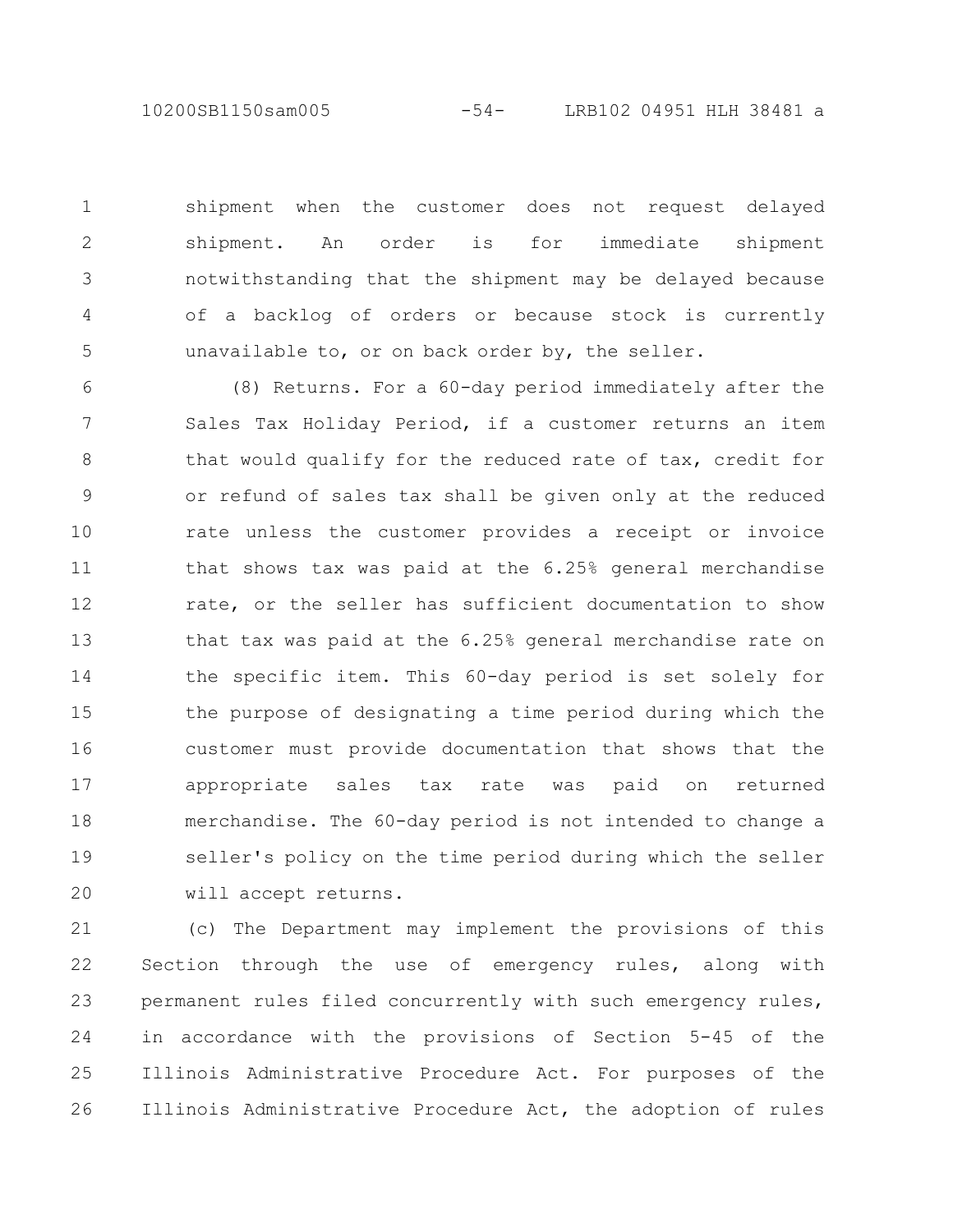10200SB1150sam005 -55- LRB102 04951 HLH 38481 a

to implement the provisions of this Section shall be deemed an emergency and necessary for the public interest, safety, and welfare. 1 2 3

(Source: P.A. 96-1012, eff. 7-7-10.) 4

(35 ILCS 120/2-10) 5

Sec. 2-10. Rate of tax. Unless otherwise provided in this Section, the tax imposed by this Act is at the rate of 6.25% of gross receipts from sales of tangible personal property made in the course of business. 6 7 8 9

Beginning on July 1, 2000 and through December 31, 2000, with respect to motor fuel, as defined in Section 1.1 of the Motor Fuel Tax Law, and gasohol, as defined in Section 3-40 of the Use Tax Act, the tax is imposed at the rate of 1.25%. 10 11 12 13

Beginning on August 6, 2010 through August 15, 2010, and beginning again on August 5, 2022 through August 14, 2022, with respect to sales tax holiday items as defined in Section 2-8 of this Act, the tax is imposed at the rate of 1.25%. 14 15 16 17

Within 14 days after the effective date of this amendatory Act of the 91st General Assembly, each retailer of motor fuel and gasohol shall cause the following notice to be posted in a prominently visible place on each retail dispensing device that is used to dispense motor fuel or gasohol in the State of Illinois: "As of July 1, 2000, the State of Illinois has eliminated the State's share of sales tax on motor fuel and gasohol through December 31, 2000. The price on this pump 18 19 20 21 22 23 24 25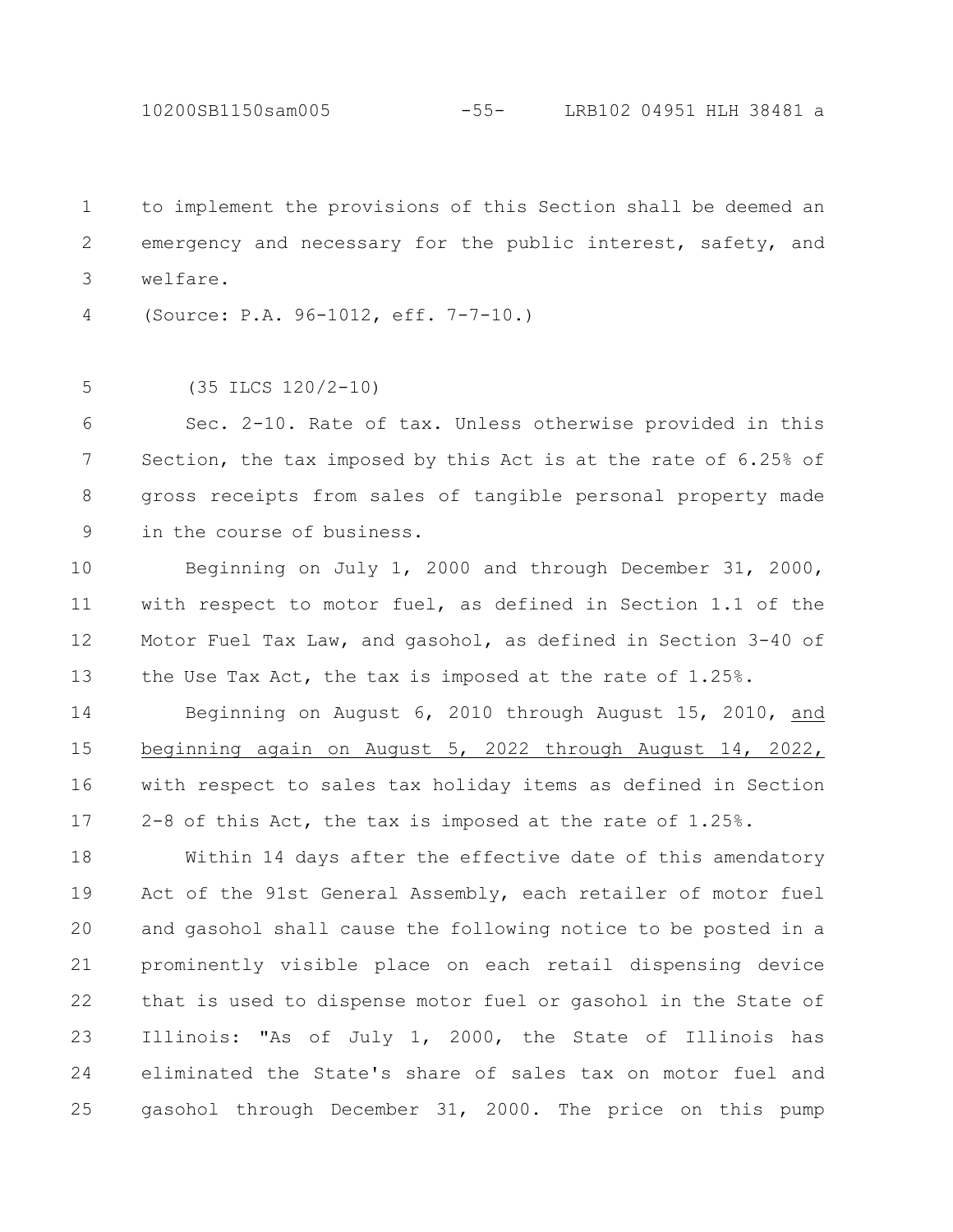10200SB1150sam005 -56- LRB102 04951 HLH 38481 a

should reflect the elimination of the tax." The notice shall be printed in bold print on a sign that is no smaller than 4 inches by 8 inches. The sign shall be clearly visible to customers. Any retailer who fails to post or maintain a required sign through December 31, 2000 is guilty of a petty offense for which the fine shall be \$500 per day per each retail premises where a violation occurs. 1 2 3 4 5 6 7

With respect to gasohol, as defined in the Use Tax Act, the tax imposed by this Act applies to (i) 70% of the proceeds of sales made on or after January 1, 1990, and before July 1, 2003, (ii) 80% of the proceeds of sales made on or after July 1, 2003 and on or before July 1, 2017, and (iii) 100% of the proceeds of sales made thereafter. If, at any time, however, the tax under this Act on sales of gasohol, as defined in the Use Tax Act, is imposed at the rate of 1.25%, then the tax imposed by this Act applies to 100% of the proceeds of sales of gasohol made during that time. 8 9 10 11 12 13 14 15 16 17

With respect to majority blended ethanol fuel, as defined in the Use Tax Act, the tax imposed by this Act does not apply to the proceeds of sales made on or after July 1, 2003 and on or before December 31, 2023 but applies to 100% of the proceeds of sales made thereafter. 18 19 20 21 22

With respect to biodiesel blends, as defined in the Use Tax Act, with no less than 1% and no more than 10% biodiesel, the tax imposed by this Act applies to (i) 80% of the proceeds of sales made on or after July 1, 2003 and on or before 23 24 25 26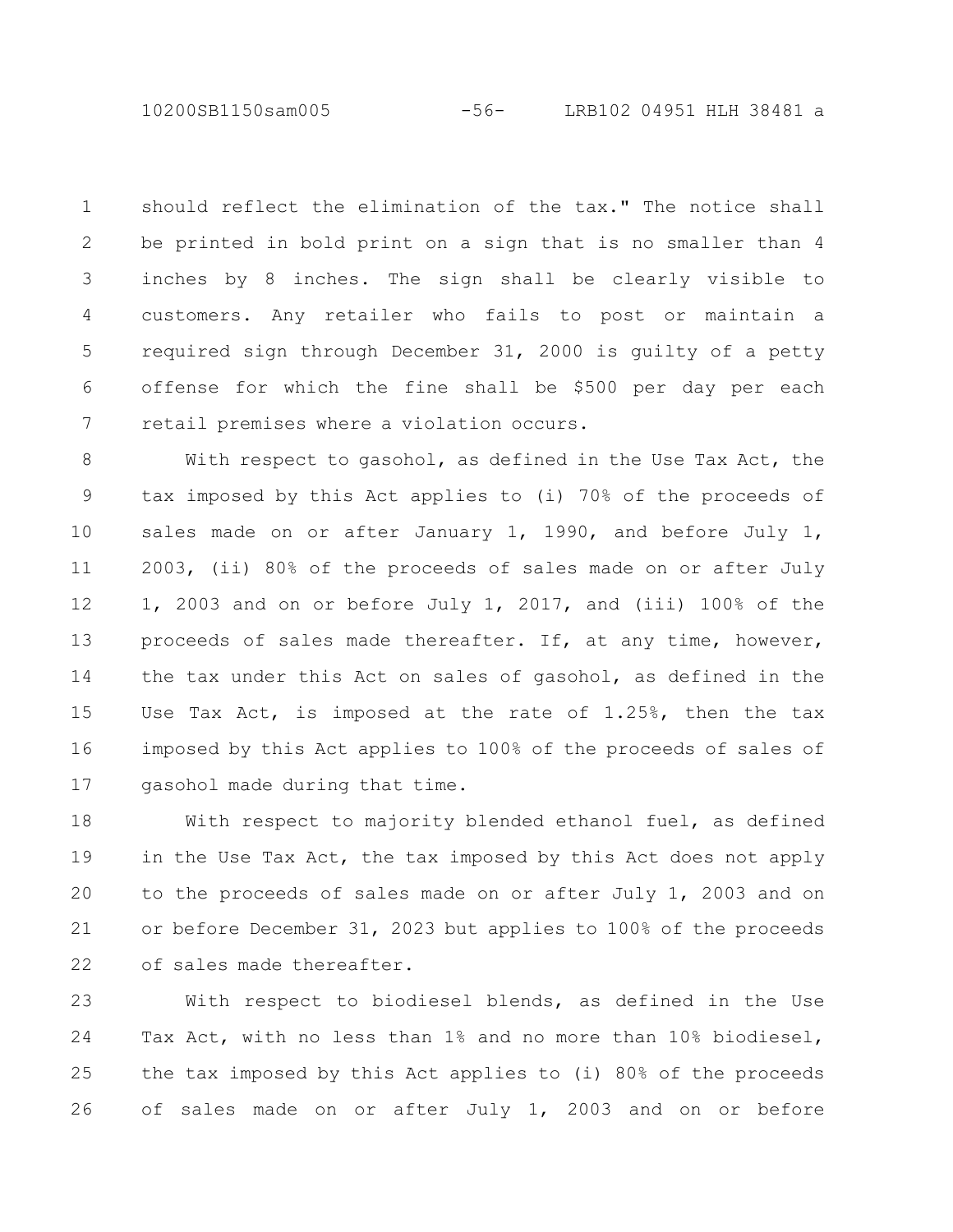10200SB1150sam005 -57- LRB102 04951 HLH 38481 a

December 31, 2018 and (ii) 100% of the proceeds of sales made thereafter. If, at any time, however, the tax under this Act on sales of biodiesel blends, as defined in the Use Tax Act, with no less than 1% and no more than 10% biodiesel is imposed at the rate of 1.25%, then the tax imposed by this Act applies to 100% of the proceeds of sales of biodiesel blends with no less than 1% and no more than 10% biodiesel made during that time. 1 2 3 4 5 6 7

With respect to 100% biodiesel, as defined in the Use Tax Act, and biodiesel blends, as defined in the Use Tax Act, with more than 10% but no more than 99% biodiesel, the tax imposed by this Act does not apply to the proceeds of sales made on or after July 1, 2003 and on or before December 31, 2023 but applies to 100% of the proceeds of sales made thereafter. 8 9 10 11 12 13

With respect to food for human consumption that is to be consumed off the premises where it is sold (other than alcoholic beverages, food consisting of or infused with adult use cannabis, soft drinks, and food that has been prepared for immediate consumption) and prescription and nonprescription medicines, drugs, medical appliances, products classified as Class III medical devices by the United States Food and Drug Administration that are used for cancer treatment pursuant to a prescription, as well as any accessories and components related to those devices, modifications to a motor vehicle for the purpose of rendering it usable by a person with a disability, and insulin, blood sugar testing materials, syringes, and needles used by human diabetics, the tax is 14 15 16 17 18 19 20 21 22 23 24 25 26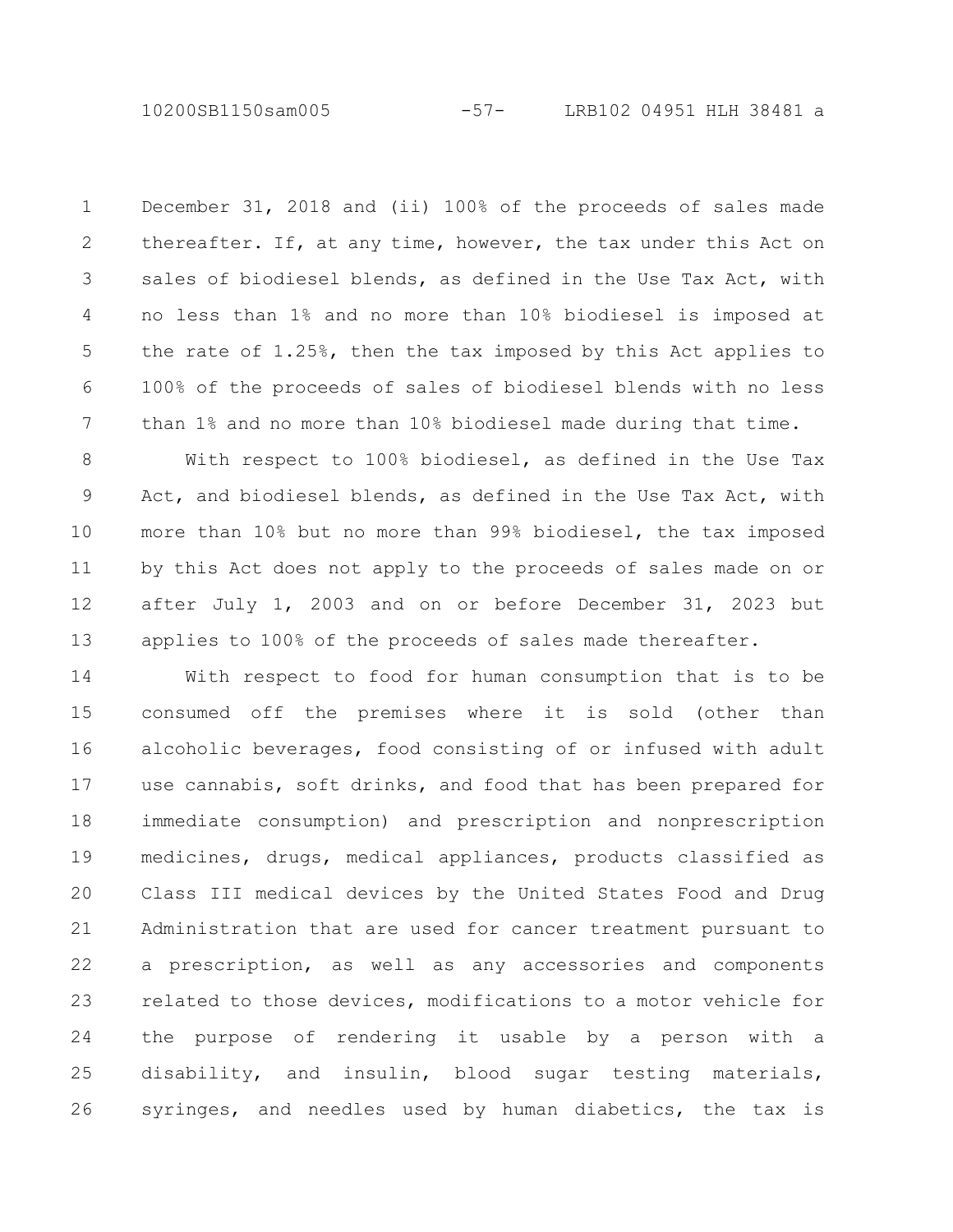10200SB1150sam005 -58- LRB102 04951 HLH 38481 a

imposed at the rate of 1%. For the purposes of this Section, until September 1, 2009: the term "soft drinks" means any complete, finished, ready-to-use, non-alcoholic drink, whether carbonated or not, including but not limited to soda water, cola, fruit juice, vegetable juice, carbonated water, and all other preparations commonly known as soft drinks of whatever kind or description that are contained in any closed or sealed bottle, can, carton, or container, regardless of size; but "soft drinks" does not include coffee, tea, non-carbonated water, infant formula, milk or milk products as defined in the Grade A Pasteurized Milk and Milk Products Act, or drinks containing 50% or more natural fruit or vegetable juice. 1 2 3 4 5 6 7 8 9 10 11 12

Notwithstanding any other provisions of this Act, beginning September 1, 2009, "soft drinks" means non-alcoholic beverages that contain natural or artificial sweeteners. "Soft drinks" do not include beverages that contain milk or milk products, soy, rice or similar milk substitutes, or greater than 50% of vegetable or fruit juice by volume. 13 14 15 16 17 18

Until August 1, 2009, and notwithstanding any other provisions of this Act, "food for human consumption that is to be consumed off the premises where it is sold" includes all food sold through a vending machine, except soft drinks and food products that are dispensed hot from a vending machine, regardless of the location of the vending machine. Beginning August 1, 2009, and notwithstanding any other provisions of this Act, "food for human consumption that is to be consumed 19 20 21 22 23 24 25 26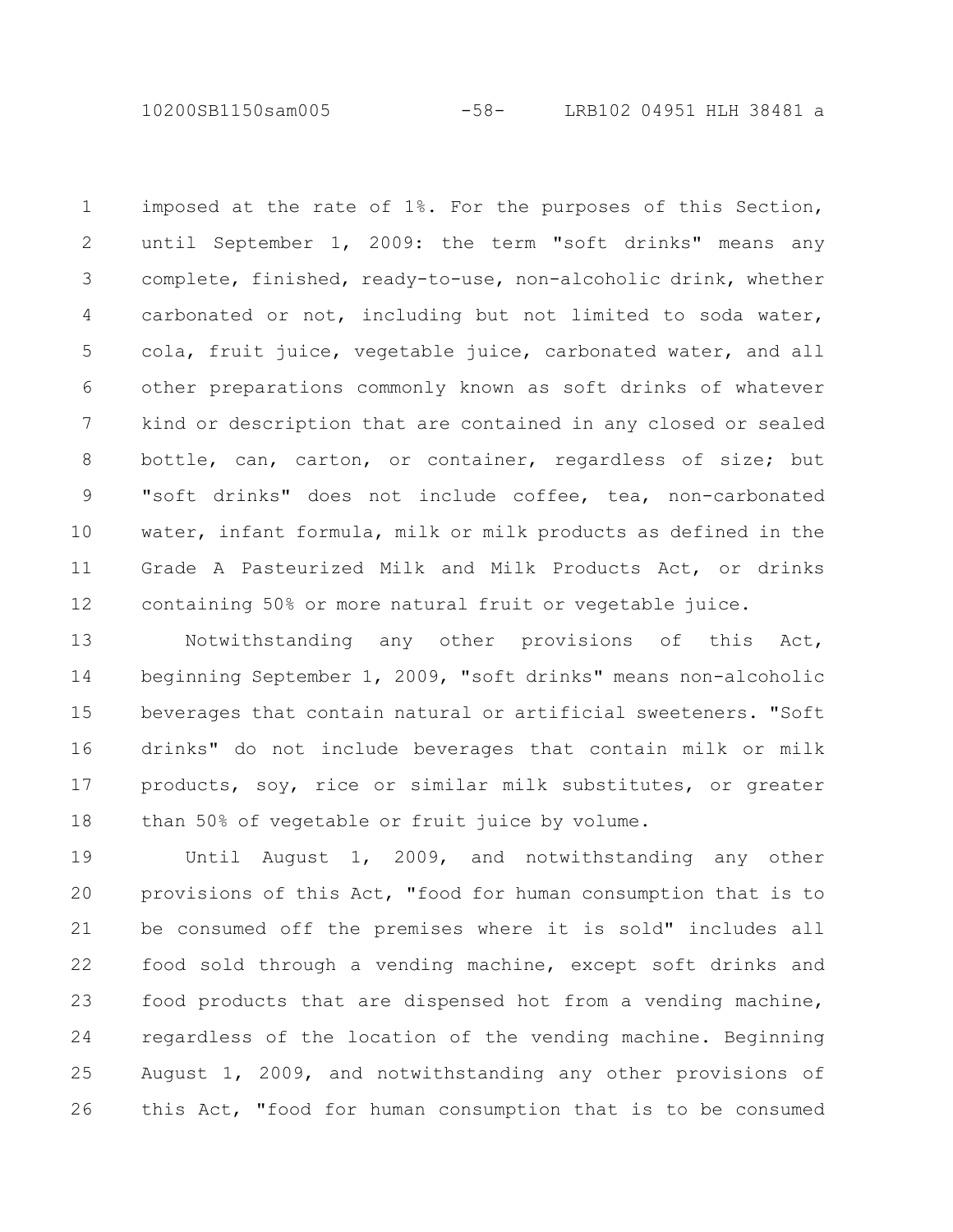10200SB1150sam005 -59- LRB102 04951 HLH 38481 a

off the premises where it is sold" includes all food sold through a vending machine, except soft drinks, candy, and food products that are dispensed hot from a vending machine, regardless of the location of the vending machine. 1 2 3 4

Notwithstanding any other provisions of this Act, beginning September 1, 2009, "food for human consumption that is to be consumed off the premises where it is sold" does not include candy. For purposes of this Section, "candy" means a preparation of sugar, honey, or other natural or artificial sweeteners in combination with chocolate, fruits, nuts or other ingredients or flavorings in the form of bars, drops, or pieces. "Candy" does not include any preparation that contains flour or requires refrigeration. 5 6 7 8 9 10 11 12 13

Notwithstanding any other provisions of this Act, beginning September 1, 2009, "nonprescription medicines and drugs" does not include grooming and hygiene products. For purposes of this Section, "grooming and hygiene products" includes, but is not limited to, soaps and cleaning solutions, shampoo, toothpaste, mouthwash, antiperspirants, and sun tan lotions and screens, unless those products are available by prescription only, regardless of whether the products meet the definition of "over-the-counter-drugs". For the purposes of this paragraph, "over-the-counter-drug" means a drug for human use that contains a label that identifies the product as a drug as required by 21 C.F.R. § 201.66. The "over-the-counter-drug" label includes: 14 15 16 17 18 19 20 21 22 23 24 25 26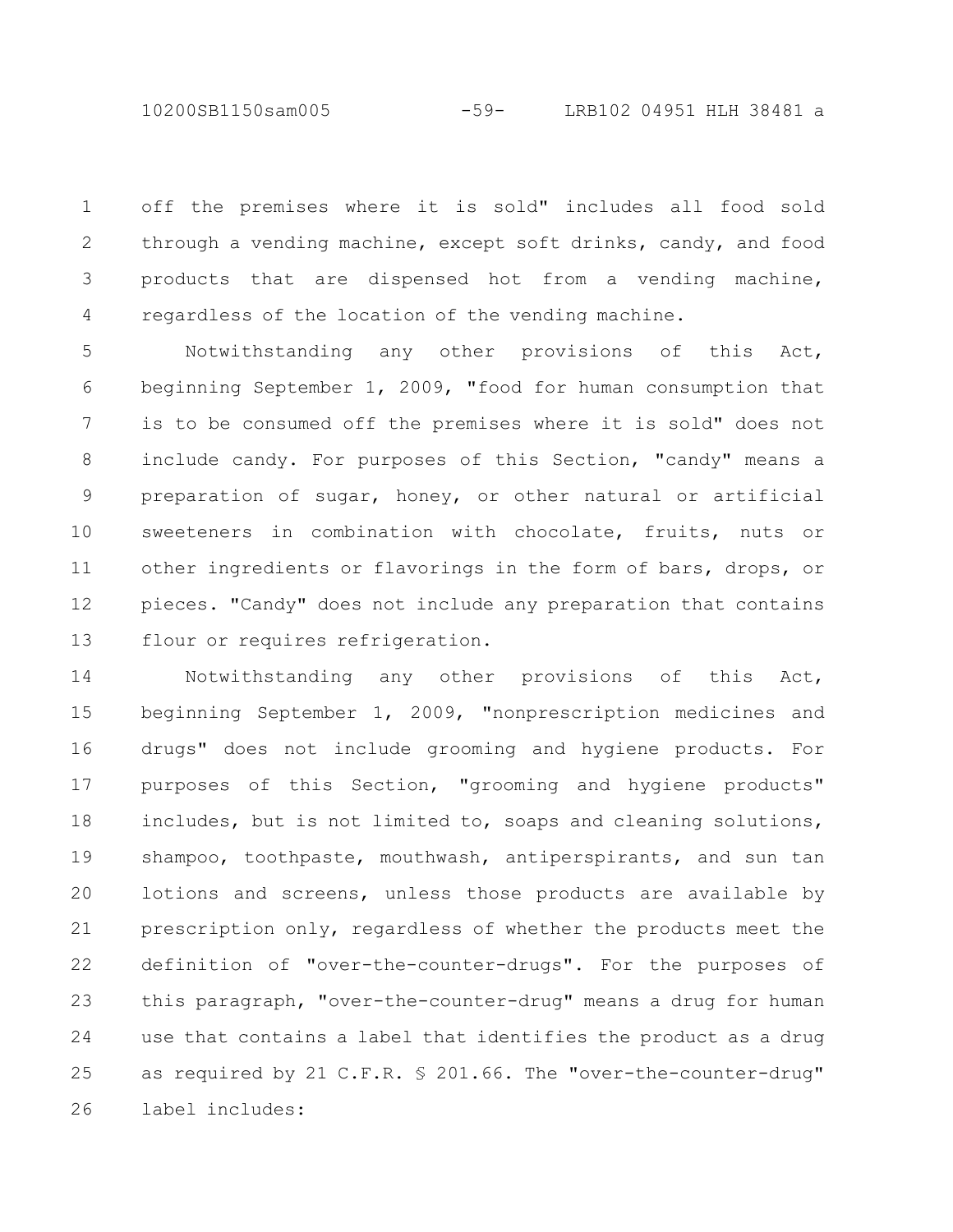## 10200SB1150sam005 -60- LRB102 04951 HLH 38481 a

1

(A) A "Drug Facts" panel; or

(B) A statement of the "active ingredient(s)" with a list of those ingredients contained in the compound, substance or preparation. 2 3 4

Beginning on the effective date of this amendatory Act of the 98th General Assembly, "prescription and nonprescription medicines and drugs" includes medical cannabis purchased from a registered dispensing organization under the Compassionate Use of Medical Cannabis Program Act. 5 6 7 8 9

As used in this Section, "adult use cannabis" means cannabis subject to tax under the Cannabis Cultivation Privilege Tax Law and the Cannabis Purchaser Excise Tax Law and does not include cannabis subject to tax under the Compassionate Use of Medical Cannabis Program Act. 10 11 12 13 14

(Source: P.A. 101-363, eff. 8-9-19; 101-593, eff. 12-4-19; 102-4, eff. 4-27-21.) 15 16

(35 ILCS 120/3) (from Ch. 120, par. 442) 17

Sec. 3. Except as provided in this Section, on or before the twentieth day of each calendar month, every person engaged in the business of selling tangible personal property at retail in this State during the preceding calendar month shall file a return with the Department, stating: 18 19  $20$ 21 22

23

1. The name of the seller;

2. His residence address and the address of his principal place of business and the address of the 24 25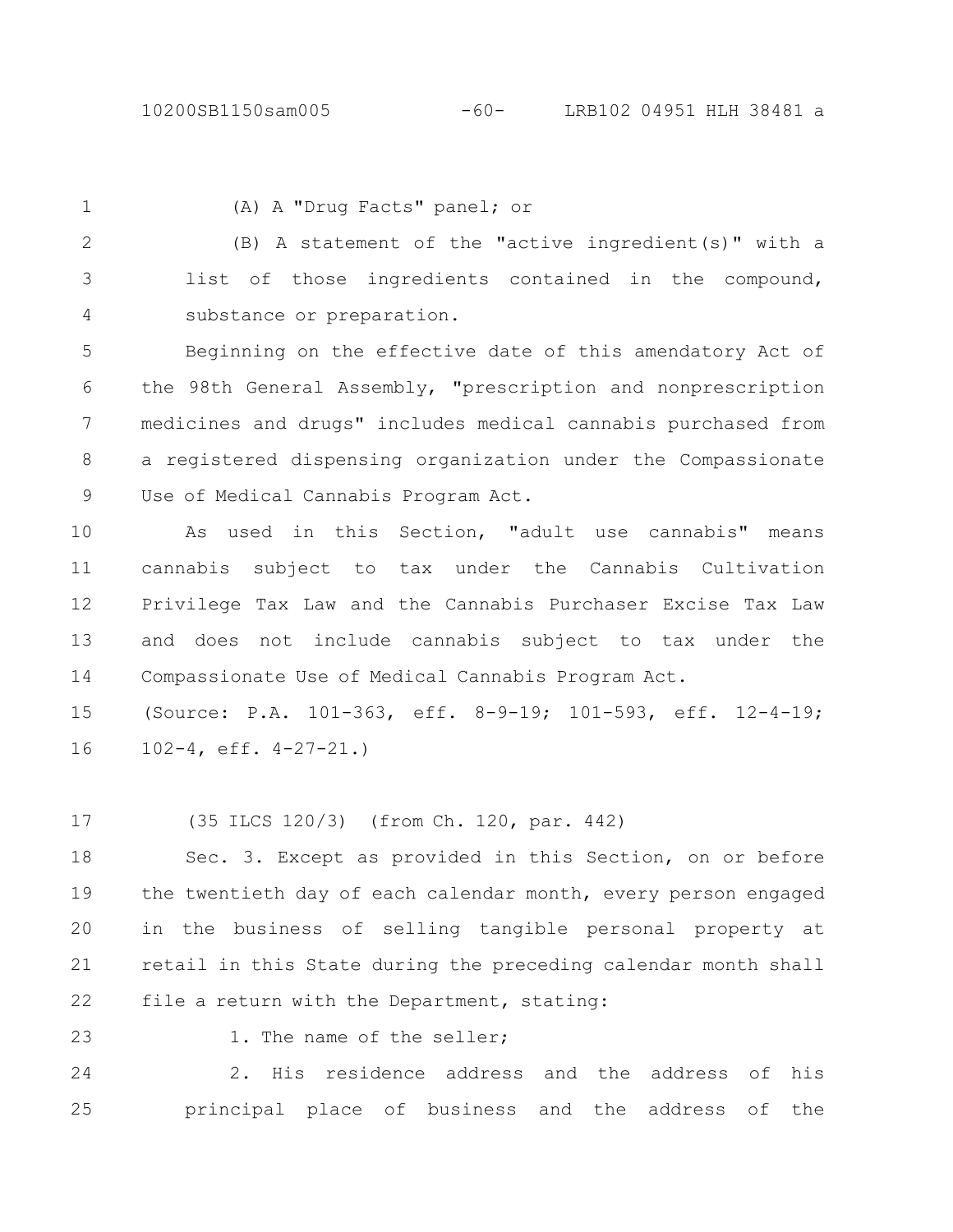10200SB1150sam005 -61- LRB102 04951 HLH 38481 a

principal place of business (if that is a different address) from which he engages in the business of selling tangible personal property at retail in this State;

3. Total amount of receipts received by him during the preceding calendar month or quarter, as the case may be, from sales of tangible personal property, and from services furnished, by him during such preceding calendar month or quarter; 4 5 6 7 8

4. Total amount received by him during the preceding calendar month or quarter on charge and time sales of tangible personal property, and from services furnished, by him prior to the month or quarter for which the return is filed; 9 10 11 12 13

14

1

2

3

5. Deductions allowed by law;

6. Gross receipts which were received by him during the preceding calendar month or quarter and upon the basis of which the tax is imposed; 15 16 17

7. The amount of credit provided in Section 2d of this Act; 18 19

20 21 8. The amount of tax due;

9. The signature of the taxpayer; and

10. Such other reasonable information as the Department may require. 22 23

On and after January 1, 2018, except for returns for motor vehicles, watercraft, aircraft, and trailers that are required to be registered with an agency of this State, with respect to 24 25 26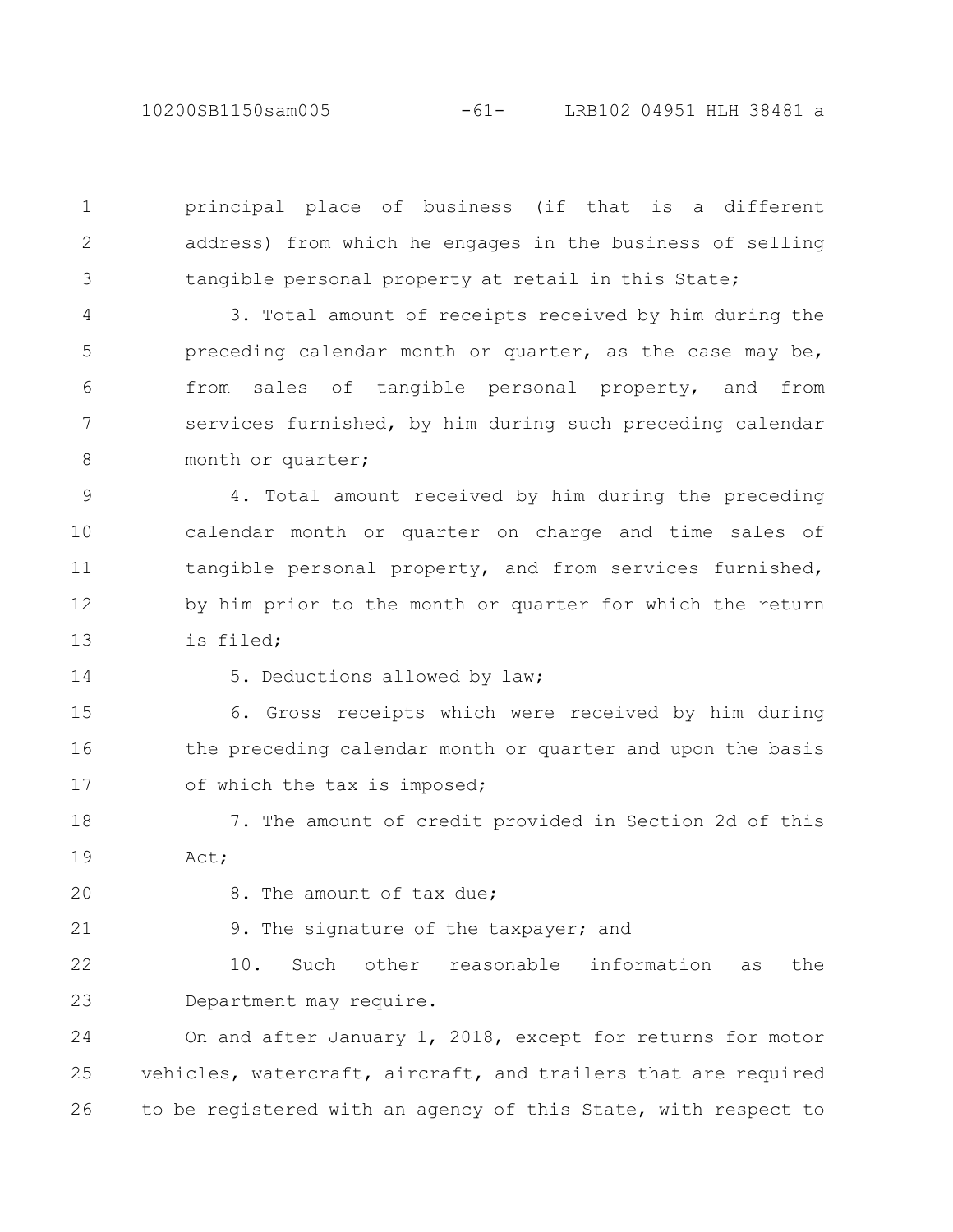10200SB1150sam005 -62- LRB102 04951 HLH 38481 a

retailers whose annual gross receipts average \$20,000 or more, all returns required to be filed pursuant to this Act shall be filed electronically. Retailers who demonstrate that they do not have access to the Internet or demonstrate hardship in filing electronically may petition the Department to waive the electronic filing requirement. 1 2 3 4 5 6

If a taxpayer fails to sign a return within 30 days after the proper notice and demand for signature by the Department, the return shall be considered valid and any amount shown to be due on the return shall be deemed assessed. 7 8 9 10

Each return shall be accompanied by the statement of prepaid tax issued pursuant to Section 2e for which credit is claimed. 11 12 13

Prior to October 1, 2003, and on and after September 1, 2004 a retailer may accept a Manufacturer's Purchase Credit certification from a purchaser in satisfaction of Use Tax as provided in Section 3-85 of the Use Tax Act if the purchaser provides the appropriate documentation as required by Section 3-85 of the Use Tax Act. A Manufacturer's Purchase Credit certification, accepted by a retailer prior to October 1, 2003 and on and after September 1, 2004 as provided in Section 3-85 of the Use Tax Act, may be used by that retailer to satisfy Retailers' Occupation Tax liability in the amount claimed in the certification, not to exceed 6.25% of the receipts subject to tax from a qualifying purchase. A Manufacturer's Purchase Credit reported on any original or amended return filed under 14 15 16 17 18 19 20 21 22 23 24 25 26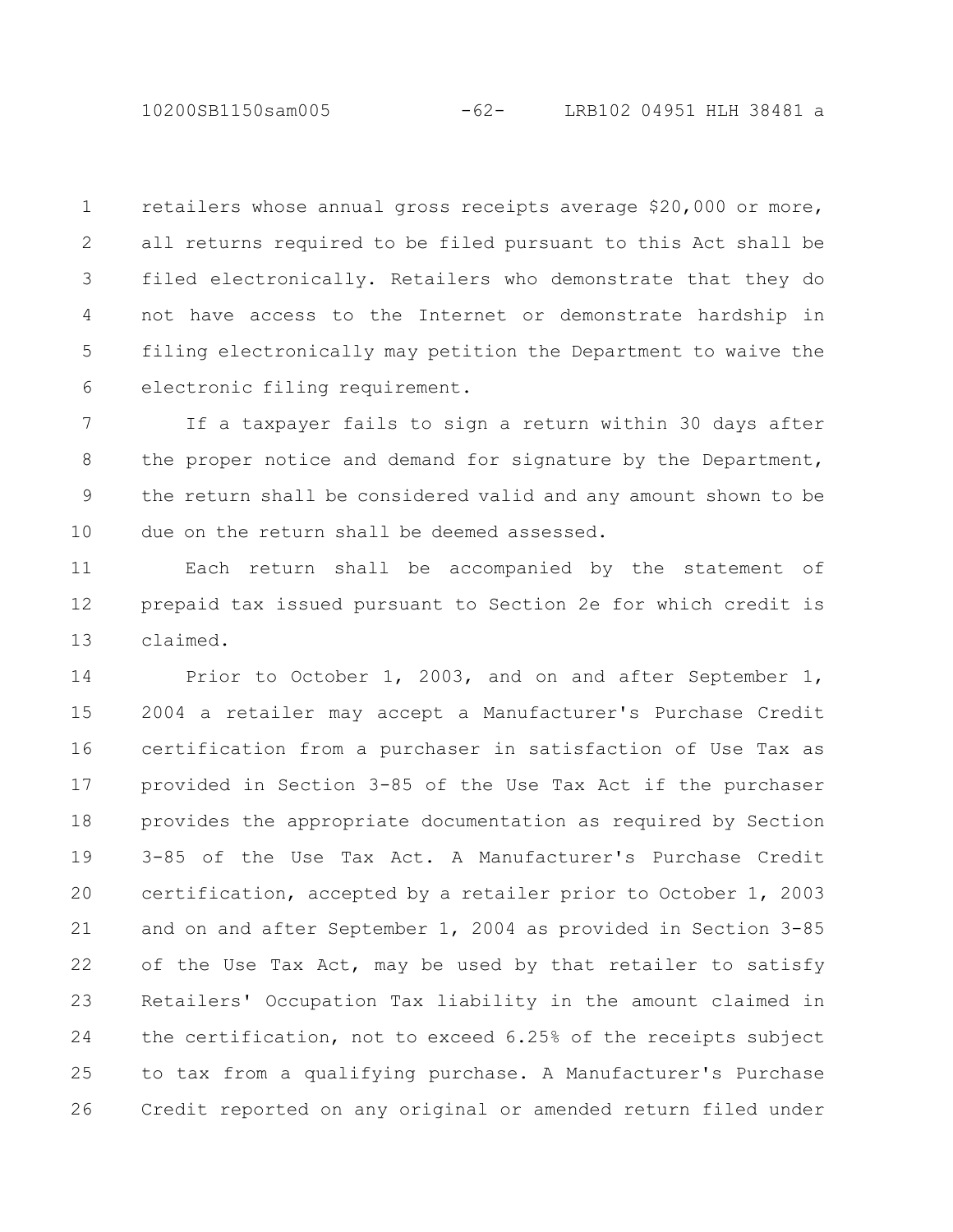10200SB1150sam005 -63- LRB102 04951 HLH 38481 a

this Act after October 20, 2003 for reporting periods prior to September 1, 2004 shall be disallowed. Manufacturer's Purchase Purchaser Credit reported on annual returns due on or after January 1, 2005 will be disallowed for periods prior to September 1, 2004. No Manufacturer's Purchase Credit may be used after September 30, 2003 through August 31, 2004 to satisfy any tax liability imposed under this Act, including any audit liability. 1 2 3 4 5 6 7 8

The Department may require returns to be filed on a quarterly basis. If so required, a return for each calendar quarter shall be filed on or before the twentieth day of the calendar month following the end of such calendar quarter. The taxpayer shall also file a return with the Department for each of the first two months of each calendar quarter, on or before the twentieth day of the following calendar month, stating: 9 10 11 12 13 14 15

16

1. The name of the seller;

2. The address of the principal place of business from which he engages in the business of selling tangible personal property at retail in this State; 17 18 19

3. The total amount of taxable receipts received by him during the preceding calendar month from sales of tangible personal property by him during such preceding calendar month, including receipts from charge and time sales, but less all deductions allowed by law; 20 21 22 23 24

4. The amount of credit provided in Section 2d of this Act; 25 26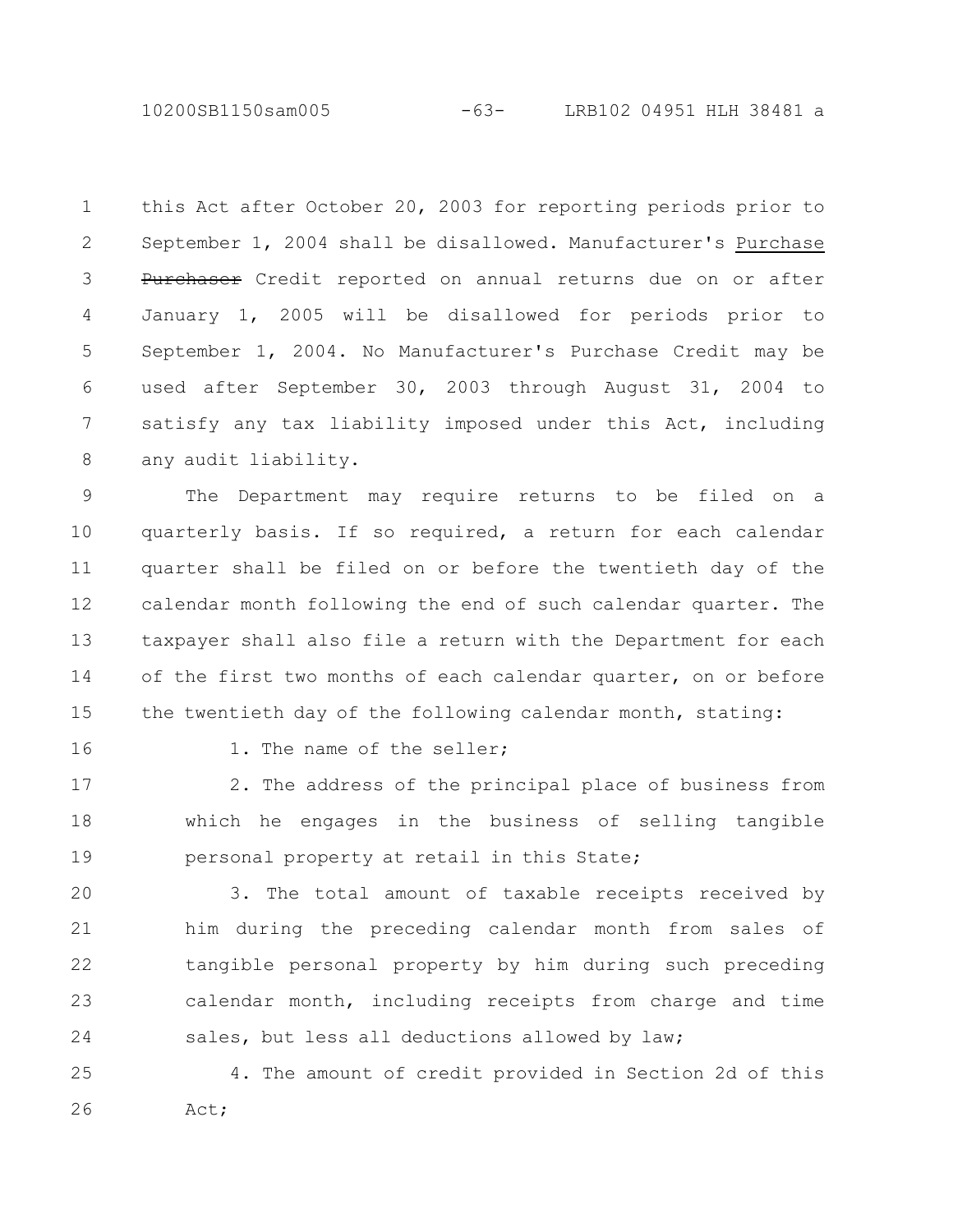1

5. The amount of tax due; and

6. Such other reasonable information as the Department may require. 2 3

Every person engaged in the business of selling aviation fuel at retail in this State during the preceding calendar month shall, instead of reporting and paying tax as otherwise required by this Section, report and pay such tax on a separate aviation fuel tax return. The requirements related to the return shall be as otherwise provided in this Section. Notwithstanding any other provisions of this Act to the contrary, retailers selling aviation fuel shall file all aviation fuel tax returns and shall make all aviation fuel tax payments by electronic means in the manner and form required by the Department. For purposes of this Section, "aviation fuel" means jet fuel and aviation gasoline. 4 5 6 7 8 9 10 11 12 13 14 15

Beginning on October 1, 2003, any person who is not a licensed distributor, importing distributor, or manufacturer, as defined in the Liquor Control Act of 1934, but is engaged in the business of selling, at retail, alcoholic liquor shall file a statement with the Department of Revenue, in a format and at a time prescribed by the Department, showing the total amount paid for alcoholic liquor purchased during the preceding month and such other information as is reasonably required by the Department. The Department may adopt rules to require that this statement be filed in an electronic or telephonic format. Such rules may provide for exceptions from 16 17 18 19 20 21 22 23 24 25 26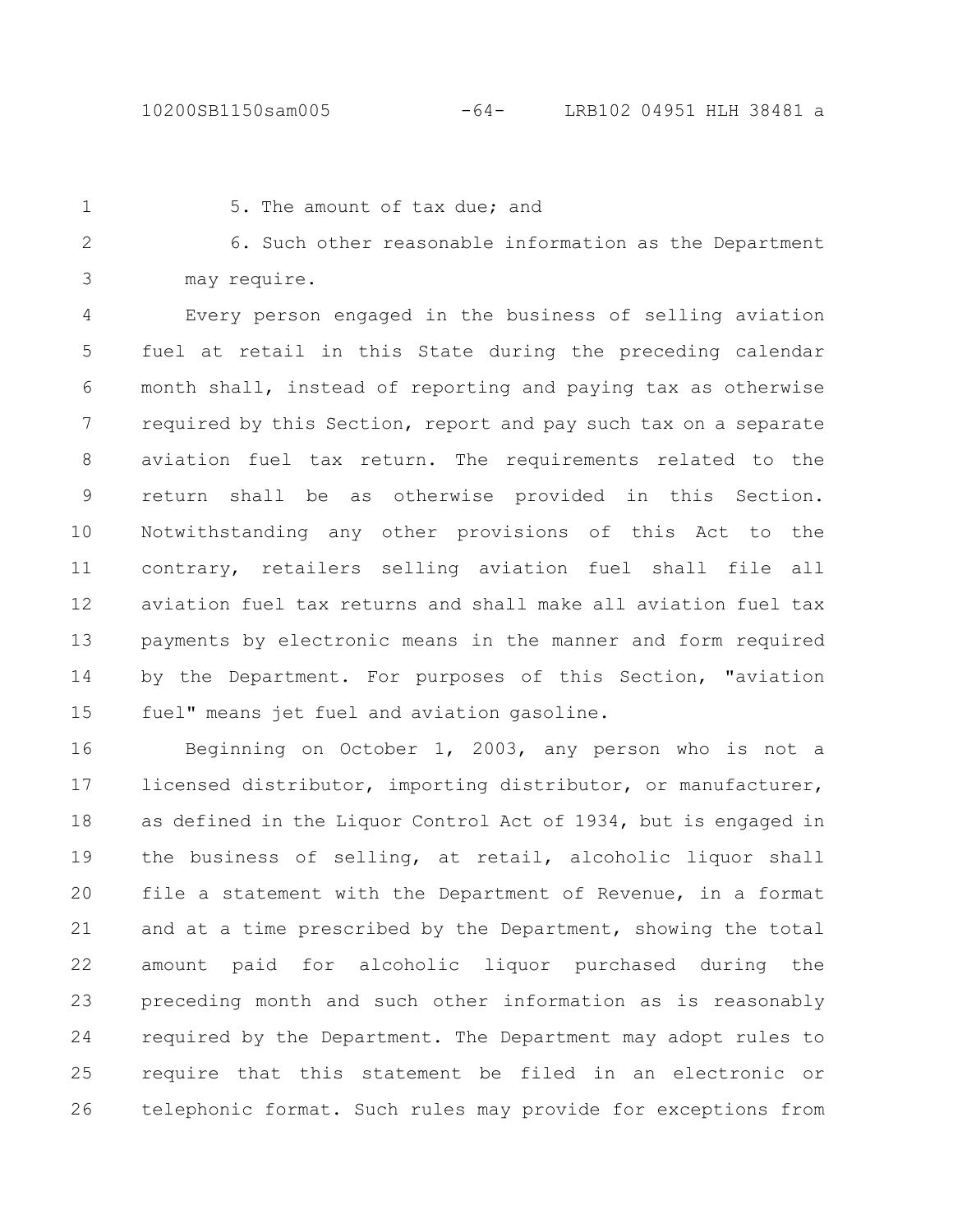the filing requirements of this paragraph. For the purposes of this paragraph, the term "alcoholic liquor" shall have the meaning prescribed in the Liquor Control Act of 1934. 1 2 3

Beginning on October 1, 2003, every distributor, importing distributor, and manufacturer of alcoholic liquor as defined in the Liquor Control Act of 1934, shall file a statement with the Department of Revenue, no later than the 10th day of the month for the preceding month during which transactions occurred, by electronic means, showing the total amount of gross receipts from the sale of alcoholic liquor sold or distributed during the preceding month to purchasers; identifying the purchaser to whom it was sold or distributed; the purchaser's tax registration number; and such other information reasonably required by the Department. A distributor, importing distributor, or manufacturer of alcoholic liquor must personally deliver, mail, or provide by electronic means to each retailer listed on the monthly statement a report containing a cumulative total of that distributor's, importing distributor's, or manufacturer's total sales of alcoholic liquor to that retailer no later than the 10th day of the month for the preceding month during which the transaction occurred. The distributor, importing distributor, or manufacturer shall notify the retailer as to the method by which the distributor, importing distributor, or manufacturer will provide the sales information. If the retailer is unable to receive the sales information by 4 5 6 7 8 9 10 11 12 13 14 15 16 17 18 19 20 21 22 23 24 25 26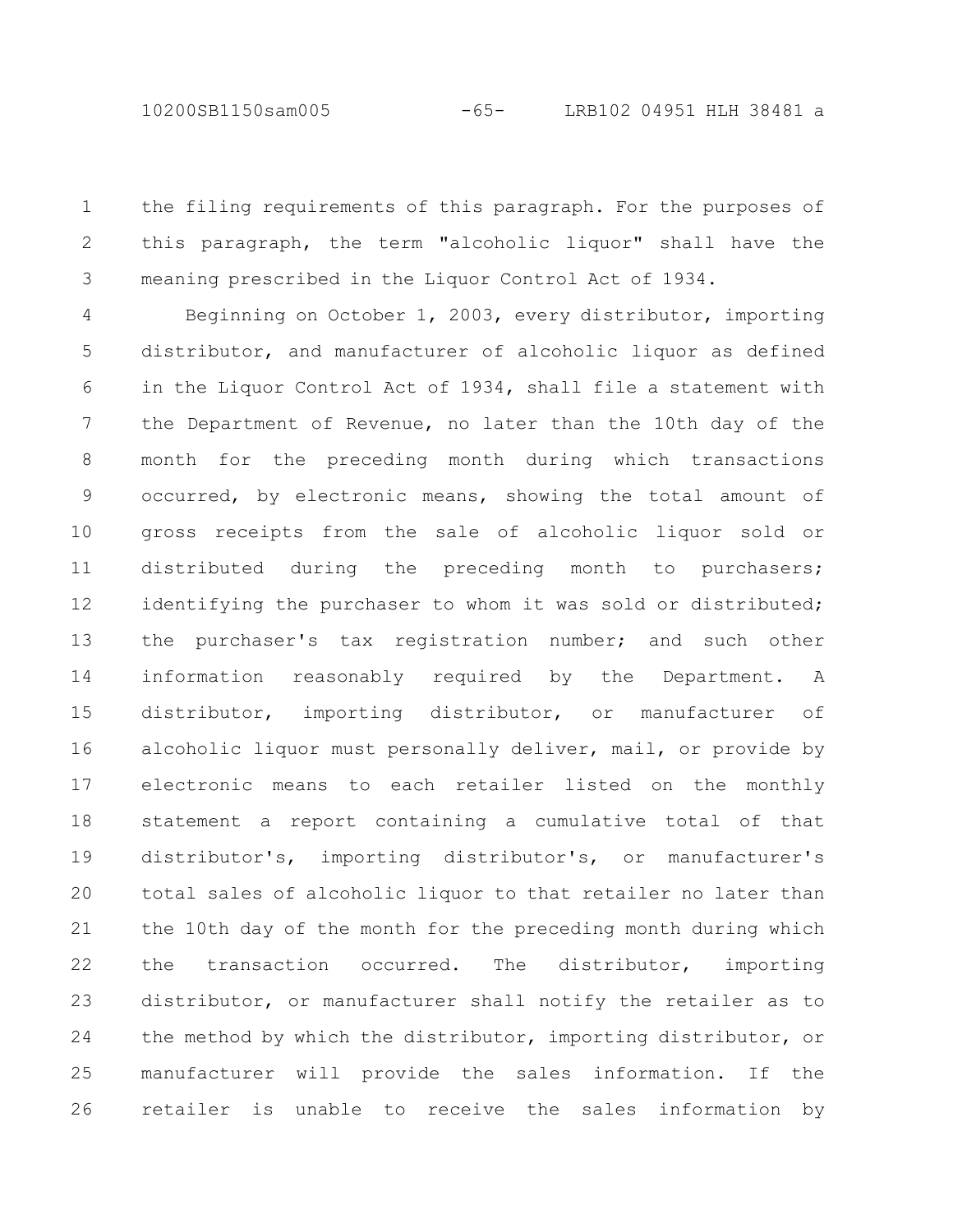10200SB1150sam005 -66- LRB102 04951 HLH 38481 a

electronic means, the distributor, importing distributor, or manufacturer shall furnish the sales information by personal delivery or by mail. For purposes of this paragraph, the term "electronic means" includes, but is not limited to, the use of a secure Internet website, e-mail, or facsimile. 1 2 3 4 5

If a total amount of less than \$1 is payable, refundable or creditable, such amount shall be disregarded if it is less than 50 cents and shall be increased to \$1 if it is 50 cents or more. 6 7 8 9

Notwithstanding any other provision of this Act to the contrary, retailers subject to tax on cannabis shall file all cannabis tax returns and shall make all cannabis tax payments by electronic means in the manner and form required by the Department. 10 11 12 13 14

Beginning October 1, 1993, a taxpayer who has an average monthly tax liability of \$150,000 or more shall make all payments required by rules of the Department by electronic funds transfer. Beginning October 1, 1994, a taxpayer who has an average monthly tax liability of \$100,000 or more shall make all payments required by rules of the Department by electronic funds transfer. Beginning October 1, 1995, a taxpayer who has an average monthly tax liability of \$50,000 or more shall make all payments required by rules of the Department by electronic funds transfer. Beginning October 1, 2000, a taxpayer who has an annual tax liability of \$200,000 or more shall make all payments required by rules of the 15 16 17 18 19 20 21 22 23 24 25 26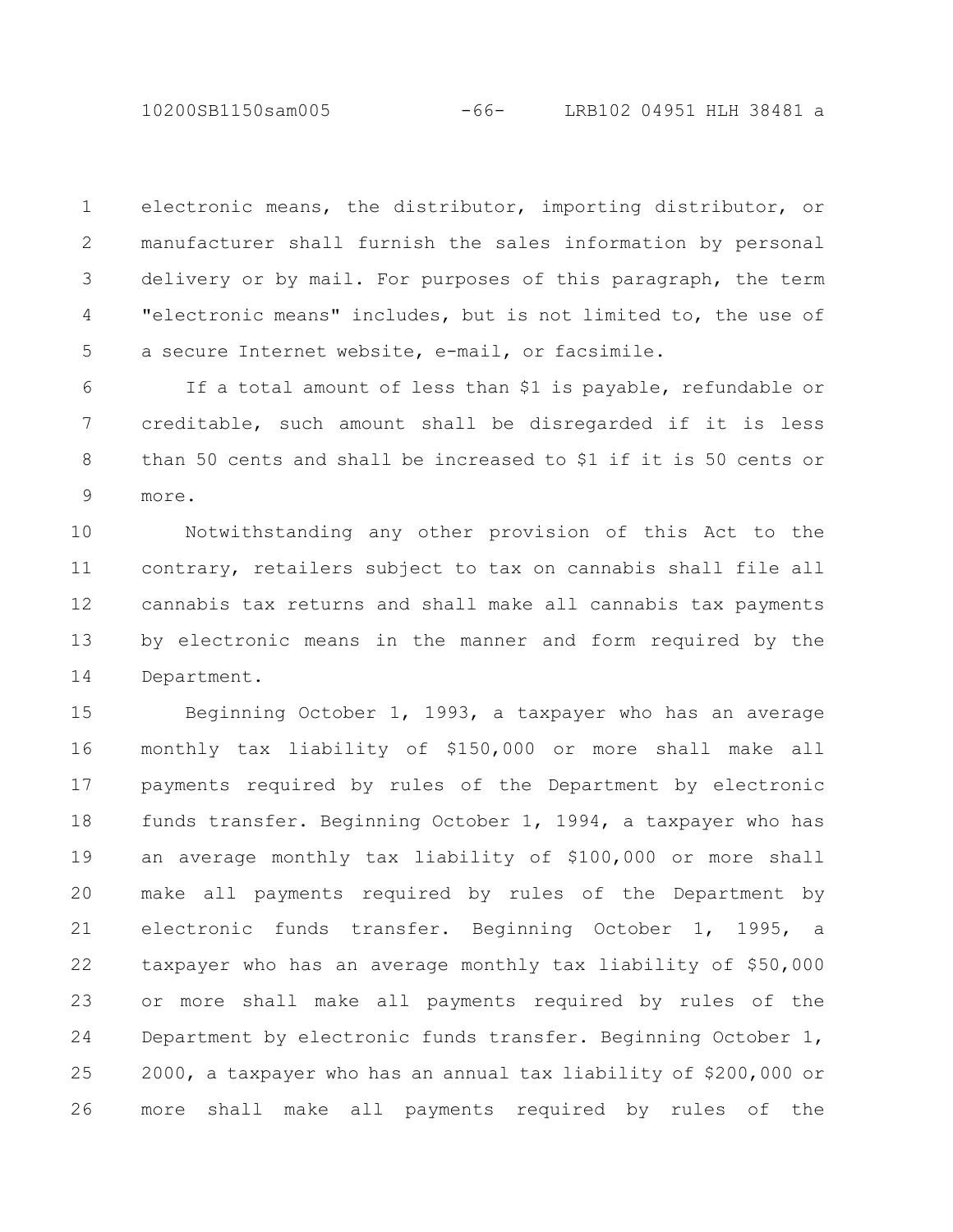10200SB1150sam005 -67- LRB102 04951 HLH 38481 a

Department by electronic funds transfer. The term "annual tax liability" shall be the sum of the taxpayer's liabilities under this Act, and under all other State and local occupation and use tax laws administered by the Department, for the immediately preceding calendar year. The term "average monthly tax liability" shall be the sum of the taxpayer's liabilities under this Act, and under all other State and local occupation and use tax laws administered by the Department, for the immediately preceding calendar year divided by 12. Beginning on October 1, 2002, a taxpayer who has a tax liability in the amount set forth in subsection (b) of Section 2505-210 of the Department of Revenue Law shall make all payments required by rules of the Department by electronic funds transfer. 1 2 3 4 5 6 7 8 9 10 11 12 13

Before August 1 of each year beginning in 1993, the Department shall notify all taxpayers required to make payments by electronic funds transfer. All taxpayers required to make payments by electronic funds transfer shall make those payments for a minimum of one year beginning on October 1. 14 15 16 17 18

Any taxpayer not required to make payments by electronic funds transfer may make payments by electronic funds transfer with the permission of the Department. 19 20 21

All taxpayers required to make payment by electronic funds transfer and any taxpayers authorized to voluntarily make payments by electronic funds transfer shall make those payments in the manner authorized by the Department. 22 23 24 25

The Department shall adopt such rules as are necessary to 26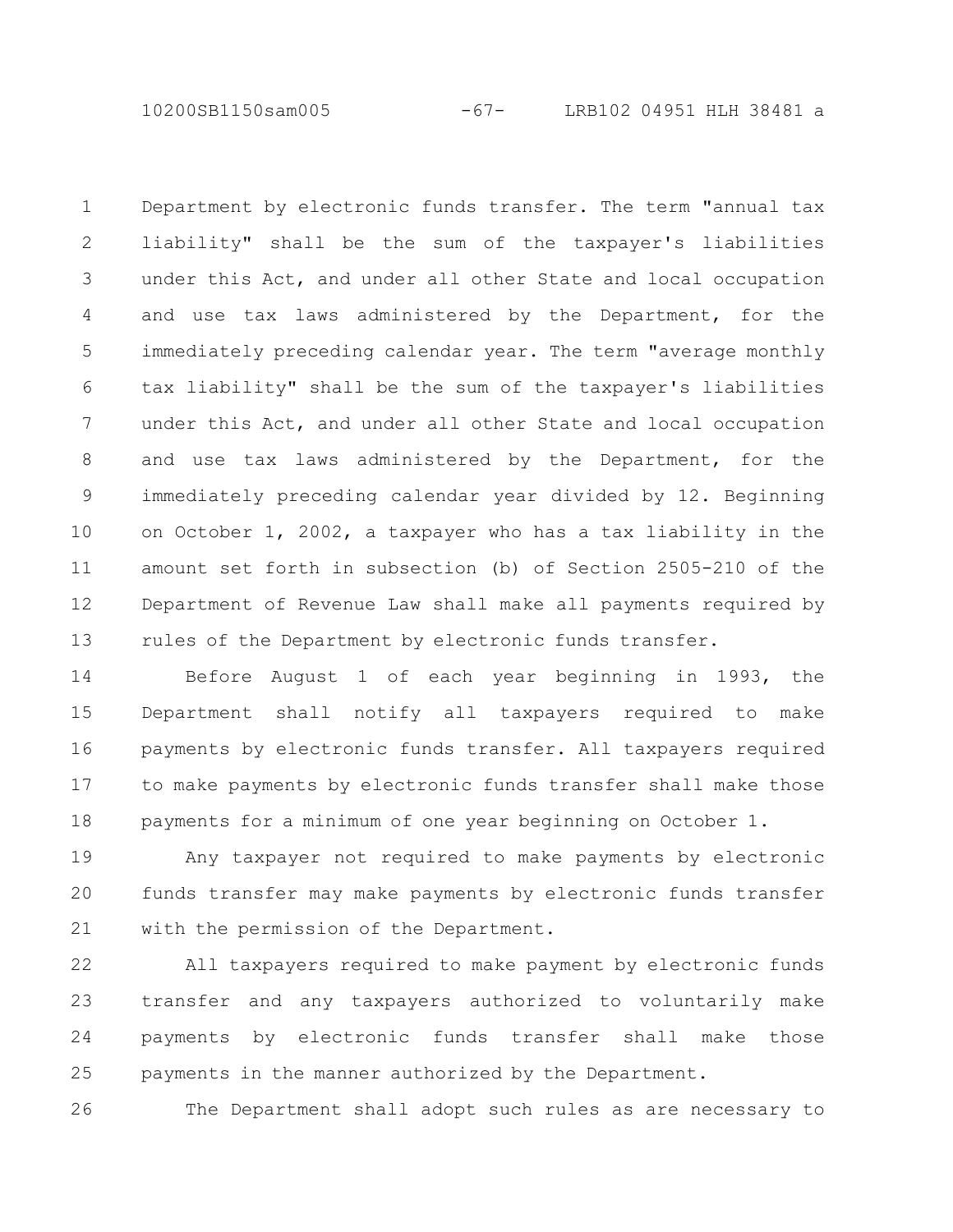effectuate a program of electronic funds transfer and the requirements of this Section. 1 2

Any amount which is required to be shown or reported on any return or other document under this Act shall, if such amount is not a whole-dollar amount, be increased to the nearest whole-dollar amount in any case where the fractional part of a dollar is 50 cents or more, and decreased to the nearest whole-dollar amount where the fractional part of a dollar is less than 50 cents. 3 4 5 6 7 8 9

If the retailer is otherwise required to file a monthly return and if the retailer's average monthly tax liability to the Department does not exceed \$200, the Department may authorize his returns to be filed on a quarter annual basis, with the return for January, February and March of a given year being due by April 20 of such year; with the return for April, May and June of a given year being due by July 20 of such year; with the return for July, August and September of a given year being due by October 20 of such year, and with the return for October, November and December of a given year being due by January 20 of the following year. 10 11 12 13 14 15 16 17 18 19 20

If the retailer is otherwise required to file a monthly or quarterly return and if the retailer's average monthly tax liability with the Department does not exceed \$50, the Department may authorize his returns to be filed on an annual basis, with the return for a given year being due by January 20 of the following year. 21 22 23 24 25 26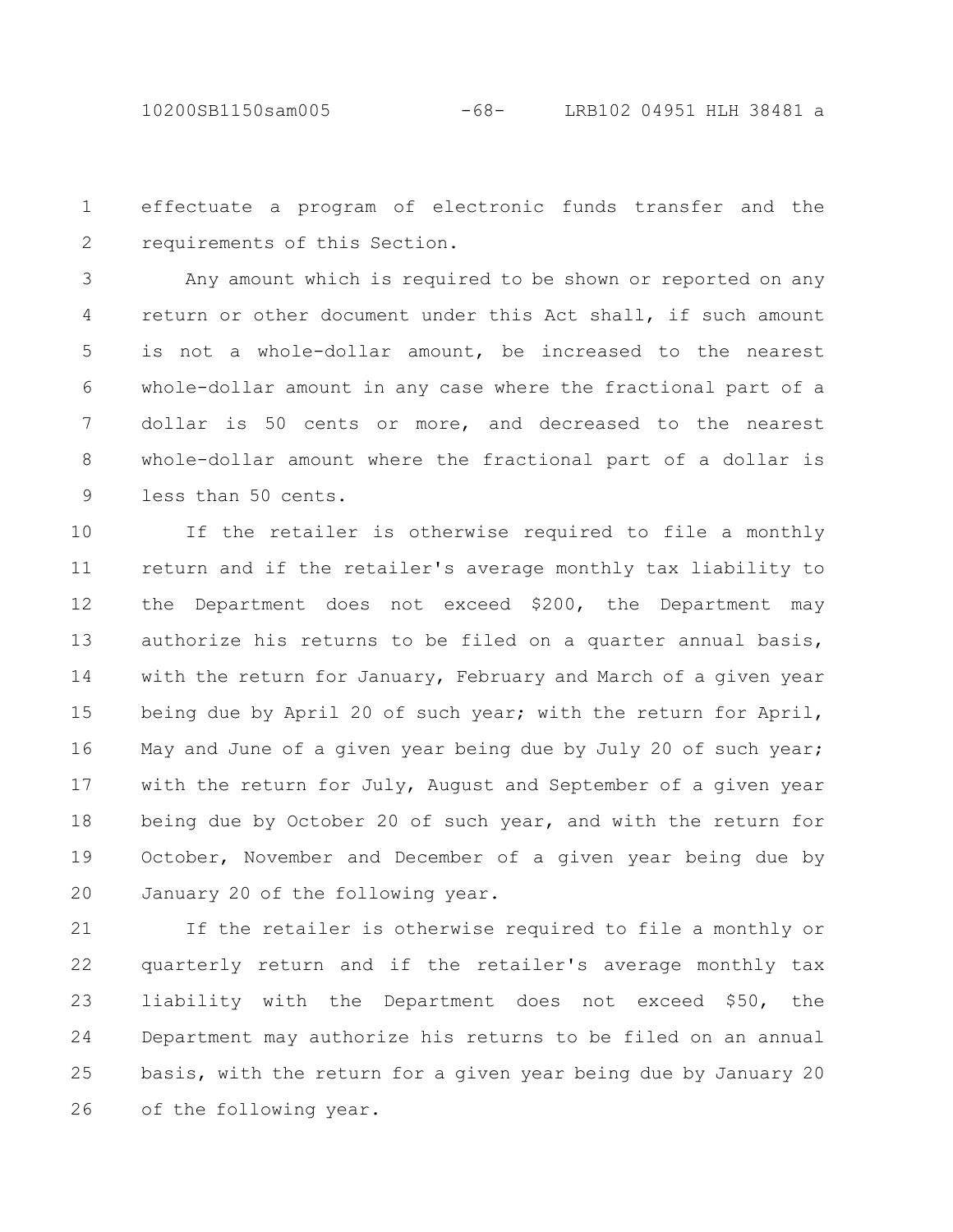10200SB1150sam005 -69- LRB102 04951 HLH 38481 a

Such quarter annual and annual returns, as to form and substance, shall be subject to the same requirements as monthly returns. 1 2 3

Notwithstanding any other provision in this Act concerning the time within which a retailer may file his return, in the case of any retailer who ceases to engage in a kind of business which makes him responsible for filing returns under this Act, such retailer shall file a final return under this Act with the Department not more than one month after discontinuing such business. 4 5 6 7 8 9 10

Where the same person has more than one business registered with the Department under separate registrations under this Act, such person may not file each return that is due as a single return covering all such registered businesses, but shall file separate returns for each such registered business. 11 12 13 14 15 16

In addition, with respect to motor vehicles, watercraft, aircraft, and trailers that are required to be registered with an agency of this State, except as otherwise provided in this Section, every retailer selling this kind of tangible personal property shall file, with the Department, upon a form to be prescribed and supplied by the Department, a separate return for each such item of tangible personal property which the retailer sells, except that if, in the same transaction, (i) a retailer of aircraft, watercraft, motor vehicles or trailers transfers more than one aircraft, watercraft, motor vehicle or 17 18 19 20 21 22 23 24 25 26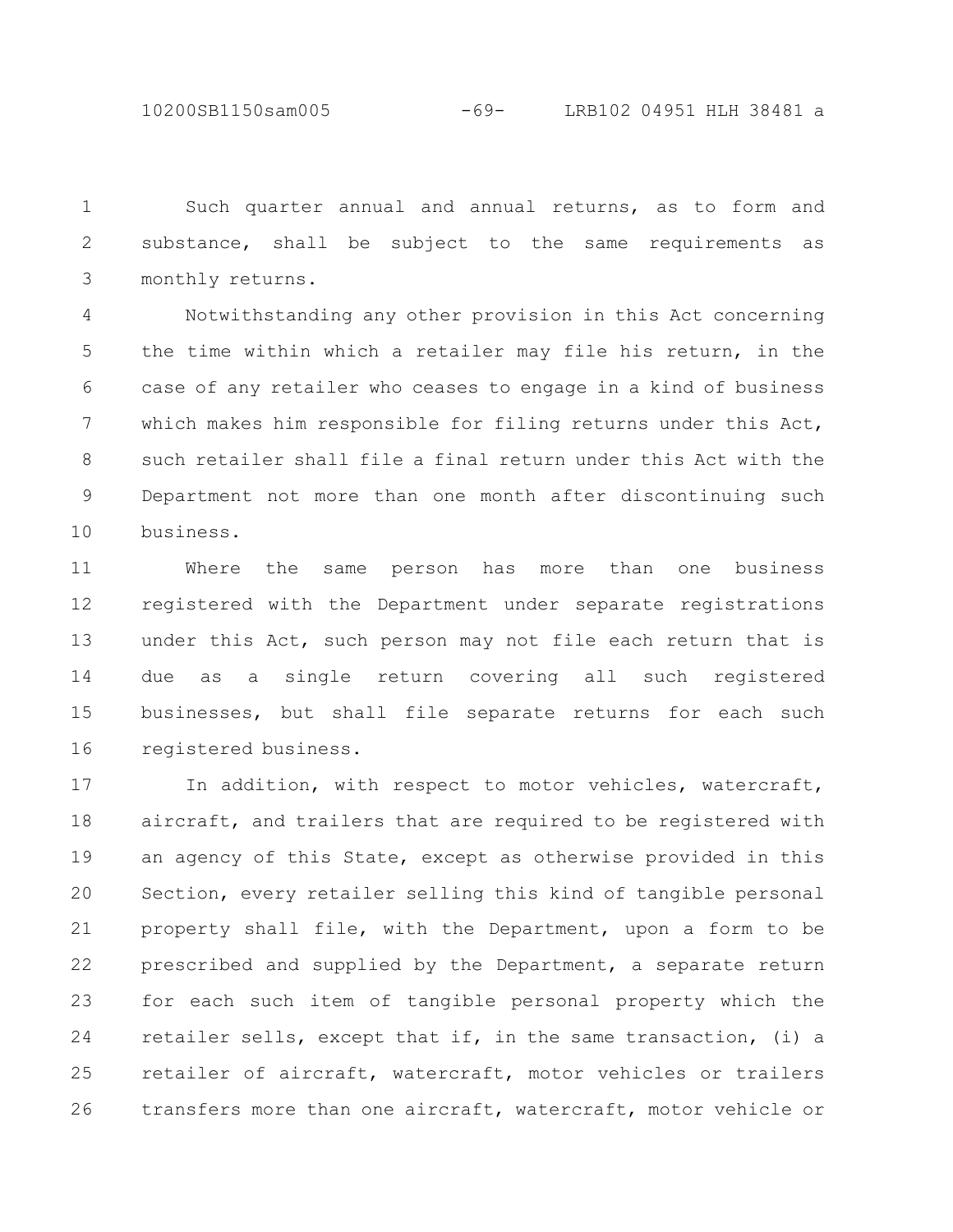10200SB1150sam005 -70- LRB102 04951 HLH 38481 a

trailer to another aircraft, watercraft, motor vehicle retailer or trailer retailer for the purpose of resale or (ii) a retailer of aircraft, watercraft, motor vehicles, or trailers transfers more than one aircraft, watercraft, motor vehicle, or trailer to a purchaser for use as a qualifying rolling stock as provided in Section 2-5 of this Act, then that seller may report the transfer of all aircraft, watercraft, motor vehicles or trailers involved in that transaction to the Department on the same uniform invoice-transaction reporting return form. For purposes of this Section, "watercraft" means a Class 2, Class 3, or Class 4 watercraft as defined in Section 3-2 of the Boat Registration and Safety Act, a personal watercraft, or any boat equipped with an inboard motor. 1 2 3 4 5 6 7 8 9 10 11 12 13

In addition, with respect to motor vehicles, watercraft, aircraft, and trailers that are required to be registered with an agency of this State, every person who is engaged in the business of leasing or renting such items and who, in connection with such business, sells any such item to a retailer for the purpose of resale is, notwithstanding any other provision of this Section to the contrary, authorized to meet the return-filing requirement of this Act by reporting the transfer of all the aircraft, watercraft, motor vehicles, or trailers transferred for resale during a month to the Department on the same uniform invoice-transaction reporting return form on or before the 20th of the month following the month in which the transfer takes place. Notwithstanding any 14 15 16 17 18 19 20 21 22 23 24 25 26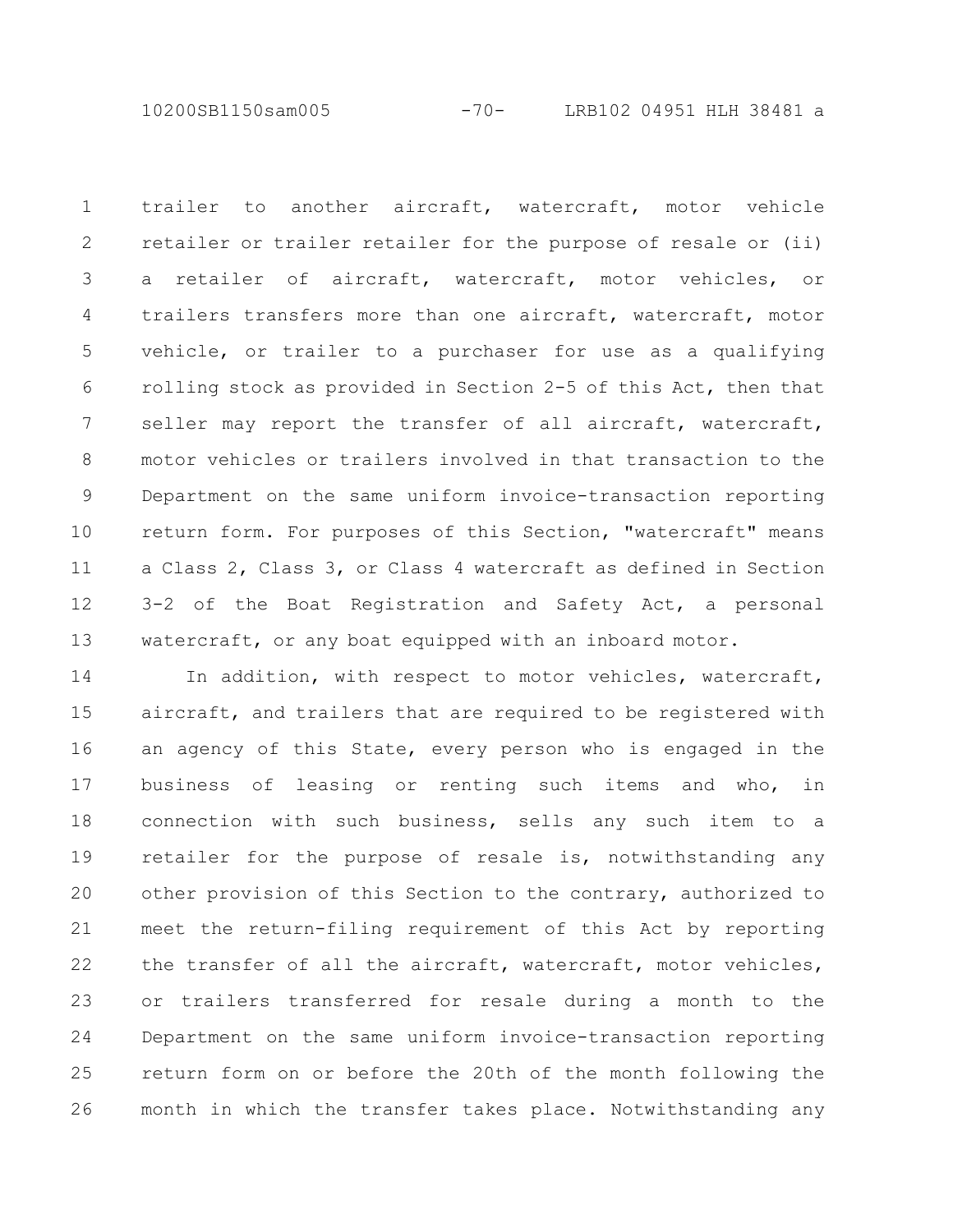10200SB1150sam005 -71- LRB102 04951 HLH 38481 a

other provision of this Act to the contrary, all returns filed under this paragraph must be filed by electronic means in the manner and form as required by the Department. 1 2 3

Any retailer who sells only motor vehicles, watercraft, aircraft, or trailers that are required to be registered with an agency of this State, so that all retailers' occupation tax liability is required to be reported, and is reported, on such transaction reporting returns and who is not otherwise required to file monthly or quarterly returns, need not file monthly or quarterly returns. However, those retailers shall be required to file returns on an annual basis. 4 5 6 7 8 9 10 11

The transaction reporting return, in the case of motor vehicles or trailers that are required to be registered with an agency of this State, shall be the same document as the Uniform Invoice referred to in Section 5-402 of the Illinois Vehicle Code and must show the name and address of the seller; the name and address of the purchaser; the amount of the selling price including the amount allowed by the retailer for traded-in property, if any; the amount allowed by the retailer for the traded-in tangible personal property, if any, to the extent to which Section 1 of this Act allows an exemption for the value of traded-in property; the balance payable after deducting such trade-in allowance from the total selling price; the amount of tax due from the retailer with respect to such transaction; the amount of tax collected from the purchaser by the retailer on such transaction (or satisfactory 12 13 14 15 16 17 18 19 20 21 22 23 24 25 26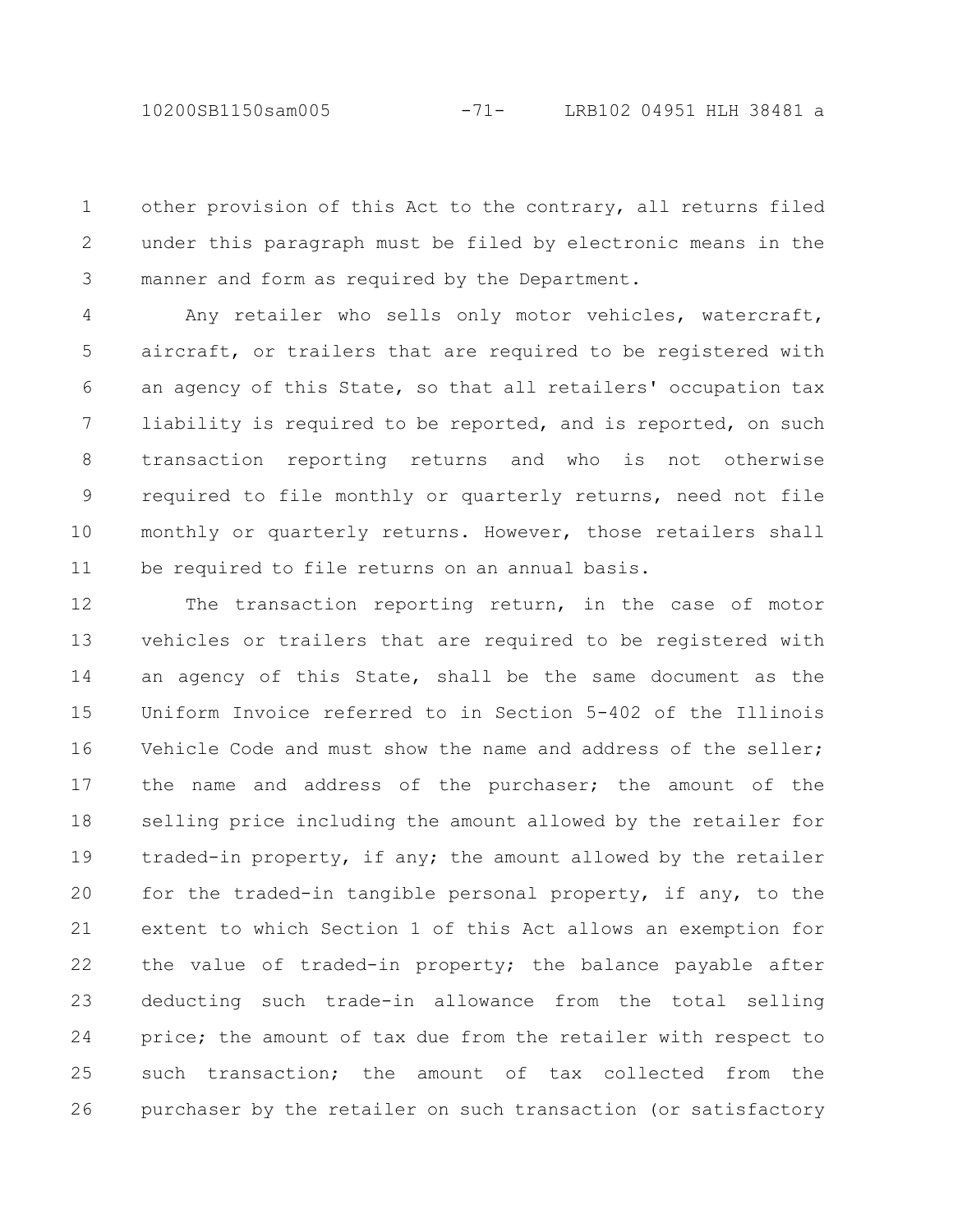10200SB1150sam005 -72- LRB102 04951 HLH 38481 a

evidence that such tax is not due in that particular instance, if that is claimed to be the fact); the place and date of the sale; a sufficient identification of the property sold; such other information as is required in Section 5-402 of the Illinois Vehicle Code, and such other information as the Department may reasonably require. 1 2 3 4 5 6

The transaction reporting return in the case of watercraft or aircraft must show the name and address of the seller; the name and address of the purchaser; the amount of the selling price including the amount allowed by the retailer for traded-in property, if any; the amount allowed by the retailer for the traded-in tangible personal property, if any, to the extent to which Section 1 of this Act allows an exemption for the value of traded-in property; the balance payable after deducting such trade-in allowance from the total selling price; the amount of tax due from the retailer with respect to such transaction; the amount of tax collected from the purchaser by the retailer on such transaction (or satisfactory evidence that such tax is not due in that particular instance, if that is claimed to be the fact); the place and date of the sale, a sufficient identification of the property sold, and such other information as the Department may reasonably require. 7 8 9 10 11 12 13 14 15 16 17 18 19 20 21 22 23

Such transaction reporting return shall be filed not later than 20 days after the day of delivery of the item that is being sold, but may be filed by the retailer at any time sooner 24 25 26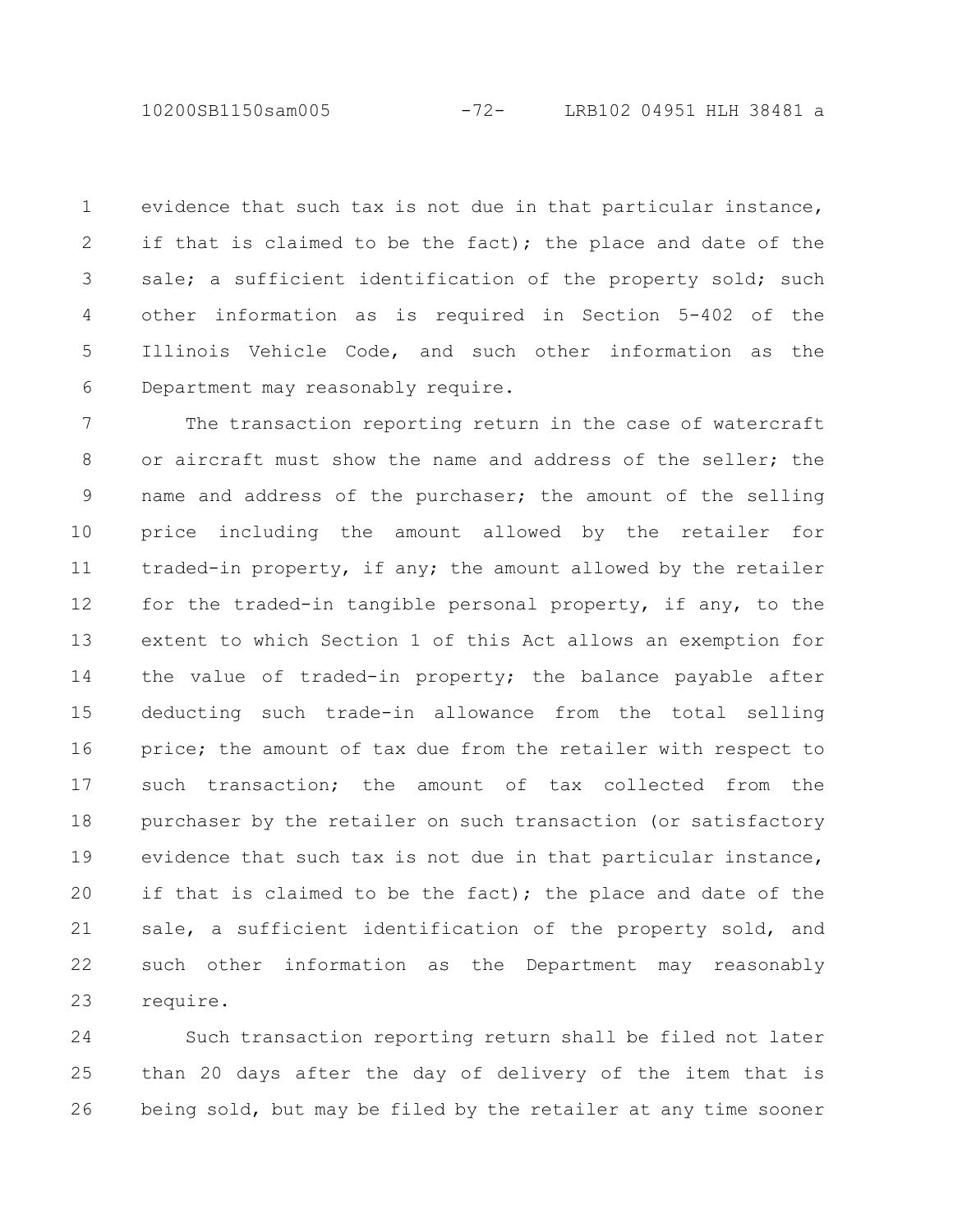10200SB1150sam005 -73- LRB102 04951 HLH 38481 a

than that if he chooses to do so. The transaction reporting return and tax remittance or proof of exemption from the Illinois use tax may be transmitted to the Department by way of the State agency with which, or State officer with whom the tangible personal property must be titled or registered (if titling or registration is required) if the Department and such agency or State officer determine that this procedure will expedite the processing of applications for title or registration. 1 2 3 4 5 6 7 8 9

With each such transaction reporting return, the retailer shall remit the proper amount of tax due (or shall submit satisfactory evidence that the sale is not taxable if that is the case), to the Department or its agents, whereupon the Department shall issue, in the purchaser's name, a use tax receipt (or a certificate of exemption if the Department is satisfied that the particular sale is tax exempt) which such purchaser may submit to the agency with which, or State officer with whom, he must title or register the tangible personal property that is involved (if titling or registration is required) in support of such purchaser's application for an Illinois certificate or other evidence of title or registration to such tangible personal property. 10 11 12 13 14 15 16 17 18 19 20 21 22

No retailer's failure or refusal to remit tax under this Act precludes a user, who has paid the proper tax to the retailer, from obtaining his certificate of title or other evidence of title or registration (if titling or registration 23 24 25 26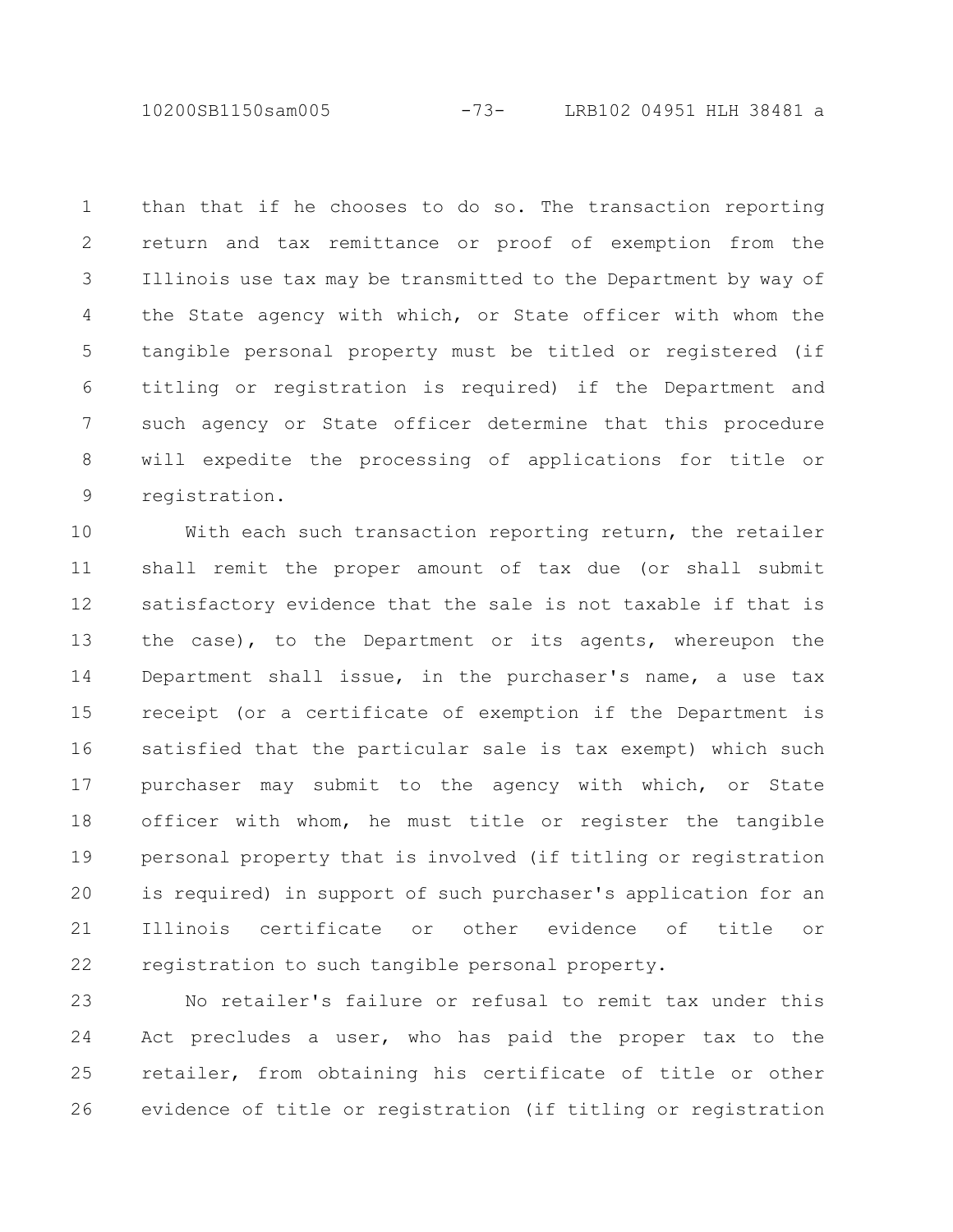10200SB1150sam005 -74- LRB102 04951 HLH 38481 a

is required) upon satisfying the Department that such user has paid the proper tax (if tax is due) to the retailer. The Department shall adopt appropriate rules to carry out the mandate of this paragraph. 1 2 3 4

If the user who would otherwise pay tax to the retailer wants the transaction reporting return filed and the payment of the tax or proof of exemption made to the Department before the retailer is willing to take these actions and such user has not paid the tax to the retailer, such user may certify to the fact of such delay by the retailer and may (upon the Department being satisfied of the truth of such certification) transmit the information required by the transaction reporting return and the remittance for tax or proof of exemption directly to the Department and obtain his tax receipt or exemption determination, in which event the transaction reporting return and tax remittance (if a tax payment was required) shall be credited by the Department to the proper retailer's account with the Department, but without the 2.1% or 1.75% discount provided for in this Section being allowed. When the user pays the tax directly to the Department, he shall pay the tax in the same amount and in the same form in which it would be remitted if the tax had been remitted to the Department by the retailer. 5 6 7 8 9 10 11 12 13 14 15 16 17 18 19 20 21 22

Refunds made by the seller during the preceding return period to purchasers, on account of tangible personal property returned to the seller, shall be allowed as a deduction under subdivision 5 of his monthly or quarterly return, as the case 23 24 25 26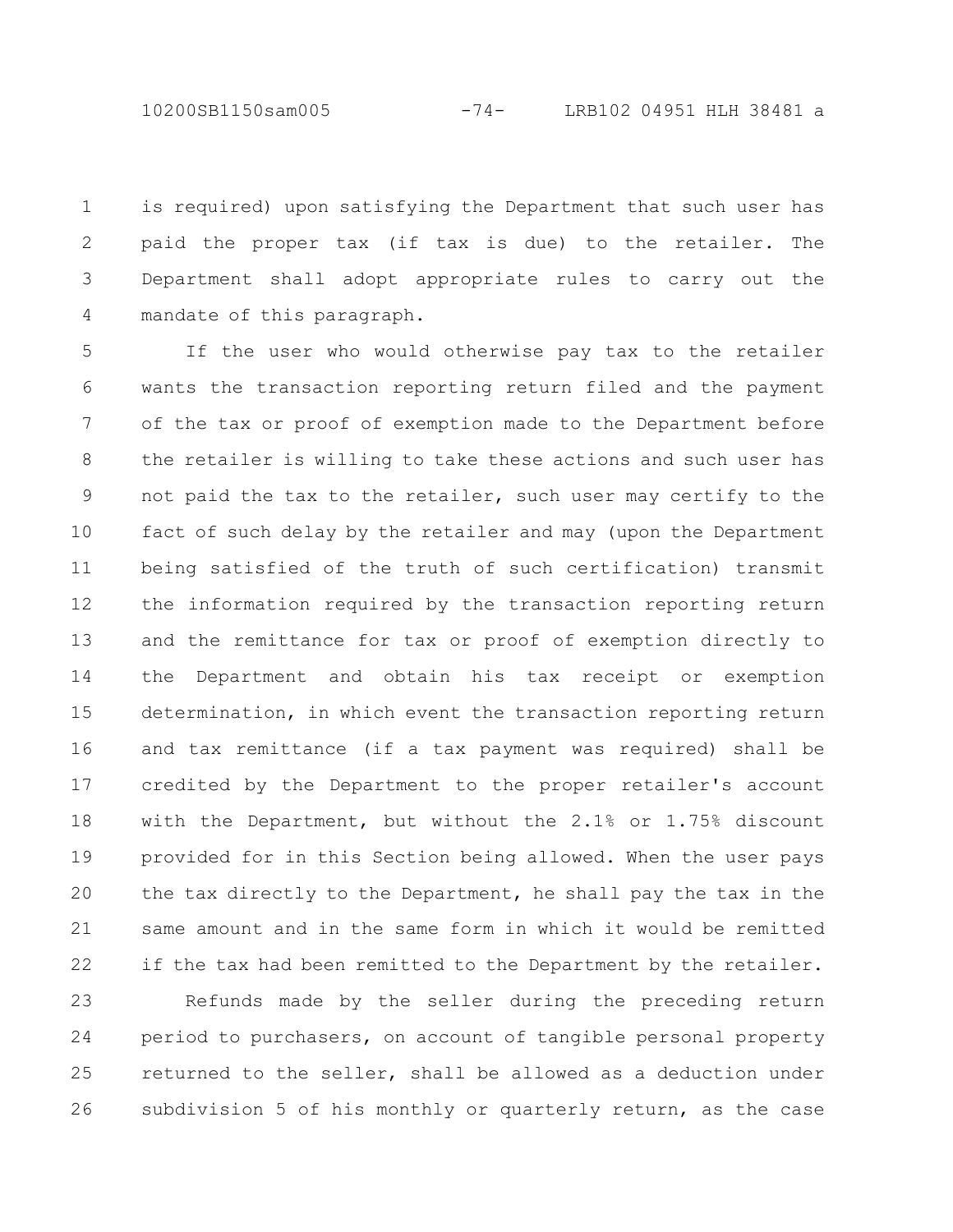10200SB1150sam005 -75- LRB102 04951 HLH 38481 a

may be, in case the seller had theretofore included the receipts from the sale of such tangible personal property in a return filed by him and had paid the tax imposed by this Act with respect to such receipts. 1 2 3 4

Where the seller is a corporation, the return filed on behalf of such corporation shall be signed by the president, vice-president, secretary or treasurer or by the properly accredited agent of such corporation. 5 6 7 8

Where the seller is a limited liability company, the return filed on behalf of the limited liability company shall be signed by a manager, member, or properly accredited agent of the limited liability company. 9 10 11 12

Except as provided in this Section, the retailer filing the return under this Section shall, at the time of filing such return, pay to the Department the amount of tax imposed by this Act less a discount of 2.1% prior to January 1, 1990 and 1.75% on and after January 1, 1990, or \$5 per calendar year, whichever is greater, which is allowed to reimburse the retailer for the expenses incurred in keeping records, preparing and filing returns, remitting the tax and supplying data to the Department on request. On and after January 1, 2021, a certified service provider, as defined in the Leveling the Playing Field for Illinois Retail Act, filing the return under this Section on behalf of a remote retailer shall, at the time of such return, pay to the Department the amount of tax imposed by this Act less a discount of 1.75%. A remote retailer 13 14 15 16 17 18 19 20 21 22 23 24 25 26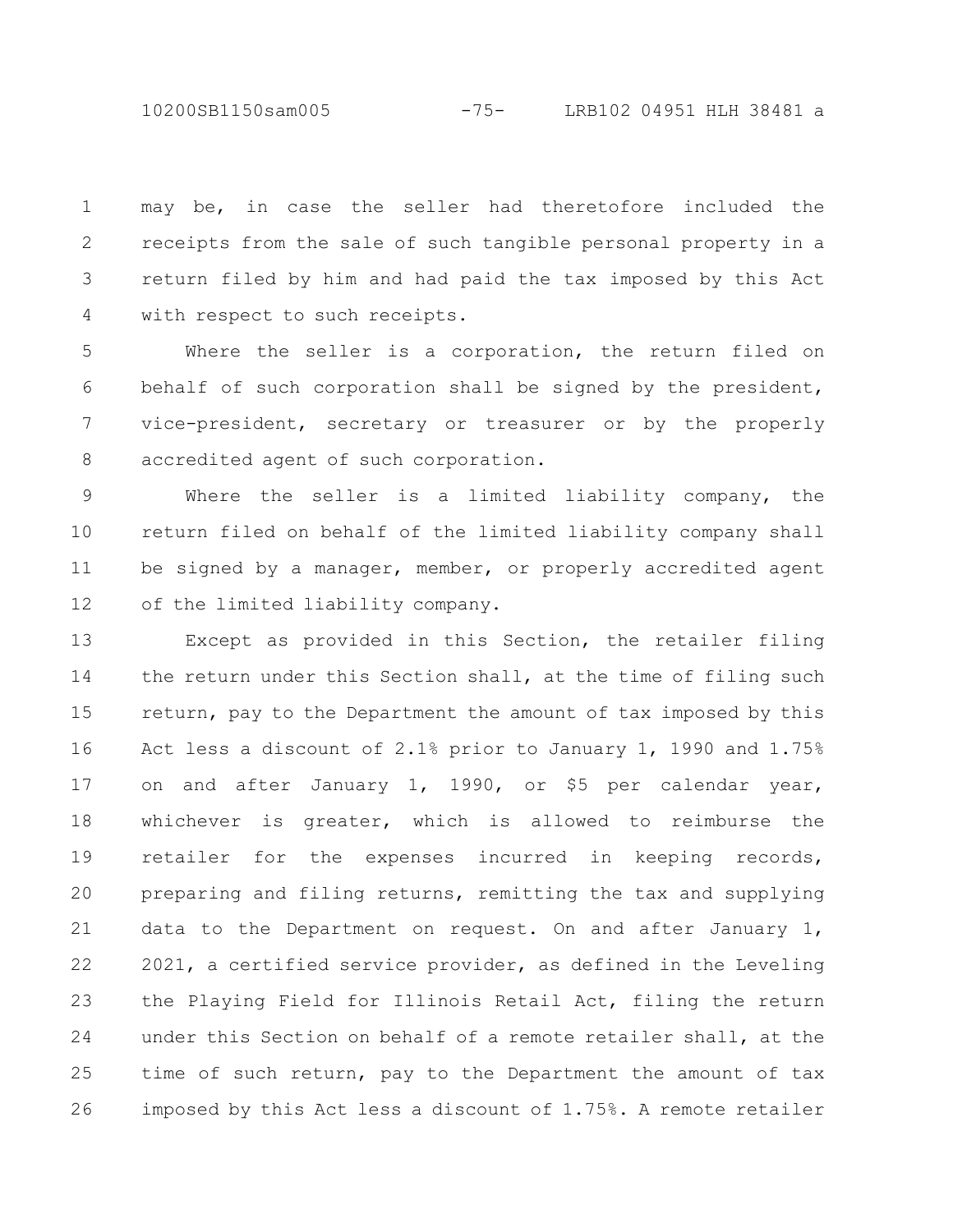10200SB1150sam005 -76- LRB102 04951 HLH 38481 a

using a certified service provider to file a return on its behalf, as provided in the Leveling the Playing Field for Illinois Retail Act, is not eligible for the discount. The discount under this Section is not allowed for the 1.25% portion of taxes paid on aviation fuel that is subject to the revenue use requirements of 49 U.S.C. 47107(b) and 49 U.S.C. 47133. Any prepayment made pursuant to Section 2d of this Act shall be included in the amount on which such 2.1% or 1.75% discount is computed. In the case of retailers who report and pay the tax on a transaction by transaction basis, as provided in this Section, such discount shall be taken with each such tax remittance instead of when such retailer files his periodic return. The discount allowed under this Section is allowed only for returns that are filed in the manner required by this Act. The Department may disallow the discount for retailers whose certificate of registration is revoked at the time the return is filed, but only if the Department's decision to revoke the certificate of registration has become final. 1 2 3 4 5 6 7 8 9 10 11 12 13 14 15 16 17 18 19

Before October 1, 2000, if the taxpayer's average monthly tax liability to the Department under this Act, the Use Tax Act, the Service Occupation Tax Act, and the Service Use Tax Act, excluding any liability for prepaid sales tax to be remitted in accordance with Section 2d of this Act, was \$10,000 or more during the preceding 4 complete calendar quarters, he shall file a return with the Department each 20 21 22 23 24 25 26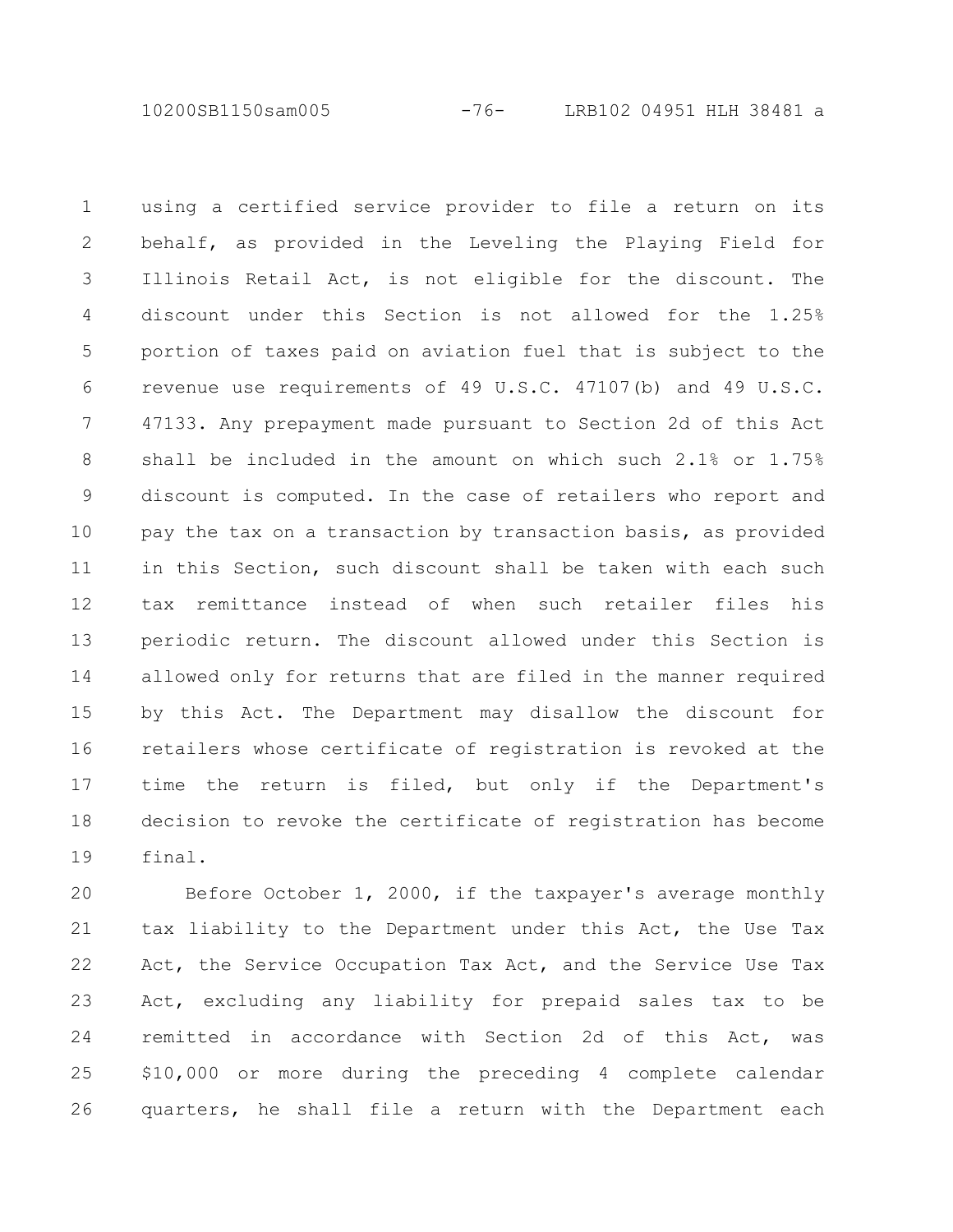10200SB1150sam005 -77- LRB102 04951 HLH 38481 a

month by the 20th day of the month next following the month during which such tax liability is incurred and shall make payments to the Department on or before the 7th, 15th, 22nd and last day of the month during which such liability is incurred. On and after October 1, 2000, if the taxpayer's average monthly tax liability to the Department under this Act, the Use Tax Act, the Service Occupation Tax Act, and the Service Use Tax Act, excluding any liability for prepaid sales tax to be remitted in accordance with Section 2d of this Act, was \$20,000 or more during the preceding 4 complete calendar quarters, he shall file a return with the Department each month by the 20th day of the month next following the month during which such tax liability is incurred and shall make payment to the Department on or before the 7th, 15th, 22nd and last day of the month during which such liability is incurred. If the month during which such tax liability is incurred began prior to January 1, 1985, each payment shall be in an amount equal to 1/4 of the taxpayer's actual liability for the month or an amount set by the Department not to exceed 1/4 of the average monthly liability of the taxpayer to the Department for the preceding 4 complete calendar quarters (excluding the month of highest liability and the month of lowest liability in such 4 quarter period). If the month during which such tax liability is incurred begins on or after January 1, 1985 and prior to January 1, 1987, each payment shall be in an amount equal to 22.5% of the taxpayer's actual liability for the 1 2 3 4 5 6 7 8 9 10 11 12 13 14 15 16 17 18 19 20 21 22 23 24 25 26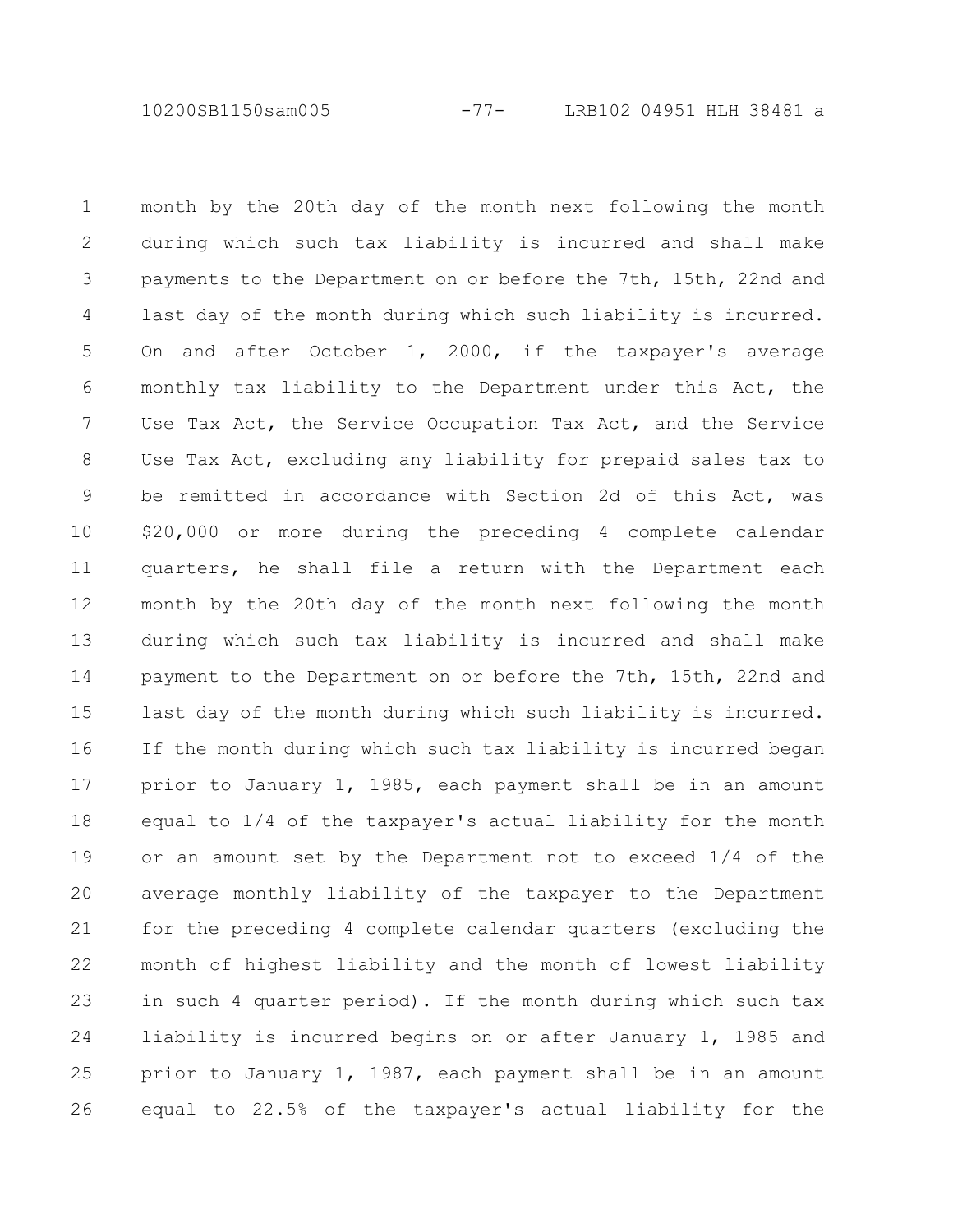10200SB1150sam005 -78- LRB102 04951 HLH 38481 a

month or 27.5% of the taxpayer's liability for the same calendar month of the preceding year. If the month during which such tax liability is incurred begins on or after January 1, 1987 and prior to January 1, 1988, each payment shall be in an amount equal to 22.5% of the taxpayer's actual liability for the month or 26.25% of the taxpayer's liability for the same calendar month of the preceding year. If the month during which such tax liability is incurred begins on or after January 1, 1988, and prior to January 1, 1989, or begins on or after January 1, 1996, each payment shall be in an amount equal to 22.5% of the taxpayer's actual liability for the month or 25% of the taxpayer's liability for the same calendar month of the preceding year. If the month during which such tax liability is incurred begins on or after January 1, 1989, and prior to January 1, 1996, each payment shall be in an amount equal to 22.5% of the taxpayer's actual liability for the month or 25% of the taxpayer's liability for the same calendar month of the preceding year or 100% of the taxpayer's actual liability for the quarter monthly reporting period. The amount of such quarter monthly payments shall be credited against the final tax liability of the taxpayer's return for that month. Before October 1, 2000, once applicable, the requirement of the making of quarter monthly payments to the Department by taxpayers having an average monthly tax liability of \$10,000 or more as determined in the manner provided above shall continue until such taxpayer's average monthly liability to 1 2 3 4 5 6 7 8 9 10 11 12 13 14 15 16 17 18 19 20 21 22 23 24 25 26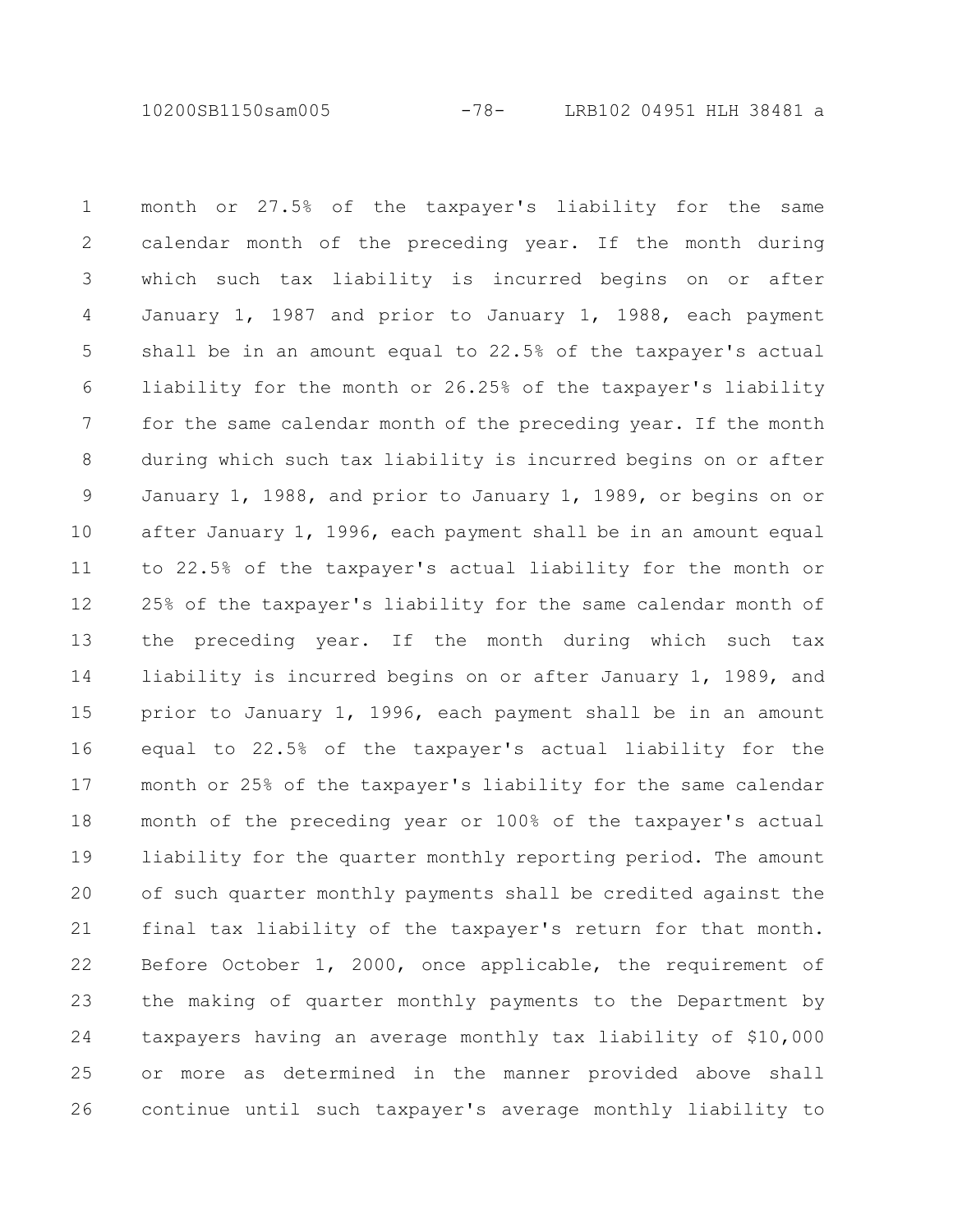10200SB1150sam005 -79- LRB102 04951 HLH 38481 a

the Department during the preceding 4 complete calendar quarters (excluding the month of highest liability and the month of lowest liability) is less than \$9,000, or until such taxpayer's average monthly liability to the Department as computed for each calendar quarter of the 4 preceding complete calendar quarter period is less than \$10,000. However, if a taxpayer can show the Department that a substantial change in the taxpayer's business has occurred which causes the taxpayer to anticipate that his average monthly tax liability for the reasonably foreseeable future will fall below the \$10,000 threshold stated above, then such taxpayer may petition the Department for a change in such taxpayer's reporting status. On and after October 1, 2000, once applicable, the requirement of the making of quarter monthly payments to the Department by taxpayers having an average monthly tax liability of \$20,000 or more as determined in the manner provided above shall continue until such taxpayer's average monthly liability to the Department during the preceding 4 complete calendar quarters (excluding the month of highest liability and the month of lowest liability) is less than \$19,000 or until such taxpayer's average monthly liability to the Department as computed for each calendar quarter of the 4 preceding complete calendar quarter period is less than \$20,000. However, if a taxpayer can show the Department that a substantial change in the taxpayer's business has occurred which causes the taxpayer to anticipate that his average monthly tax liability for the 1 2 3 4 5 6 7 8 9 10 11 12 13 14 15 16 17 18 19 20 21 22 23 24 25 26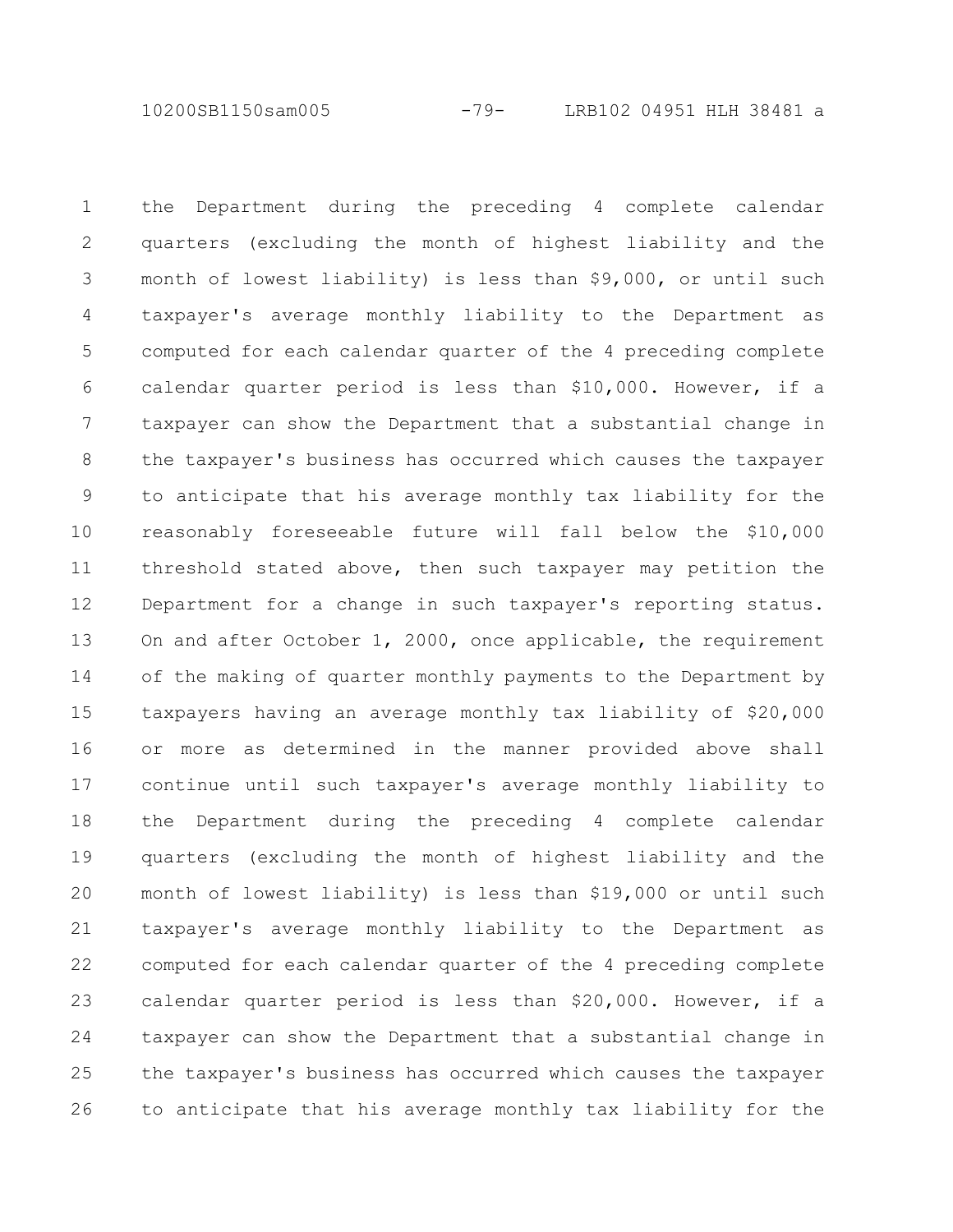10200SB1150sam005 -80- LRB102 04951 HLH 38481 a

reasonably foreseeable future will fall below the \$20,000 threshold stated above, then such taxpayer may petition the Department for a change in such taxpayer's reporting status. The Department shall change such taxpayer's reporting status unless it finds that such change is seasonal in nature and not likely to be long term. If any such quarter monthly payment is not paid at the time or in the amount required by this Section, then the taxpayer shall be liable for penalties and interest on the difference between the minimum amount due as a payment and the amount of such quarter monthly payment actually and timely paid, except insofar as the taxpayer has previously made payments for that month to the Department in excess of the minimum payments previously due as provided in this Section. The Department shall make reasonable rules and regulations to govern the quarter monthly payment amount and quarter monthly payment dates for taxpayers who file on other than a calendar monthly basis. 1 2 3 4 5 6 7 8 9 10 11 12 13 14 15 16 17

The provisions of this paragraph apply before October 1, 2001. Without regard to whether a taxpayer is required to make quarter monthly payments as specified above, any taxpayer who is required by Section 2d of this Act to collect and remit prepaid taxes and has collected prepaid taxes which average in excess of \$25,000 per month during the preceding 2 complete calendar quarters, shall file a return with the Department as required by Section 2f and shall make payments to the Department on or before the 7th, 15th, 22nd and last day of the 18 19 20 21 22 23 24 25 26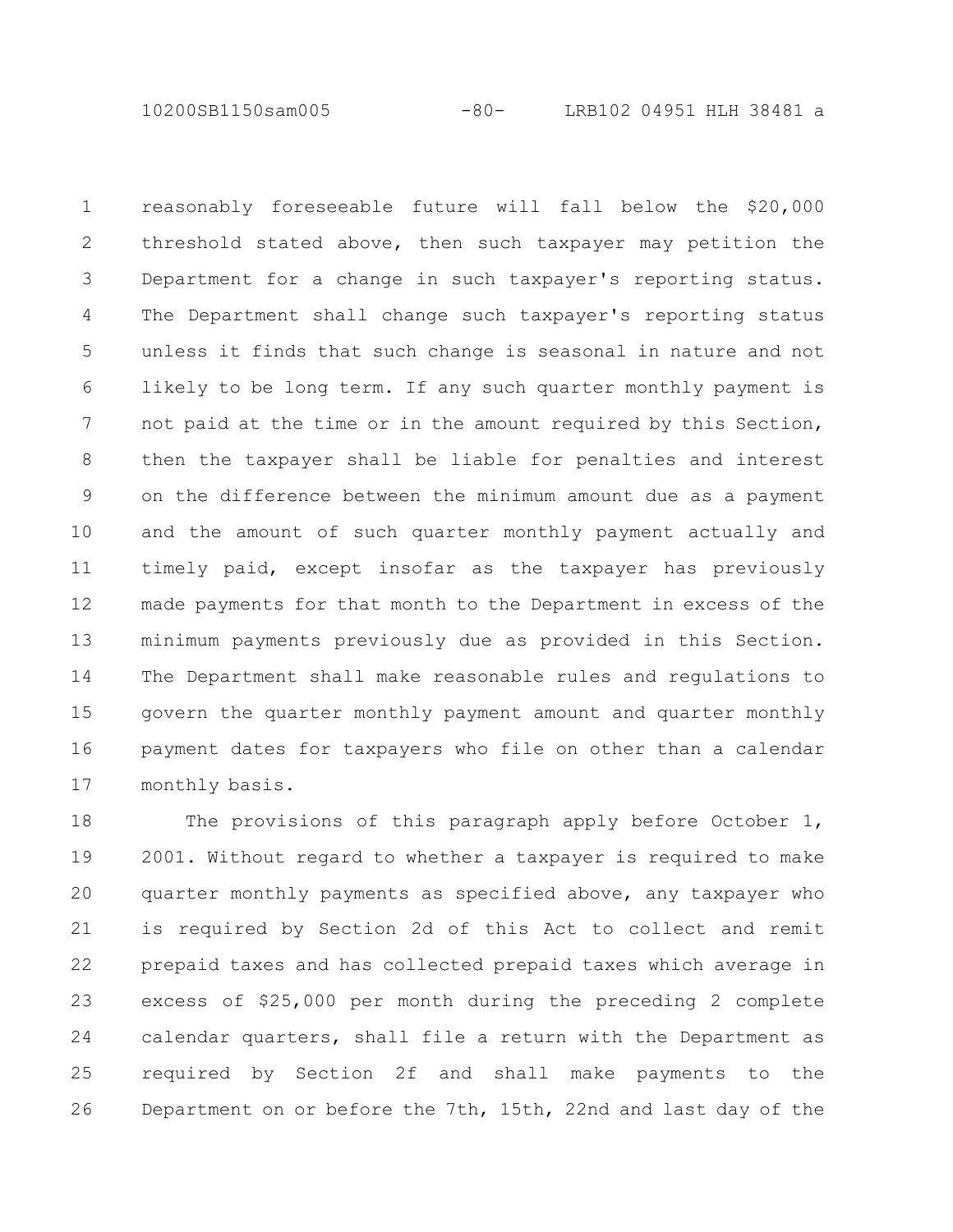10200SB1150sam005 -81- LRB102 04951 HLH 38481 a

month during which such liability is incurred. If the month during which such tax liability is incurred began prior to September 1, 1985 (the effective date of Public Act 84-221), each payment shall be in an amount not less than 22.5% of the taxpayer's actual liability under Section 2d. If the month during which such tax liability is incurred begins on or after January 1, 1986, each payment shall be in an amount equal to 22.5% of the taxpayer's actual liability for the month or 27.5% of the taxpayer's liability for the same calendar month of the preceding calendar year. If the month during which such tax liability is incurred begins on or after January 1, 1987, each payment shall be in an amount equal to 22.5% of the taxpayer's actual liability for the month or 26.25% of the taxpayer's liability for the same calendar month of the preceding year. The amount of such quarter monthly payments shall be credited against the final tax liability of the taxpayer's return for that month filed under this Section or Section 2f, as the case may be. Once applicable, the requirement of the making of quarter monthly payments to the Department pursuant to this paragraph shall continue until such taxpayer's average monthly prepaid tax collections during the preceding 2 complete calendar quarters is \$25,000 or less. If any such quarter monthly payment is not paid at the time or in the amount required, the taxpayer shall be liable for penalties and interest on such difference, except insofar as the taxpayer has previously made payments for that month in 1 2 3 4 5 6 7 8 9 10 11 12 13 14 15 16 17 18 19 20 21 22 23 24 25 26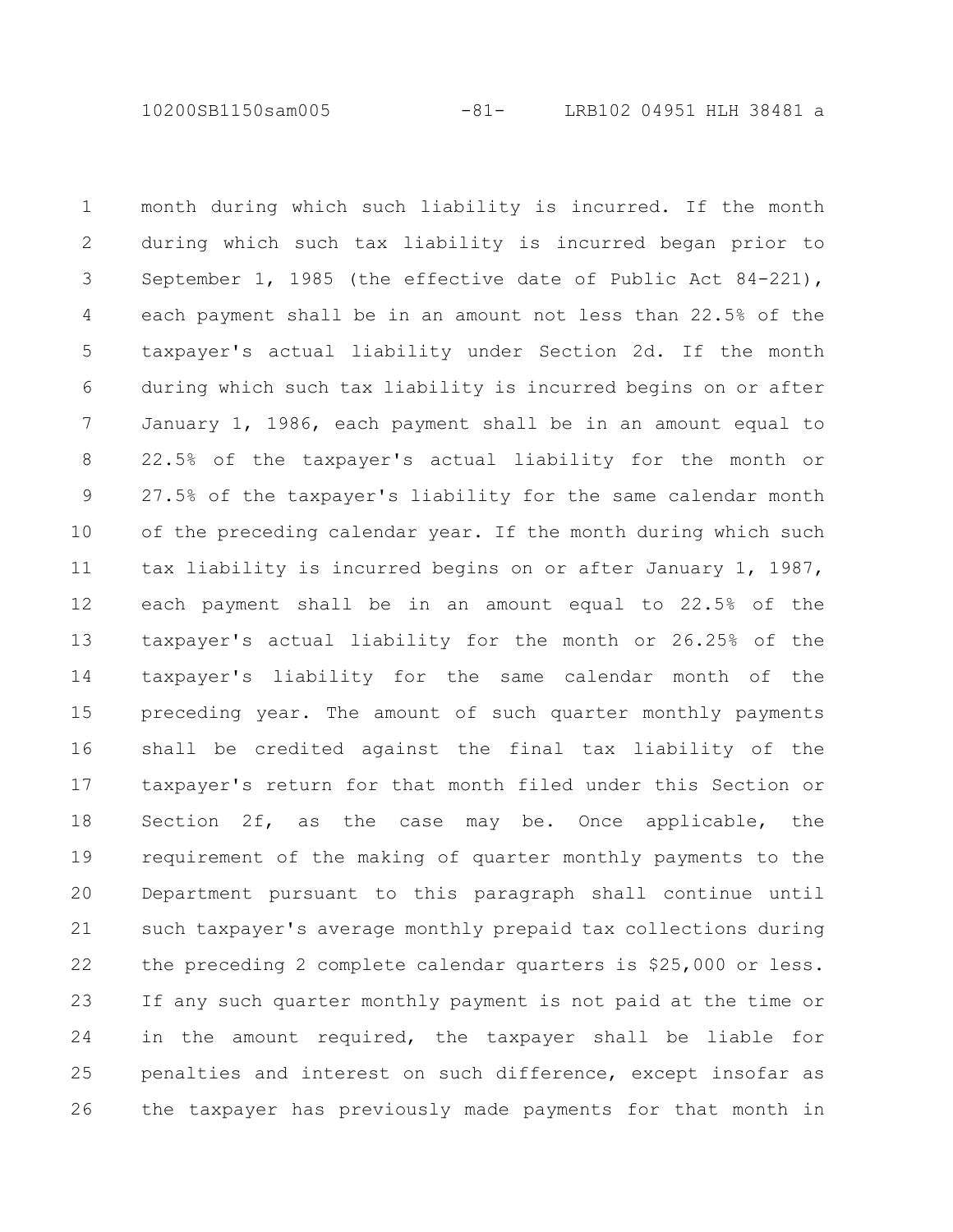10200SB1150sam005 -82- LRB102 04951 HLH 38481 a

1

excess of the minimum payments previously due.

The provisions of this paragraph apply on and after October 1, 2001. Without regard to whether a taxpayer is required to make quarter monthly payments as specified above, any taxpayer who is required by Section 2d of this Act to collect and remit prepaid taxes and has collected prepaid taxes that average in excess of \$20,000 per month during the preceding 4 complete calendar quarters shall file a return with the Department as required by Section 2f and shall make payments to the Department on or before the 7th, 15th, 22nd and last day of the month during which the liability is incurred. Each payment shall be in an amount equal to 22.5% of the taxpayer's actual liability for the month or 25% of the taxpayer's liability for the same calendar month of the preceding year. The amount of the quarter monthly payments shall be credited against the final tax liability of the taxpayer's return for that month filed under this Section or Section 2f, as the case may be. Once applicable, the requirement of the making of quarter monthly payments to the Department pursuant to this paragraph shall continue until the taxpayer's average monthly prepaid tax collections during the preceding 4 complete calendar quarters (excluding the month of highest liability and the month of lowest liability) is less than \$19,000 or until such taxpayer's average monthly liability to the Department as computed for each calendar quarter of the 4 preceding complete calendar quarters is less 2 3 4 5 6 7 8 9 10 11 12 13 14 15 16 17 18 19 20 21 22 23 24 25 26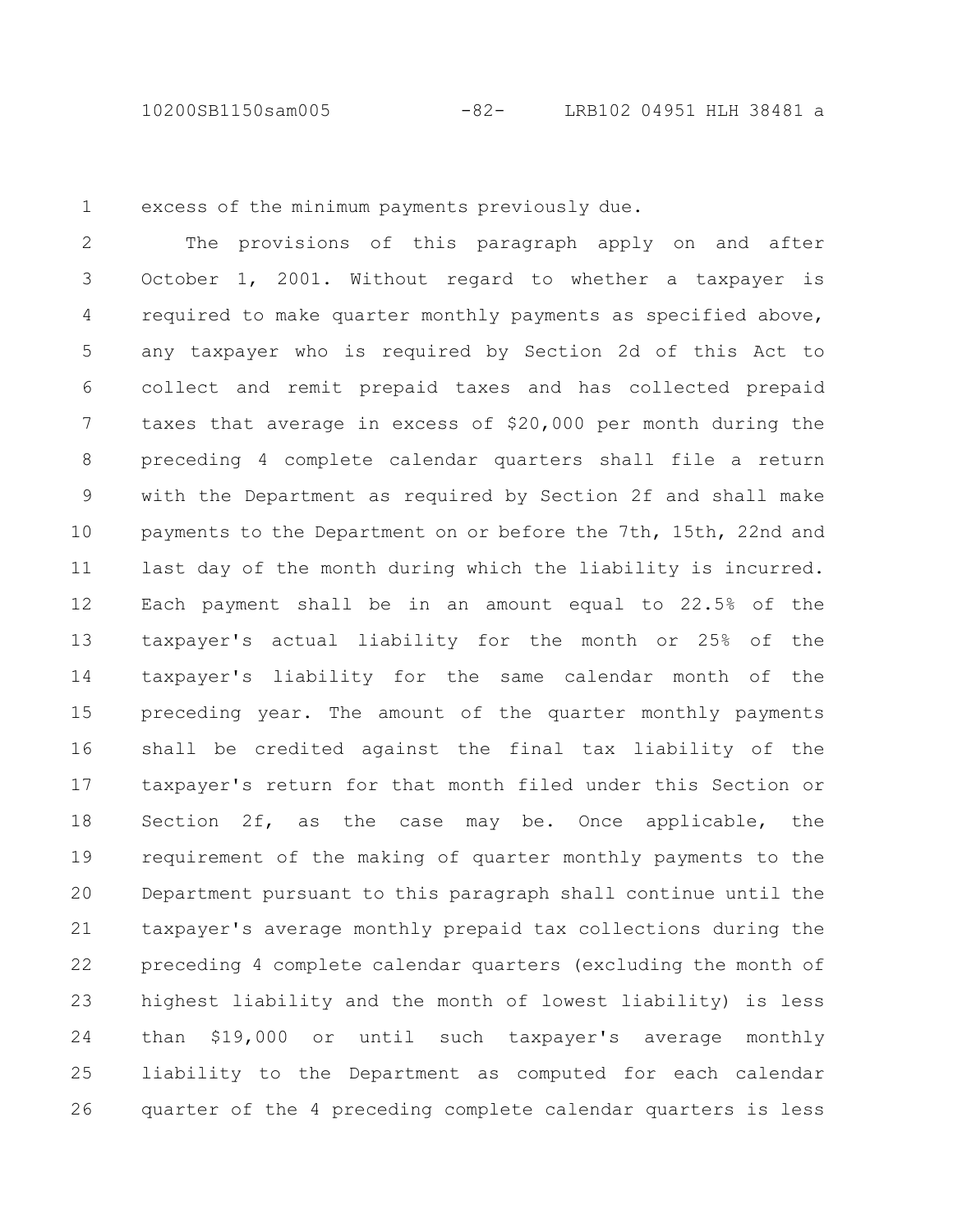10200SB1150sam005 -83- LRB102 04951 HLH 38481 a

than \$20,000. If any such quarter monthly payment is not paid at the time or in the amount required, the taxpayer shall be liable for penalties and interest on such difference, except insofar as the taxpayer has previously made payments for that month in excess of the minimum payments previously due. 1 2 3 4 5

If any payment provided for in this Section exceeds the taxpayer's liabilities under this Act, the Use Tax Act, the Service Occupation Tax Act and the Service Use Tax Act, as shown on an original monthly return, the Department shall, if requested by the taxpayer, issue to the taxpayer a credit memorandum no later than 30 days after the date of payment. The credit evidenced by such credit memorandum may be assigned by the taxpayer to a similar taxpayer under this Act, the Use Tax Act, the Service Occupation Tax Act or the Service Use Tax Act, in accordance with reasonable rules and regulations to be prescribed by the Department. If no such request is made, the taxpayer may credit such excess payment against tax liability subsequently to be remitted to the Department under this Act, the Use Tax Act, the Service Occupation Tax Act or the Service Use Tax Act, in accordance with reasonable rules and regulations prescribed by the Department. If the Department subsequently determined that all or any part of the credit taken was not actually due to the taxpayer, the taxpayer's 2.1% and 1.75% vendor's discount shall be reduced by 2.1% or 1.75% of the difference between the credit taken and that actually due, and that taxpayer shall be liable for penalties 6 7 8 9 10 11 12 13 14 15 16 17 18 19 20 21 22 23 24 25 26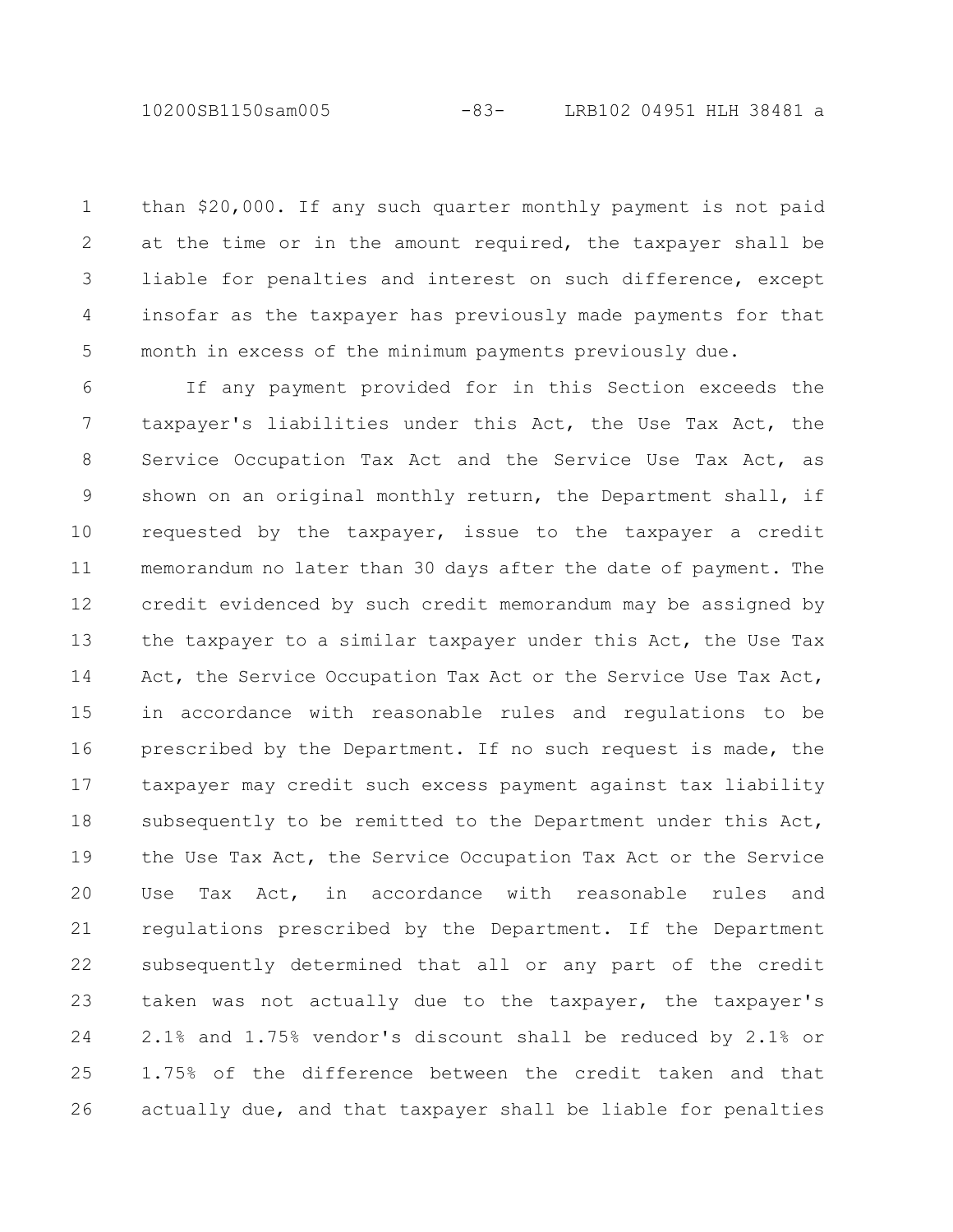and interest on such difference. 1

If a retailer of motor fuel is entitled to a credit under Section 2d of this Act which exceeds the taxpayer's liability to the Department under this Act for the month for which the taxpayer is filing a return, the Department shall issue the taxpayer a credit memorandum for the excess. 2 3 4 5 6

Beginning January 1, 1990, each month the Department shall pay into the Local Government Tax Fund, a special fund in the State treasury which is hereby created, the net revenue realized for the preceding month from the 1% tax imposed under this Act. 7 8 9 10 11

Beginning January 1, 1990, each month the Department shall pay into the County and Mass Transit District Fund, a special fund in the State treasury which is hereby created, 4% of the net revenue realized for the preceding month from the 6.25% general rate other than aviation fuel sold on or after December 1, 2019. This exception for aviation fuel only applies for so long as the revenue use requirements of 49 U.S.C. 47107(b) and 49 U.S.C. 47133 are binding on the State. 12 13 14 15 16 17 18 19

Beginning August 1, 2000, each month the Department shall pay into the County and Mass Transit District Fund 20% of the net revenue realized for the preceding month from the 1.25% rate on the selling price of motor fuel and gasohol. If, in any month, the tax on sales tax holiday items, as defined in Section  $2-8$ , is imposed at the rate of  $1.25$ %, then Beginning September 1, 2010, each month the Department shall pay into 20 21 22 23 24 25 26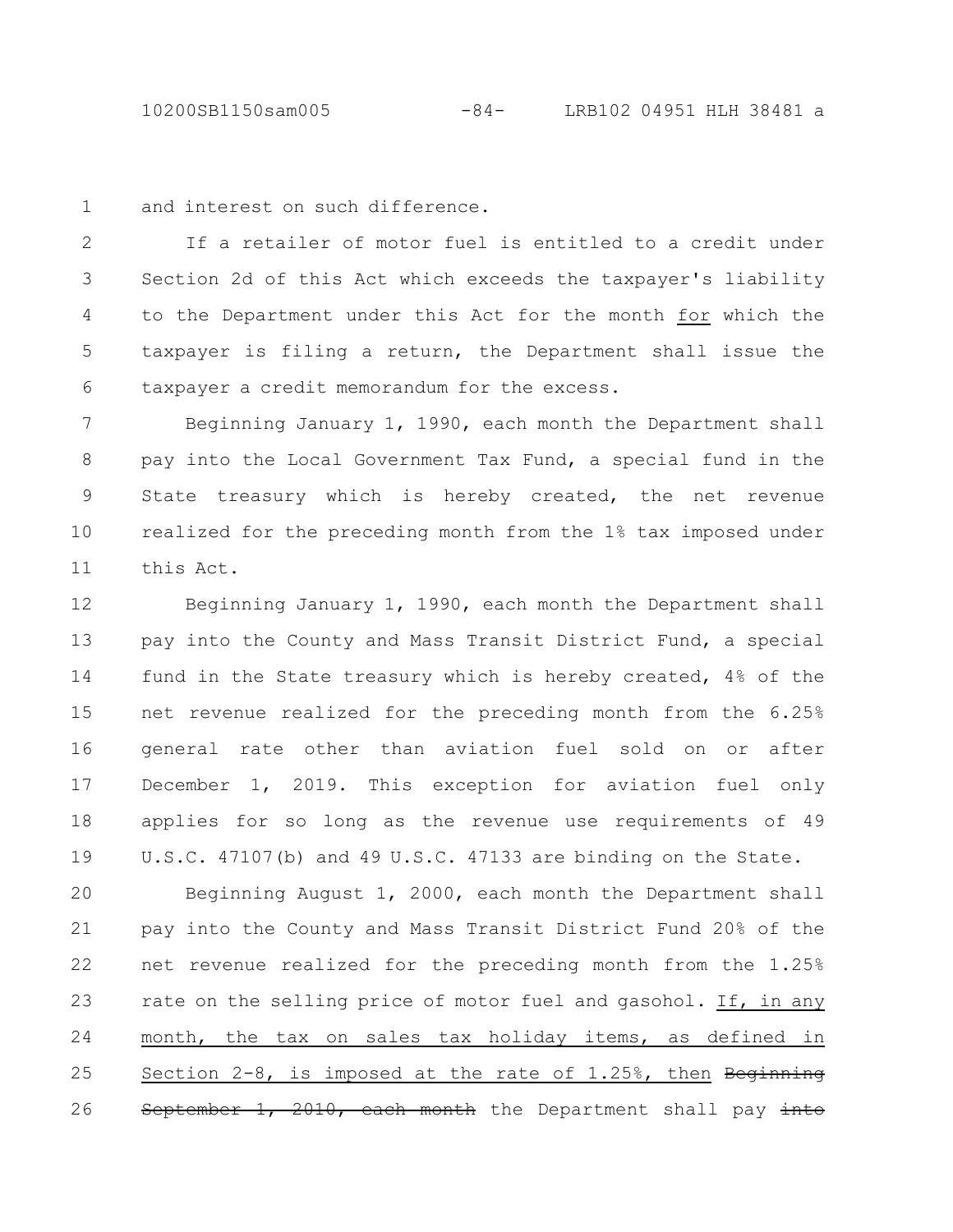10200SB1150sam005 -85- LRB102 04951 HLH 38481 a

the County and Mass Transit District Fund 20% of the net revenue realized for that  $t$ he preceding month from the  $1.25\%$ rate on the selling price of sales tax holiday items into the County and Mass Transit District Fund. 1 2 3 4

Beginning January 1, 1990, each month the Department shall pay into the Local Government Tax Fund 16% of the net revenue realized for the preceding month from the 6.25% general rate on the selling price of tangible personal property other than aviation fuel sold on or after December 1, 2019. This exception for aviation fuel only applies for so long as the revenue use requirements of 49 U.S.C. 47107(b) and 49 U.S.C. 47133 are binding on the State. 5 6 7 8 9 10 11 12

For aviation fuel sold on or after December 1, 2019, each month the Department shall pay into the State Aviation Program Fund 20% of the net revenue realized for the preceding month from the 6.25% general rate on the selling price of aviation fuel, less an amount estimated by the Department to be required for refunds of the 20% portion of the tax on aviation fuel under this Act, which amount shall be deposited into the Aviation Fuel Sales Tax Refund Fund. The Department shall only pay moneys into the State Aviation Program Fund and the Aviation Fuel Sales Tax Refund Fund under this Act for so long as the revenue use requirements of 49 U.S.C. 47107(b) and 49 U.S.C. 47133 are binding on the State. 13 14 15 16 17 18 19 20 21 22 23 24

Beginning August 1, 2000, each month the Department shall pay into the Local Government Tax Fund 80% of the net revenue 25 26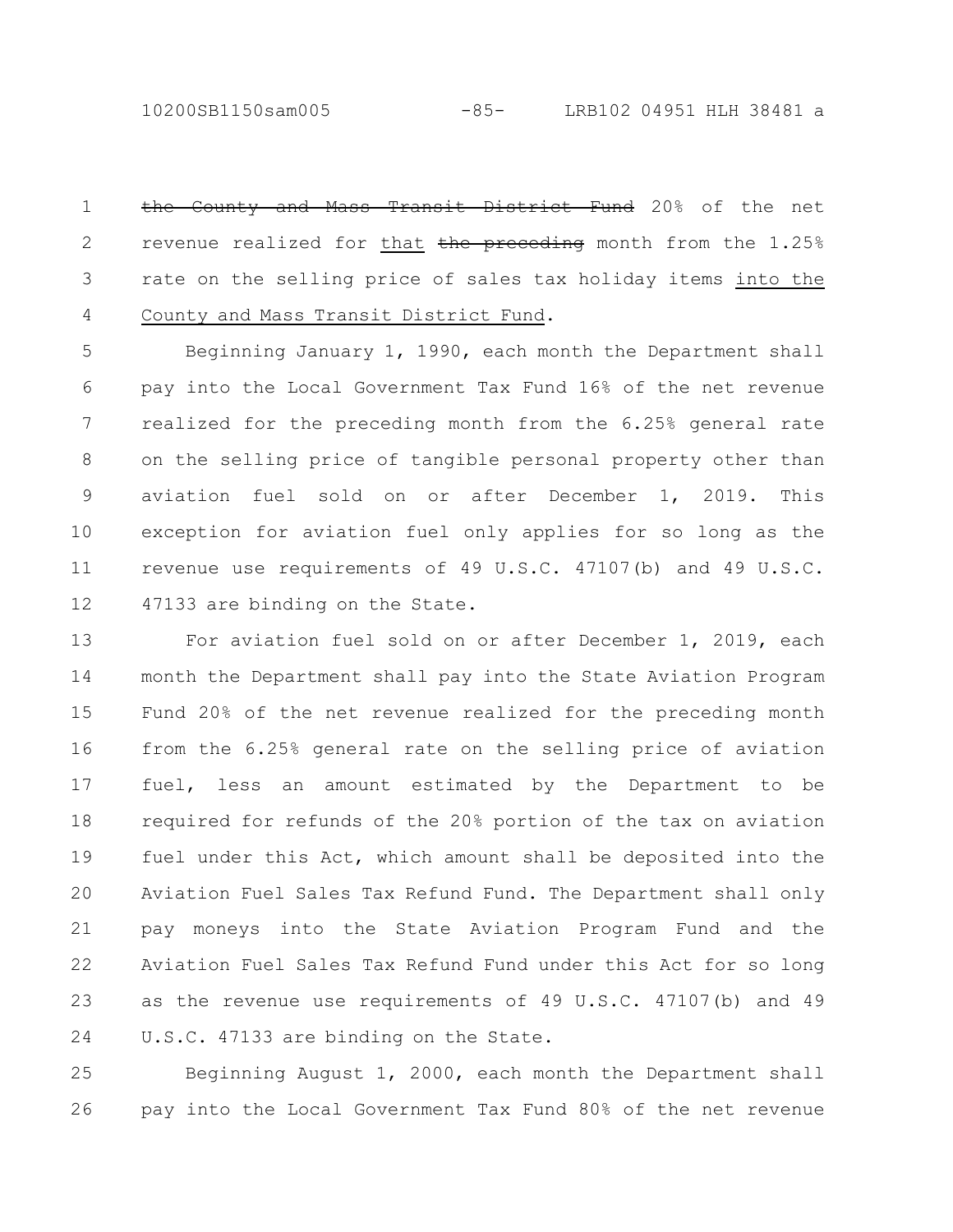10200SB1150sam005 -86- LRB102 04951 HLH 38481 a

realized for the preceding month from the 1.25% rate on the selling price of motor fuel and gasohol. If, in any month, the tax on sales tax holiday items, as defined in Section 2-8, is imposed at the rate of  $1.25\%$ , then Beginning September 1, 2010, each month the Department shall pay into the Local Government Tax Fund 80% of the net revenue realized for that the preceding month from the 1.25% rate on the selling price of sales tax holiday items into the Local Government Tax Fund. 1 2 3 4 5 6 7 8

Beginning October 1, 2009, each month the Department shall pay into the Capital Projects Fund an amount that is equal to an amount estimated by the Department to represent 80% of the net revenue realized for the preceding month from the sale of candy, grooming and hygiene products, and soft drinks that had been taxed at a rate of 1% prior to September 1, 2009 but that are now taxed at 6.25%. 9 10 11 12 13 14 15

Beginning July 1, 2011, each month the Department shall pay into the Clean Air Act Permit Fund 80% of the net revenue realized for the preceding month from the 6.25% general rate on the selling price of sorbents used in Illinois in the process of sorbent injection as used to comply with the Environmental Protection Act or the federal Clean Air Act, but the total payment into the Clean Air Act Permit Fund under this Act and the Use Tax Act shall not exceed \$2,000,000 in any fiscal year. 16 17 18 19 20 21 22 23 24

Beginning July 1, 2013, each month the Department shall pay into the Underground Storage Tank Fund from the proceeds 25 26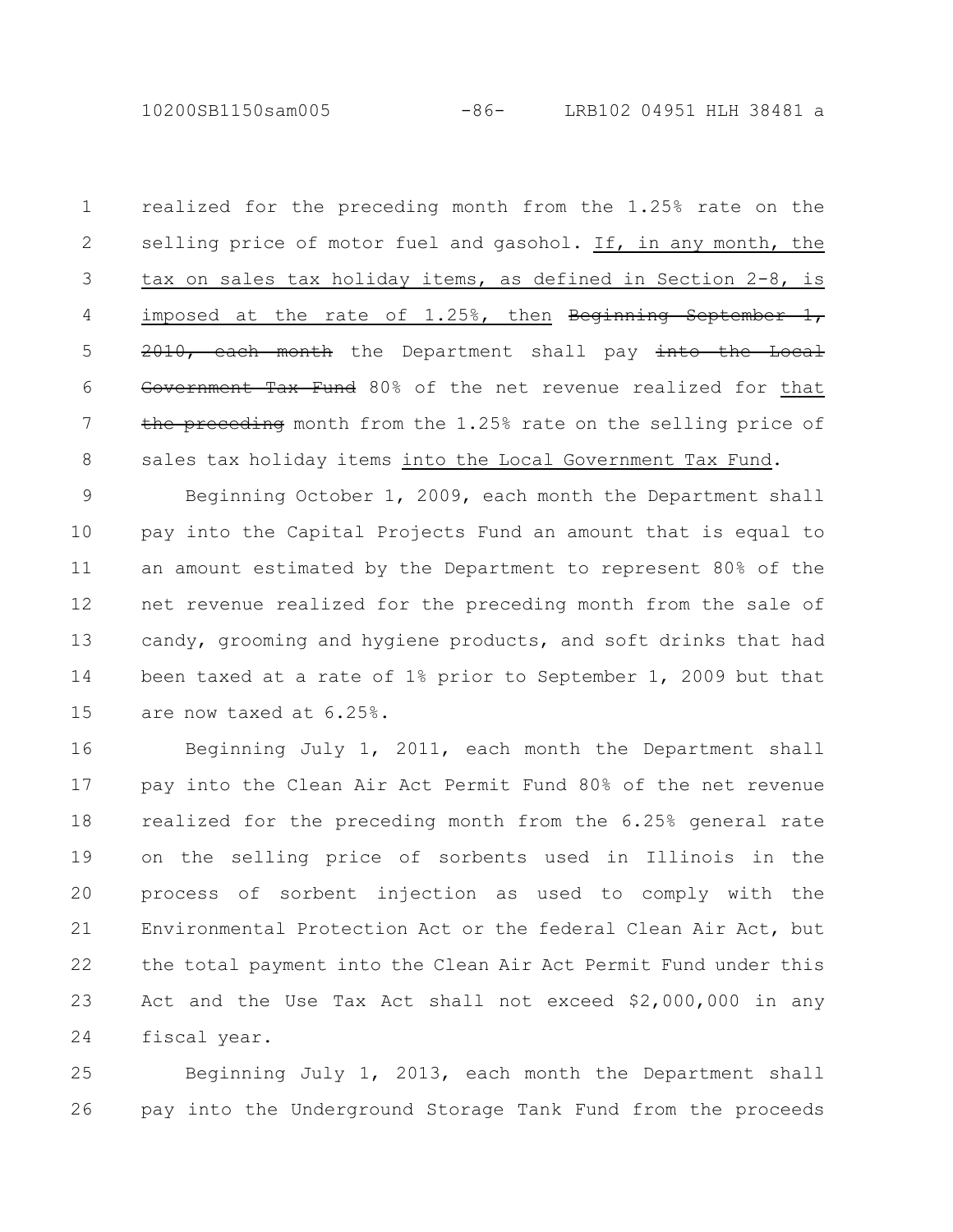10200SB1150sam005 -87- LRB102 04951 HLH 38481 a

collected under this Act, the Use Tax Act, the Service Use Tax Act, and the Service Occupation Tax Act an amount equal to the average monthly deficit in the Underground Storage Tank Fund during the prior year, as certified annually by the Illinois Environmental Protection Agency, but the total payment into the Underground Storage Tank Fund under this Act, the Use Tax Act, the Service Use Tax Act, and the Service Occupation Tax Act shall not exceed \$18,000,000 in any State fiscal year. As used in this paragraph, the "average monthly deficit" shall be equal to the difference between the average monthly claims for payment by the fund and the average monthly revenues deposited into the fund, excluding payments made pursuant to this paragraph. 1 2 3 4 5 6 7 8 9 10 11 12 13

Beginning July 1, 2015, of the remainder of the moneys received by the Department under the Use Tax Act, the Service Use Tax Act, the Service Occupation Tax Act, and this Act, each month the Department shall deposit \$500,000 into the State Crime Laboratory Fund. 14 15 16 17 18

Of the remainder of the moneys received by the Department pursuant to this Act, (a) 1.75% thereof shall be paid into the Build Illinois Fund and (b) prior to July 1, 1989, 2.2% and on and after July 1, 1989, 3.8% thereof shall be paid into the Build Illinois Fund; provided, however, that if in any fiscal year the sum of (1) the aggregate of 2.2% or 3.8%, as the case may be, of the moneys received by the Department and required to be paid into the Build Illinois Fund pursuant to this Act, 19 20 21 22 23 24 25 26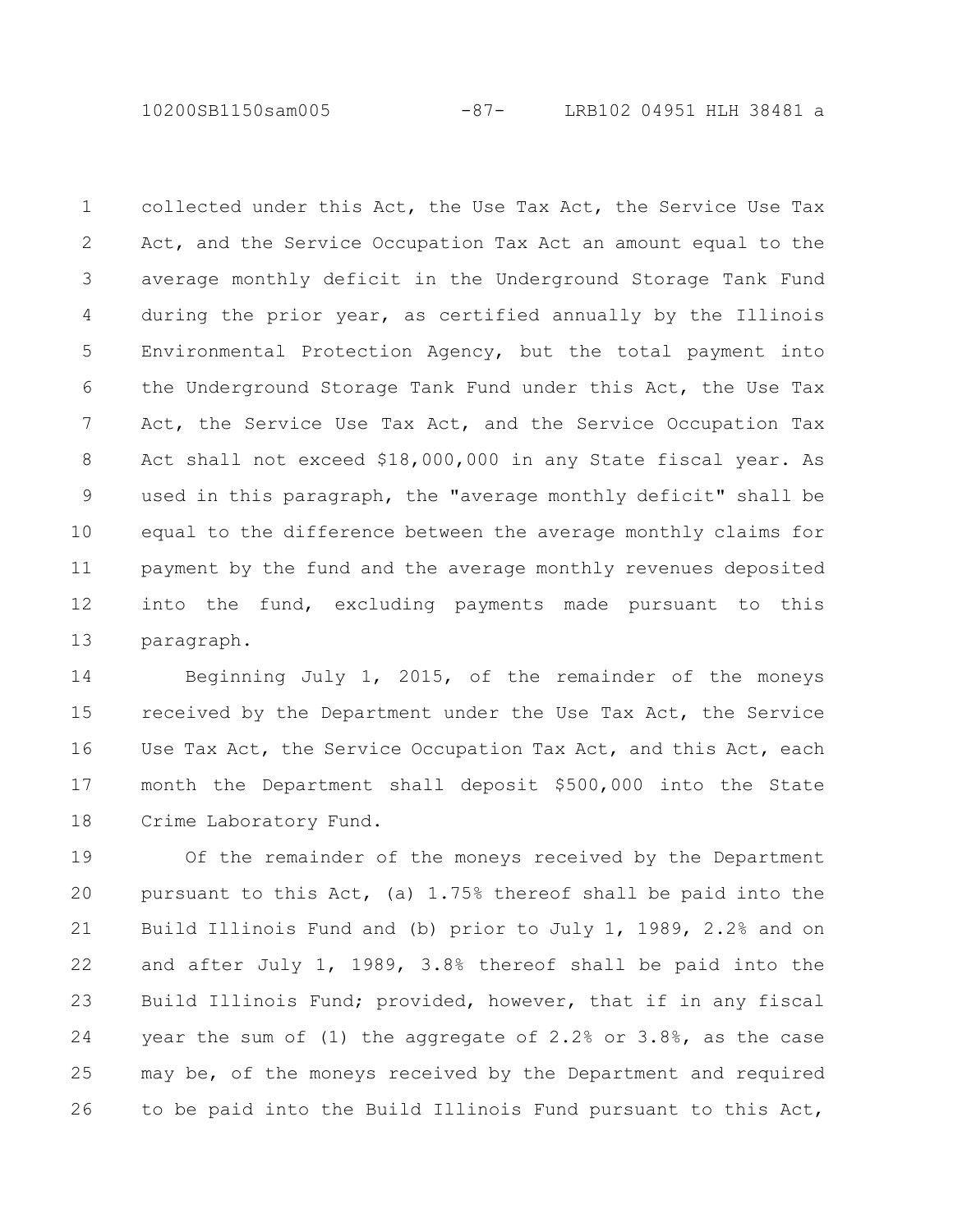10200SB1150sam005 -88- LRB102 04951 HLH 38481 a

Section 9 of the Use Tax Act, Section 9 of the Service Use Tax Act, and Section 9 of the Service Occupation Tax Act, such Acts being hereinafter called the "Tax Acts" and such aggregate of 2.2% or 3.8%, as the case may be, of moneys being hereinafter called the "Tax Act Amount", and (2) the amount transferred to the Build Illinois Fund from the State and Local Sales Tax Reform Fund shall be less than the Annual Specified Amount (as hereinafter defined), an amount equal to the difference shall be immediately paid into the Build Illinois Fund from other moneys received by the Department pursuant to the Tax Acts; the "Annual Specified Amount" means the amounts specified below for fiscal years 1986 through 1993: 

| 13 | Fiscal Year | Annual Specified Amount |
|----|-------------|-------------------------|
| 14 | 1986        | \$54,800,000            |
| 15 | 1987        | \$76,650,000            |
| 16 | 1988        | \$80,480,000            |
| 17 | 1989        | \$88,510,000            |
| 18 | 1990        | \$115,330,000           |
| 19 | 1991        | \$145,470,000           |
| 20 | 1992        | \$182,730,000           |
| 21 | 1993        | \$206, 520, 000;        |

and means the Certified Annual Debt Service Requirement (as defined in Section 13 of the Build Illinois Bond Act) or the Tax Act Amount, whichever is greater, for fiscal year 1994 and each fiscal year thereafter; and further provided, that if on the last business day of any month the sum of (1) the Tax Act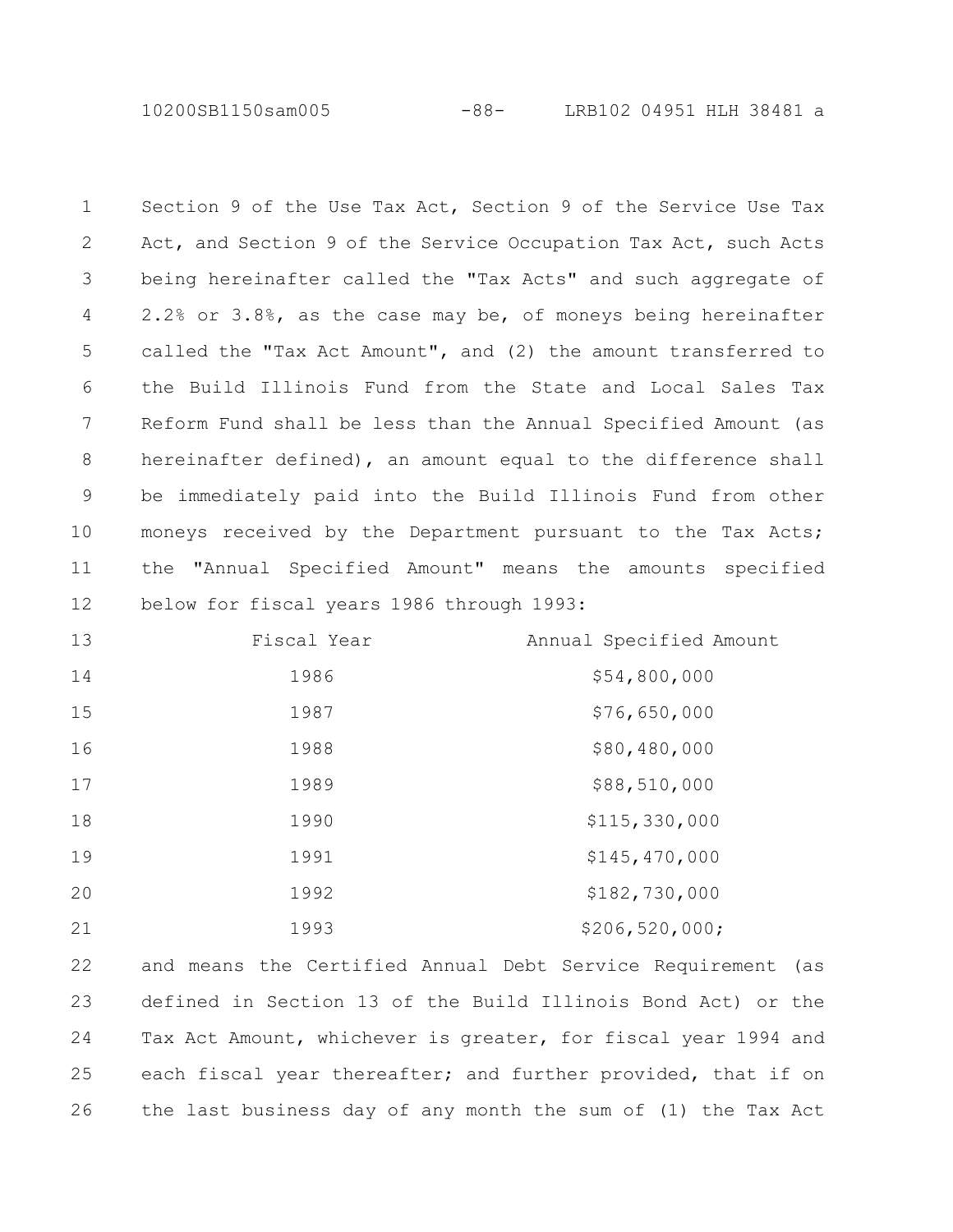10200SB1150sam005 -89- LRB102 04951 HLH 38481 a

Amount required to be deposited into the Build Illinois Bond Account in the Build Illinois Fund during such month and (2) the amount transferred to the Build Illinois Fund from the State and Local Sales Tax Reform Fund shall have been less than 1/12 of the Annual Specified Amount, an amount equal to the difference shall be immediately paid into the Build Illinois Fund from other moneys received by the Department pursuant to the Tax Acts; and, further provided, that in no event shall the payments required under the preceding proviso result in aggregate payments into the Build Illinois Fund pursuant to this clause (b) for any fiscal year in excess of the greater of (i) the Tax Act Amount or (ii) the Annual Specified Amount for such fiscal year. The amounts payable into the Build Illinois Fund under clause (b) of the first sentence in this paragraph shall be payable only until such time as the aggregate amount on deposit under each trust indenture securing Bonds issued and outstanding pursuant to the Build Illinois Bond Act is sufficient, taking into account any future investment income, to fully provide, in accordance with such indenture, for the defeasance of or the payment of the principal of, premium, if any, and interest on the Bonds secured by such indenture and on any Bonds expected to be issued thereafter and all fees and costs payable with respect thereto, all as certified by the Director of the Bureau of the Budget (now Governor's Office of Management and Budget). If on the last business day of any month in which Bonds are outstanding pursuant to the Build 1 2 3 4 5 6 7 8 9 10 11 12 13 14 15 16 17 18 19 20 21 22 23 24 25 26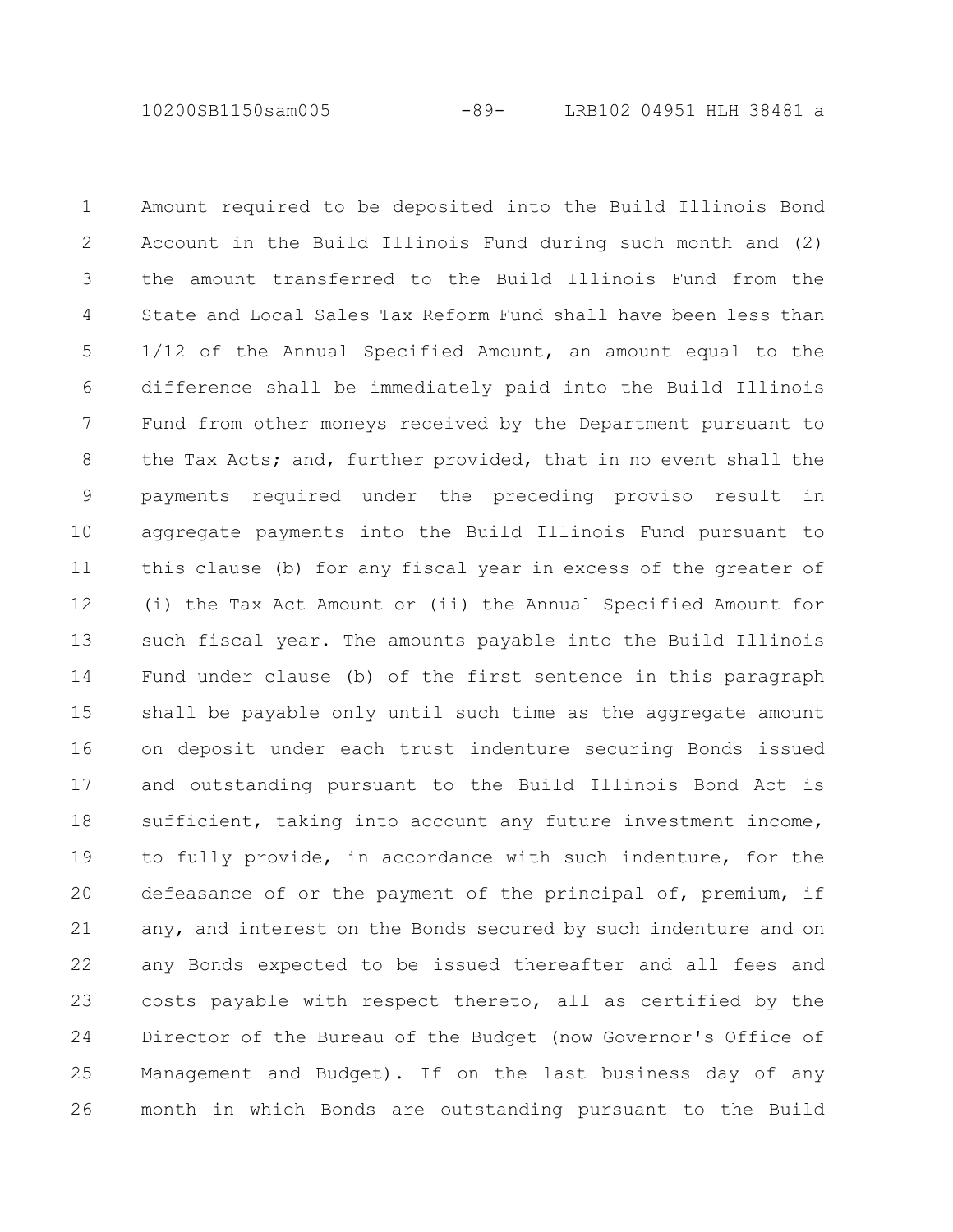10200SB1150sam005 -90- LRB102 04951 HLH 38481 a

Illinois Bond Act, the aggregate of moneys deposited in the Build Illinois Bond Account in the Build Illinois Fund in such month shall be less than the amount required to be transferred in such month from the Build Illinois Bond Account to the Build Illinois Bond Retirement and Interest Fund pursuant to Section 13 of the Build Illinois Bond Act, an amount equal to such deficiency shall be immediately paid from other moneys received by the Department pursuant to the Tax Acts to the Build Illinois Fund; provided, however, that any amounts paid to the Build Illinois Fund in any fiscal year pursuant to this sentence shall be deemed to constitute payments pursuant to clause (b) of the first sentence of this paragraph and shall reduce the amount otherwise payable for such fiscal year pursuant to that clause (b). The moneys received by the Department pursuant to this Act and required to be deposited into the Build Illinois Fund are subject to the pledge, claim and charge set forth in Section 12 of the Build Illinois Bond Act. 1 2 3 4 5 6 7 8 9 10 11 12 13 14 15 16 17 18

Subject to payment of amounts into the Build Illinois Fund as provided in the preceding paragraph or in any amendment thereto hereafter enacted, the following specified monthly installment of the amount requested in the certificate of the Chairman of the Metropolitan Pier and Exposition Authority provided under Section 8.25f of the State Finance Act, but not in excess of sums designated as "Total Deposit", shall be deposited in the aggregate from collections under Section 9 of 19 20 21 22 23 24 25 26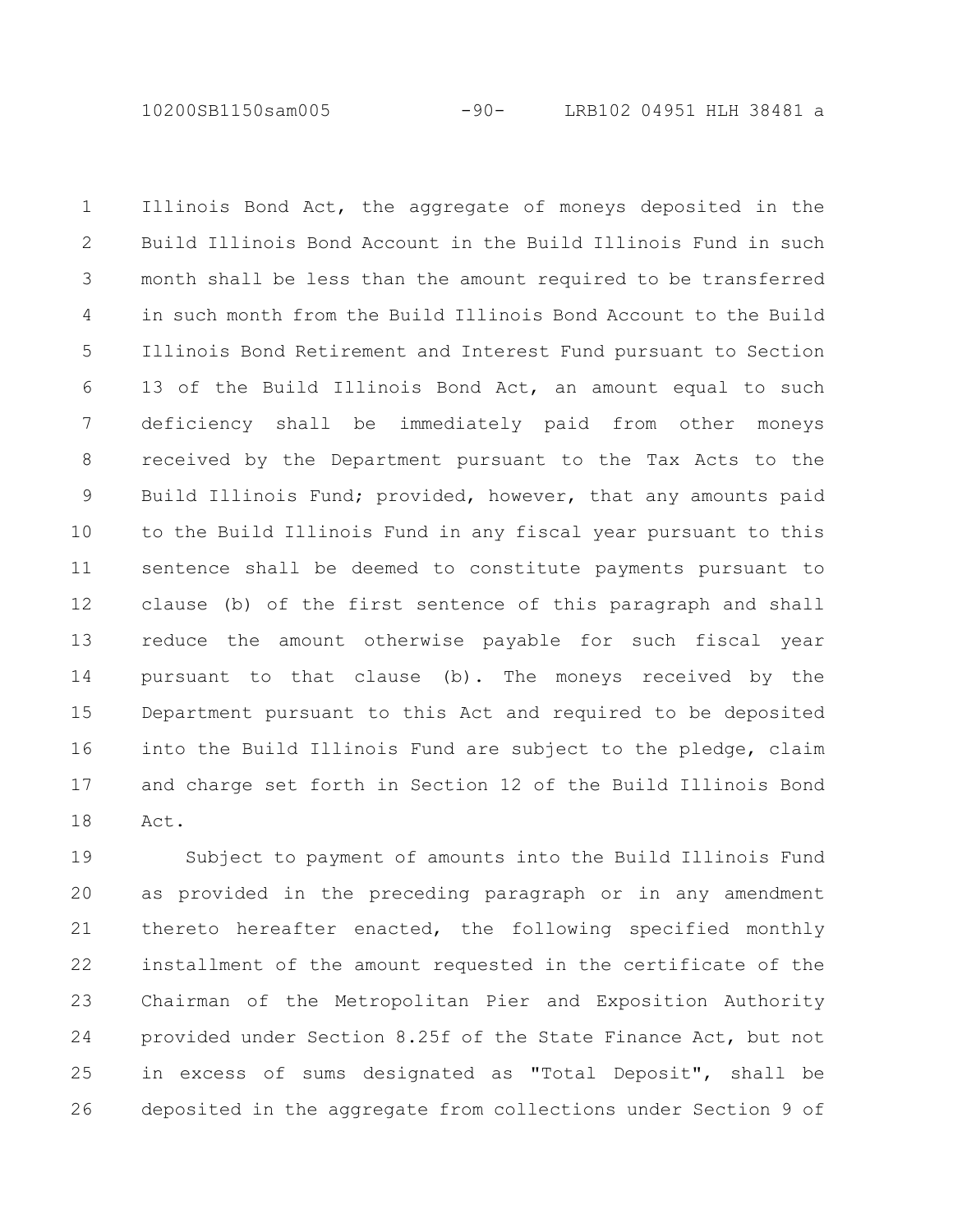10200SB1150sam005 -91- LRB102 04951 HLH 38481 a

the Use Tax Act, Section 9 of the Service Use Tax Act, Section of the Service Occupation Tax Act, and Section 3 of the Retailers' Occupation Tax Act into the McCormick Place Expansion Project Fund in the specified fiscal years. Fiscal Year Total Deposit \$0 53,000,000 1995 58,000,000 61,000,000 1997 64,000,000 68,000,000 71,000,000 75,000,000 80,000,000 93,000,000 99,000,000 103,000,000 108,000,000 113,000,000 119,000,000 126,000,000 132,000,000 139,000,000 146,000,000 153,000,000 161,000,000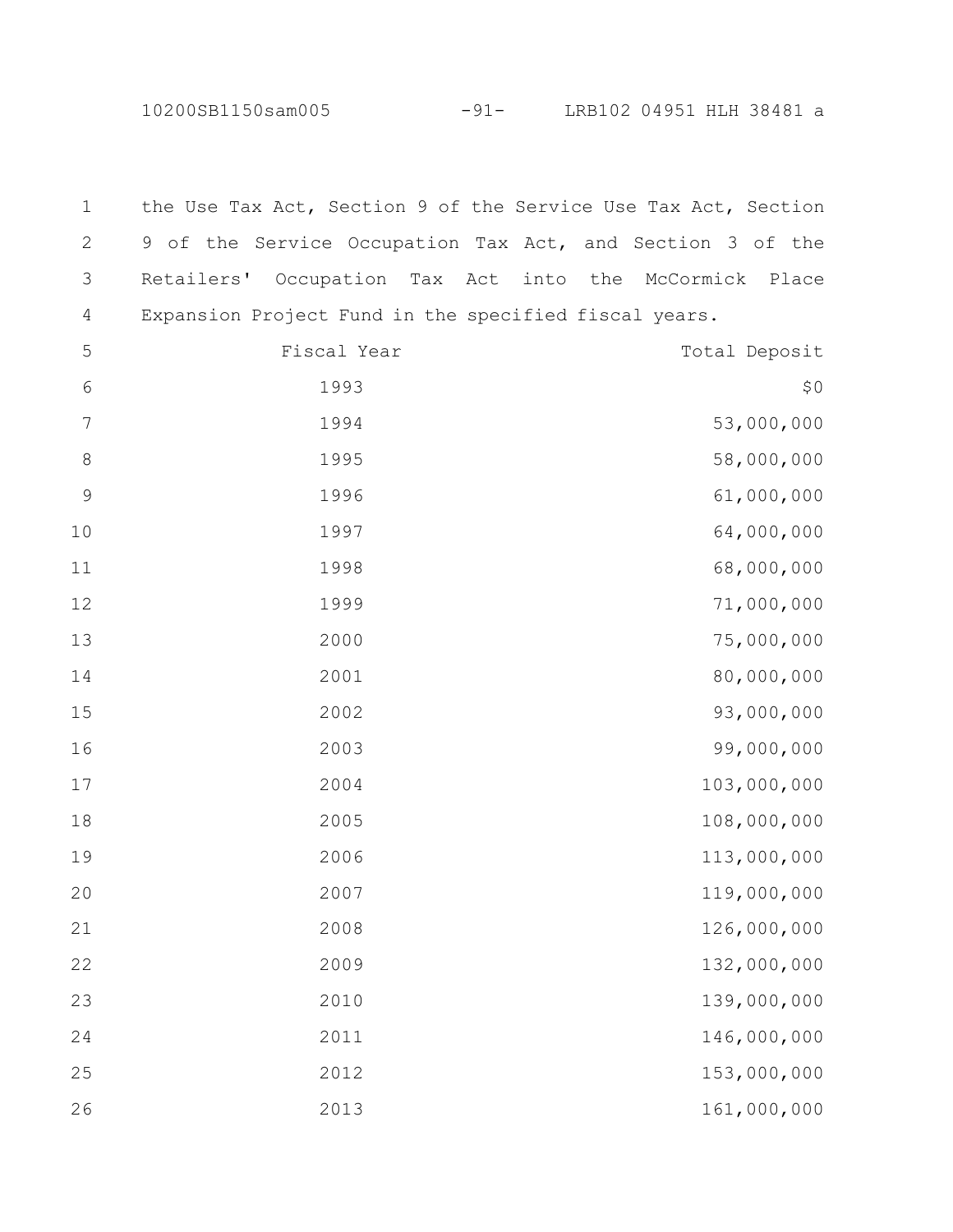10200SB1150sam005 -92- LRB102 04951 HLH 38481 a

| $\mathbf 1$    | 2014                  | 170,000,000 |
|----------------|-----------------------|-------------|
| $\mathbf{2}$   | 2015                  | 179,000,000 |
| $\mathfrak{Z}$ | 2016                  | 189,000,000 |
| $\sqrt{4}$     | 2017                  | 199,000,000 |
| $\mathsf S$    | 2018                  | 210,000,000 |
| $\sqrt{6}$     | 2019                  | 221,000,000 |
| $\sqrt{ }$     | 2020                  | 233,000,000 |
| $\,8\,$        | 2021                  | 300,000,000 |
| $\mathsf 9$    | 2022                  | 300,000,000 |
| $10$           | 2023                  | 300,000,000 |
| $11\,$         | 2024                  | 300,000,000 |
| 12             | 2025                  | 300,000,000 |
| 13             | 2026                  | 300,000,000 |
| 14             | 2027                  | 375,000,000 |
| 15             | 2028                  | 375,000,000 |
| 16             | 2029                  | 375,000,000 |
| 17             | 2030                  | 375,000,000 |
| 18             | 2031                  | 375,000,000 |
| 19             | 2032                  | 375,000,000 |
| 20             | 2033                  | 375,000,000 |
| 21             | 2034                  | 375,000,000 |
| 22             | 2035                  | 375,000,000 |
| 23             | 2036                  | 450,000,000 |
| 24             | and                   |             |
| 25             | each fiscal year      |             |
| 26             | thereafter that bonds |             |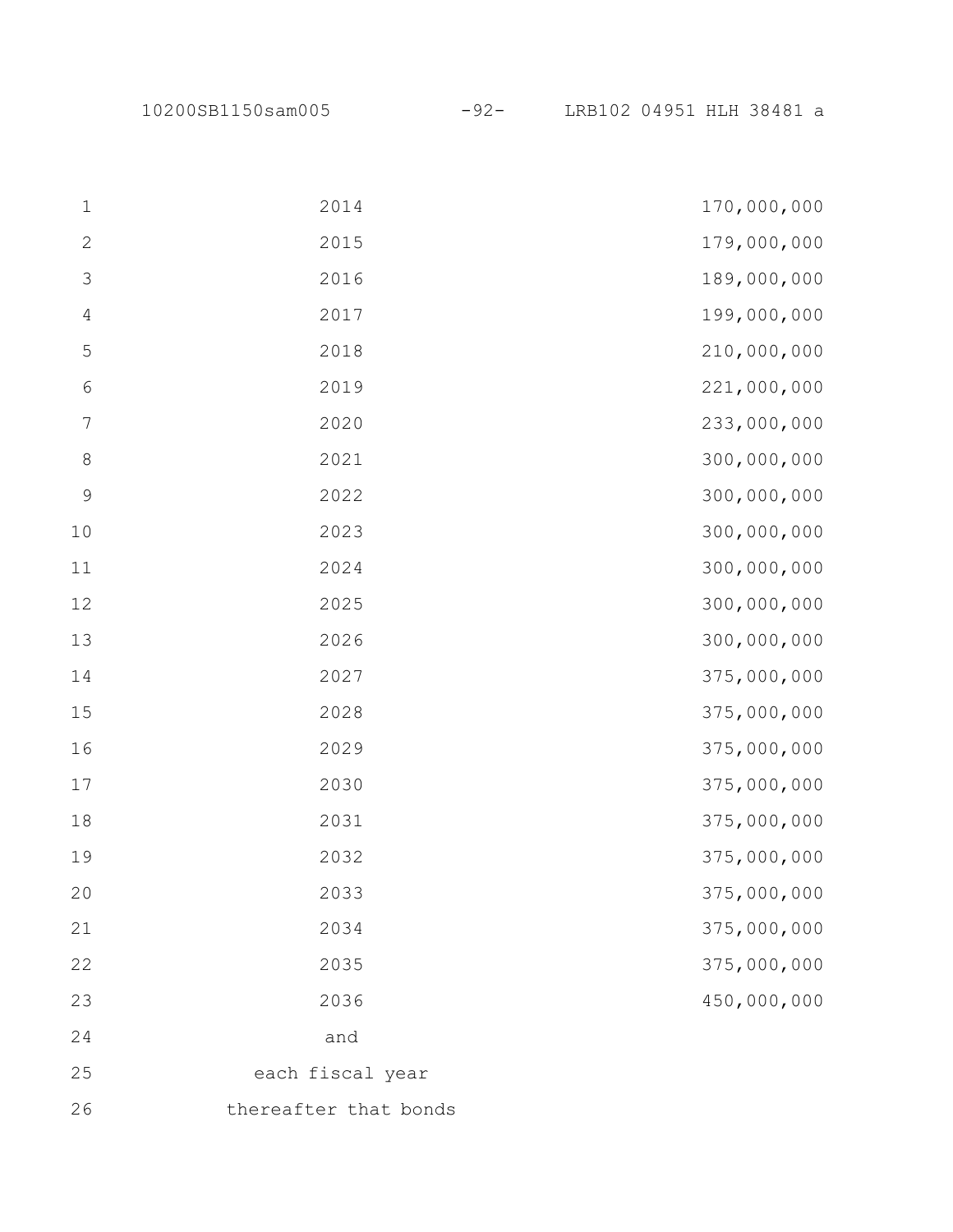| $\overline{1}$ | are outstanding under                                      |
|----------------|------------------------------------------------------------|
| 2              | Section 13.2 of the                                        |
| $\mathcal{S}$  | Metropolitan Pier and                                      |
| $\overline{4}$ | Exposition Authority Act,                                  |
| 5              | but not after fiscal year 2060.                            |
| 6              | Beginning July 20, 1993 and in each month of each fiscal   |
| 7              | year thereafter, one-eighth of the amount requested in the |
| 8              | certificate of the Chairman of the Metropolitan Pier and   |
| 9              | Exposition Authority for that fiscal year, less the amount |

deposited into the McCormick Place Expansion Project Fund by the State Treasurer in the respective month under subsection (g) of Section 13 of the Metropolitan Pier and Exposition Authority Act, plus cumulative deficiencies in the deposits required under this Section for previous months and years, shall be deposited into the McCormick Place Expansion Project Fund, until the full amount requested for the fiscal year, but not in excess of the amount specified above as "Total Deposit", has been deposited. 10 11 12 13 14 15 16 17 18

Subject to payment of amounts into the Capital Projects Fund, the Clean Air Act Permit Fund, the Build Illinois Fund, and the McCormick Place Expansion Project Fund pursuant to the preceding paragraphs or in any amendments thereto hereafter enacted, for aviation fuel sold on or after December 1, 2019, the Department shall each month deposit into the Aviation Fuel Sales Tax Refund Fund an amount estimated by the Department to be required for refunds of the 80% portion of the tax on 19 20 21 22 23 24 25 26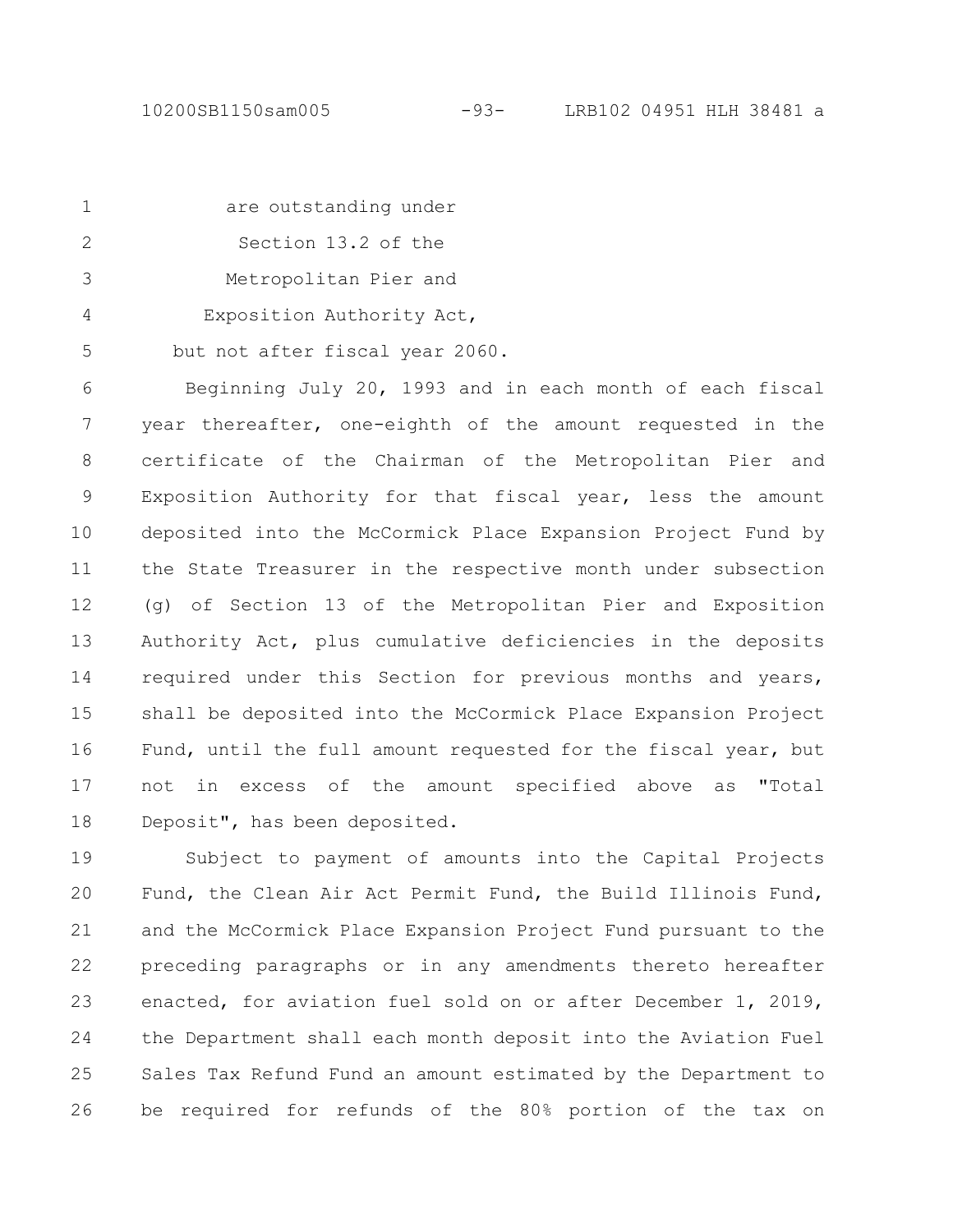10200SB1150sam005 -94- LRB102 04951 HLH 38481 a

aviation fuel under this Act. The Department shall only deposit moneys into the Aviation Fuel Sales Tax Refund Fund under this paragraph for so long as the revenue use requirements of 49 U.S.C. 47107(b) and 49 U.S.C. 47133 are binding on the State. 1 2 3 4 5

Subject to payment of amounts into the Build Illinois Fund and the McCormick Place Expansion Project Fund pursuant to the preceding paragraphs or in any amendments thereto hereafter enacted, beginning July 1, 1993 and ending on September 30, 2013, the Department shall each month pay into the Illinois Tax Increment Fund 0.27% of 80% of the net revenue realized for the preceding month from the 6.25% general rate on the selling price of tangible personal property. 6 7 8 9 10 11 12 13

Subject to payment of amounts into the Build Illinois Fund and the McCormick Place Expansion Project Fund pursuant to the preceding paragraphs or in any amendments thereto hereafter enacted, beginning with the receipt of the first report of taxes paid by an eligible business and continuing for a 25-year period, the Department shall each month pay into the Energy Infrastructure Fund 80% of the net revenue realized from the 6.25% general rate on the selling price of Illinois-mined coal that was sold to an eligible business. For purposes of this paragraph, the term "eligible business" means a new electric generating facility certified pursuant to Section 605-332 of the Department of Commerce and Economic Opportunity Law of the Civil Administrative Code of Illinois. 14 15 16 17 18 19 20 21 22 23 24 25 26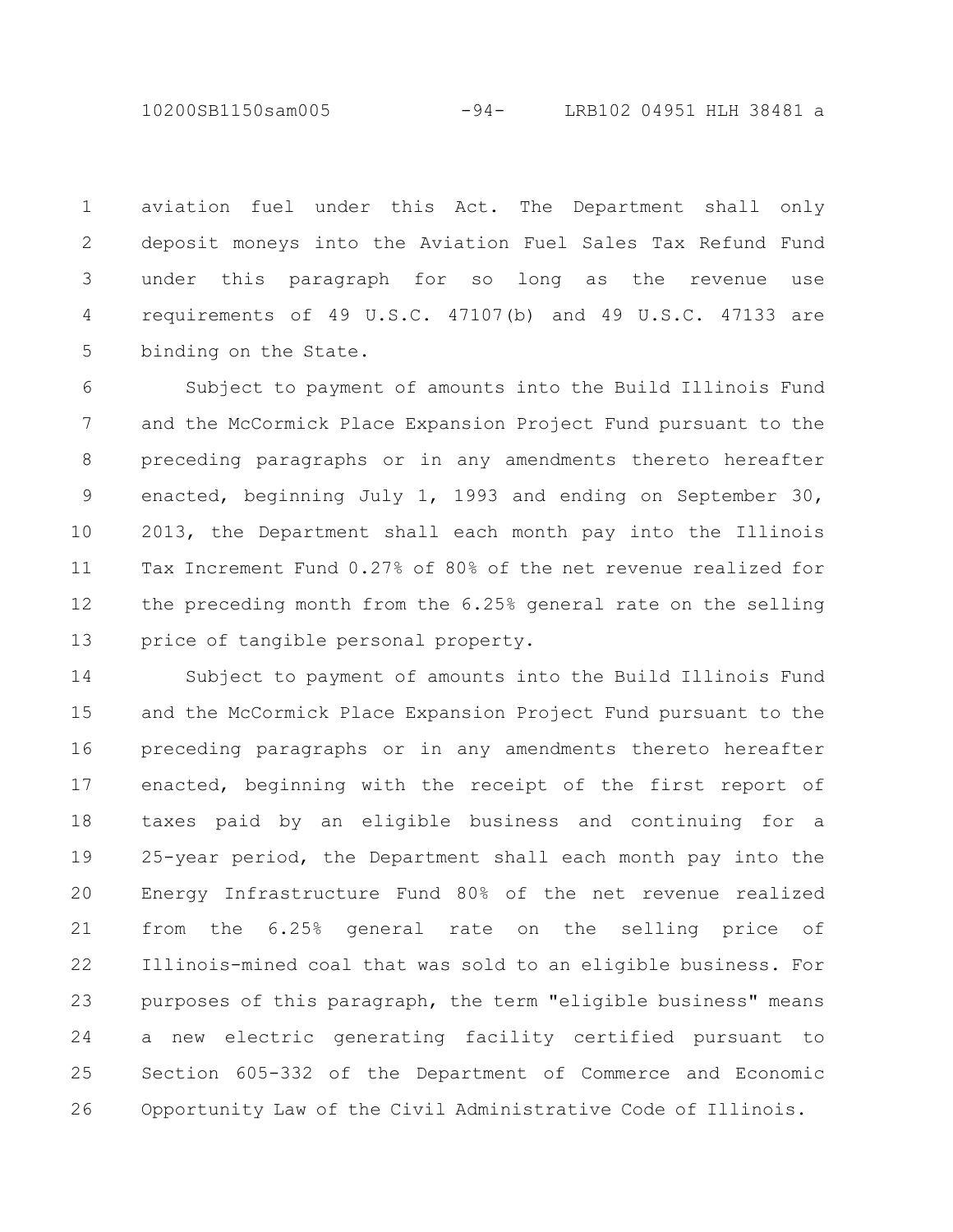10200SB1150sam005 -95- LRB102 04951 HLH 38481 a

Subject to payment of amounts into the Build Illinois Fund, the McCormick Place Expansion Project Fund, the Illinois Tax Increment Fund, and the Energy Infrastructure Fund pursuant to the preceding paragraphs or in any amendments to this Section hereafter enacted, beginning on the first day of the first calendar month to occur on or after August 26, 2014 (the effective date of Public Act 98-1098), each month, from the collections made under Section 9 of the Use Tax Act, Section 9 of the Service Use Tax Act, Section 9 of the Service Occupation Tax Act, and Section 3 of the Retailers' Occupation Tax Act, the Department shall pay into the Tax Compliance and Administration Fund, to be used, subject to appropriation, to fund additional auditors and compliance personnel at the Department of Revenue, an amount equal to 1/12 of 5% of 80% of the cash receipts collected during the preceding fiscal year by the Audit Bureau of the Department under the Use Tax Act, the Service Use Tax Act, the Service Occupation Tax Act, the Retailers' Occupation Tax Act, and associated local occupation and use taxes administered by the Department. 1 2 3 4 5 6 7 8 9 10 11 12 13 14 15 16 17 18 19

Subject to payments of amounts into the Build Illinois Fund, the McCormick Place Expansion Project Fund, the Illinois Tax Increment Fund, the Energy Infrastructure Fund, and the Tax Compliance and Administration Fund as provided in this Section, beginning on July 1, 2018 the Department shall pay each month into the Downstate Public Transportation Fund the moneys required to be so paid under Section 2-3 of the 20 21 22 23 24 25 26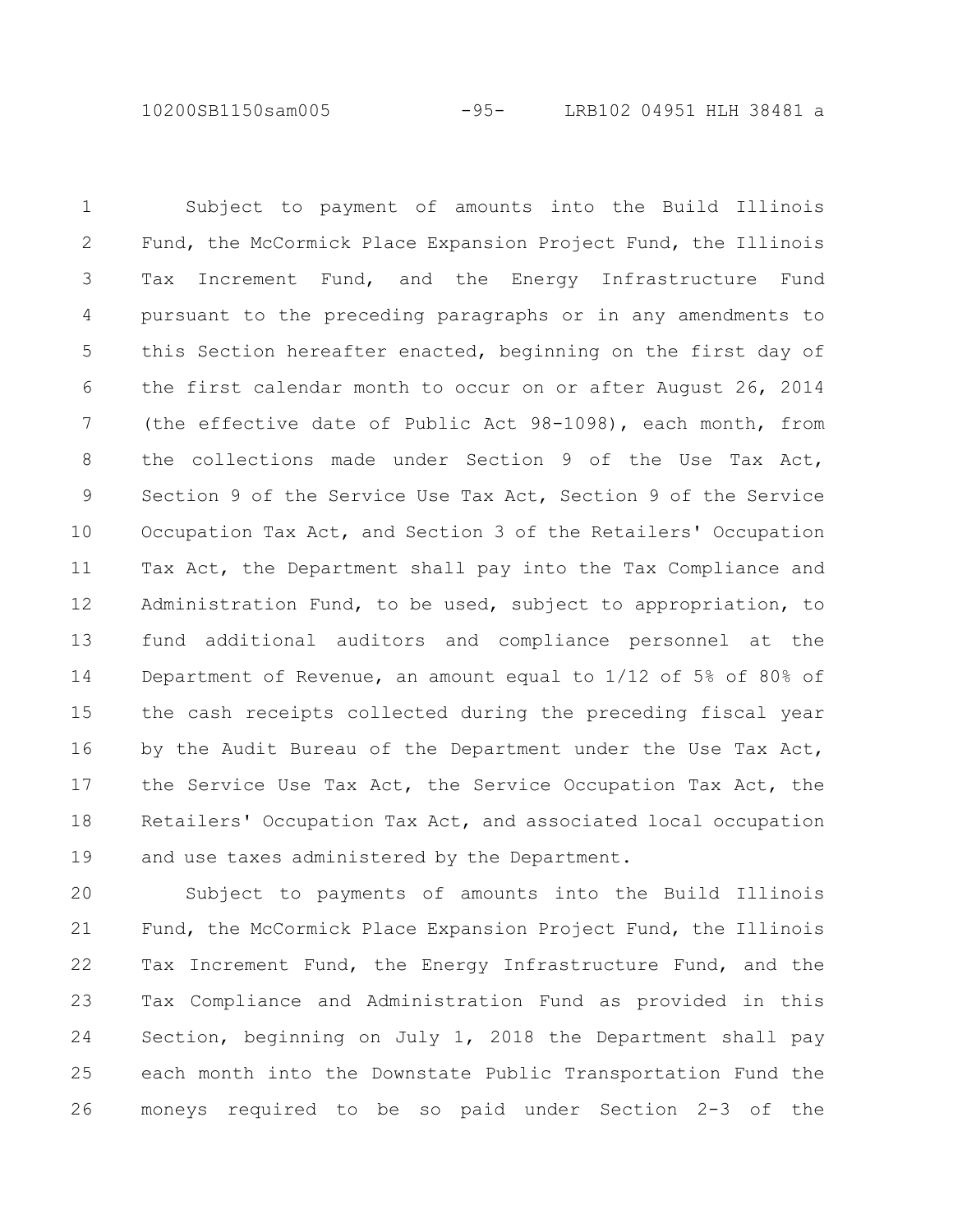Downstate Public Transportation Act. 1

Subject to successful execution and delivery of a public-private agreement between the public agency and private entity and completion of the civic build, beginning on July 1, 2023, of the remainder of the moneys received by the Department under the Use Tax Act, the Service Use Tax Act, the Service Occupation Tax Act, and this Act, the Department shall deposit the following specified deposits in the aggregate from collections under the Use Tax Act, the Service Use Tax Act, the Service Occupation Tax Act, and the Retailers' Occupation Tax Act, as required under Section 8.25g of the State Finance Act for distribution consistent with the Public-Private Partnership for Civic and Transit Infrastructure Project Act. The moneys received by the Department pursuant to this Act and required to be deposited into the Civic and Transit Infrastructure Fund are subject to the pledge, claim and charge set forth in Section 25-55 of the Public-Private Partnership for Civic and Transit Infrastructure Project Act. As used in this paragraph, "civic build", "private entity", "public-private agreement", and "public agency" have the meanings provided in Section 25-10 of the Public-Private Partnership for Civic and Transit Infrastructure Project Act. 2 3 4 5 6 7 8 9 10 11 12 13 14 15 16 17 18 19 20 21 22

| 23 | Fiscal Year Total Deposit |
|----|---------------------------|
| 24 |                           |
| 25 |                           |
| 26 |                           |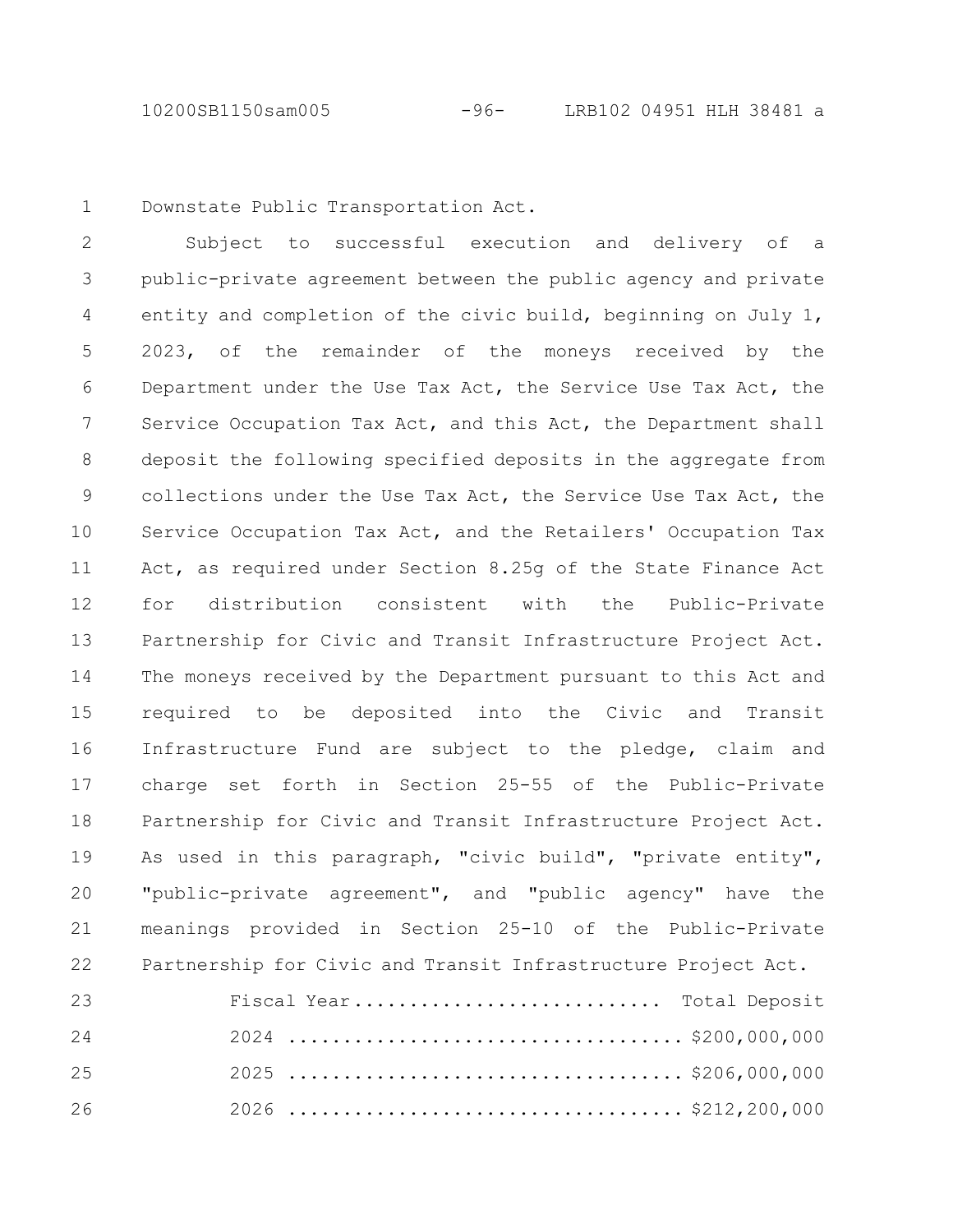| $\mathbf{1}$   |                                                                                                                     |
|----------------|---------------------------------------------------------------------------------------------------------------------|
| 2              |                                                                                                                     |
| 3              |                                                                                                                     |
| $\overline{4}$ |                                                                                                                     |
| 5              |                                                                                                                     |
| 6              |                                                                                                                     |
| $\overline{7}$ | 2033                                                                                                                |
| 8              |                                                                                                                     |
| 9              | 2035                                                                                                                |
| 10             |                                                                                                                     |
| 11             |                                                                                                                     |
| 12             |                                                                                                                     |
| 13             | $\ldots \ldots \ldots \ldots \ldots \ldots \ldots \ldots \ldots \ldots \ldots \ldots \approx 395, 500, 000$<br>2039 |
| 14             | 2040                                                                                                                |
| 15             |                                                                                                                     |
| 16             |                                                                                                                     |
| 17             |                                                                                                                     |
| 18             | Beginning July 1, 2021 and until July 1, 2022, subject to                                                           |
| 19             | payment of amounts into the County and Mass Transit<br>the                                                          |
| 20             | District Fund, the Local Government Tax Fund, the Build                                                             |
| 21             | Illinois Fund, the McCormick Place Expansion Project Fund, the                                                      |
| 22             | Illinois Tax Increment Fund, the Energy Infrastructure Fund,                                                        |
| 23             | and the Tax Compliance and Administration Fund as provided in                                                       |
| 24             | this Section, the Department shall pay each month into the                                                          |
| 25             | Road Fund the amount estimated to represent 16% of the net                                                          |
| 26             | revenue realized from the taxes imposed on motor fuel and                                                           |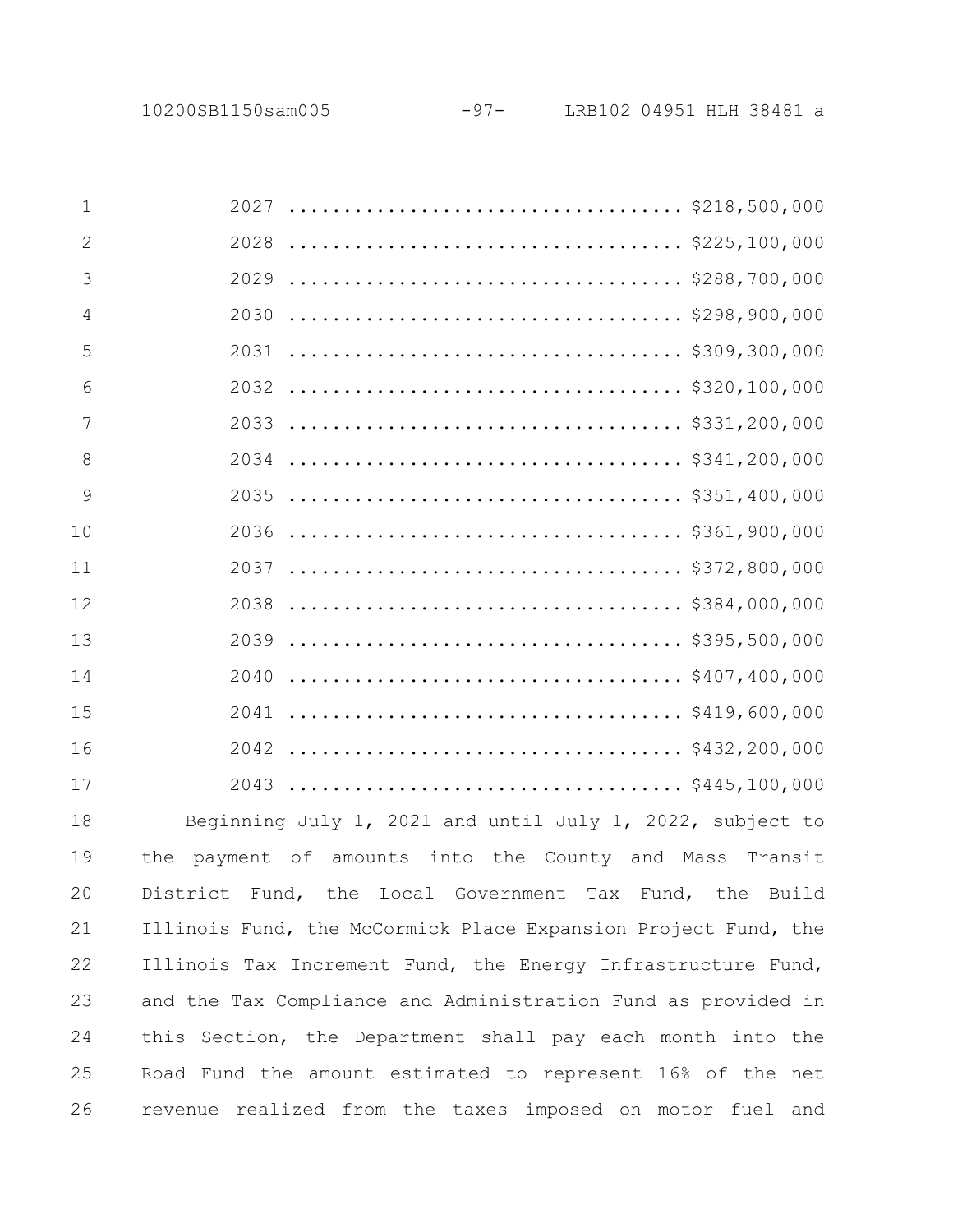10200SB1150sam005 -98- LRB102 04951 HLH 38481 a

gasohol. Beginning July 1, 2022 and until July 1, 2023, subject to the payment of amounts into the County and Mass Transit District Fund, the Local Government Tax Fund, the Build Illinois Fund, the McCormick Place Expansion Project Fund, the Illinois Tax Increment Fund, the Energy Infrastructure Fund, and the Tax Compliance and Administration Fund as provided in this Section, the Department shall pay each month into the Road Fund the amount estimated to represent 32% of the net revenue realized from the taxes imposed on motor fuel and gasohol. Beginning July 1, 2023 and until July 1, 2024, subject to the payment of amounts into the County and Mass Transit District Fund, the Local Government Tax Fund, the Build Illinois Fund, the McCormick Place Expansion Project Fund, the Illinois Tax Increment Fund, the Energy Infrastructure Fund, and the Tax Compliance and Administration Fund as provided in this Section, the Department shall pay each month into the Road Fund the amount estimated to represent 48% of the net revenue realized from the taxes imposed on motor fuel and gasohol. Beginning July 1, 2024 and until July 1, 2025, subject to the payment of amounts into the County and Mass Transit District Fund, the Local Government Tax Fund, the Build Illinois Fund, the McCormick Place Expansion Project Fund, the Illinois Tax Increment Fund, the Energy Infrastructure Fund, and the Tax Compliance and Administration Fund as provided in this Section, the Department shall pay each month into the Road Fund the amount 1 2 3 4 5 6 7 8 9 10 11 12 13 14 15 16 17 18 19 20 21 22 23 24 25 26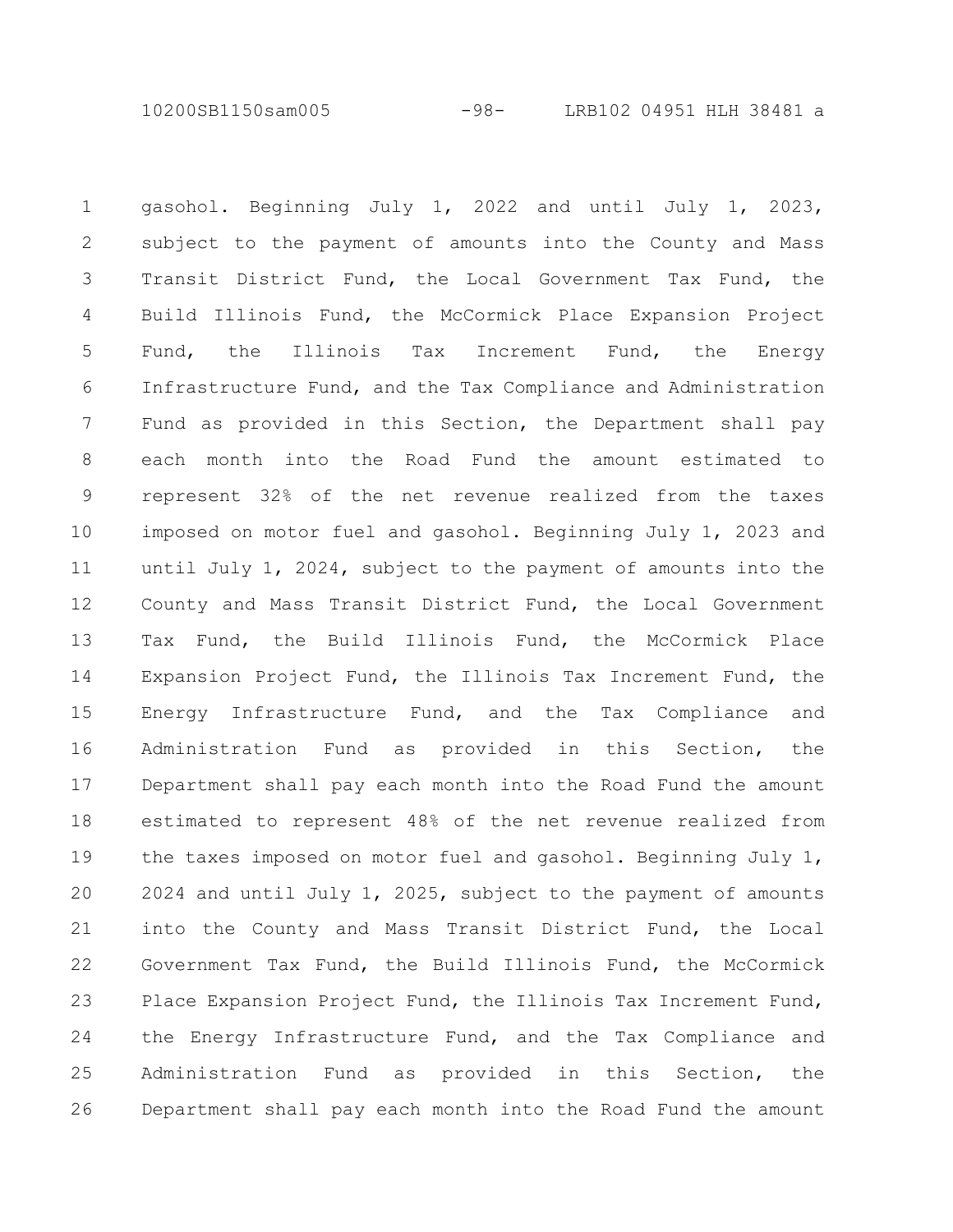10200SB1150sam005 -99- LRB102 04951 HLH 38481 a

estimated to represent 64% of the net revenue realized from the taxes imposed on motor fuel and gasohol. Beginning on July 1, 2025, subject to the payment of amounts into the County and Mass Transit District Fund, the Local Government Tax Fund, the Build Illinois Fund, the McCormick Place Expansion Project Fund, the Illinois Tax Increment Fund, the Energy Infrastructure Fund, and the Tax Compliance and Administration Fund as provided in this Section, the Department shall pay each month into the Road Fund the amount estimated to represent 80% of the net revenue realized from the taxes imposed on motor fuel and gasohol. As used in this paragraph "motor fuel" has the meaning given to that term in Section 1.1 of the Motor Fuel Tax Act, and "gasohol" has the meaning given to that term in Section 3-40 of the Use Tax Act. 1 2 3 4 5 6 7 8 9 10 11 12 13 14

Of the remainder of the moneys received by the Department pursuant to this Act, 75% thereof shall be paid into the State Treasury and 25% shall be reserved in a special account and used only for the transfer to the Common School Fund as part of the monthly transfer from the General Revenue Fund in accordance with Section 8a of the State Finance Act. 15 16 17 18 19 20

The Department may, upon separate written notice to a taxpayer, require the taxpayer to prepare and file with the Department on a form prescribed by the Department within not less than 60 days after receipt of the notice an annual information return for the tax year specified in the notice. Such annual return to the Department shall include a statement 21 22 23 24 25 26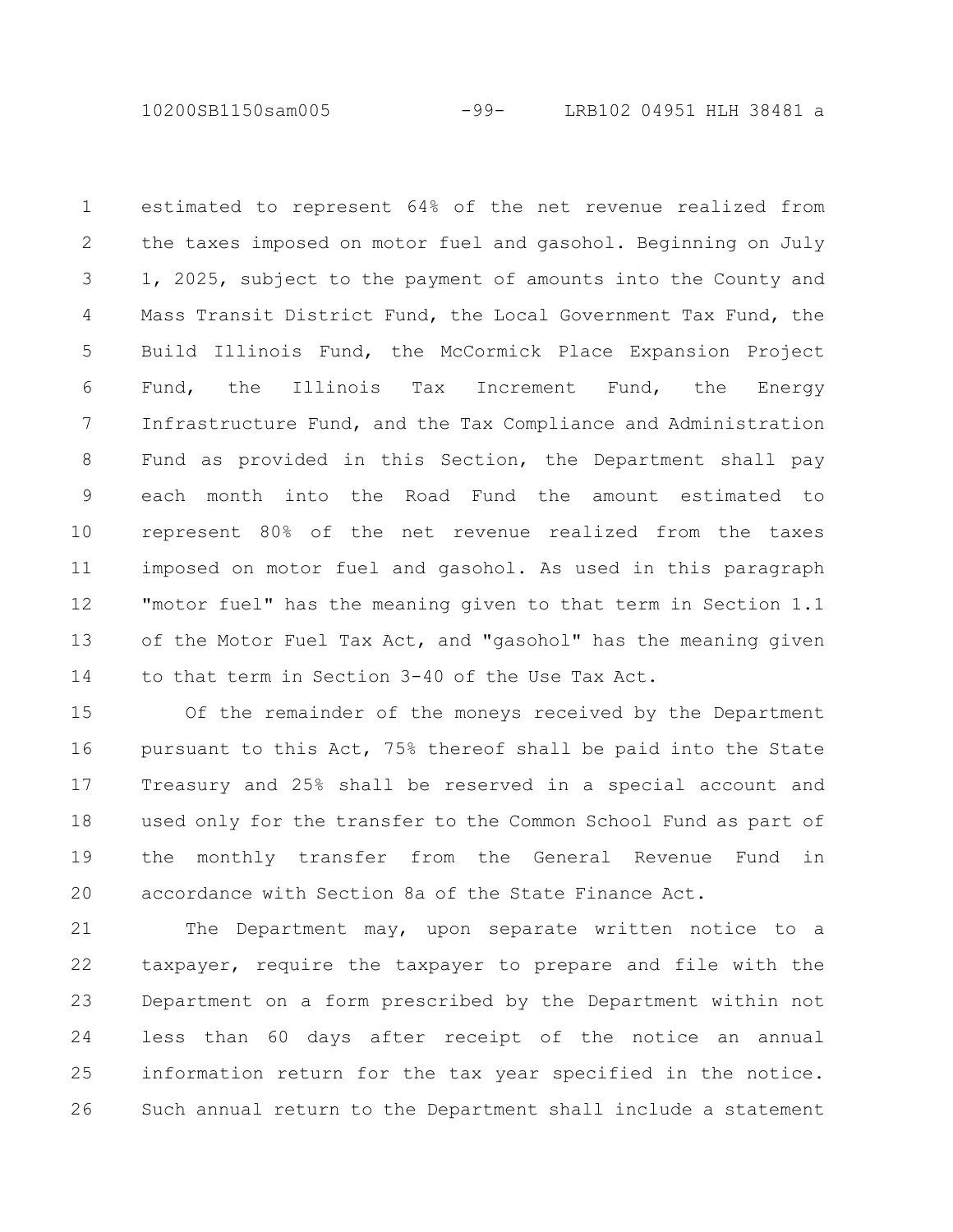10200SB1150sam005 -100- LRB102 04951 HLH 38481 a

of gross receipts as shown by the retailer's last Federal income tax return. If the total receipts of the business as reported in the Federal income tax return do not agree with the gross receipts reported to the Department of Revenue for the same period, the retailer shall attach to his annual return a schedule showing a reconciliation of the 2 amounts and the reasons for the difference. The retailer's annual return to the Department shall also disclose the cost of goods sold by the retailer during the year covered by such return, opening and closing inventories of such goods for such year, costs of goods used from stock or taken from stock and given away by the retailer during such year, payroll information of the retailer's business during such year and any additional reasonable information which the Department deems would be helpful in determining the accuracy of the monthly, quarterly or annual returns filed by such retailer as provided for in this Section. 1 2 3 4 5 6 7 8 9 10 11 12 13 14 15 16 17

If the annual information return required by this Section is not filed when and as required, the taxpayer shall be liable as follows: 18 19 20

(i) Until January 1, 1994, the taxpayer shall be liable for a penalty equal to 1/6 of 1% of the tax due from such taxpayer under this Act during the period to be covered by the annual return for each month or fraction of a month until such return is filed as required, the penalty to be assessed and collected in the same manner as 21 22 23 24 25 26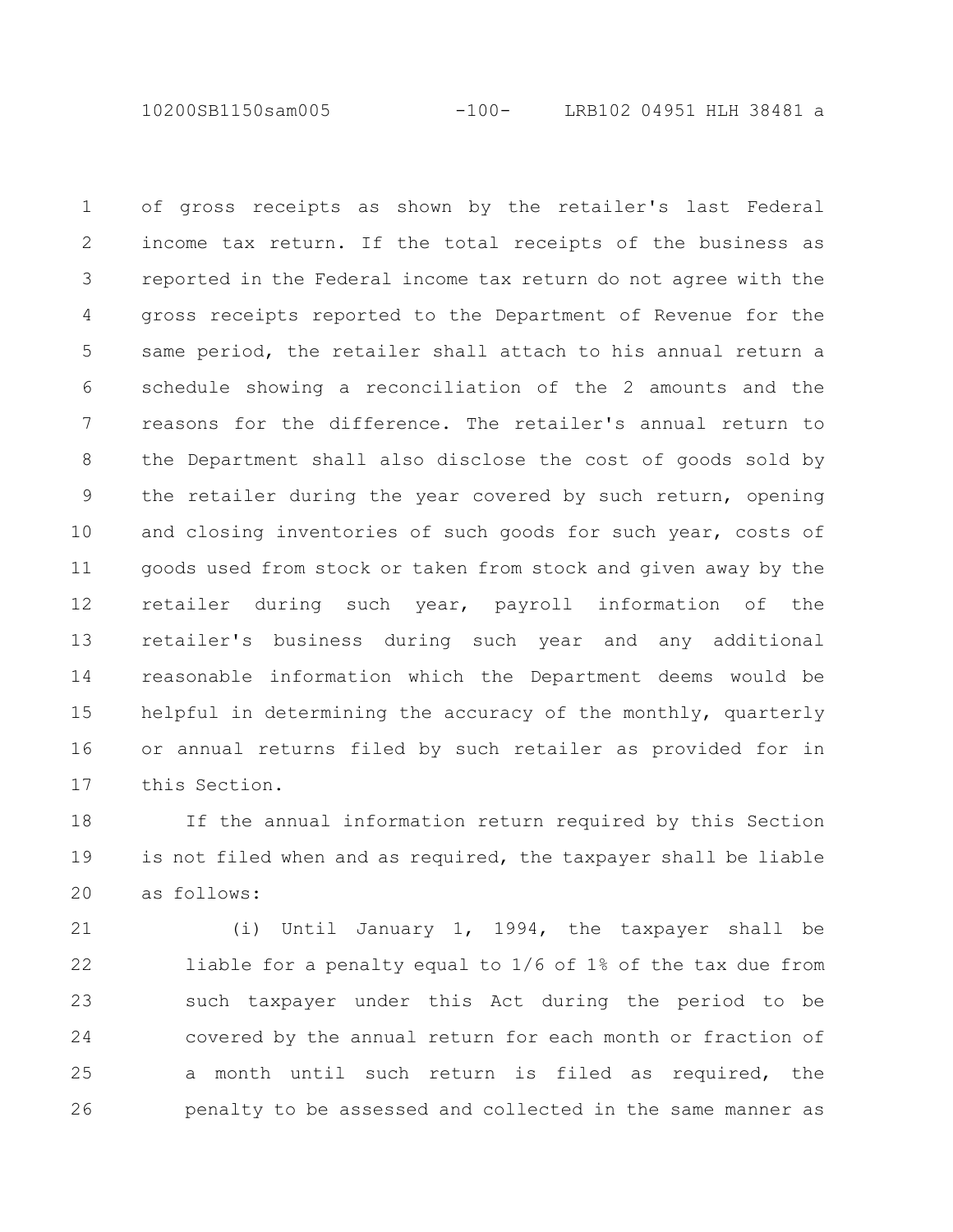1

any other penalty provided for in this Act.

(ii) On and after January 1, 1994, the taxpayer shall be liable for a penalty as described in Section 3-4 of the Uniform Penalty and Interest Act. 2 3 4

The chief executive officer, proprietor, owner or highest ranking manager shall sign the annual return to certify the accuracy of the information contained therein. Any person who willfully signs the annual return containing false or inaccurate information shall be guilty of perjury and punished accordingly. The annual return form prescribed by the Department shall include a warning that the person signing the return may be liable for perjury. 5 6 7 8 9 10 11 12

The provisions of this Section concerning the filing of an annual information return do not apply to a retailer who is not required to file an income tax return with the United States Government. 13 14 15 16

As soon as possible after the first day of each month, upon certification of the Department of Revenue, the Comptroller shall order transferred and the Treasurer shall transfer from the General Revenue Fund to the Motor Fuel Tax Fund an amount equal to 1.7% of 80% of the net revenue realized under this Act for the second preceding month. Beginning April 1, 2000, this transfer is no longer required and shall not be made. 17 18 19 20 21 22 23

Net revenue realized for a month shall be the revenue collected by the State pursuant to this Act, less the amount paid out during that month as refunds to taxpayers for 24 25 26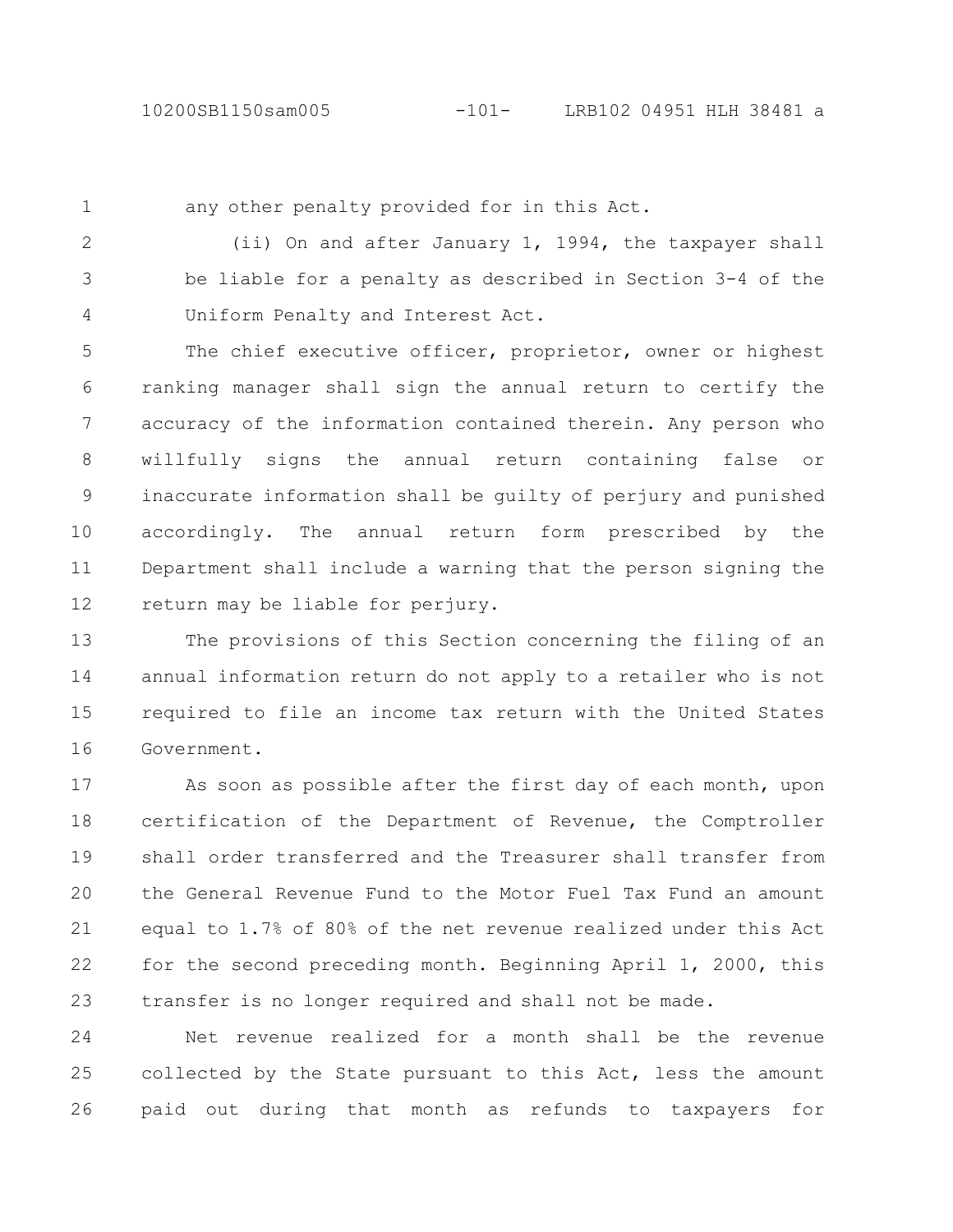```
overpayment of liability.
1
```
For greater simplicity of administration, manufacturers, importers and wholesalers whose products are sold at retail in Illinois by numerous retailers, and who wish to do so, may assume the responsibility for accounting and paying to the Department all tax accruing under this Act with respect to such sales, if the retailers who are affected do not make written objection to the Department to this arrangement. 2 3 4 5 6 7 8

Any person who promotes, organizes, provides retail selling space for concessionaires or other types of sellers at the Illinois State Fair, DuQuoin State Fair, county fairs, local fairs, art shows, flea markets and similar exhibitions or events, including any transient merchant as defined by Section 2 of the Transient Merchant Act of 1987, is required to file a report with the Department providing the name of the merchant's business, the name of the person or persons engaged in merchant's business, the permanent address and Illinois Retailers Occupation Tax Registration Number of the merchant, the dates and location of the event and other reasonable information that the Department may require. The report must be filed not later than the 20th day of the month next following the month during which the event with retail sales was held. Any person who fails to file a report required by this Section commits a business offense and is subject to a fine not to exceed \$250. 9 10 11 12 13 14 15 16 17 18 19 20 21 22 23 24 25

26

Any person engaged in the business of selling tangible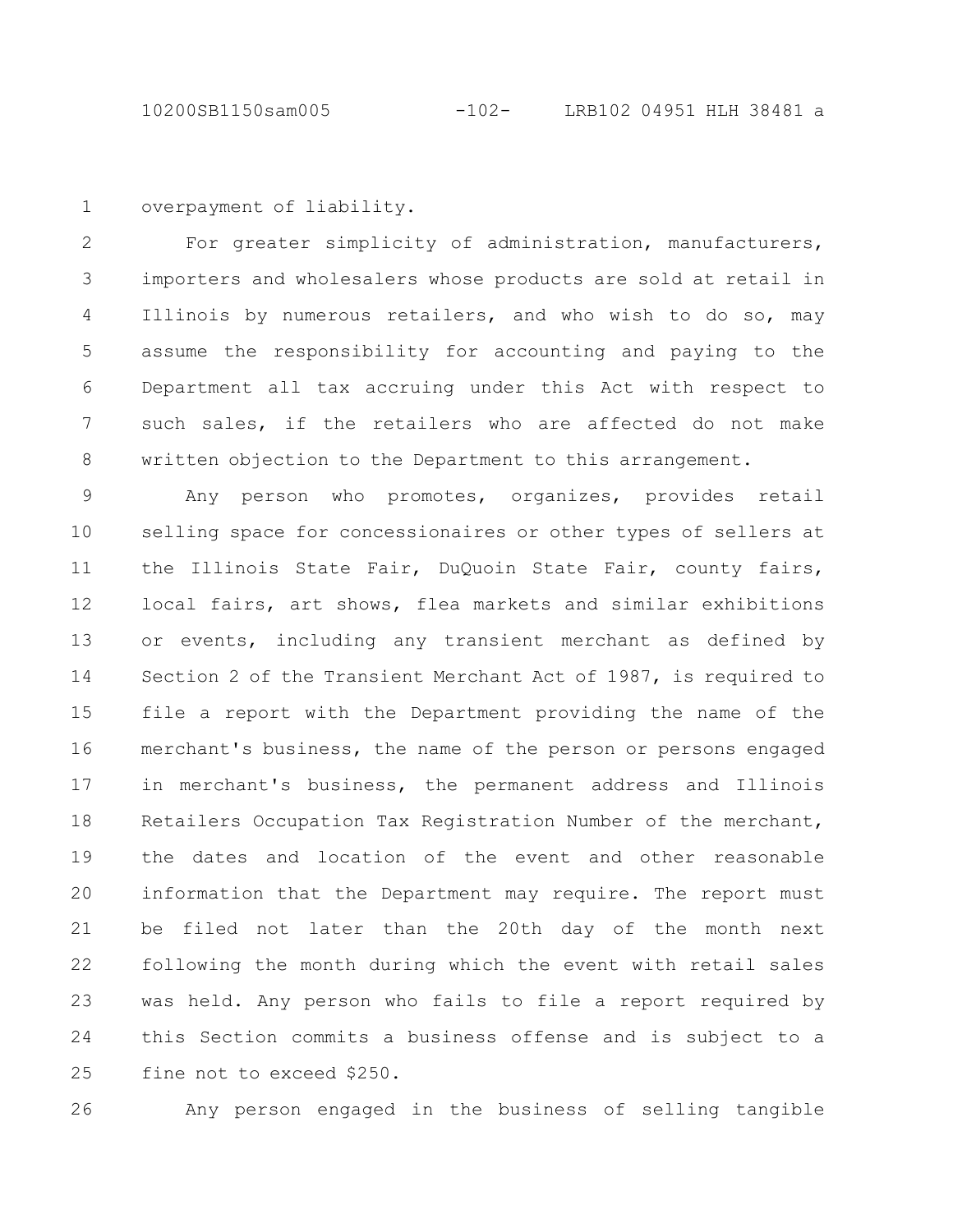10200SB1150sam005 -103- LRB102 04951 HLH 38481 a

personal property at retail as a concessionaire or other type of seller at the Illinois State Fair, county fairs, art shows, flea markets and similar exhibitions or events, or any transient merchants, as defined by Section 2 of the Transient Merchant Act of 1987, may be required to make a daily report of the amount of such sales to the Department and to make a daily payment of the full amount of tax due. The Department shall impose this requirement when it finds that there is a significant risk of loss of revenue to the State at such an exhibition or event. Such a finding shall be based on evidence that a substantial number of concessionaires or other sellers who are not residents of Illinois will be engaging in the business of selling tangible personal property at retail at the exhibition or event, or other evidence of a significant risk of loss of revenue to the State. The Department shall notify concessionaires and other sellers affected by the imposition of this requirement. In the absence of notification by the Department, the concessionaires and other sellers shall file their returns as otherwise required in this Section. (Source: P.A. 101-10, Article 15, Section 15-25, eff. 6-5-19; 101-10, Article 25, Section 25-120, eff. 6-5-19; 101-27, eff. 6-25-19; 101-32, eff. 6-28-19; 101-604, eff. 12-13-19; 101-636, eff. 6-10-20; 102-634, eff. 8-27-21; revised 1 2 3 4 5 6 7 8 9 10 11 12 13 14 15 16 17 18 19 20 21 22 23

 $12 - 7 - 21.$ 24

25

Section 25-15. The State Finance Act is amended by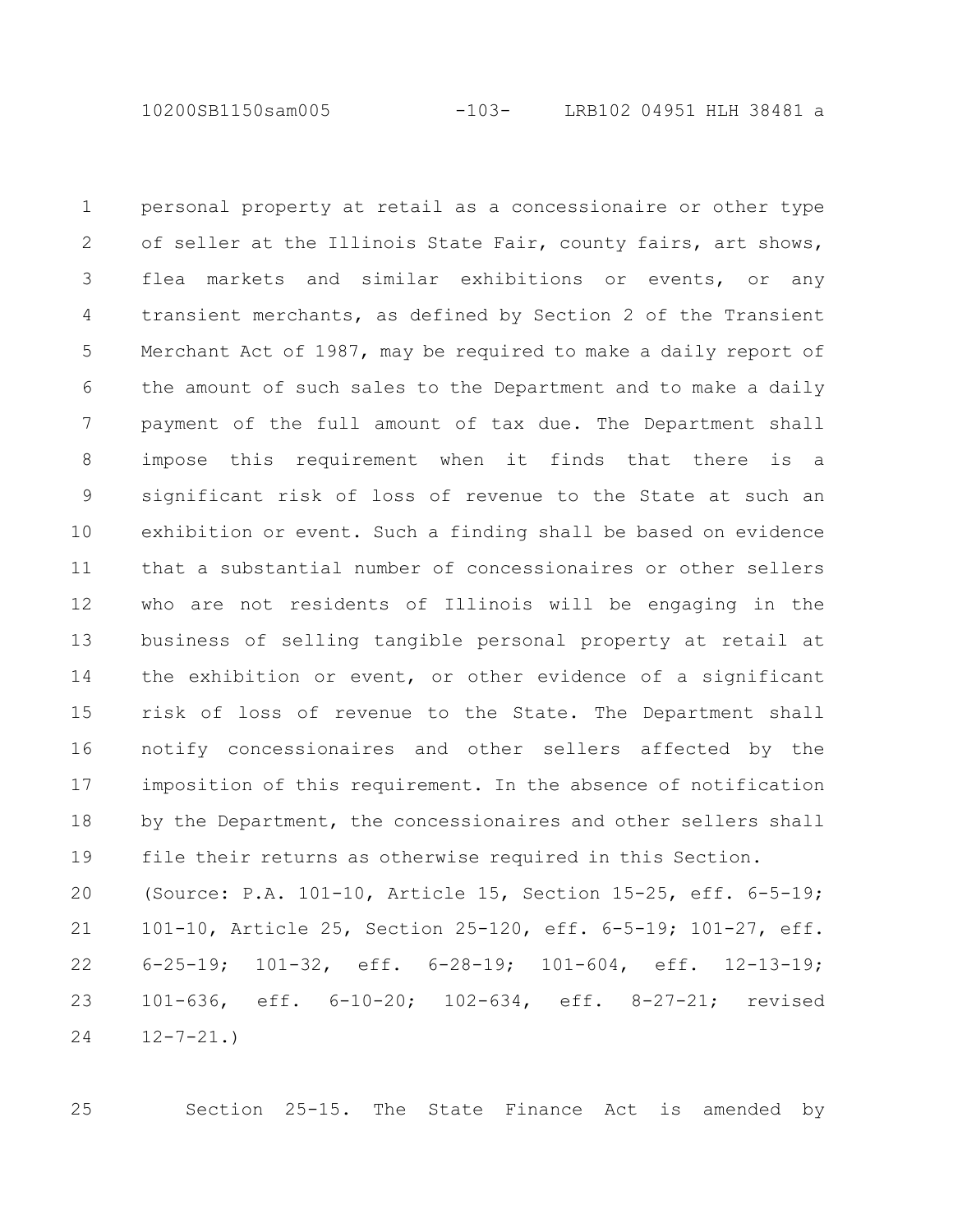changing Sections 6z-18 and 6z-20 as follows: 1

(30 ILCS 105/6z-18) (from Ch. 127, par. 142z-18) 2

Sec. 6z-18. Local Government Tax Fund. A portion of the money paid into the Local Government Tax Fund from sales of tangible personal property taxed at the 1% rate under the Retailers' Occupation Tax Act and the Service Occupation Tax Act, which occurred in municipalities, shall be distributed to each municipality based upon the sales which occurred in that municipality. The remainder shall be distributed to each county based upon the sales which occurred in the unincorporated area of that county. 3 4 5 6 7 8 9 10 11

A portion of the money paid into the Local Government Tax Fund from the 6.25% general use tax rate on the selling price of tangible personal property which is purchased outside Illinois at retail from a retailer and which is titled or registered by any agency of this State's government shall be distributed to municipalities as provided in this paragraph. Each municipality shall receive the amount attributable to sales for which Illinois addresses for titling or registration purposes are given as being in such municipality. The remainder of the money paid into the Local Government Tax Fund from such sales shall be distributed to counties. Each county shall receive the amount attributable to sales for which Illinois addresses for titling or registration purposes are given as being located in the unincorporated area of such 12 13 14 15 16 17 18 19 20 21 22 23 24 25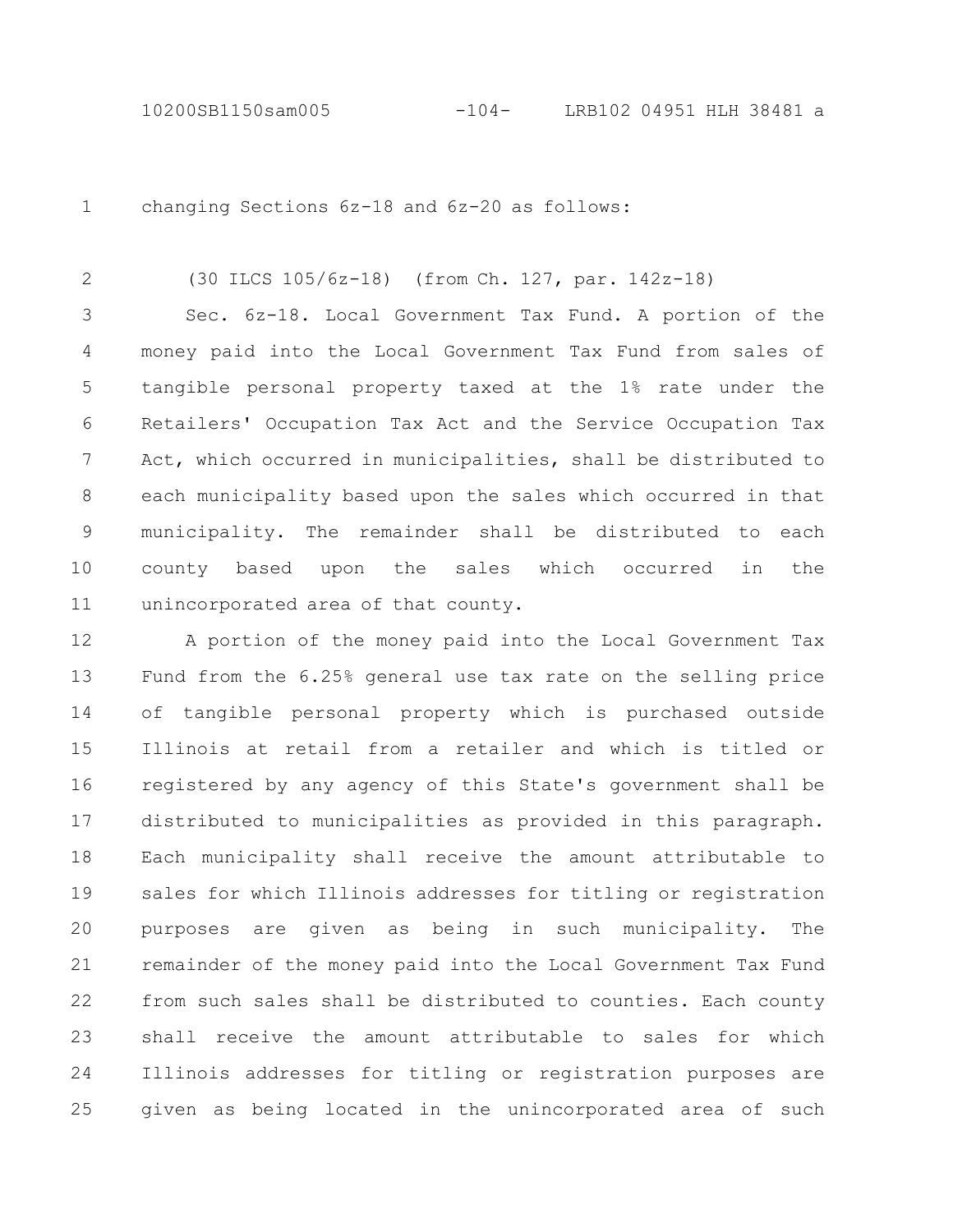county. 1

A portion of the money paid into the Local Government Tax Fund from the 6.25% general rate (and, beginning July 1, 2000 and through December 31, 2000, the 1.25% rate on motor fuel and gasohol, and beginning on August 6, 2010 through August 15, 2010, and beginning again on August 5, 2022 through August 14, 2022, the 1.25% rate on sales tax holiday items) on sales subject to taxation under the Retailers' Occupation Tax Act and the Service Occupation Tax Act, which occurred in municipalities, shall be distributed to each municipality, based upon the sales which occurred in that municipality. The remainder shall be distributed to each county, based upon the sales which occurred in the unincorporated area of such county. 2 3 4 5 6 7 8 9 10 11 12 13 14

For the purpose of determining allocation to the local government unit, a retail sale by a producer of coal or other mineral mined in Illinois is a sale at retail at the place where the coal or other mineral mined in Illinois is extracted from the earth. This paragraph does not apply to coal or other mineral when it is delivered or shipped by the seller to the purchaser at a point outside Illinois so that the sale is exempt under the United States Constitution as a sale in interstate or foreign commerce. 15 16 17 18 19 20 21 22 23

Whenever the Department determines that a refund of money paid into the Local Government Tax Fund should be made to a claimant instead of issuing a credit memorandum, the 24 25 26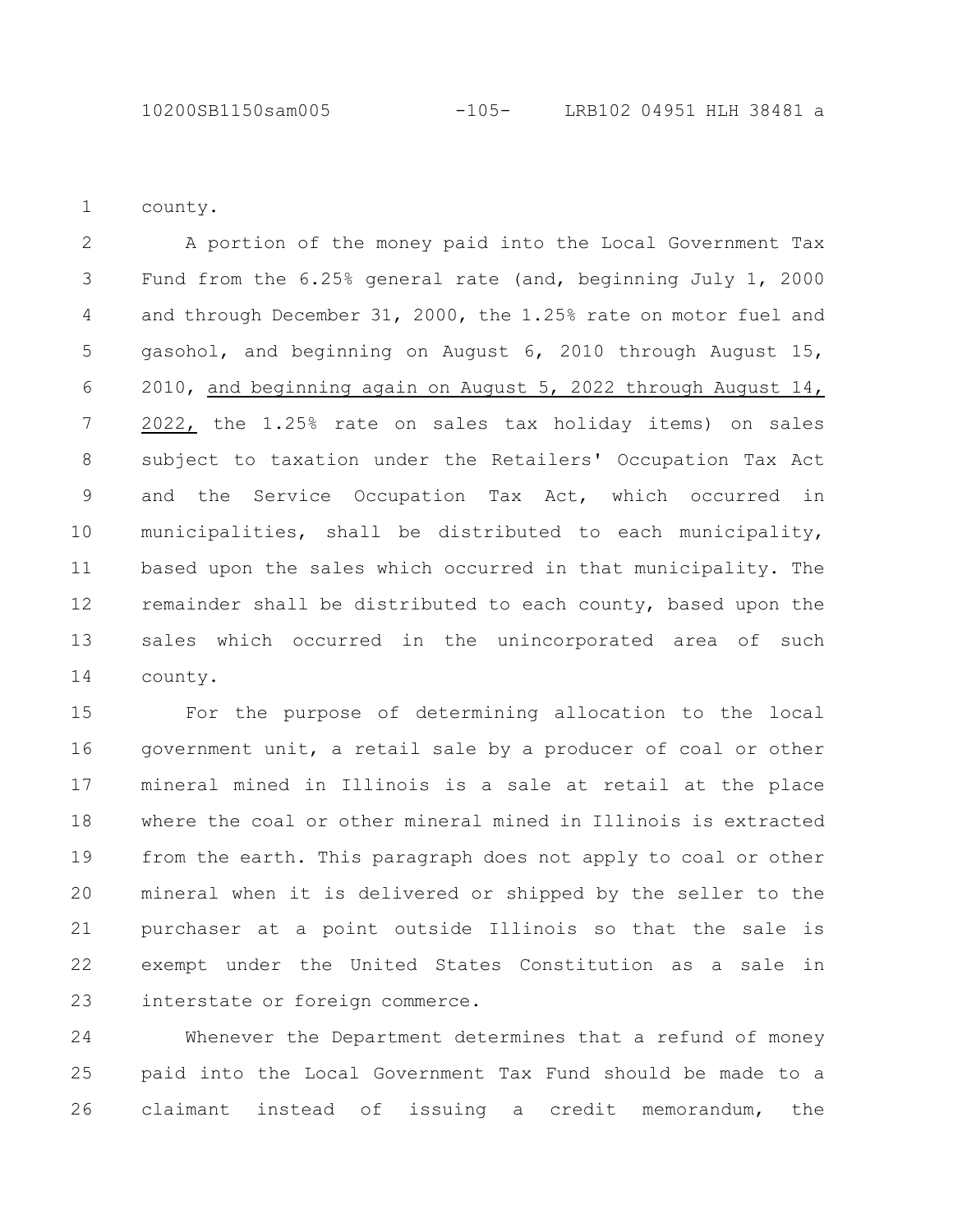10200SB1150sam005 -106- LRB102 04951 HLH 38481 a

Department shall notify the State Comptroller, who shall cause the order to be drawn for the amount specified, and to the person named, in such notification from the Department. Such refund shall be paid by the State Treasurer out of the Local Government Tax Fund. 1 2 3 4 5

As soon as possible after the first day of each month, beginning January 1, 2011, upon certification of the Department of Revenue, the Comptroller shall order transferred, and the Treasurer shall transfer, to the STAR Bonds Revenue Fund the local sales tax increment, as defined in the Innovation Development and Economy Act, collected during the second preceding calendar month for sales within a STAR bond district and deposited into the Local Government Tax Fund, less 3% of that amount, which shall be transferred into the Tax Compliance and Administration Fund and shall be used by the Department, subject to appropriation, to cover the costs of the Department in administering the Innovation Development and Economy Act. 6 7 8 9 10 11 12 13 14 15 16 17 18

After the monthly transfer to the STAR Bonds Revenue Fund, on or before the 25th day of each calendar month, the Department shall prepare and certify to the Comptroller the disbursement of stated sums of money to named municipalities and counties, the municipalities and counties to be those entitled to distribution of taxes or penalties paid to the Department during the second preceding calendar month. The amount to be paid to each municipality or county shall be the 19 20 21 22 23 24 25 26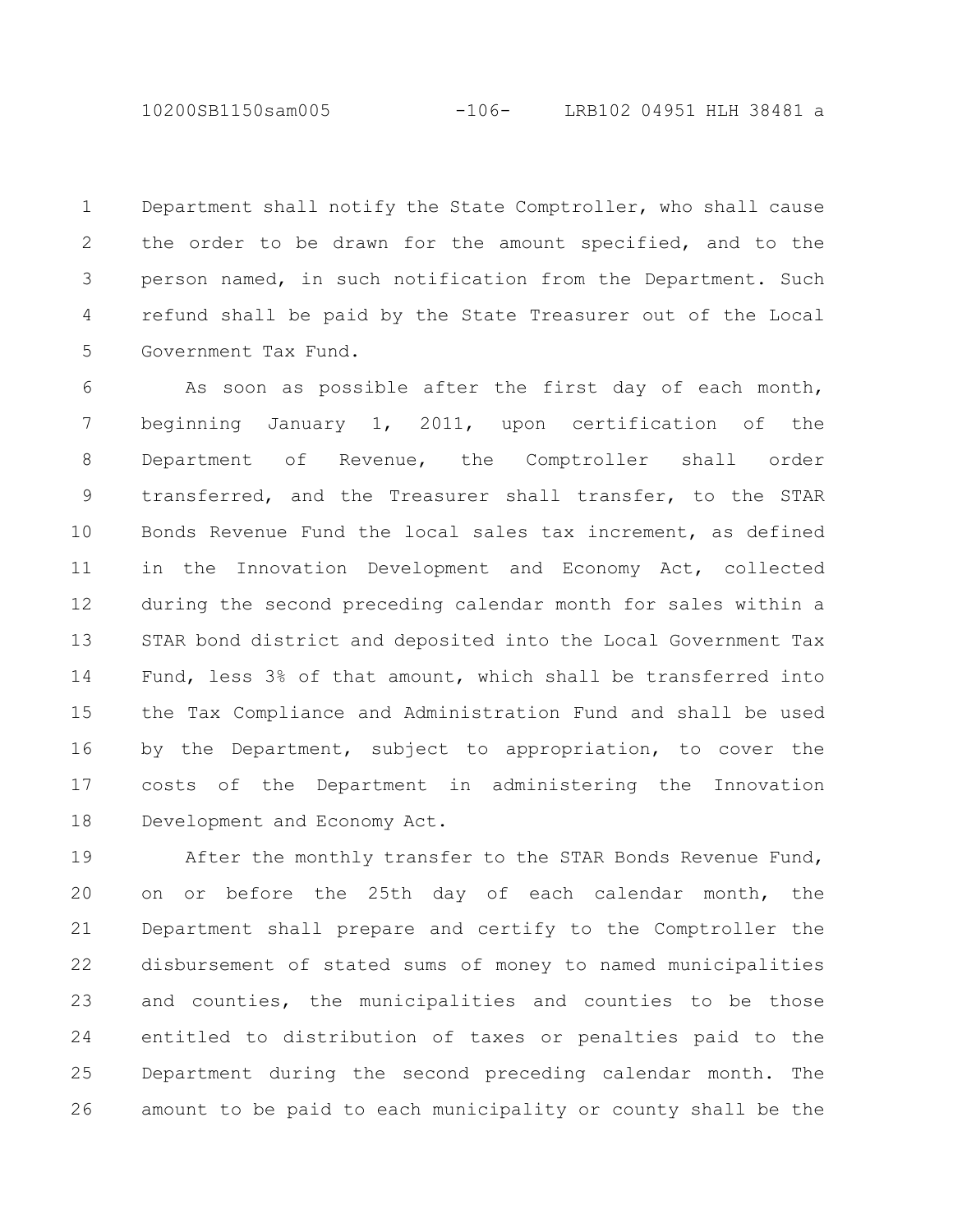10200SB1150sam005 -107- LRB102 04951 HLH 38481 a

amount (not including credit memoranda) collected during the second preceding calendar month by the Department and paid into the Local Government Tax Fund, plus an amount the Department determines is necessary to offset any amounts which were erroneously paid to a different taxing body, and not including an amount equal to the amount of refunds made during the second preceding calendar month by the Department, and not including any amount which the Department determines is necessary to offset any amounts which are payable to a different taxing body but were erroneously paid to the municipality or county, and not including any amounts that are transferred to the STAR Bonds Revenue Fund. Within 10 days after receipt, by the Comptroller, of the disbursement certification to the municipalities and counties, provided for in this Section to be given to the Comptroller by the Department, the Comptroller shall cause the orders to be drawn for the respective amounts in accordance with the directions contained in such certification. 1 2 3 4 5 6 7 8 9 10 11 12 13 14 15 16 17 18

When certifying the amount of monthly disbursement to a municipality or county under this Section, the Department shall increase or decrease that amount by an amount necessary to offset any misallocation of previous disbursements. The offset amount shall be the amount erroneously disbursed within the 6 months preceding the time a misallocation is discovered. 19 20 21 22 23 24

The provisions directing the distributions from the special fund in the State Treasury provided for in this 25 26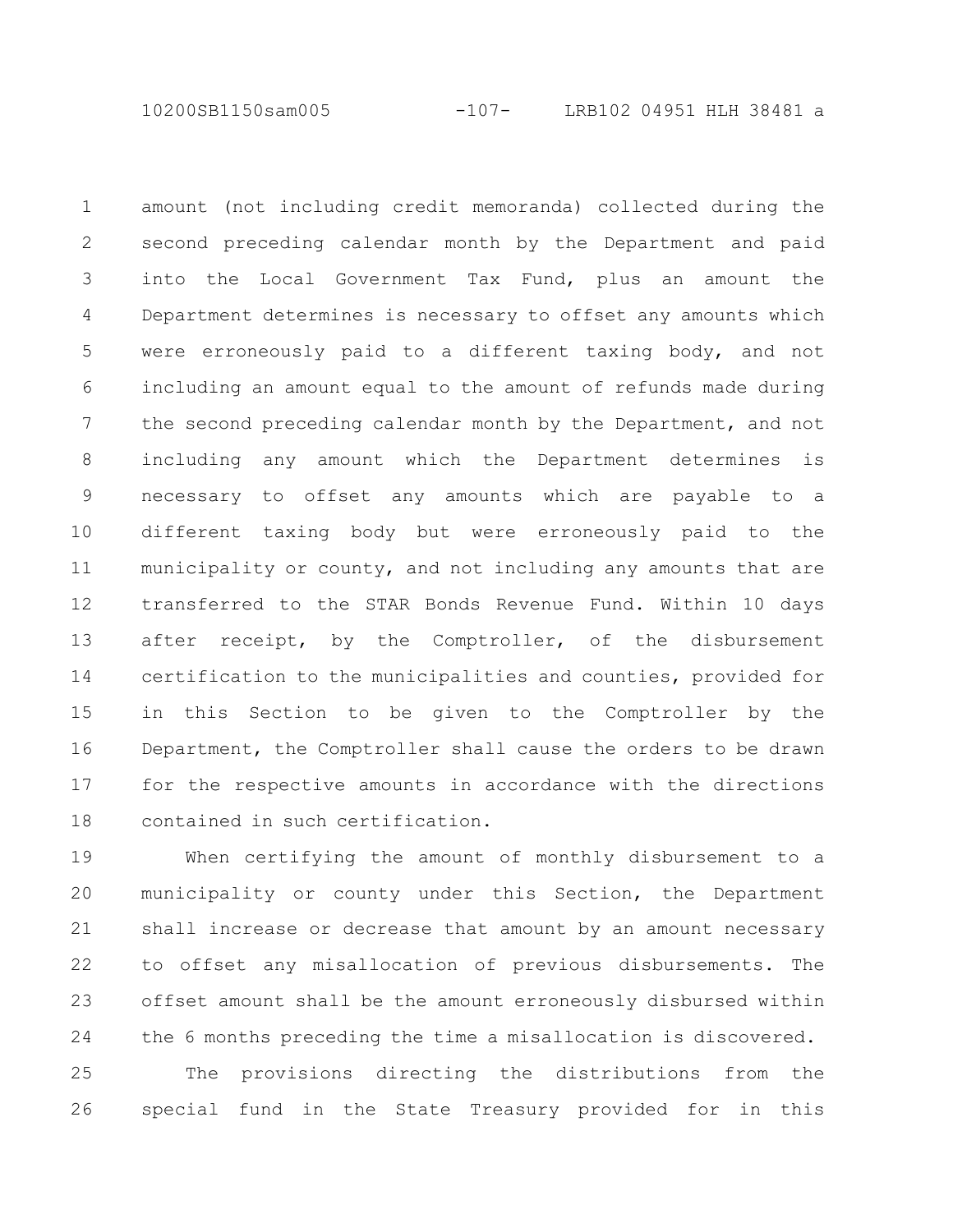10200SB1150sam005 -108- LRB102 04951 HLH 38481 a

Section shall constitute an irrevocable and continuing appropriation of all amounts as provided herein. The State Treasurer and State Comptroller are hereby authorized to make distributions as provided in this Section. 1 2 3 4

In construing any development, redevelopment, annexation, preannexation or other lawful agreement in effect prior to September 1, 1990, which describes or refers to receipts from a county or municipal retailers' occupation tax, use tax or service occupation tax which now cannot be imposed, such description or reference shall be deemed to include the replacement revenue for such abolished taxes, distributed from the Local Government Tax Fund. 5 6 7 8 9 10 11 12

As soon as possible after the effective date of this amendatory Act of the 98th General Assembly, the State Comptroller shall order and the State Treasurer shall transfer \$6,600,000 from the Local Government Tax Fund to the Illinois State Medical Disciplinary Fund. 13 14 15 16 17

(Source: P.A. 100-1171, eff. 1-4-19.) 18

(30 ILCS 105/6z-20) (from Ch. 127, par. 142z-20) 19

Sec. 6z-20. County and Mass Transit District Fund. Of the money received from the 6.25% general rate (and, beginning July 1, 2000 and through December 31, 2000, the 1.25% rate on motor fuel and gasohol, and beginning on August 6, 2010 through August 15, 2010, and beginning again on August 5, 2022 through August 14, 2022, the 1.25% rate on sales tax holiday 20 21 22 23 24 25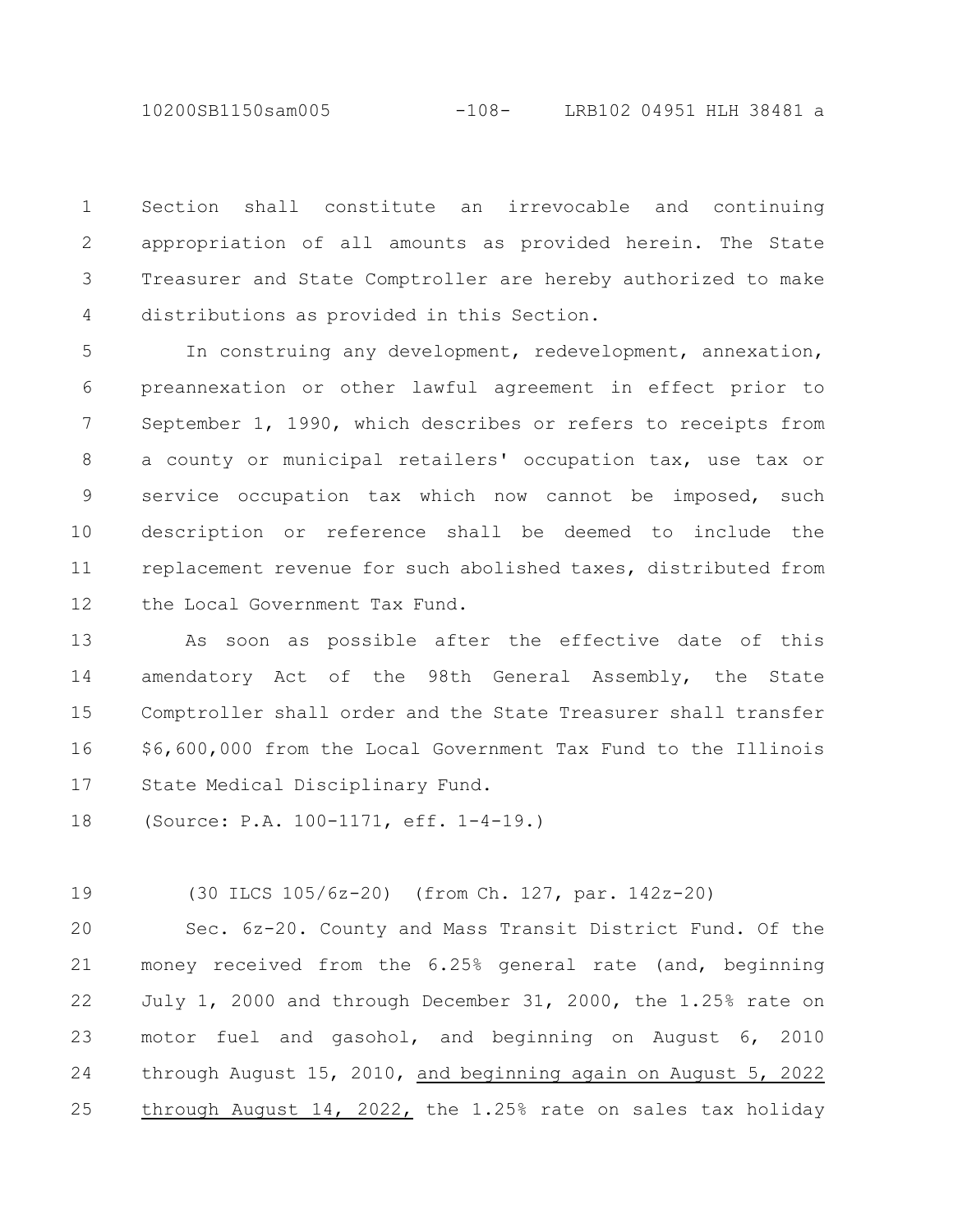10200SB1150sam005 -109- LRB102 04951 HLH 38481 a

items) on sales subject to taxation under the Retailers' Occupation Tax Act and Service Occupation Tax Act and paid into the County and Mass Transit District Fund, distribution to the Regional Transportation Authority tax fund, created pursuant to Section 4.03 of the Regional Transportation Authority Act, for deposit therein shall be made based upon the retail sales occurring in a county having more than 3,000,000 inhabitants. The remainder shall be distributed to each county having 3,000,000 or fewer inhabitants based upon the retail sales occurring in each such county. 1 2 3 4 5 6 7 8 9 10

For the purpose of determining allocation to the local government unit, a retail sale by a producer of coal or other mineral mined in Illinois is a sale at retail at the place where the coal or other mineral mined in Illinois is extracted from the earth. This paragraph does not apply to coal or other mineral when it is delivered or shipped by the seller to the purchaser at a point outside Illinois so that the sale is exempt under the United States Constitution as a sale in interstate or foreign commerce. 11 12 13 14 15 16 17 18 19

Of the money received from the 6.25% general use tax rate on tangible personal property which is purchased outside Illinois at retail from a retailer and which is titled or registered by any agency of this State's government and paid into the County and Mass Transit District Fund, the amount for which Illinois addresses for titling or registration purposes are given as being in each county having more than 3,000,000 20 21 22 23 24 25 26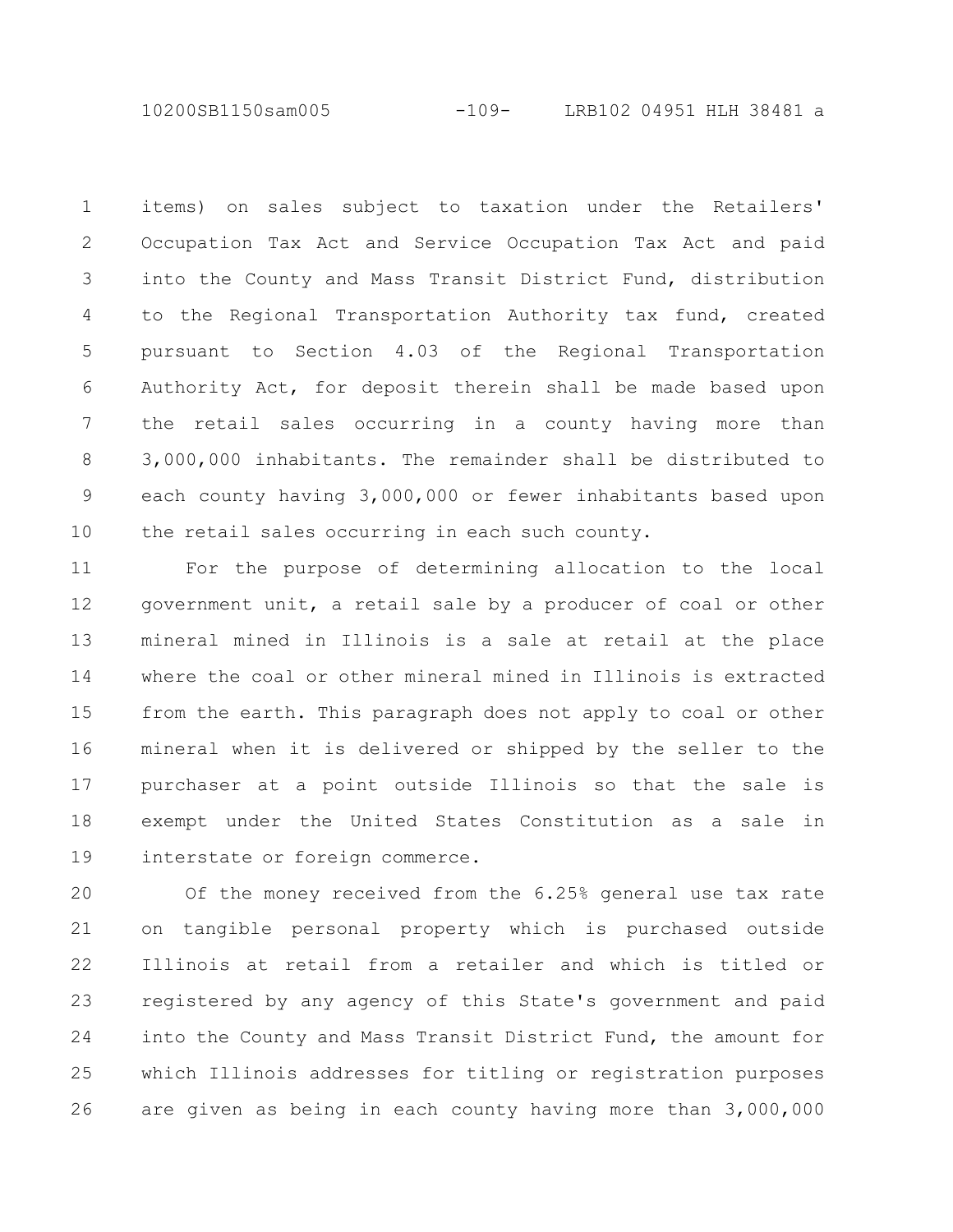10200SB1150sam005 -110- LRB102 04951 HLH 38481 a

inhabitants shall be distributed into the Regional Transportation Authority tax fund, created pursuant to Section 4.03 of the Regional Transportation Authority Act. The remainder of the money paid from such sales shall be distributed to each county based on sales for which Illinois addresses for titling or registration purposes are given as being located in the county. Any money paid into the Regional Transportation Authority Occupation and Use Tax Replacement Fund from the County and Mass Transit District Fund prior to January 14, 1991, which has not been paid to the Authority prior to that date, shall be transferred to the Regional Transportation Authority tax fund. 1 2 3 4 5 6 7 8 9 10 11 12

Whenever the Department determines that a refund of money paid into the County and Mass Transit District Fund should be made to a claimant instead of issuing a credit memorandum, the Department shall notify the State Comptroller, who shall cause the order to be drawn for the amount specified, and to the person named, in such notification from the Department. Such refund shall be paid by the State Treasurer out of the County and Mass Transit District Fund. 13 14 15 16 17 18 19 20

As soon as possible after the first day of each month, beginning January 1, 2011, upon certification of the Department of Revenue, the Comptroller shall order transferred, and the Treasurer shall transfer, to the STAR Bonds Revenue Fund the local sales tax increment, as defined in the Innovation Development and Economy Act, collected 21 22 23 24 25 26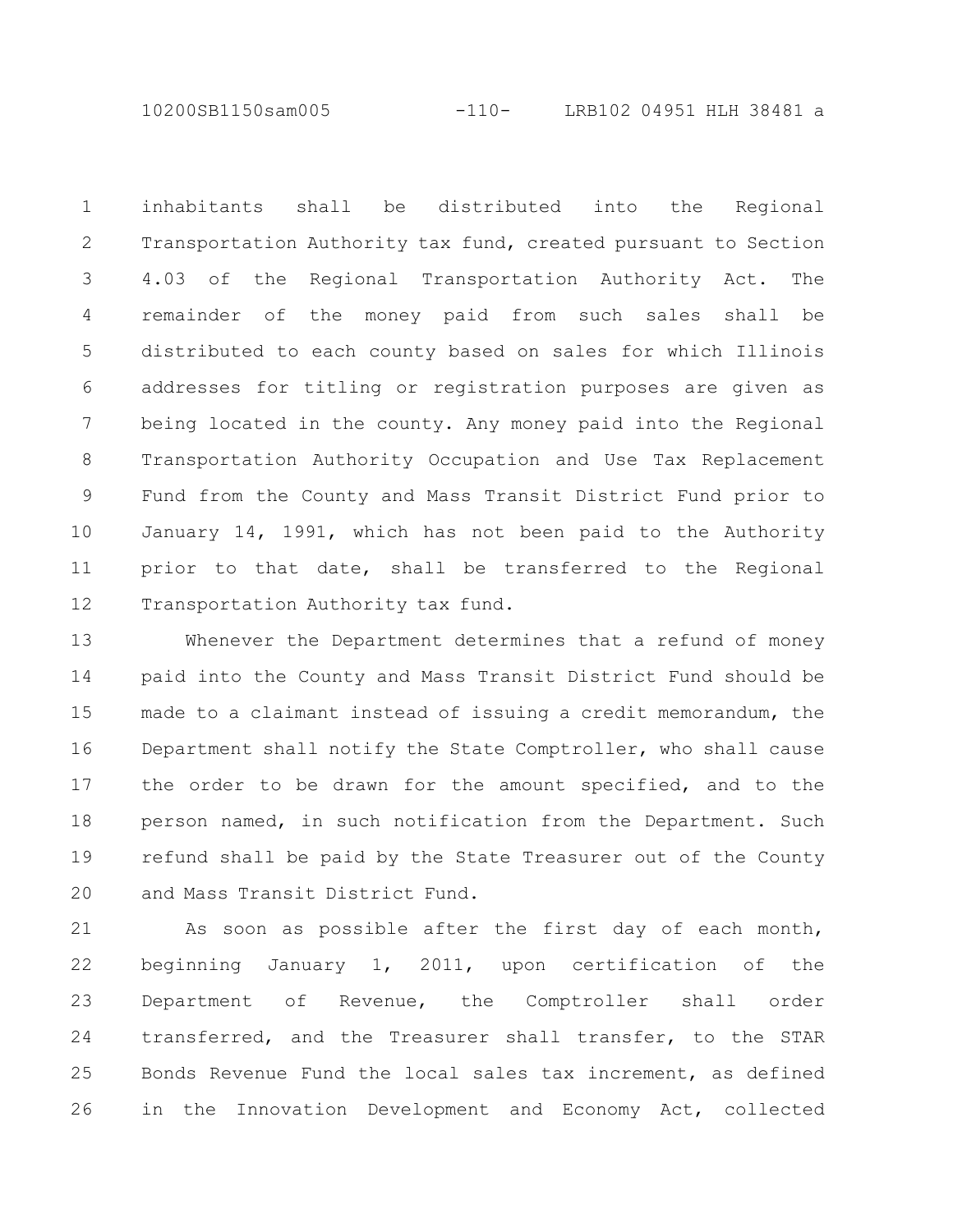10200SB1150sam005 -111- LRB102 04951 HLH 38481 a

during the second preceding calendar month for sales within a STAR bond district and deposited into the County and Mass Transit District Fund, less 3% of that amount, which shall be transferred into the Tax Compliance and Administration Fund and shall be used by the Department, subject to appropriation, to cover the costs of the Department in administering the Innovation Development and Economy Act. 1 2 3 4 5 6 7

After the monthly transfer to the STAR Bonds Revenue Fund, on or before the 25th day of each calendar month, the Department shall prepare and certify to the Comptroller the disbursement of stated sums of money to the Regional Transportation Authority and to named counties, the counties to be those entitled to distribution, as hereinabove provided, of taxes or penalties paid to the Department during the second preceding calendar month. The amount to be paid to the Regional Transportation Authority and each county having 3,000,000 or fewer inhabitants shall be the amount (not including credit memoranda) collected during the second preceding calendar month by the Department and paid into the County and Mass Transit District Fund, plus an amount the Department determines is necessary to offset any amounts which were erroneously paid to a different taxing body, and not including an amount equal to the amount of refunds made during the second preceding calendar month by the Department, and not including any amount which the Department determines is necessary to offset any amounts which were payable to a 8 9 10 11 12 13 14 15 16 17 18 19 20 21 22 23 24 25 26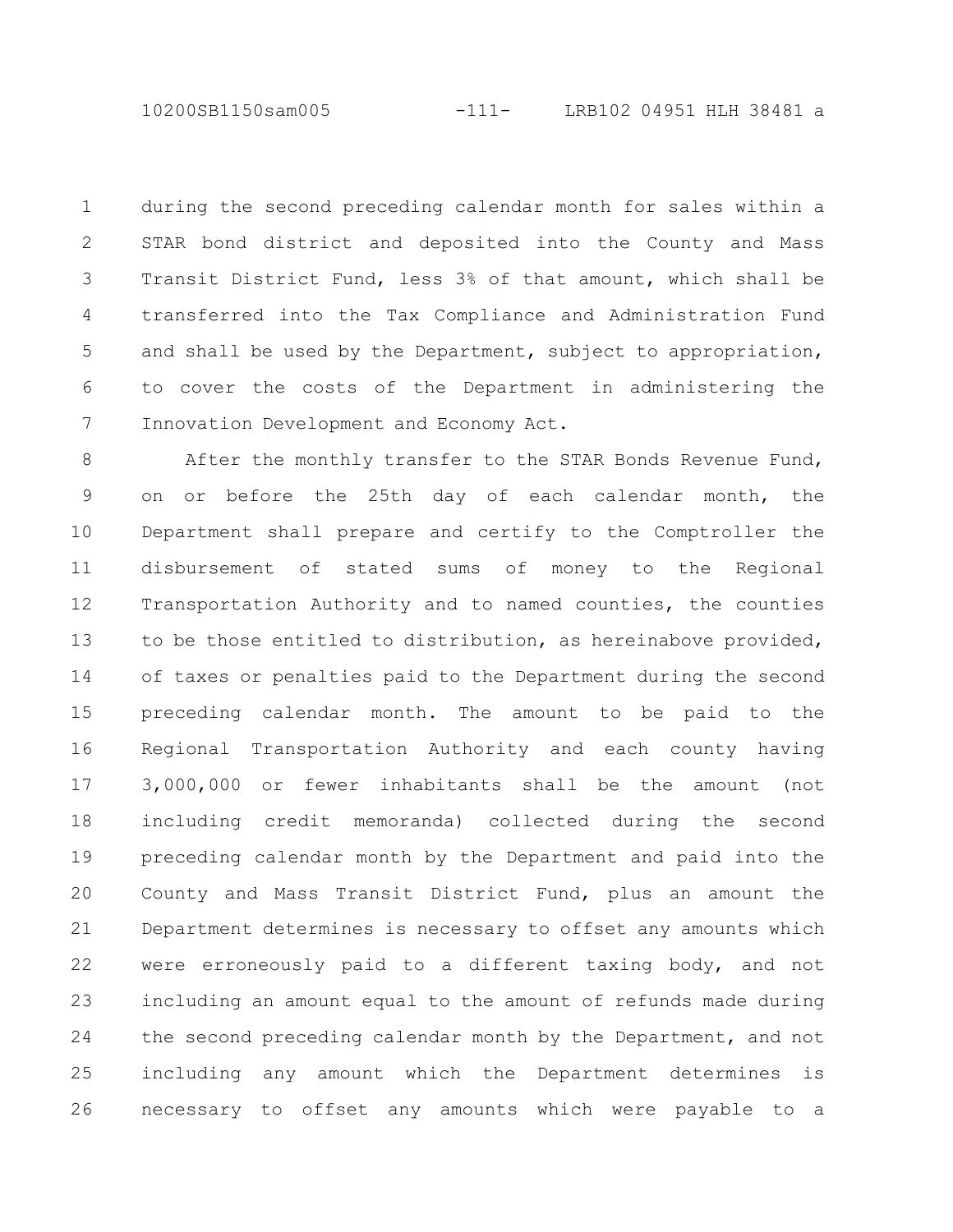10200SB1150sam005 -112- LRB102 04951 HLH 38481 a

different taxing body but were erroneously paid to the Regional Transportation Authority or county, and not including any amounts that are transferred to the STAR Bonds Revenue Fund, less 1.5% of the amount to be paid to the Regional Transportation Authority, which shall be transferred into the Tax Compliance and Administration Fund. The Department, at the time of each monthly disbursement to the Regional Transportation Authority, shall prepare and certify to the State Comptroller the amount to be transferred into the Tax Compliance and Administration Fund under this Section. Within 10 days after receipt, by the Comptroller, of the disbursement certification to the Regional Transportation Authority, counties, and the Tax Compliance and Administration Fund provided for in this Section to be given to the Comptroller by the Department, the Comptroller shall cause the orders to be drawn for the respective amounts in accordance with the directions contained in such certification. 1 2 3 4 5 6 7 8 9 10 11 12 13 14 15 16 17

When certifying the amount of a monthly disbursement to the Regional Transportation Authority or to a county under this Section, the Department shall increase or decrease that amount by an amount necessary to offset any misallocation of previous disbursements. The offset amount shall be the amount erroneously disbursed within the 6 months preceding the time a misallocation is discovered. 18 19 20 21 22 23 24

The provisions directing the distributions from the special fund in the State Treasury provided for in this 25 26